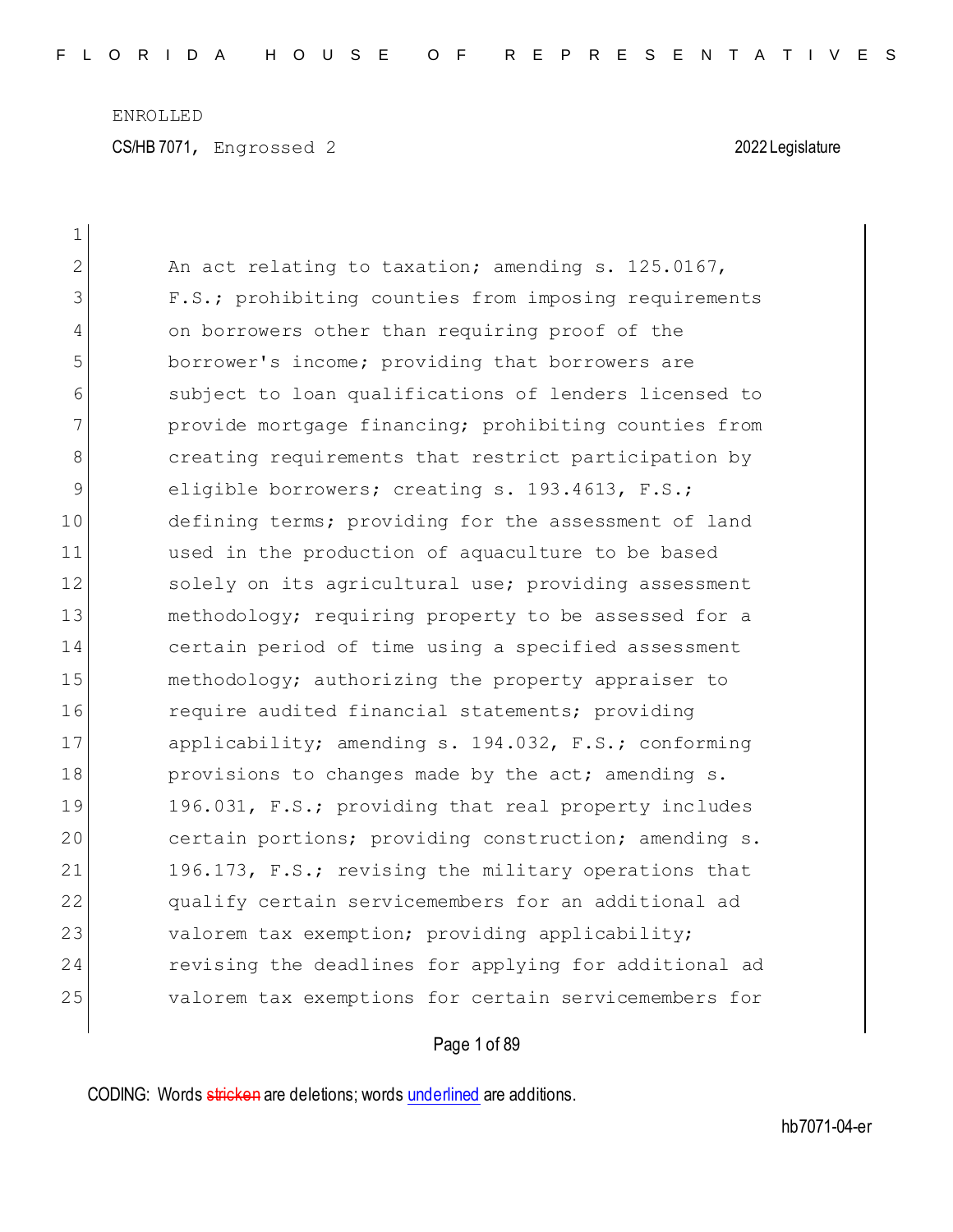| 26 | a specified tax roll; authorizing a property appraiser |
|----|--------------------------------------------------------|
| 27 | to grant a tax exemption for an untimely filed         |
| 28 | application if certain conditions are met; providing   |
| 29 | procedures for an applicant to file a petition with    |
| 30 | the value adjustment board if an application is        |
| 31 | denied; providing applicability; amending s. 196.1978, |
| 32 | F.S.; revising the events that initiate the 15-year    |
| 33 | period for certain property to qualify for the         |
| 34 | affordable housing ad valorem tax exemption; providing |
| 35 | applicability; amending s. 196.202, F.S.; increasing   |
| 36 | the property tax exemption for residents who are       |
| 37 | widows, widowers, blind persons, or totally and        |
| 38 | permanently disabled persons; providing applicability; |
| 39 | creating s. 197.319, F.S.; defining terms; specifying  |
| 40 | conditions under which persons whose residential       |
| 41 | improvements are rendered uninhabitable may receive a  |
| 42 | refund of taxes originally levied and paid; specifying |
| 43 | a formula for determining the amount of the tax        |
| 44 | refund; providing directives to property appraisers in |
| 45 | issuing written statements to the tax collector when   |
| 46 | granting refunds; providing directives to tax          |
| 47 | collectors in calculating damage differentials and     |
| 48 | processing refunds; providing a mechanism for persons  |
| 49 | to file late applications for a refund of taxes;       |
| 50 | requiring tax collectors to provide specified          |

## Page 2 of 89

CODING: Words stricken are deletions; words underlined are additions.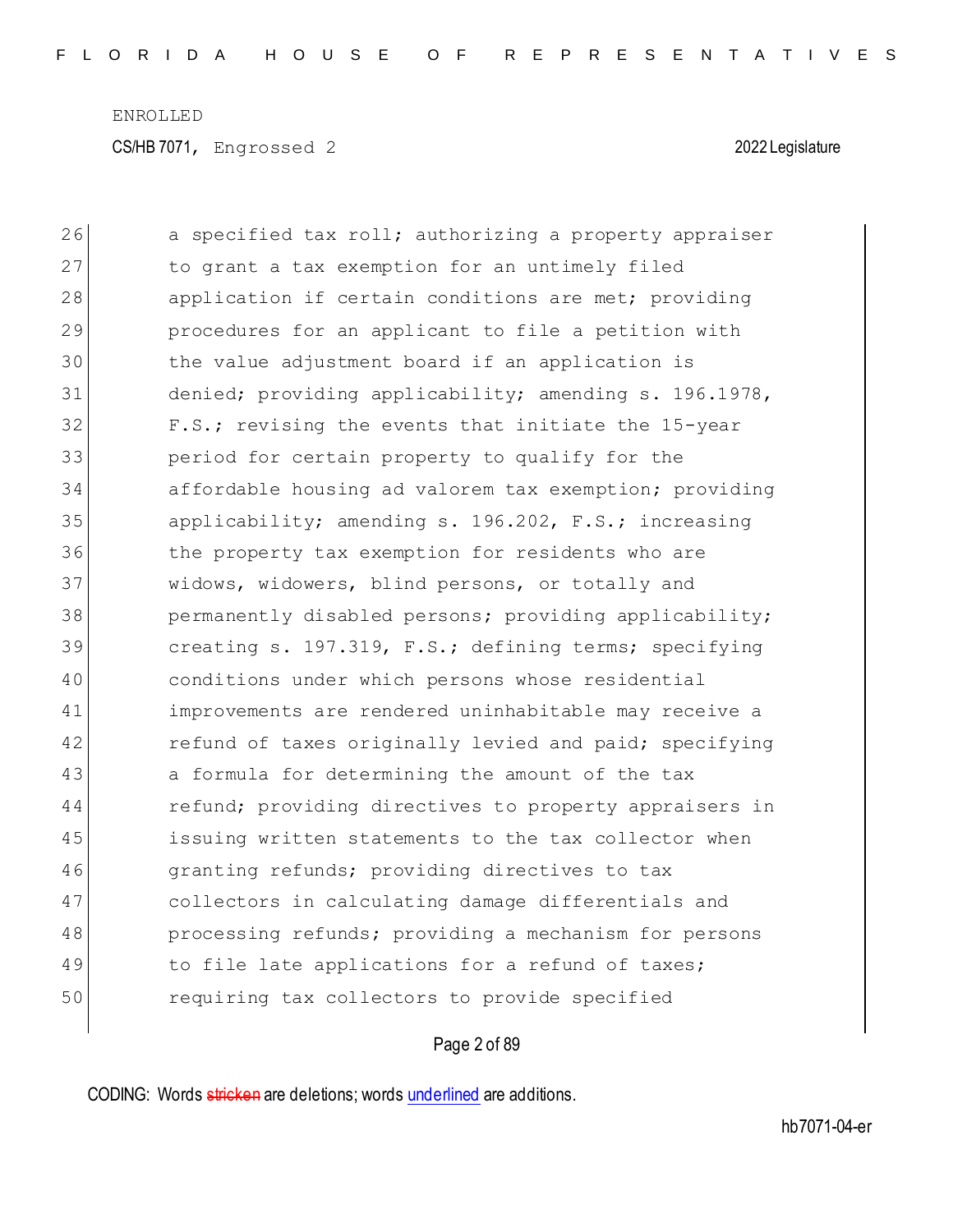| 51 | information to the Department of Revenue and the       |
|----|--------------------------------------------------------|
| 52 | governing boards of each affected local government     |
| 53 | annually; providing applicability; creating s.         |
| 54 | 197.3195, F.S.; defining the term "residential         |
| 55 | improvement"; providing for an abatement of ad valorem |
| 56 | taxes and non-ad valorem assessments for certain       |
| 57 | residential improvements destroyed due to a sudden and |
| 58 | unforeseen collapse; requiring property appraisers to  |
| 59 | provide specified statements to tax collectors;        |
| 60 | providing that owners of parcels meeting certain       |
| 61 | requirements are not required to remit payments;       |
| 62 | prohibiting property appraisers and tax collectors     |
| 63 | from issuing specified notices for parcels meeting     |
| 64 | certain requirements; requiring property appraisers to |
| 65 | notify taxpayers of the abatement of taxes and non-ad  |
| 66 | valorem assessments under certain circumstances;       |
| 67 | requiring value adjustment boards to dismiss petitions |
| 68 | under certain circumstances; specifying requirements   |
| 69 | for determining the assessed value of certain new      |
| 70 | homesteads; providing for a refund of taxes for        |
| 71 | parcels meeting certain requirements under certain     |
| 72 | circumstances; providing applicability; providing for  |
| 73 | future repeal; providing for retroactive application;  |
| 74 | amending s. 201.25, F.S.; exempting certain federal    |
| 75 | loans from documentary stamp taxes; amending s.        |

## Page 3 of 89

CODING: Words stricken are deletions; words underlined are additions.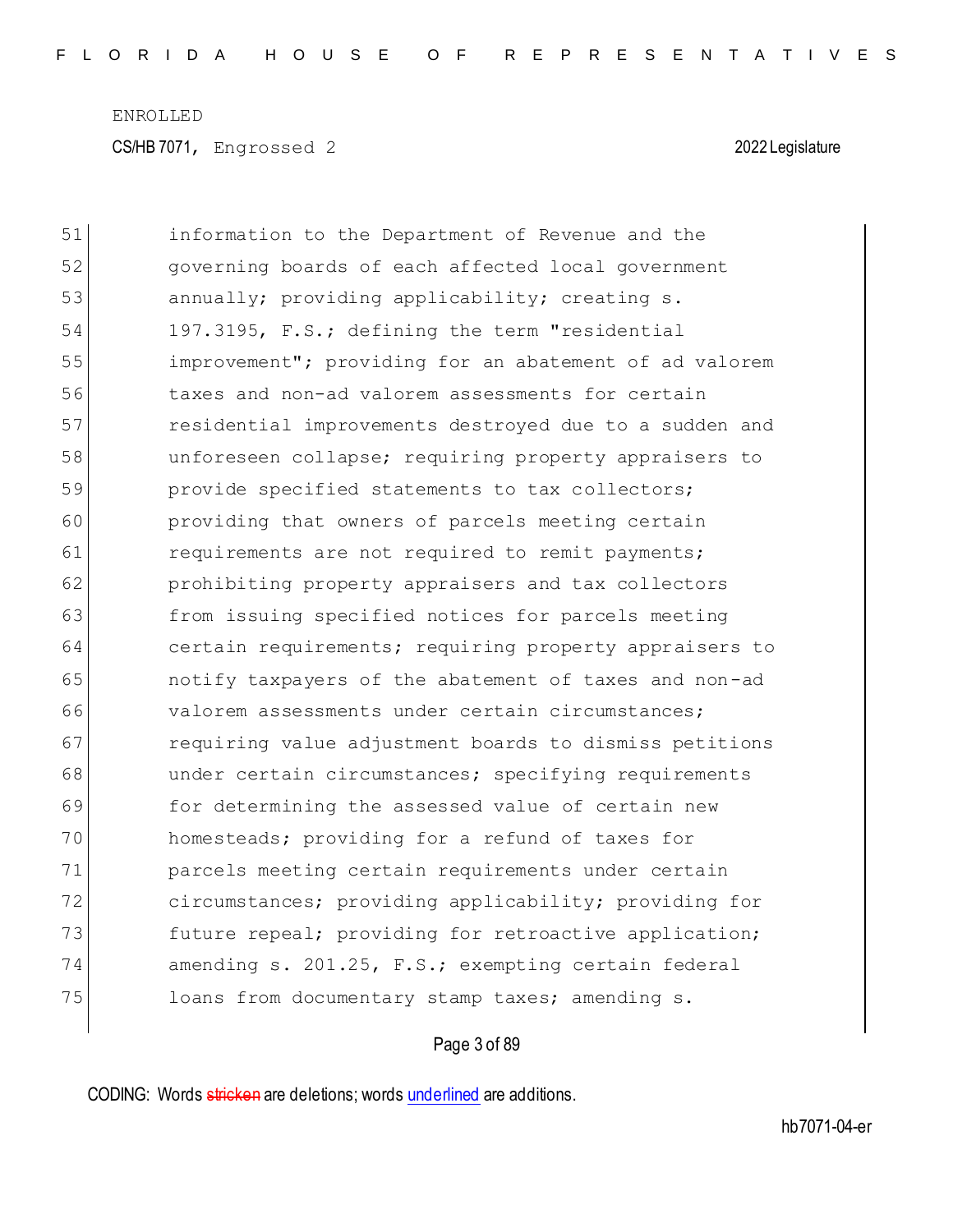76 212.04, F.S.; exempting certain soccer matches held as 77 part of a Fédération Internationale de Football 78 Association World Cup from the sales tax on 79 admissions; exempting certain Formula One Grand Prix 80 **race admissions from the sales tax on admissions:** 81 exempting certain Daytona 500 race admissions from the 82 sales tax on admissions; amending s. 212.05, F.S.; 83 specifying the sales tax rate on new mobile homes; 84 defining the term "new mobile home"; amending s. 85 212.055, F.S.; authorizing school capital outlay 86 surtax proceeds to be used for the purchase, lease-87 **purchase, lease, and maintenance of certain school** 88 buses; requiring such use of school capital outlay 89 surtax proceeds to be approved by referendum; amending 90 s. 212.08, F.S.; revising an exemption from sales and 91 use tax to include the sale of any trailer purchased 92 by a farmer for certain uses; exempting from sales and 93 use tax the sale of certain wire and fencing used in 94 agricultural production; exempting from sales and use 95 tax the sale of certain machinery and equipment that 96 produce electric or steam energy from burning 97 hydrogen; revising the total amount of community 98 contribution tax credits which may be granted; 99 defining the terms "green hydrogen" and "primarily 100 **used";** exempting from sales and use tax certain

### Page 4 of 89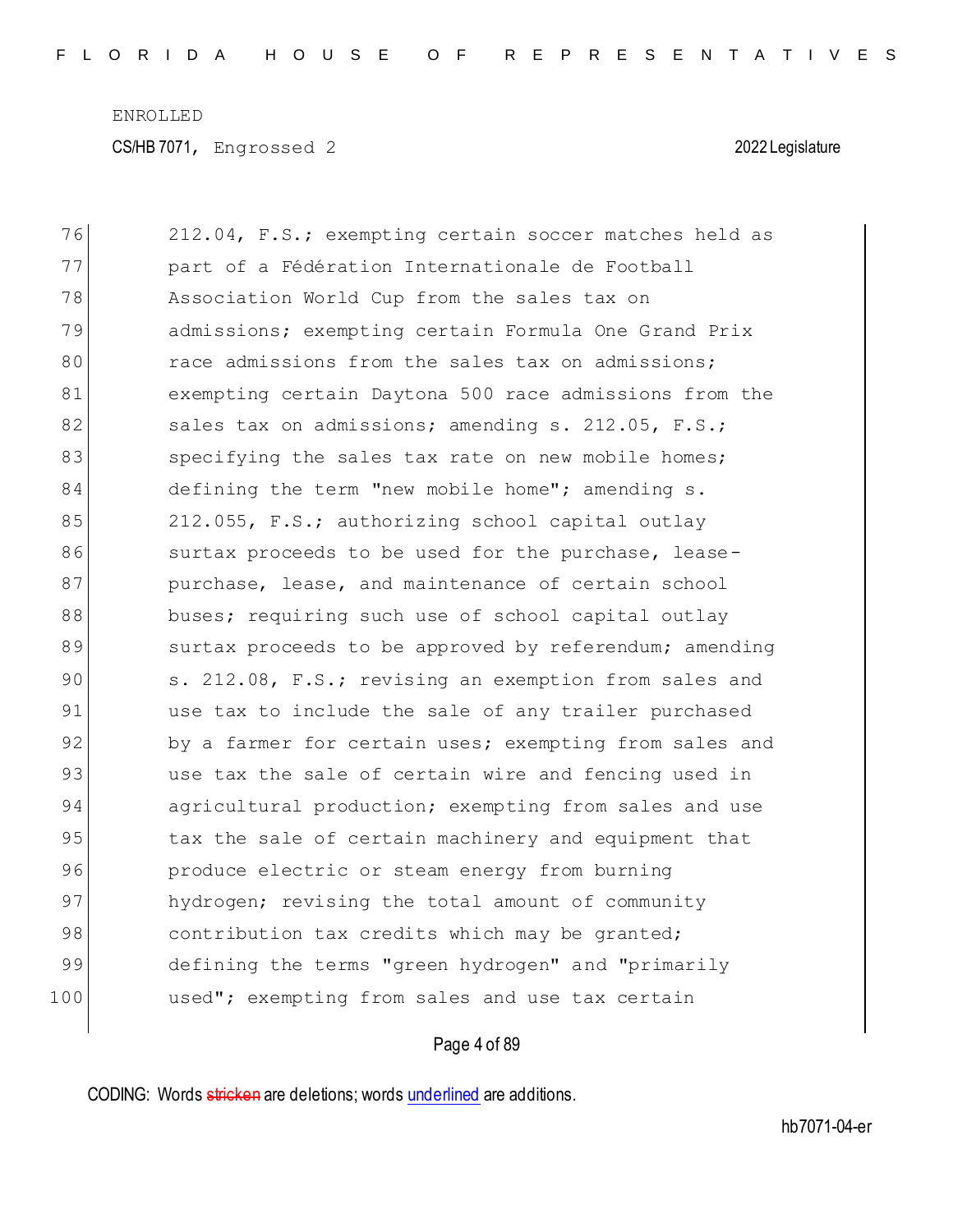| 101 | machinery and equipment involving green hydrogen,      |
|-----|--------------------------------------------------------|
| 102 | certain types of ammonia, and certain electrochemical  |
| 103 | reactions of green hydrogen and oxygen; providing      |
| 104 | quidelines for purchasers to use in obtaining an       |
| 105 | exemption; providing penalties; authorizing the        |
| 106 | department to adopt rules; amending s. 213.053, F.S.;  |
| 107 | authorizing the Department of Revenue to make certain  |
| 108 | information available to the Department of             |
| 109 | Transportation to administer the credit for qualified  |
| 110 | railroad reconstruction or replacement expenditures;   |
| 111 | amending s. 220.02, F.S.; specifying the method for    |
| 112 | applying certain railroad reconstruction or            |
| 113 | replacement expenditure credits against the corporate  |
| 114 | income tax or franchise tax; amending s. 220.03, F.S.; |
| 115 | adopting the Internal Revenue Code in effect on        |
| 116 | January 1, 2022; providing an effective date;          |
| 117 | providing for retroactive operation; amending s.       |
| 118 | 220.13, F.S.; revising the definition of the term      |
| 119 | "adjusted federal income" to adjust for certain        |
| 120 | railroad reconstruction or replacement expenditure     |
| 121 | credits; amending s. 220.183, F.S.; revising the total |
| 122 | amount of community contribution tax credits that may  |
| 123 | be granted; amending s. 220.1876, F.S.; revising       |
| 124 | backward by 1 year the taxable years for which the New |
| 125 | Worlds Reading Initiative tax credits are authorized;  |

Page 5 of 89

CODING: Words stricken are deletions; words underlined are additions.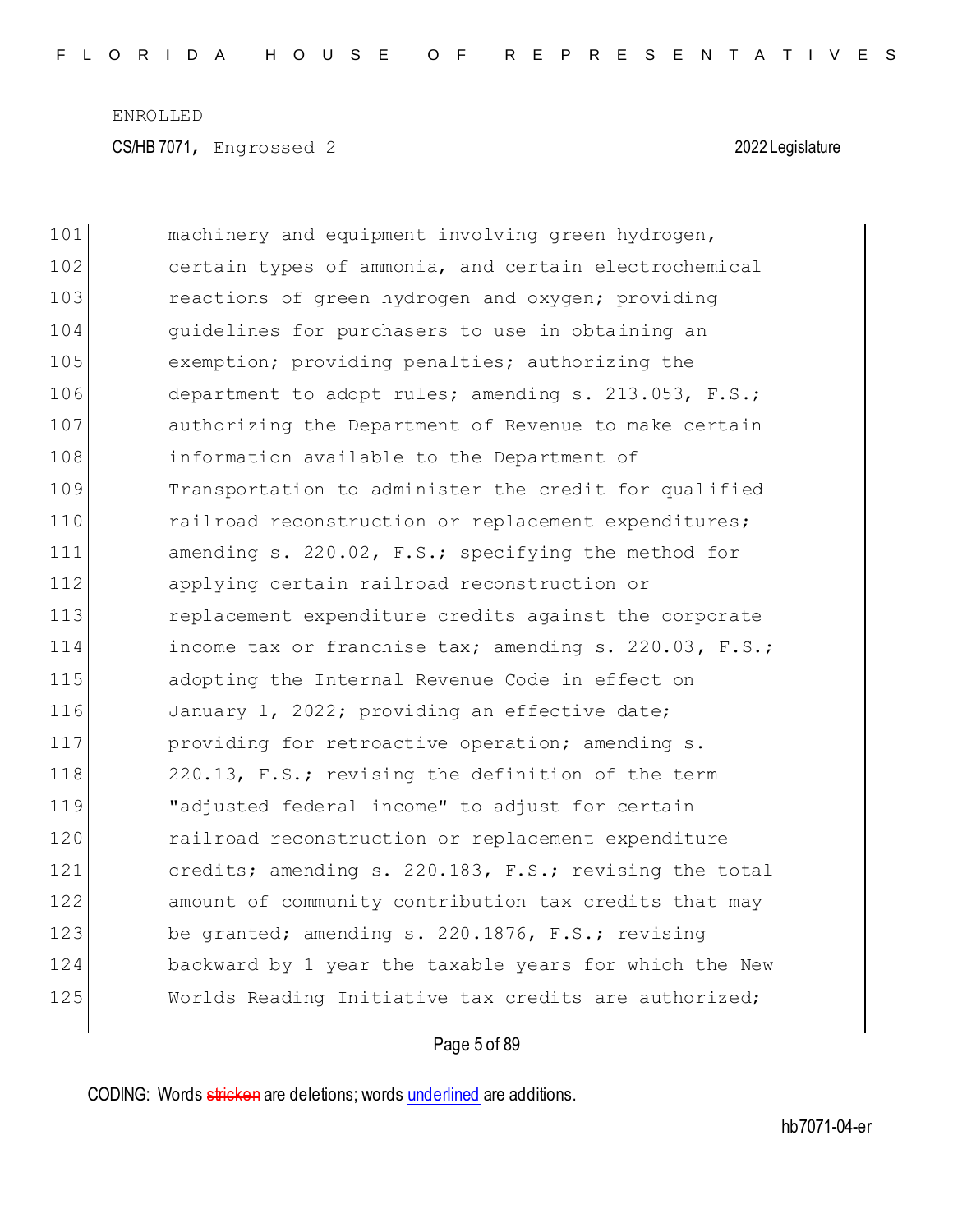| 126 | amending s. 220.1877, F.S.; revising backward by 1     |
|-----|--------------------------------------------------------|
| 127 | year the taxable years for which credits for           |
| 128 | contributions to eligible charitable organizations are |
| 129 | authorized; creating s. 220.1915, F.S.; defining the   |
| 130 | terms "qualified expenditures" and "qualifying         |
| 131 | railroad"; providing a specified tax credit for        |
| 132 | qualifying railroads against the corporate income tax  |
| 133 | if specified criteria are met; providing procedures    |
| 134 | for receiving such tax credit; authorizing the         |
| 135 | carryforward and transfer of such tax credit;          |
| 136 | providing procedures for the transfer of such tax      |
| 137 | credits; providing for the recovery of tax             |
| 138 | deficiencies related to the credit; authorizing the    |
| 139 | department to adopt rules; amending s. 402.62, F.S.;   |
| 140 | increasing the Strong Families tax credit cap;         |
| 141 | amending s. 624.5105, F.S.; revising the total amount  |
| 142 | of community contribution tax credits which may be     |
| 143 | granted; amending s. 624.51056, F.S.; revising         |
| 144 | backward by 1 year the taxable years for which the New |
| 145 | Worlds Reading Initiative tax credits are authorized;  |
| 146 | amending s. 624.51057, F.S.; revising backward by 1    |
| 147 | year the taxable years for which Strong Families tax   |
| 148 | credits for contributions to eligible charitable       |
| 149 | organizations are authorized; amending s. 1003.485,    |
| 150 | F.S.; increasing the allowable carryforward of unused  |
|     |                                                        |

## Page 6 of 89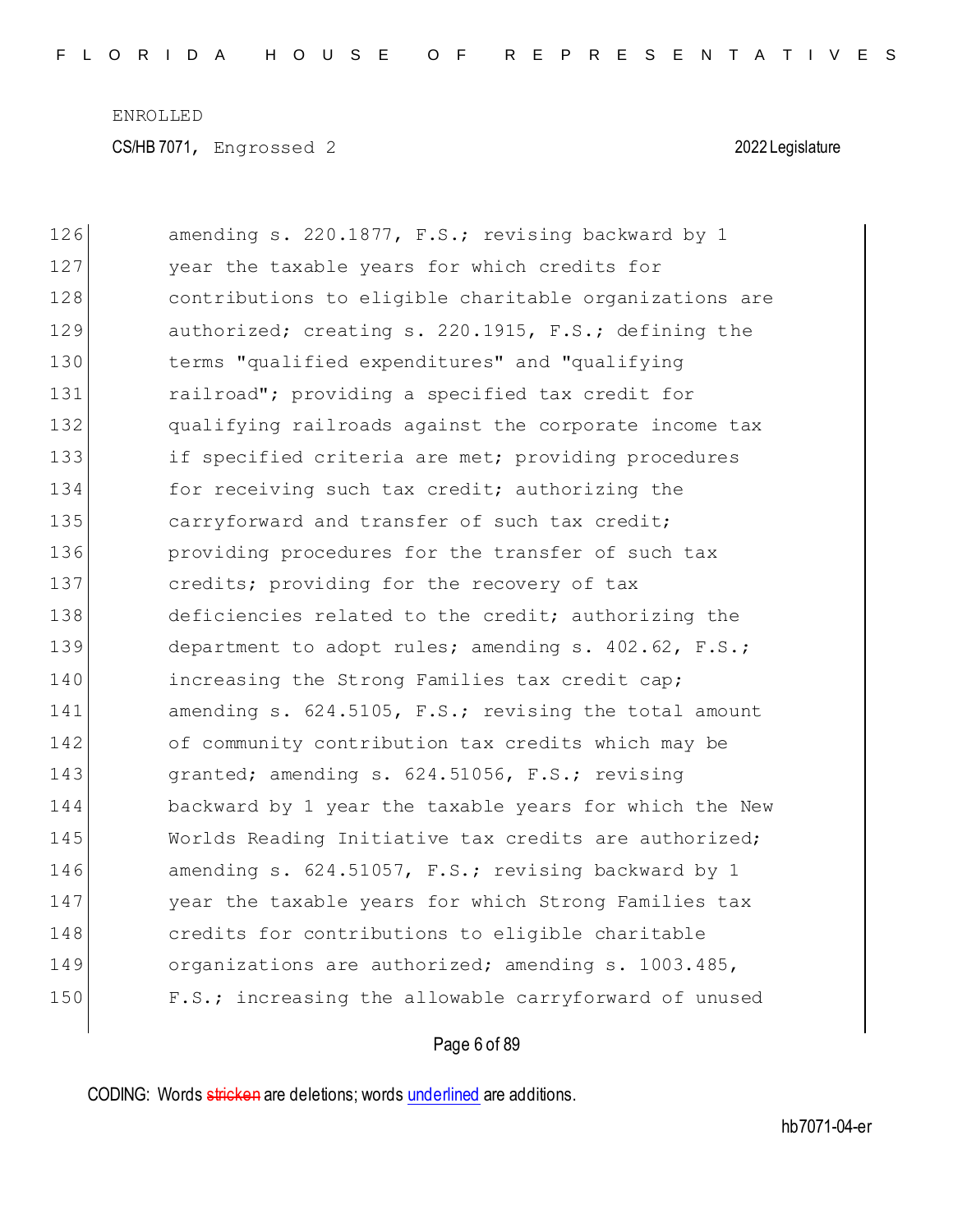| 151 | eligible contributions from one state fiscal year to   |
|-----|--------------------------------------------------------|
| 152 | the next for the New Worlds Reading Initiative;        |
| 153 | increasing the New Worlds Reading Initiative tax       |
| 154 | credit cap beginning in fiscal year 2023-2024;         |
| 155 | amending s. 1011.71, F.S.; increasing the amount of    |
| 156 | revenue from district school taxes a school district   |
| 157 | may expend per unweighted full-time equivalent student |
| 158 | for specified expenses; providing legislative intent;  |
| 159 | providing for a retroactive refund of certain taxes    |
| 160 | paid; specifying the treatment of specified            |
| 161 | contributions under the Strong Families tax credit     |
| 162 | program and the New Worlds Reading Initiative tax      |
| 163 | credit program for a specified taxable year; providing |
| 164 | directives for receiving a refund of previously paid   |
| 165 | taxes; prohibiting such refund from exceeding a        |
| 166 | specified amount; providing a carryforward period;     |
| 167 | prohibiting refund payments after a specified date;    |
| 168 | authorizing the department to adopt emergency rules    |
| 169 | related to the Strong Families tax credit program and  |
| 170 | the New Worlds Reading Initiative tax credit program;  |
| 171 | providing for retroactive operation; exempting from    |
| 172 | sales and use tax the retail sale of certain clothing, |
| 173 | wallets, bags, school supplies, learning aids and      |
| 174 | jigsaw puzzles, and personal computers and personal    |
| 175 | computer-related accessories during a specified        |

Page 7 of 89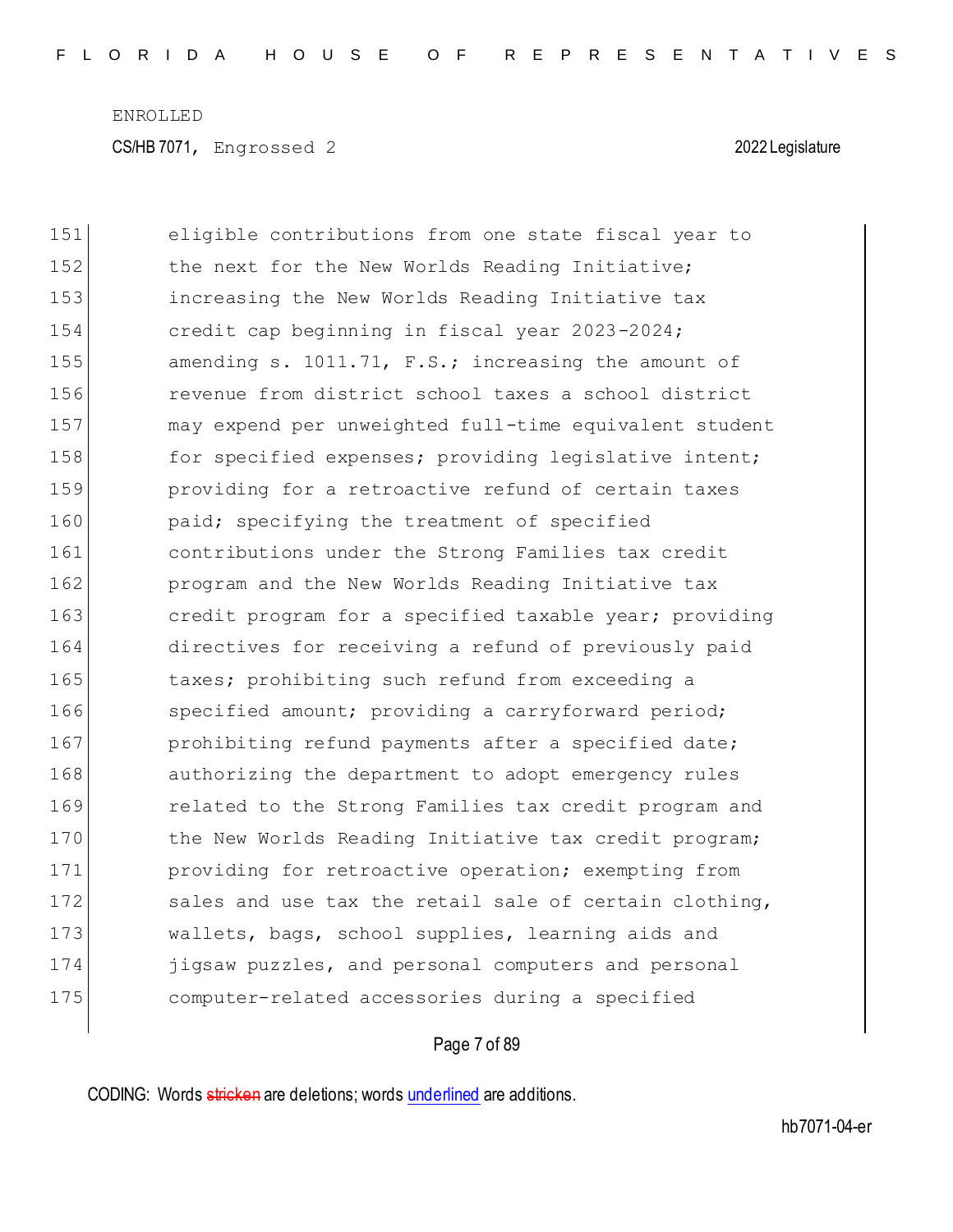| 176 | timeframe; defining terms; specifying locations where  |
|-----|--------------------------------------------------------|
| 177 | the tax exemptions do not apply; authorizing certain   |
| 178 | dealers to opt out of participating in the tax         |
| 179 | holiday, subject to certain requirements; authorizing  |
| 180 | the department to adopt emergency rules; exempting     |
| 181 | from sales and use tax specified disaster preparedness |
| 182 | supplies during a specified timeframe; defining terms; |
| 183 | specifying locations where the tax exemptions do not   |
| 184 | apply; authorizing the department to adopt emergency   |
| 185 | rules; exempting from sales and use tax admissions to  |
| 186 | certain events, performances, and facilities, certain  |
| 187 | season tickets, and the retail sale of certain boating |
| 188 | and water activity, camping, fishing, general outdoor, |
| 189 | and residential pool supplies and sporting equipment   |
| 190 | during specified timeframes; defining terms;           |
| 191 | specifying locations where the tax exemptions do not   |
| 192 | apply; authorizing the department to adopt emergency   |
| 193 | rules; exempting from the sales and use tax the retail |
| 194 | sale of tools used by skilled trade workers during a   |
| 195 | specified timeframe; specifying locations where the    |
| 196 | tax exemptions do not apply; authorizing the           |
| 197 | department to adopt emergency rules; providing for a   |
| 198 | reduction in certain fuel taxes during a specified     |
| 199 | timeframe; providing a short title; providing dealer   |
| 200 | requirements; providing legislative intent;            |

## Page 8 of 89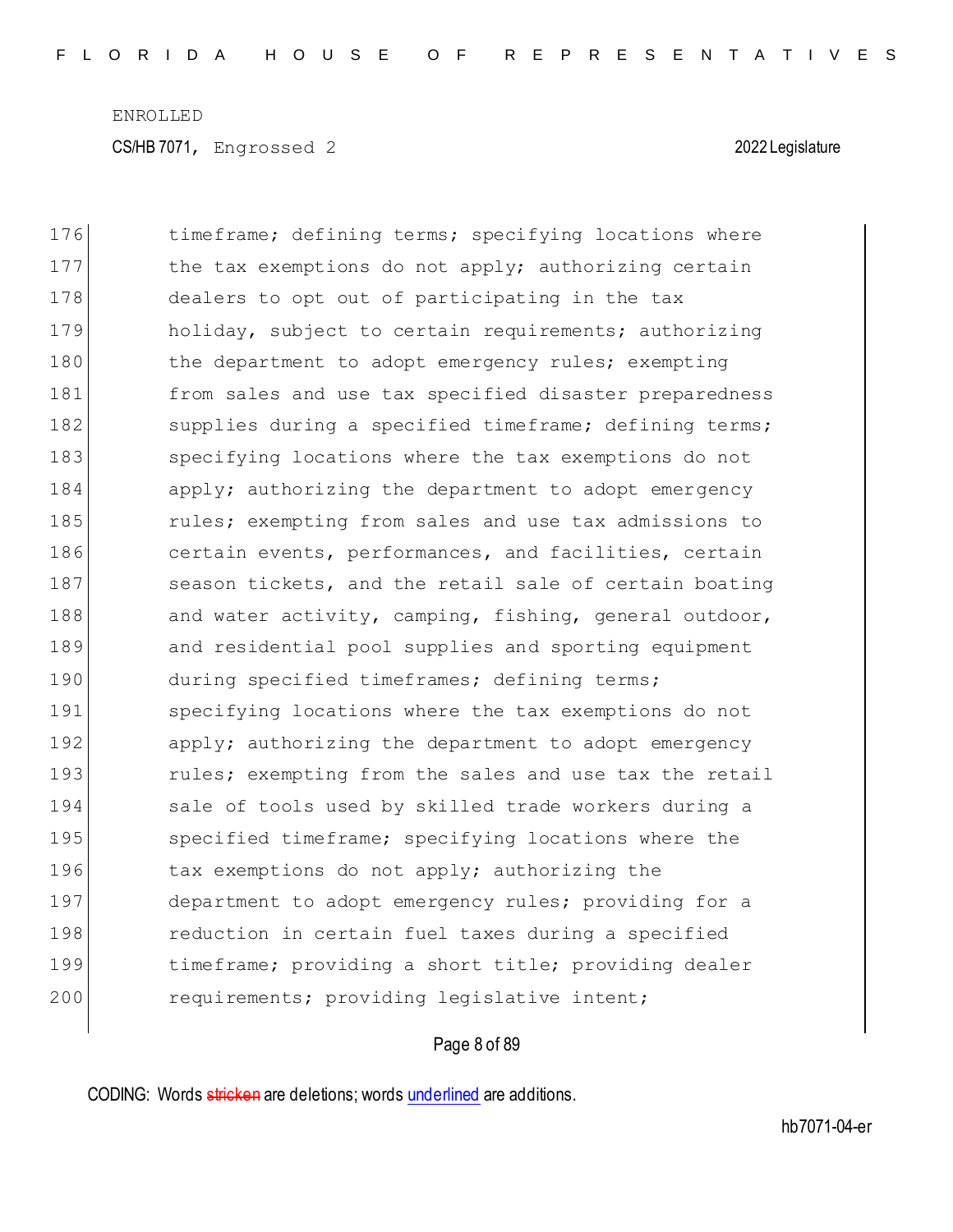| 201 | authorizing motor fuel dealers to manage motor fuel    |
|-----|--------------------------------------------------------|
| 202 | inventory to maximize tax reduction benefits;          |
| 203 | providing criteria; providing for a reduction in       |
| 204 | certain refunds during the same timeframe; authorizing |
| 205 | the executive director of the Department of Revenue to |
| 206 | adopt emergency rules for certain purposes; making     |
| 207 | unlawful certain activities of certain entities        |
| 208 | relating to the tax reduction; authorizing specified   |
| 209 | transfers from the General Revenue Fund; providing for |
| 210 | expiration; exempting from sales and use tax the       |
| 211 | retail sale of children's books during a specified     |
| 212 | timeframe; defining the term "children's books";       |
| 213 | exempting from sales and use tax the retail sale of    |
| 214 | new ENERGY STAR appliances during a specified          |
| 215 | timeframe; defining the term "ENERGY STAR appliance";  |
| 216 | exempting from sales and use tax the retail sale of    |
| 217 | children's diapers during a specified timeframe;       |
| 218 | exempting from sales and use tax the retail sale of    |
| 219 | baby and toddler clothing, apparel, and shoes during a |
| 220 | specified timeframe; exempting from sales and use tax  |
| 221 | the retail sale of impact-resistant windows, impact-   |
| 222 | resistant doors, and impact-resistant garage doors     |
| 223 | during a specified timeframe; authorizing the          |
| 224 | department to adopt emergency rules; reenacting s.     |
| 225 | 377.809(4)(a), F.S., relating to the Energy Economic   |

Page 9 of 89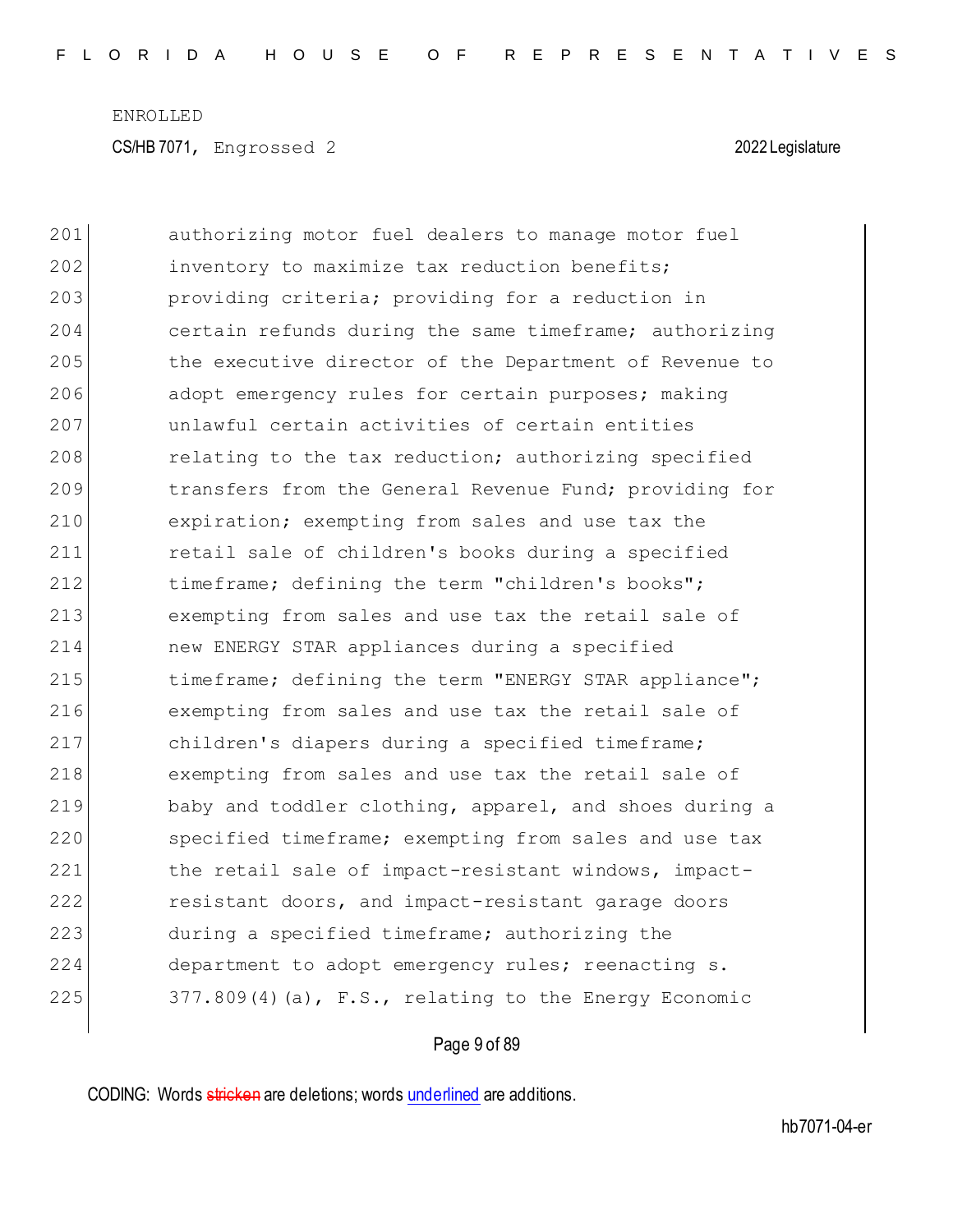CS/HB 7071, Engrossed 2 2022 Legislature

226 Zone Pilot Program, to incorporate the amendment made 227 to s. 212.08, F.S., in a reference thereto; providing 228 effective dates. 229 230 Be It Enacted by the Legislature of the State of Florida: 231 232 Section 1. Subsection (5) of section 125.0167, Florida 233 Statutes, is amended to read: 234 125.0167 Discretionary surtax on documents; adoption; 235 application of revenue. $-$ 236 (5)(a) Notwithstanding the provisions of subsection (3), 237 of the discretionary surtax revenues collected by the Department 238 of Revenue remaining after any deduction for administrative 239 costs as provided in subsection (4), no less than 35 percent 240 shall be used to provide homeownership assistance for low-income 241 and moderate-income families, and no less than 35 percent shall 242 be used for construction, rehabilitation, and purchase of rental 243 housing units. The remaining amount may be allocated to provide 244 for homeownership assistance or rental housing units, at the 245 discretion of the county. Any funds allocated for homeownership 246 assistance or rental housing units that are not committed at the 247 end of the fiscal year shall be reallocated in subsequent years 248 consistent with the provisions of this subsection, in that no 249 less than 35 percent shall be reallocated to provide 250 homeownership assistance for low-income and moderate-income

### Page 10 of 89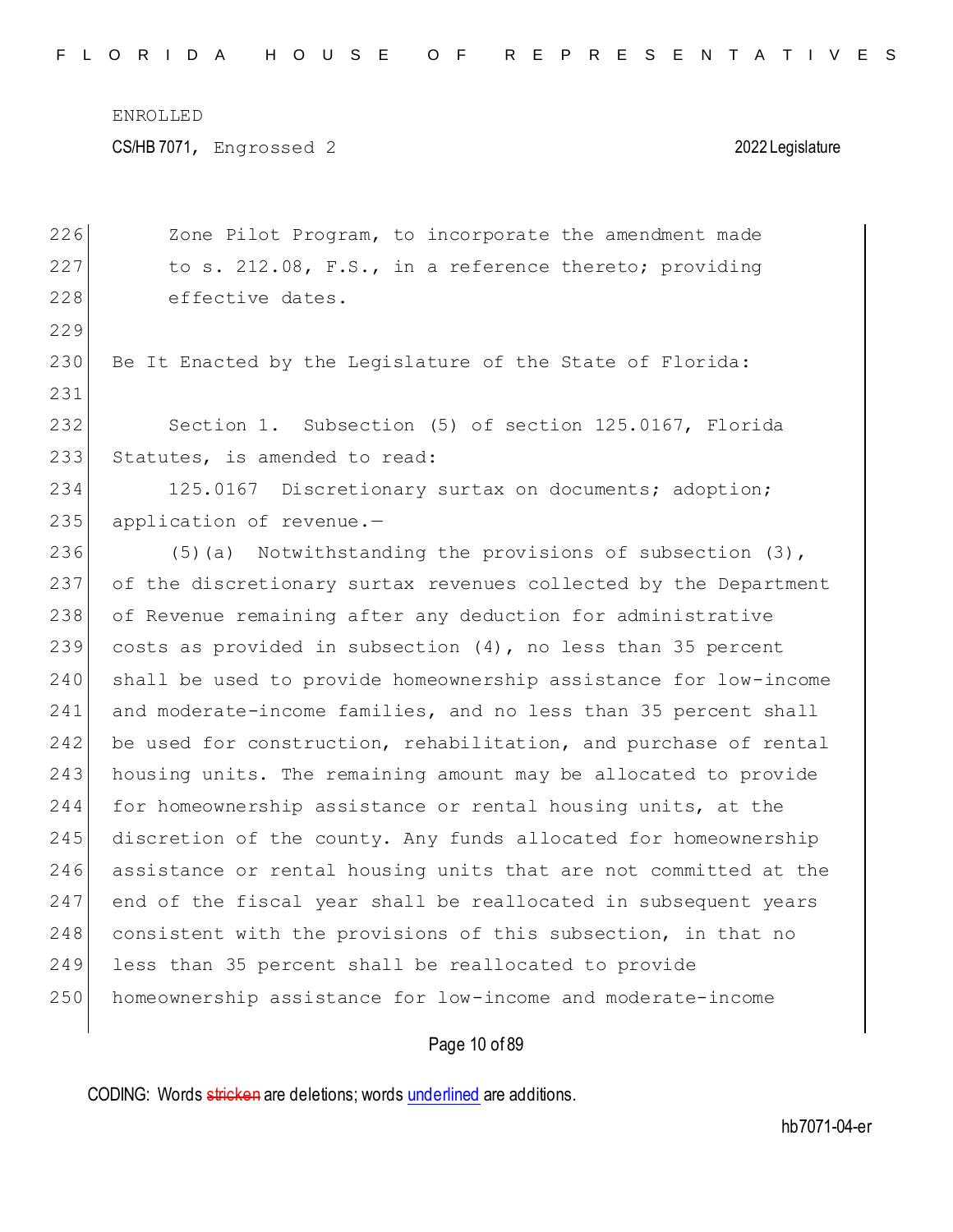families, and no less than 35 percent shall be reallocated for construction, rehabilitation, and purchase of rental housing units. The remaining amount of uncommitted funds may be reallocated at the discretion of the county within any of the categories established in this subsection.

256 (b) For purposes of this subsection, the term 257 "homeownership assistance" means assisting low-income and 258 moderate-income families in purchasing a home as their primary 259 residence, including, but not limited to, reducing the cost of 260 the home with below-market construction financing, the amount of 261 down payment and closing costs paid by the borrower, or the 262 mortgage payment to an affordable amount for the purchaser or 263 using any other financial assistance measure set forth in s. 264 420.5088.

 (c) A county may not impose any requirement as a condition to receiving any financial assistance on a borrower other than 267 requiring proof that the borrower's income does not exceed 140 percent of the area median income. In addition to the income eligibility requirement, borrowers may only be subject to loan qualifications of lenders licensed to provide mortgage financing 271 as to the amount of the loan. A county may not create 272 requirements that restrict participation by eligible borrowers. 273 Section 2. Effective January 1, 2023, section 193.4613, Florida Statutes, is created to read: 193.4613 Agricultural lands used in production of

Page 11 of 89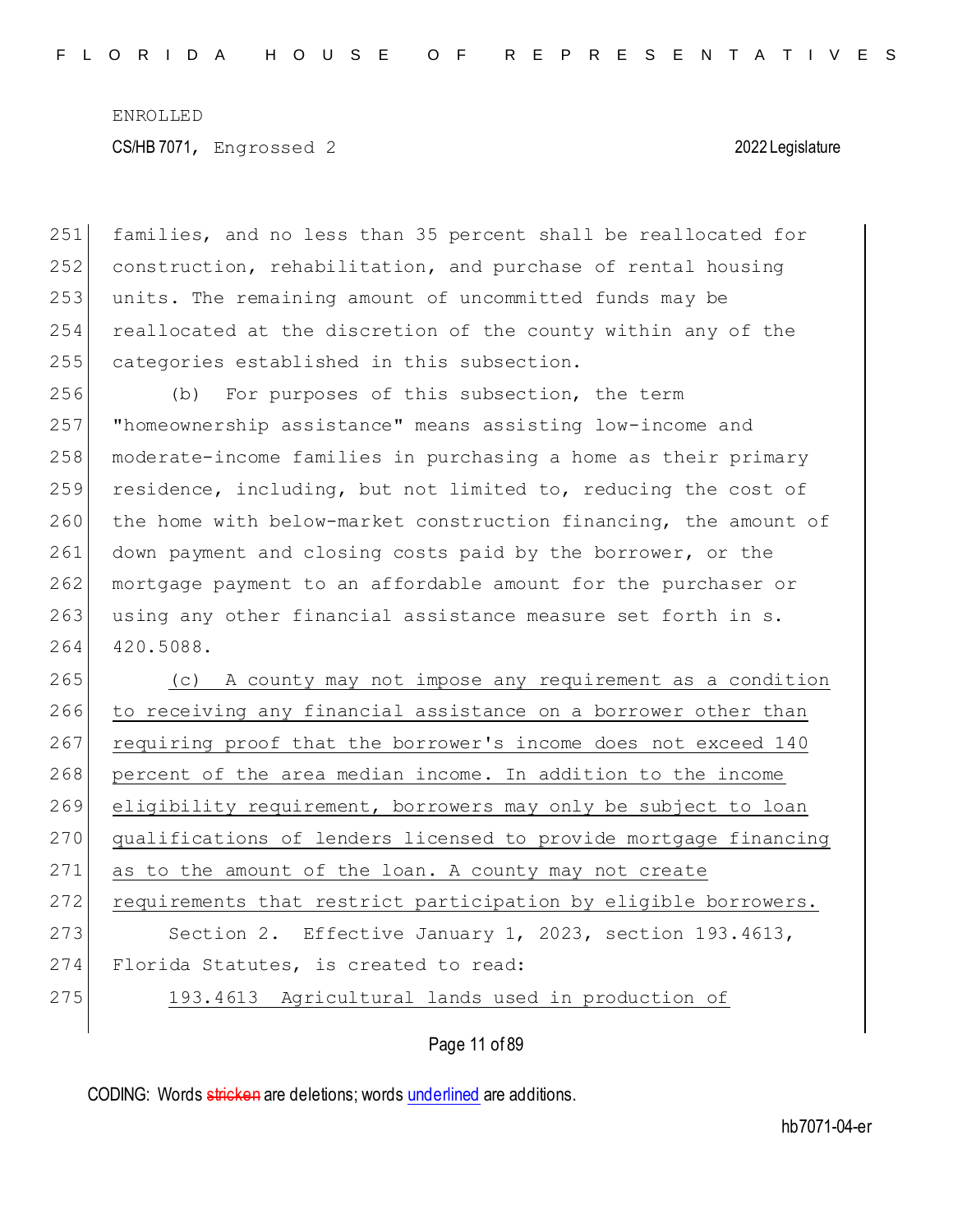CS/HB 7071, Engrossed 2 2022 Legislature

| 276 | aquaculture; assessment.-                                         |
|-----|-------------------------------------------------------------------|
| 277 | (1) For purposes of this section, the terms "aquaculture"         |
| 278 | and "aquaculture products" have the same meanings as in s.        |
| 279 | 597.0015.                                                         |
| 280 | (2)(a) When proper application for agricultural assessment        |
| 281 | has been made and granted pursuant to s. 193.461, and the         |
| 282 | property owner requests assessment pursuant to this section, the  |
| 283 | assessment of land used in the production of aquaculture          |
| 284 | products shall be based solely on its agricultural use,           |
| 285 | consistent with the use factors specified in s. $193.461(6)(a)$ , |
| 286 | and assessed pursuant to paragraph (c).                           |
| 287 | (b) Notwithstanding any provision relating to annual              |
| 288 | assessments found in s. 192.042, the property appraiser shall     |
| 289 | rely on 5-year moving average data when utilizing the income      |
| 290 | methodology approach in an assessment of property used for        |
| 291 | agricultural purposes.                                            |
| 292 | (c) For purposes of the income methodology approach to the        |
| 293 | assessment of land used in the production of aquaculture          |
| 294 | products, structures and equipment located on the property used   |
| 295 | for producing aquaculture products are considered a part of the   |
| 296 | average yield per acre and have no separately assessable          |
| 297 | contributory value.                                               |
| 298 | (d) If a request for assessment under this section is             |
| 299 | granted, the property must be assessed as provided in this        |
| 300 | section for 10 years unless the ownership or use of the property  |
|     |                                                                   |

Page 12 of 89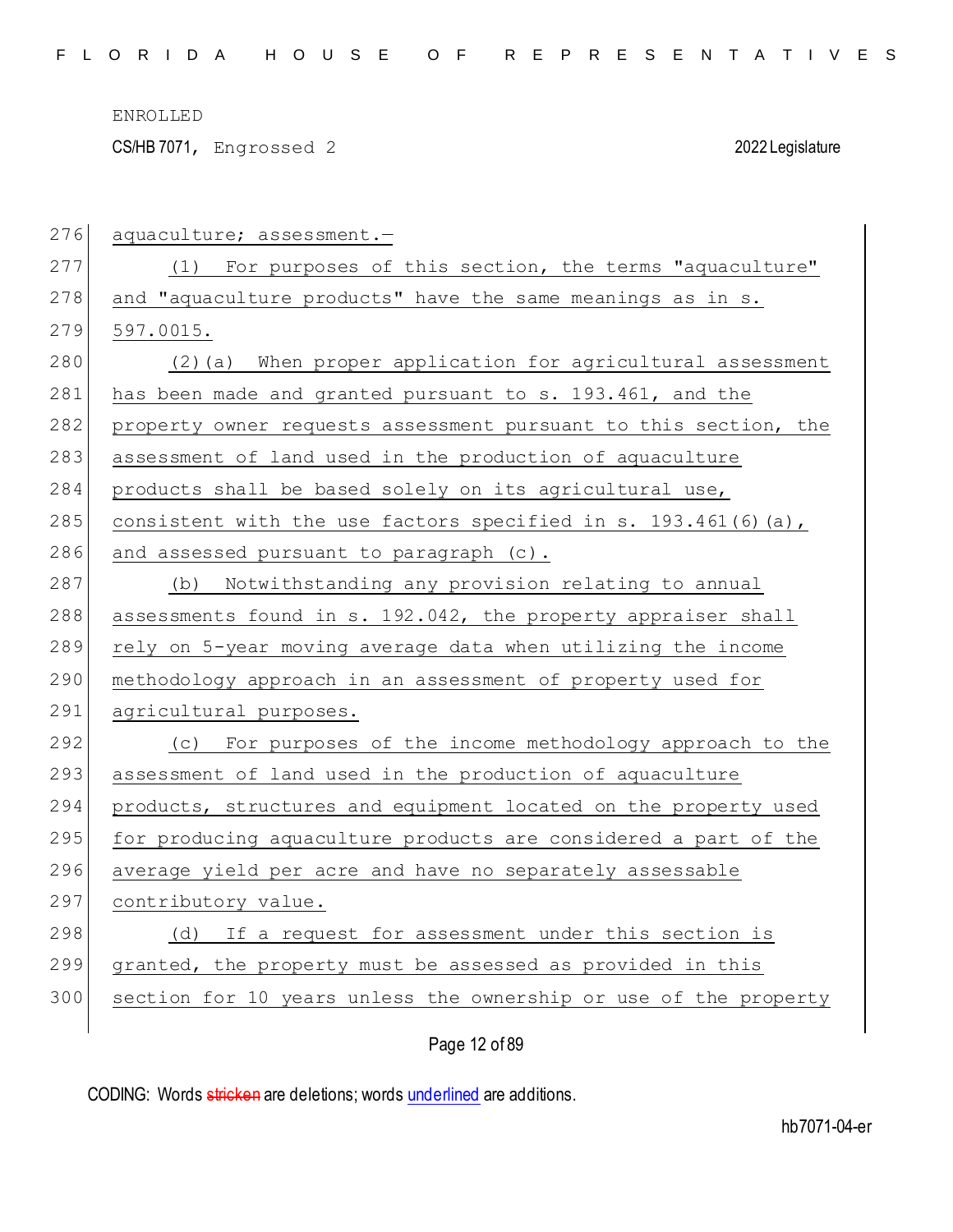CS/HB 7071, Engrossed 2 2022 Legislature

| 301 | changes. The property appraiser may not require annual           |
|-----|------------------------------------------------------------------|
| 302 | application. The property appraiser may require the property     |
| 303 | owner to annually submit audited financial statements.           |
| 304 | (e) In years in which proper application for agricultural        |
| 305 | assessment has not been made, the land shall be assessed under   |
| 306 | the provisions of s. 193.011.                                    |
| 307 | Section 3. Section 193.4613, Florida Statutes, as created        |
| 308 | by this act, first applies to the 2023 ad valorem tax roll and   |
| 309 | applies to assessments made on or after January 1, 2023.         |
| 310 | Section 4. Effective upon this act becoming a law,               |
| 311 | paragraph (b) of subsection (1) of section 194.032, Florida      |
| 312 | Statutes, is amended to read:                                    |
| 313 | 194.032 Hearing purposes; timetable.-                            |
| 314 | (1)                                                              |
| 315 | Notwithstanding the provisions of paragraph (a), the<br>(b)      |
| 316 | value adjustment board may meet prior to the approval of the     |
| 317 | assessment rolls by the Department of Revenue, but not earlier   |
| 318 | than July 1, to hear appeals pertaining to the denial by the     |
| 319 | property appraiser of exemptions, tax abatements under s.        |
| 320 | 197.318 and s. 197.3195, tax refunds under s. 197.319,           |
| 321 | agricultural and high-water recharge classifications,            |
| 322 | classifications as historic property used for commercial or      |
| 323 | certain nonprofit purposes, and deferrals under subparagraphs    |
| 324 | $(a)$ 2., 3., and 4. In such event, however, the board may not   |
| 325 | certify any assessments under s. 193.122 until the Department of |
|     |                                                                  |

# Page 13 of 89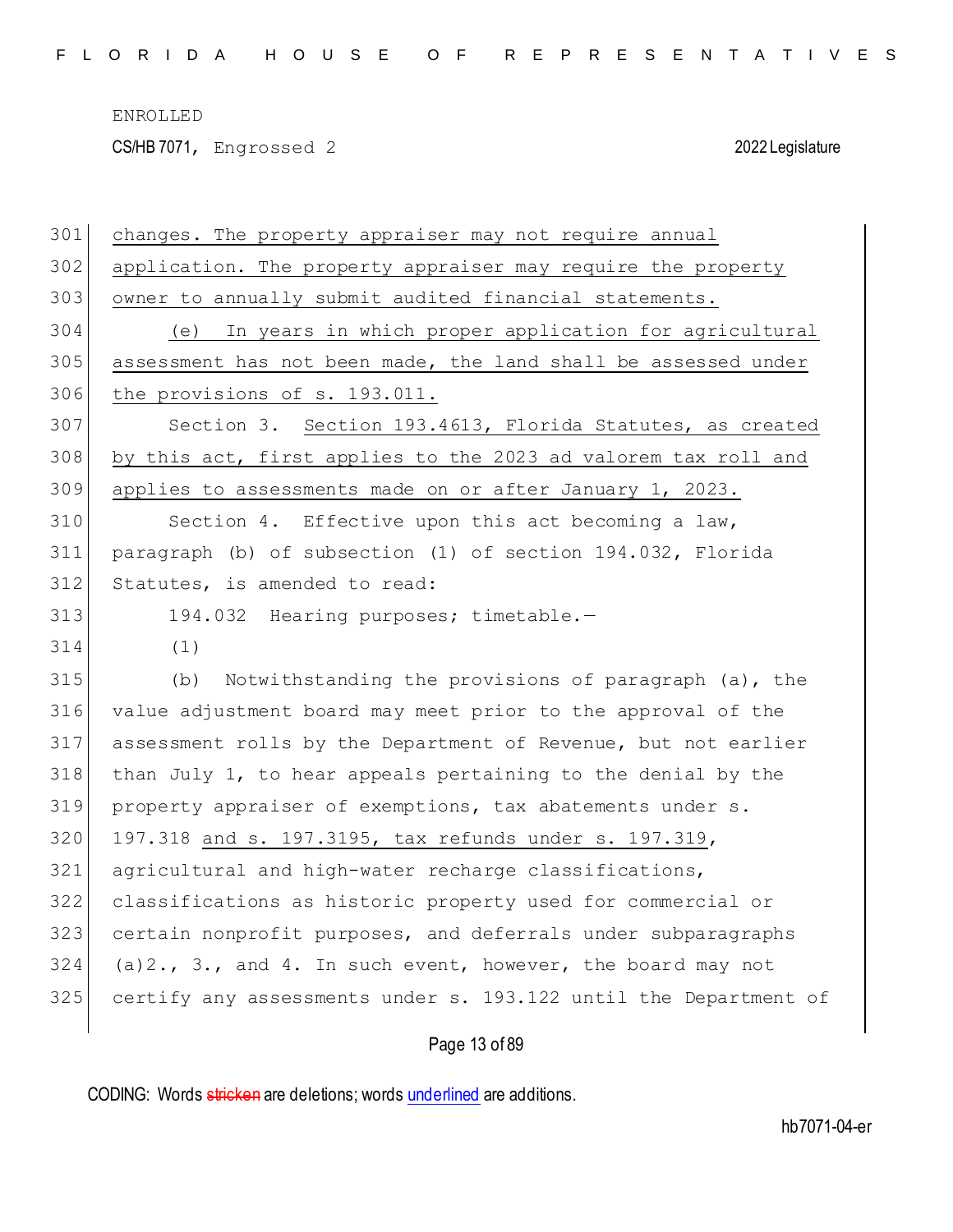| 326 | Revenue has approved the assessments in accordance with s.               |
|-----|--------------------------------------------------------------------------|
| 327 | 193.1142 and all hearings have been held with respect to the             |
| 328 | particular parcel under appeal.                                          |
| 329 | Section 5. Subsections $(5)$ , $(6)$ , and $(7)$ of section              |
| 330 | 196.031, Florida Statutes, are renumbered as subsections (6),            |
| 331 | $(7)$ , and $(8)$ , respectively, and a new subsection $(5)$ is added to |
| 332 | that section to read:                                                    |
| 333 | 196.031 Exemption of homesteads.-                                        |
| 334 | (5) For the purpose of applying the exemptions in this                   |
| 335 | section, the real property includes portions of the real                 |
| 336 | property and contiguous real property assessed solely on the             |
| 337 | basis of character or use pursuant to s. 193.461 or s. 193.501,          |
| 338 | or assessed pursuant to s. 193.505.                                      |
| 339 | Section 6. The amendments made by this act to s. 196.031,                |
| 340 | Florida Statutes, are intended to be remedial and clarifying in          |
| 341 | nature and apply retroactively, but do not provide a basis for           |
| 342 | an assessment of any tax or create a right to a refund of any            |
| 343 | tax paid before the effective date of this act. The amendments           |
| 344 | do not affect the provisions set forth in s. 193.155, Florida            |
| 345 | Statutes, limiting the application of that section only to the           |
| 346 | residence and curtilage.                                                 |
| 347 | Section 7. Paragraphs (k) through (q) of subsection (2) of               |
| 348 | section 196.173, Florida Statutes, are redesignated as                   |
| 349 | paragraphs (j) through (p), respectively, present paragraph (j)          |
| 350 | of that subsection is amended, and new paragraphs $(q)$ and $(r)$        |
|     | Page 14 of 89                                                            |

CODING: Words stricken are deletions; words underlined are additions.

hb7071-04-er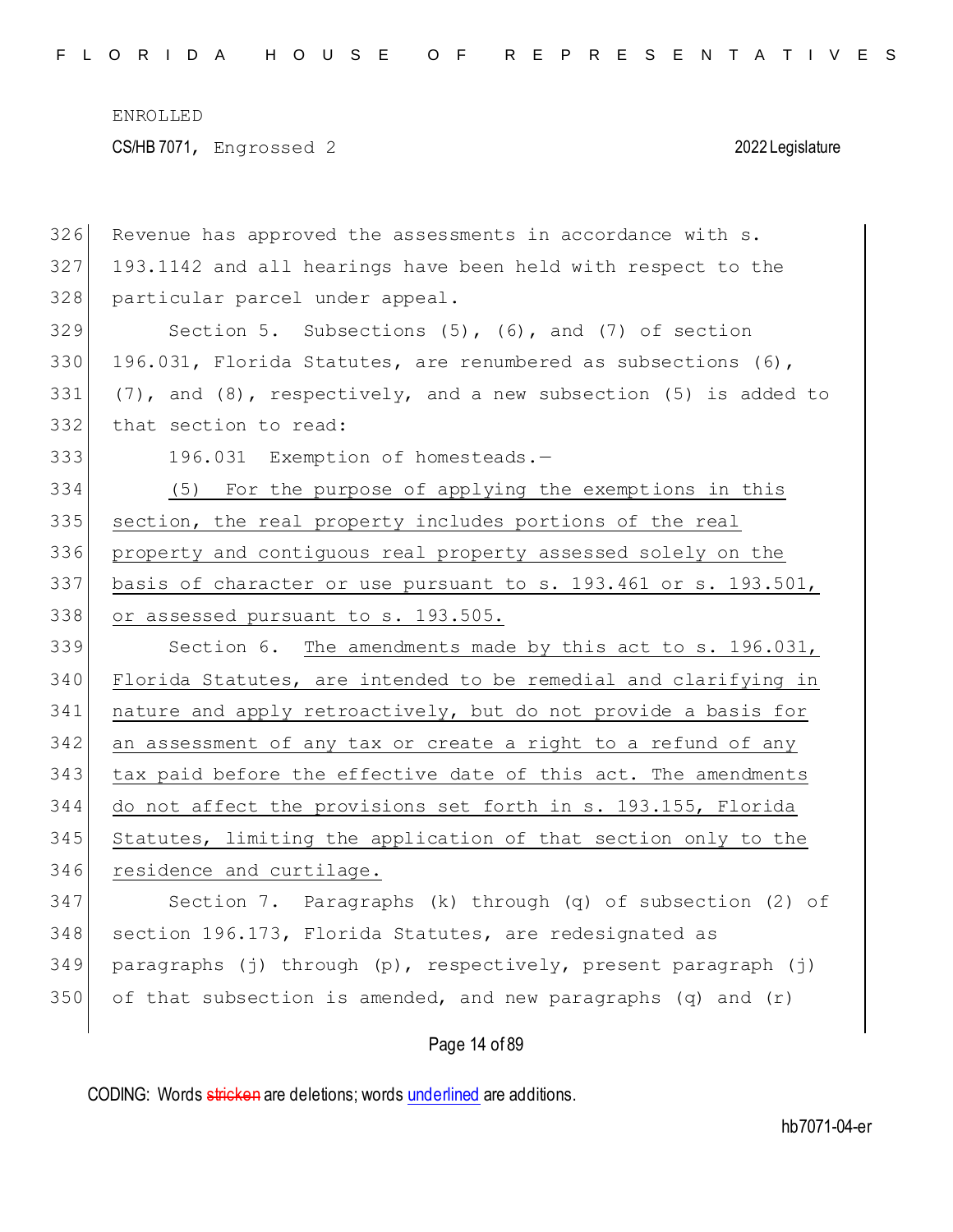| 351 | are added to that subsection, to read:                           |
|-----|------------------------------------------------------------------|
| 352 | 196.173 Exemption for deployed servicemembers.-                  |
| 353 | The exemption is available to servicemembers who were<br>(2)     |
| 354 | deployed during the preceding calendar year on active duty       |
| 355 | outside the continental United States, Alaska, or Hawaii in      |
| 356 | support of any of the following military operations:             |
| 357 | (i) Operation Observant Compass, which began in October          |
| 358 | 2011.                                                            |
| 359 | Operation Enduring Freedom - Horn of Africa, which<br>(q)        |
| 360 | began in January 2015.                                           |
| 361 | European Reassurance Initiative/European Deterrence<br>(r)       |
| 362 | Initiative, which began in 2014.                                 |
| 363 |                                                                  |
| 364 | The Department of Revenue shall notify all property appraisers   |
| 365 | and tax collectors in this state of the designated military      |
| 366 | operations.                                                      |
| 367 | Section 8. The amendments made by this act to s.                 |
| 368 | 196.173(2), Florida Statutes, first apply to the 2022 ad valorem |
| 369 | tax roll.                                                        |
| 370 | Section 9. Application deadline for additional ad valorem        |
| 371 | tax exemption for specified deployments.-                        |
| 372 | Notwithstanding the filing deadline specified in s.<br>(1)       |
| 373 | 196.173(6), Florida Statutes, for the 2022 ad valorem tax roll,  |
| 374 | the deadline for an applicant to file an application with the    |
| 375 | property appraiser for an additional ad valorem tax exemption    |
|     | Page 15 of 89                                                    |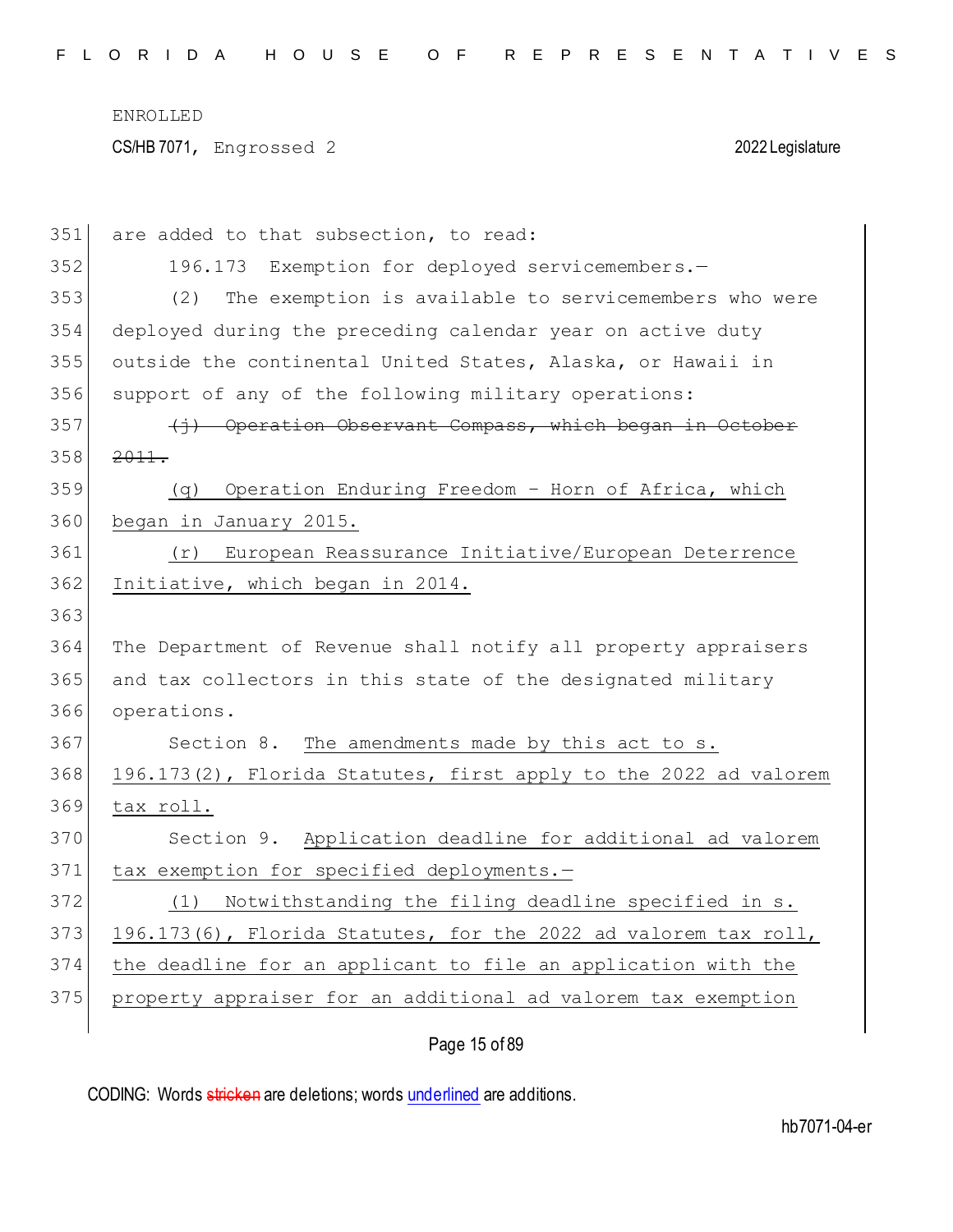CS/HB 7071, Engrossed 2 2022 Legislature

| 376 | under s. 196.173, Florida Statutes, is June 1, 2022.             |
|-----|------------------------------------------------------------------|
| 377 | (2) If an application is not timely filed under subsection       |
| 378 | (1), a property appraiser may grant the exemption if:            |
| 379 | The applicant files an application for the exemption<br>(a)      |
| 380 | on or before the 25th day after the property appraiser mails the |
| 381 | notice required under s. 194.011(1), Florida Statutes;           |
| 382 | (b) The applicant is qualified for the exemption; and            |
| 383 | (c) The applicant produces sufficient evidence, as               |
| 384 | determined by the property appraiser, which demonstrates that    |
| 385 | the applicant was unable to apply for the exemption in a timely  |
| 386 | manner or otherwise demonstrates extenuating circumstances that  |
| 387 | warrant granting the exemption.                                  |
| 388 | (3) If the property appraiser denies an application under        |
| 389 | subsection (2), the applicant may file, pursuant to s.           |
| 390 | 194.011(3), Florida Statutes, a petition with the value          |
| 391 | adjustment board which requests that the exemption be granted.   |
| 392 | Such petition must be filed on or before the 25th day after the  |
| 393 | property appraiser mails the notice required under s.            |
| 394 | 194.011(1), Florida Statutes. Notwithstanding s. 194.013,        |
| 395 | Florida Statutes, the eligible servicemember is not required to  |
| 396 | pay a filing fee for such petition. Upon reviewing the petition, |
| 397 | the value adjustment board may grant the exemption if the        |
| 398 | applicant is qualified for the exemption and demonstrates        |
| 399 | extenuating circumstances, as determined by the board, which     |
| 400 | warrant granting the exemption.                                  |
|     |                                                                  |

Page 16 of 89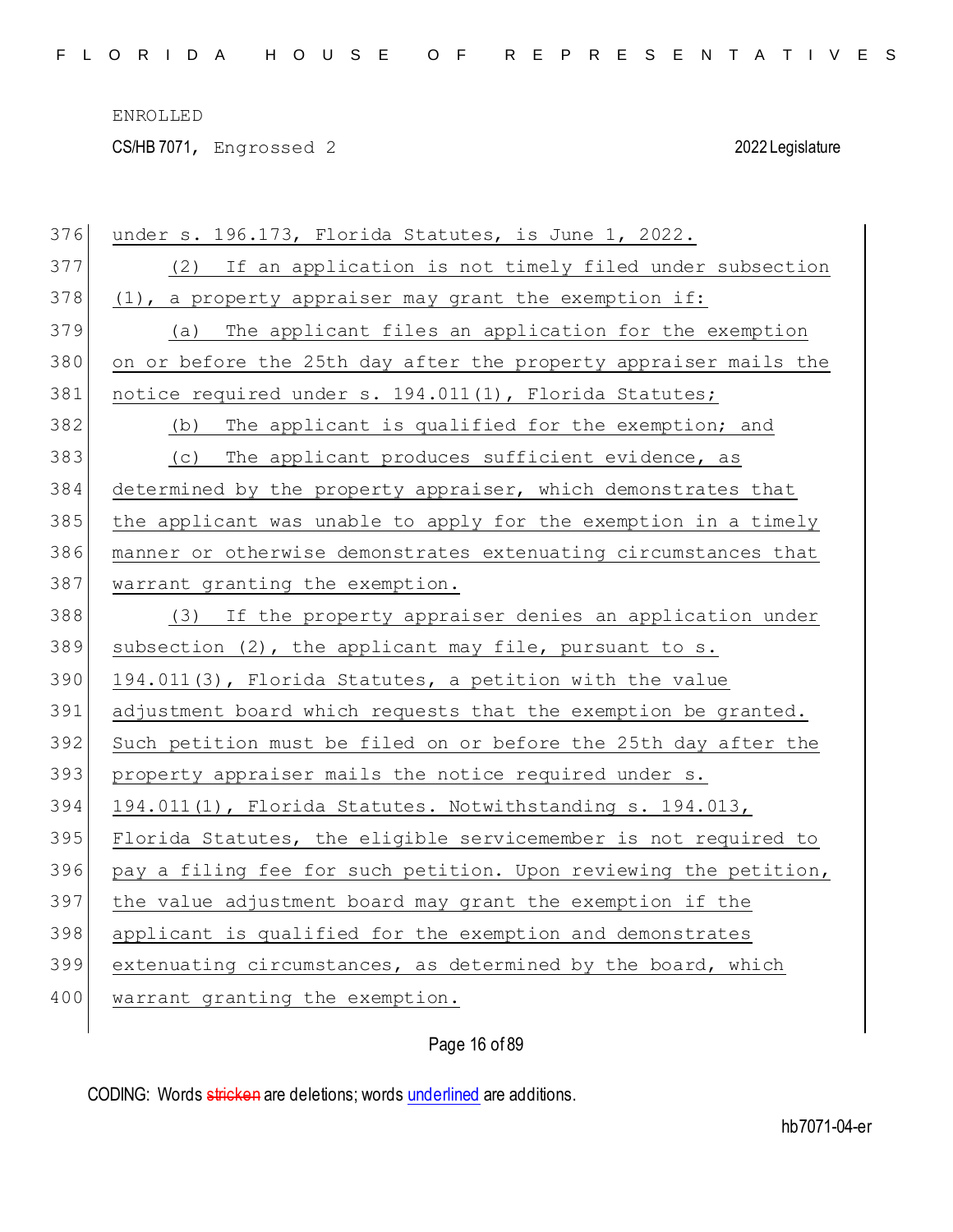CS/HB 7071, Engrossed 2 2022 Legislature

| 401 | This section shall take effect upon this act becoming<br>(4)     |
|-----|------------------------------------------------------------------|
| 402 | a law and applies to the 2022 ad valorem tax roll.               |
| 403 | Section 10. Subsection (2) of section 196.1978, Florida          |
| 404 | Statutes, is amended to read:                                    |
| 405 | 196.1978 Affordable housing property exemption.-                 |
| 406 | (2)(a) Notwithstanding ss. 196.195 and 196.196, property         |
| 407 | in a multifamily project that meets the requirements of this     |
| 408 | subsection paragraph is considered property used for a           |
| 409 | charitable purpose and is exempt from ad valorem tax beginning   |
| 410 | with the January 1 assessment after the 15th completed year from |
| 411 | of the term of the earliest of:                                  |
| 412 | 1. The effective date of the recorded agreement on those         |
| 413 | portions of the affordable housing property that provide housing |
| 414 | to natural persons or families meeting the extremely-low-income, |
| 415 | very-low-income, or low-income limits specified in s. 420.0004;  |
| 416 | 2.<br>The first day of the first taxable year in which the       |
| 417 | property was placed in service as an affordable housing property |
| 418 | that provides housing to natural persons or families meeting the |
| 419 | extremely-low-income, very-low-income, or low-income limits      |
| 420 | specified in s. 420.0004; or                                     |
| 421 | The date the property received a certificate of<br>3.            |
| 422 | occupancy or a certificate of substantial completion, as         |
| 423 | applicable, allowing the property to be used as an affordable    |
| 424 | housing property that provides housing to natural persons or     |
| 425 | families meeting the extremely-low-income, very-low-income, or   |
|     |                                                                  |

Page 17 of 89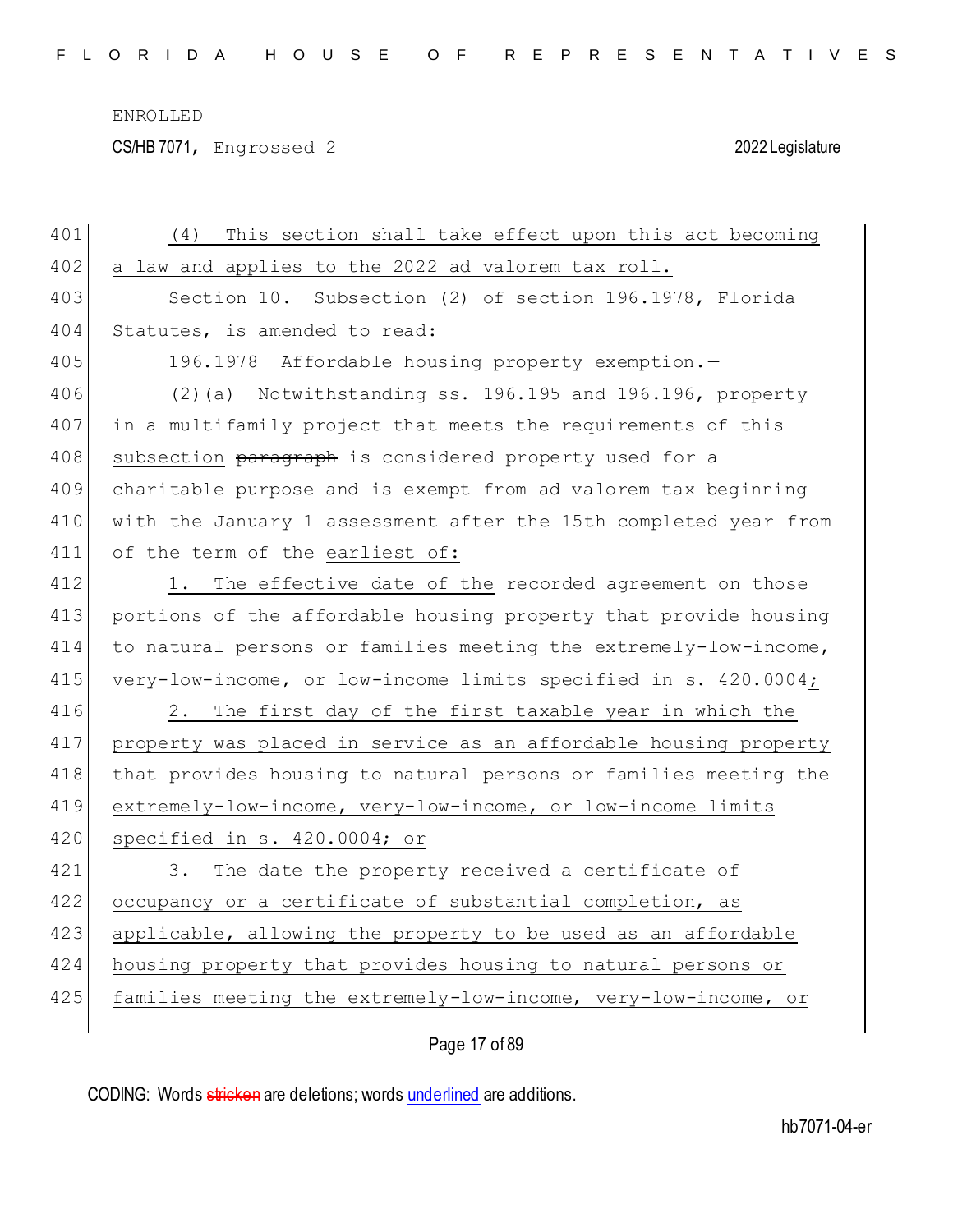CS/HB 7071, Engrossed 2 2022 Legislature

| 426 | low-income limits specified in s. 420.0004.                                       |
|-----|-----------------------------------------------------------------------------------|
| 427 | The multifamily project must:<br>(b)                                              |
| 428 | Contain more than 70 units that are used to provide<br>1.                         |
| 429 | affordable housing to natural persons or families meeting the                     |
| 430 | extremely-low-income, very-low-income, or low-income limits                       |
| 431 | specified in s. 420.0004; and                                                     |
| 432 | Be subject to an agreement with the Florida Housing<br>2.                         |
| 433 | Finance Corporation recorded in the official records of the                       |
| 434 | county in which the property is located to provide affordable                     |
| 435 | housing to natural persons or families meeting the extremely-                     |
| 436 | low-income, very-low-income, or low-income limits specified in                    |
| 437 | s. 420.0004.                                                                      |
| 438 |                                                                                   |
| 439 | This exemption terminates if the property no longer serves                        |
| 440 | extremely-low-income, very-low-income, or low-income persons                      |
| 441 | pursuant to the recorded agreement.                                               |
| 442 | (c) $\left(\frac{b}{c}\right)$ To receive the exemption under paragraph (a), a    |
| 443 | qualified applicant must submit an application to the county                      |
| 444 | property appraiser by March 1.                                                    |
| 445 | (d) $\left\{\epsilon\right\}$ The property appraiser shall apply the exemption to |
| 446 | those portions of the affordable housing property that provide                    |
| 447 | housing to natural persons or families meeting the extremely-                     |
| 448 | low-income, very-low-income, or low-income limits specified in                    |
| 449 | s. 420.0004 before certifying the tax roll to the tax collector.                  |
| 450 | The amendments made by this act to s.<br>Section 11.                              |
|     | Page 18 of 89                                                                     |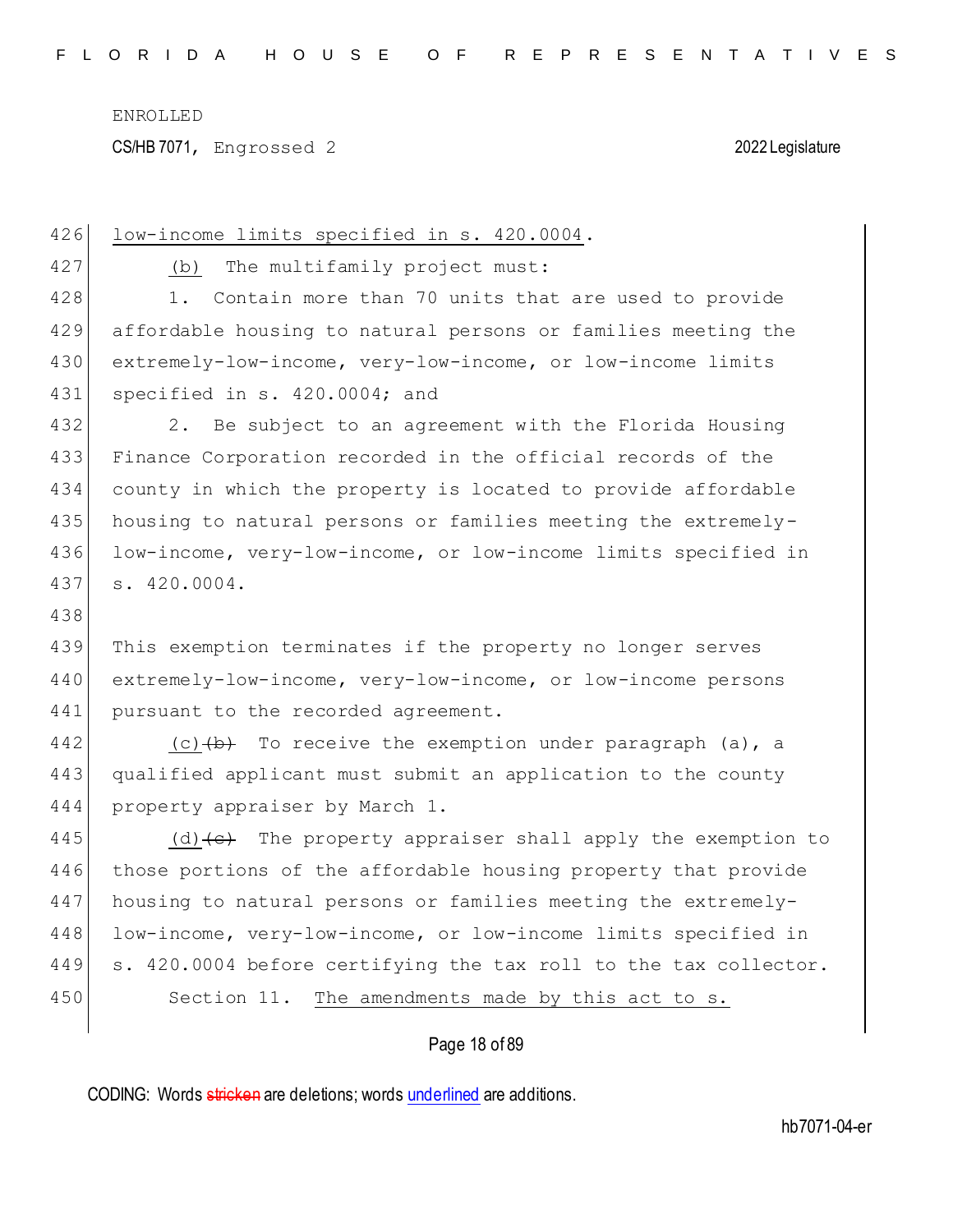CS/HB 7071, Engrossed 2 2022 Legislature

| 451 | 196.1978(2), Florida Statutes, first apply to the 2023 ad        |
|-----|------------------------------------------------------------------|
| 452 | valorem tax roll.                                                |
| 453 | Section 12. Effective January 1, 2023, subsection (1) of         |
| 454 | section 196.202, Florida Statutes, is amended to read:           |
| 455 | 196.202 Property of widows, widowers, blind persons, and         |
| 456 | persons totally and permanently disabled.-                       |
| 457 | Property to the value of \$5,000 \$500 of every widow,<br>(1)    |
| 458 | widower, blind person, or totally and permanently disabled       |
| 459 | person who is a bona fide resident of this state is exempt from  |
| 460 | taxation. As used in this section, the term "totally and         |
| 461 | permanently disabled person" means a person who is currently     |
| 462 | certified by a physician licensed in this state, by the United   |
| 463 | States Department of Veterans Affairs or its predecessor, or by  |
| 464 | the Social Security Administration to be totally and permanently |
| 465 | disabled.                                                        |
| 466 | Section 13. The amendment made by this act to s.                 |
| 467 | 196.202(1), Florida Statutes, first applies to the 2023 ad       |
| 468 | valorem tax roll.                                                |
| 469 | Section 14. Effective January 1, 2023, section 197.319,          |
| 470 | Florida Statutes, is created to read:                            |
| 471 | 197.319 Refund of taxes for residential improvements             |
| 472 | rendered uninhabitable by a catastrophic event.-                 |
| 473 | As used in this section, the term:<br>(1)                        |
| 474 | "Catastrophic event" means an event of misfortune or<br>(a)      |
| 475 | calamity that renders one or more residential improvements       |
|     |                                                                  |

Page 19 of 89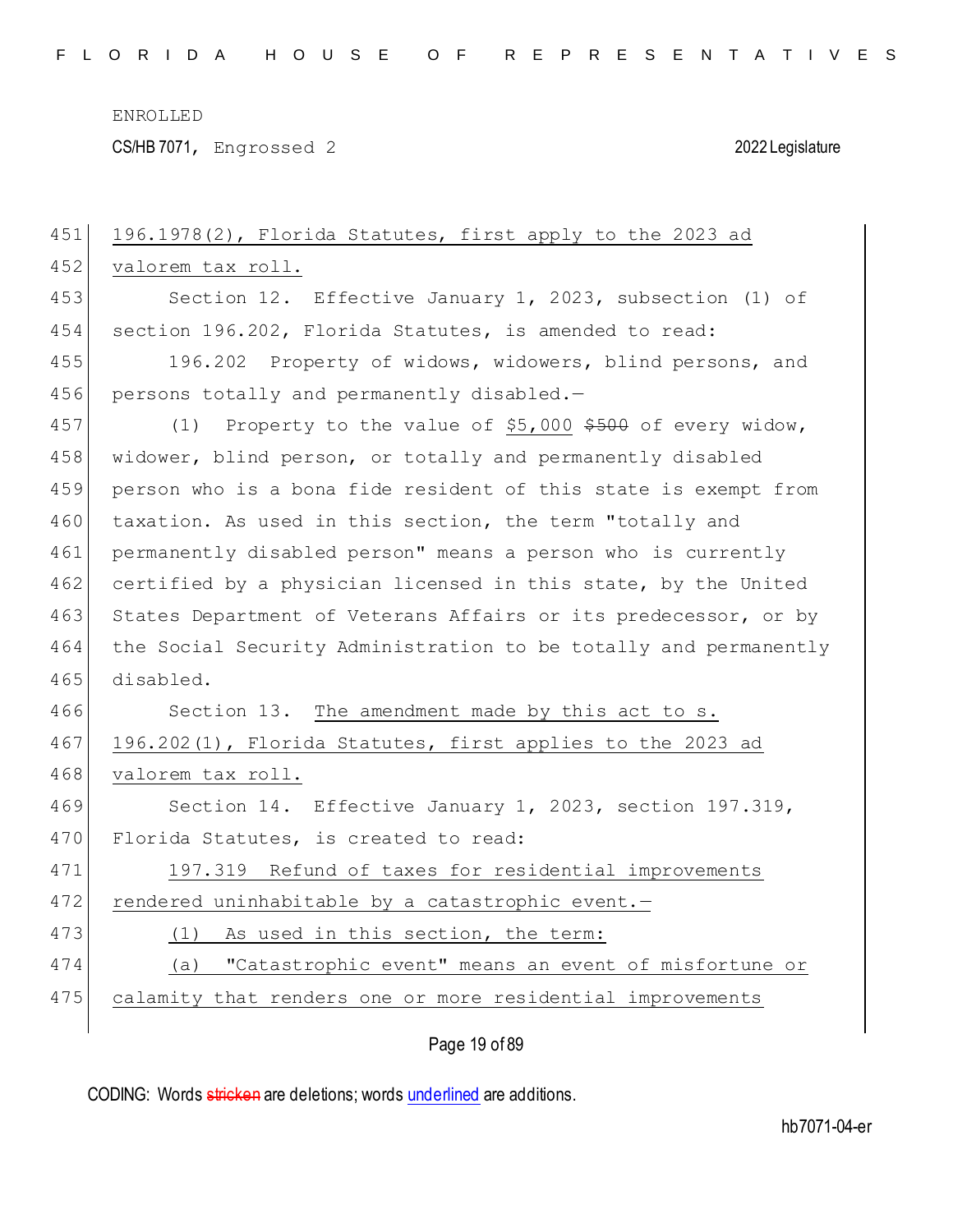CS/HB 7071, Engrossed 2 2022 Legislature

| 476 | uninhabitable. It does not include an event caused, directly or  |
|-----|------------------------------------------------------------------|
| 477 | indirectly, by the property owner with the intent to damage or   |
| 478 | destroy the residential improvement.                             |
| 479 | "Catastrophic event refund" means the product arrived<br>(b)     |
| 480 | at by multiplying the damage differential by the amount of       |
| 481 | timely paid taxes that were initially levied in the year in      |
| 482 | which the catastrophic event occurred.                           |
| 483 | (c) "Damage differential" means the product arrived at by        |
| 484 | multiplying the percent change in value by a ratio, the          |
| 485 | numerator of which is the number of days the residential         |
| 486 | improvement was rendered uninhabitable in the year in which the  |
| 487 | catastrophic event occurred, and the denominator of which is     |
| 488 | 365.                                                             |
|     |                                                                  |
| 489 | "Percent change in value" means the difference between<br>(d)    |
| 490 | a residential parcel's just value as of January 1 of the year in |
| 491 | which the catastrophic event occurred and its postcatastrophic   |
| 492 | event just value expressed as a percentage of the parcel's just  |
| 493 | value as of January 1 of the year in which the catastrophic      |
| 494 | event occurred.                                                  |
| 495 | (e) "Postcatastrophic event just value" means the just           |
| 496 | value of the residential parcel on January 1 of the year in      |
| 497 | which a catastrophic event occurred, reduced to reflect the just |
| 498 | value of the residential parcel after the catastrophic event     |
| 499 | that rendered the residential improvement thereon uninhabitable  |
| 500 | and before any subsequent repairs. For purposes of this          |

Page 20 of 89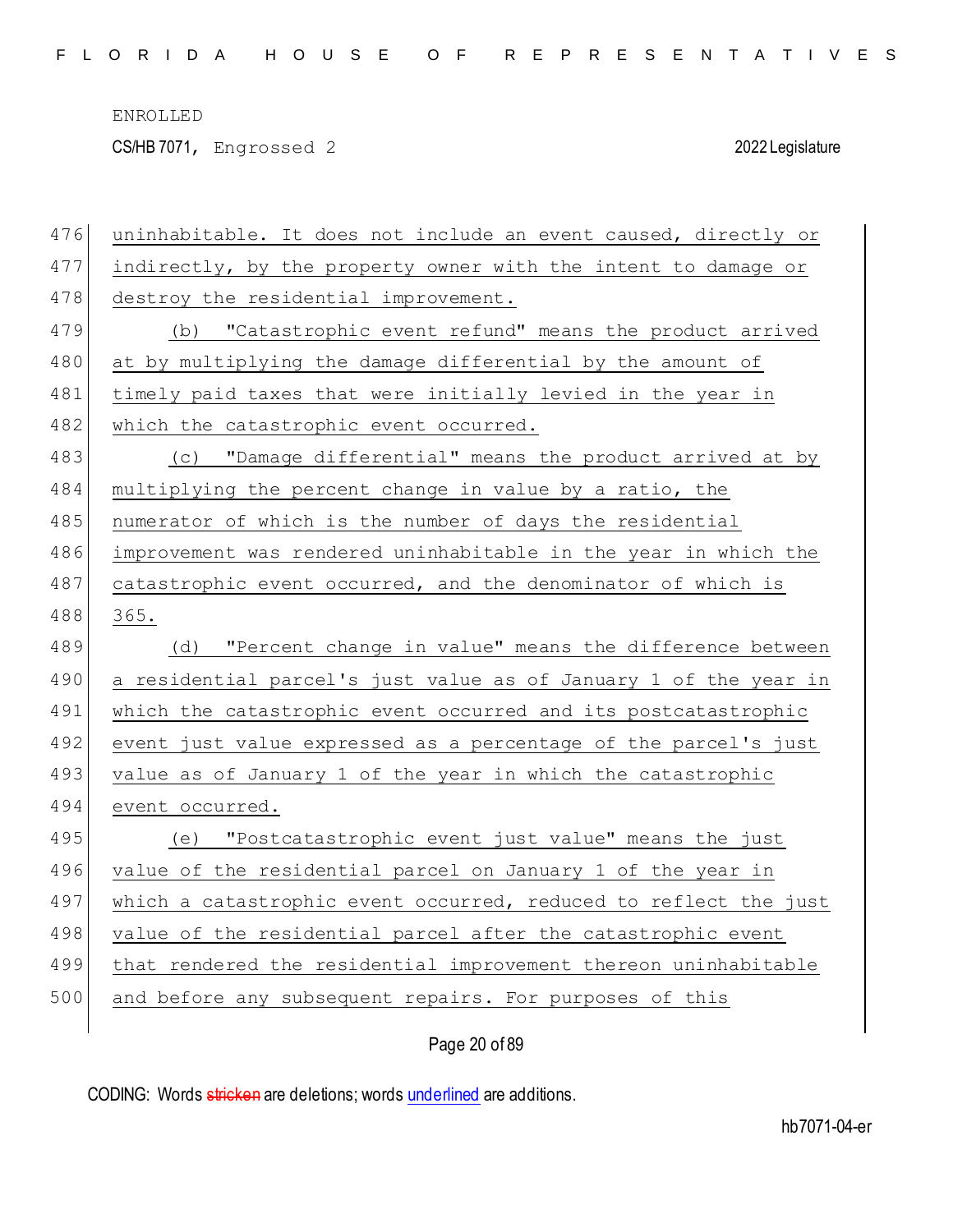CS/HB 7071, Engrossed 2 2022 Legislature

| 501 | paragraph, a residential improvement that is uninhabitable has   |
|-----|------------------------------------------------------------------|
| 502 | no value attached to it. The catastrophic event refund is        |
| 503 | determined only for purposes of calculating tax refunds for the  |
| 504 | year or years in which the residential improvement is            |
| 505 | uninhabitable as a result of the catastrophic event and does not |
| 506 | determine a parcel's just value as of January 1 each year.       |
| 507 | (f) "Residential improvement" means real estate used and         |
| 508 | owned as a homestead as defined in s. 196.012(13) or             |
| 509 | nonhomestead residential property as defined in s. 193.1554(1).  |
| 510 | A residential improvement does not include a structure that is   |
| 511 | not essential to the use and occupancy of the residential        |
| 512 | dwelling or house, including, but not limited to, a detached     |
| 513 | utility building, detached carport, detached garage, bulkhead,   |
| 514 | fence, or swimming pool, and does not include land.              |
|     |                                                                  |
| 515 | (g) "Uninhabitable" means the loss of use and occupancy of       |
| 516 | a residential improvement for the purpose for which it was       |
| 517 | constructed, as evidenced by documentation, including, but not   |
| 518 | limited to, utility bills, insurance information, contractors'   |
| 519 | statements, building permit applications, or building inspection |
| 520 | certificates of occupancy.                                       |
| 521 | (2) If a residential improvement is rendered uninhabitable       |
| 522 | for at least 30 days due to a catastrophic event, taxes          |
| 523 | originally levied and paid for the year in which the             |
| 524 | catastrophic event occurred may be refunded in the following     |
| 525 | manner:                                                          |

Page 21 of 89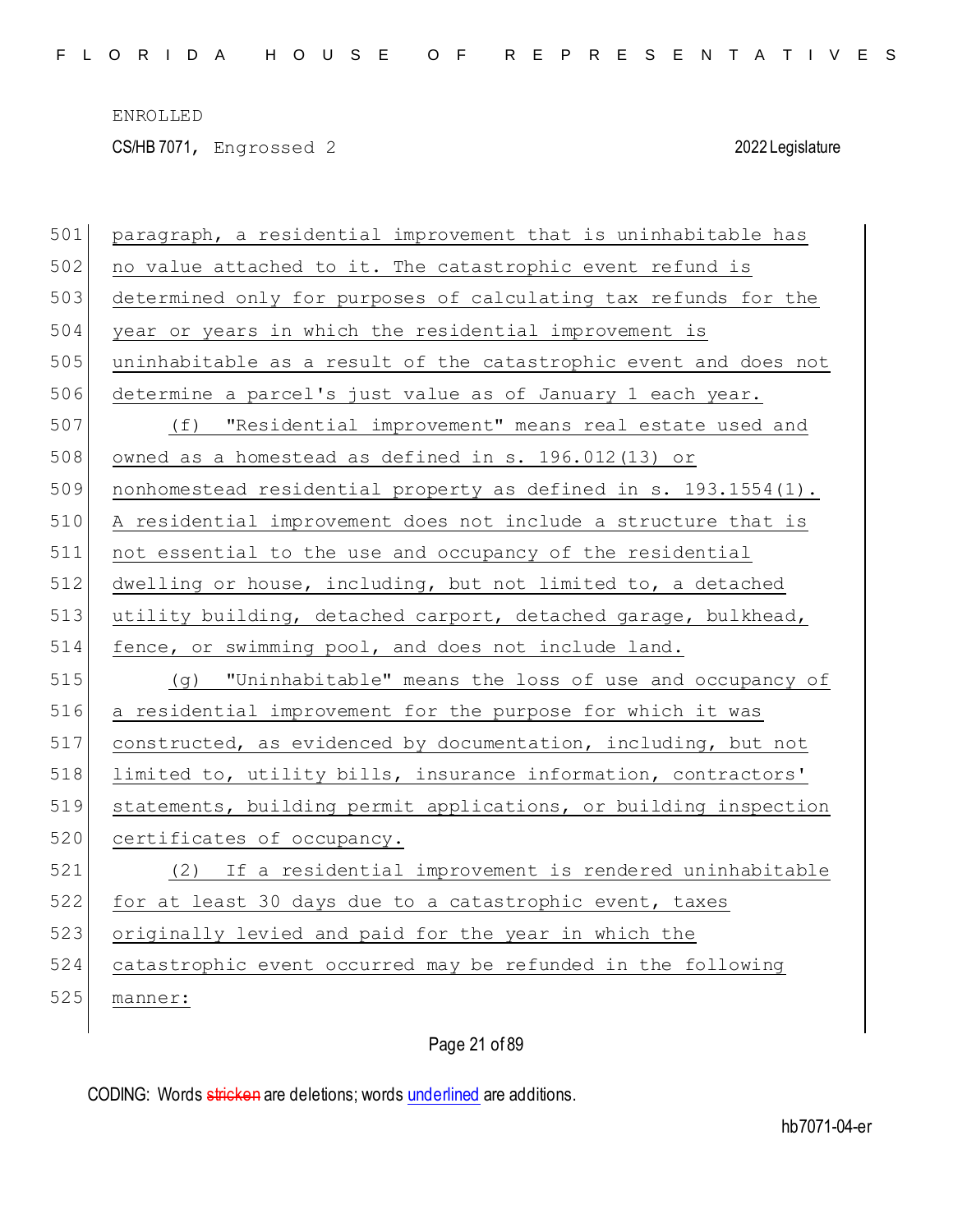CS/HB 7071, Engrossed 2 2022 Legislature

| 526 | The property owner must file an application for refund<br>(a)    |
|-----|------------------------------------------------------------------|
| 527 | with the property appraiser:                                     |
| 528 | 1. If the residential improvement is restored to a               |
| 529 | habitable condition before December 1 of the year in which the   |
| 530 | catastrophic event occurred, no sooner than 30 days after the    |
| 531 | residential improvement that was rendered uninhabitable has been |
| 532 | restored to a habitable condition; or                            |
| 533 | 2. No later than March 1 of the year immediately following       |
| 534 | the catastrophic event.                                          |
| 535 |                                                                  |
| 536 | The application for refund must be made on a form prescribed by  |
| 537 | the department and furnished by the property appraiser. The      |
| 538 | property appraiser may request supporting documentation be       |
| 539 | submitted along with the application, including, but not limited |
| 540 | to, utility bills, insurance information, contractors'           |
| 541 | statements, building permit applications, or building inspection |
| 542 | certificates of occupancy, for purposes of determining           |
| 543 | conditions of uninhabitability and subsequent habitability       |
| 544 | following any repairs.                                           |
| 545 | The application for refund must identify the<br>(b)              |
| 546 | residential parcel upon which the residential improvement was    |
| 547 | rendered uninhabitable by a catastrophic event, the date on      |
| 548 | which the catastrophic event occurred, and the number of days    |
| 549 | the residential improvement was uninhabitable during the         |
| 550 | calendar year in which the catastrophic event occurred.          |
|     |                                                                  |

Page 22 of 89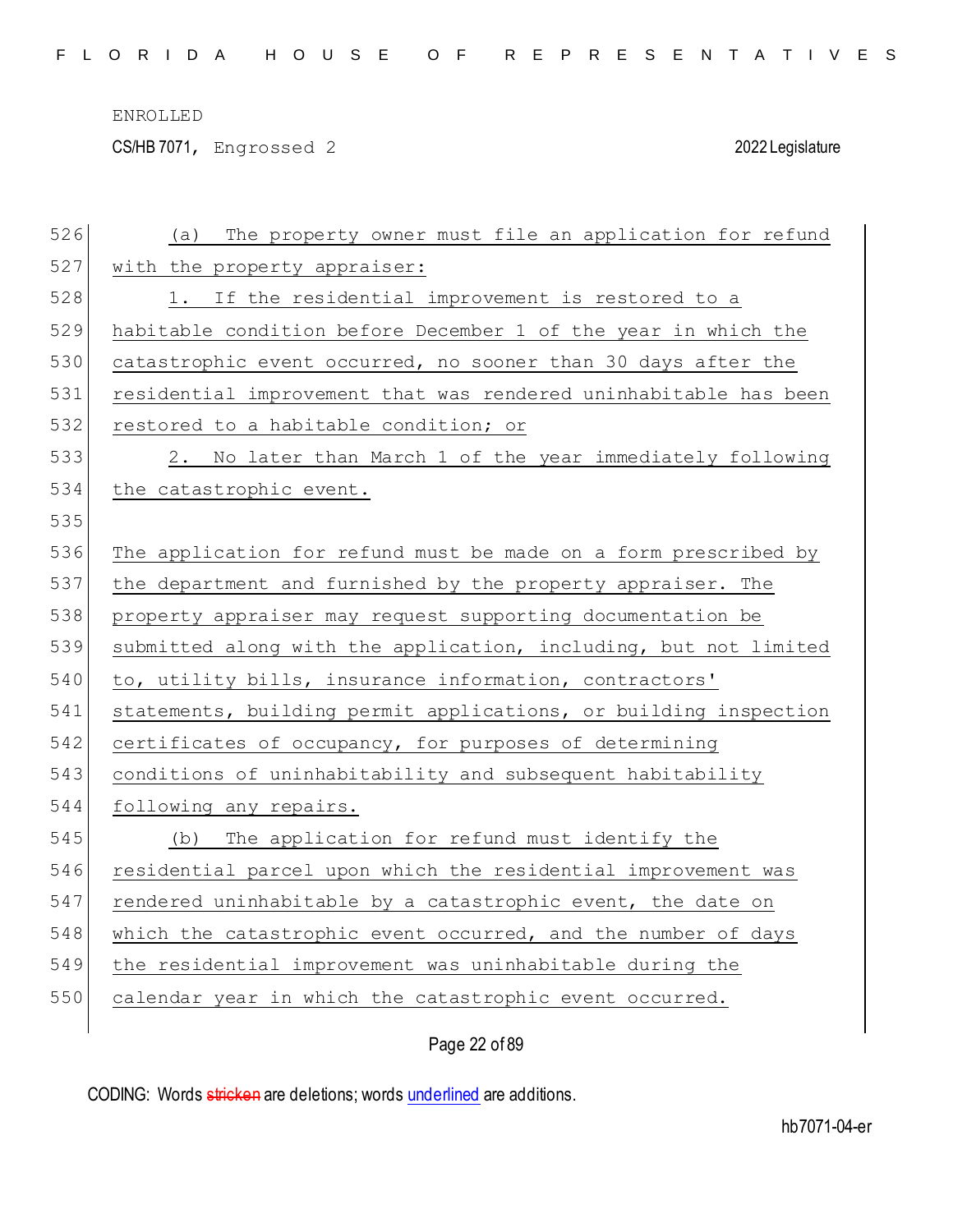CS/HB 7071, Engrossed 2 2022 Legislature

| 551 | The application for refund must be verified under oath<br>(C)    |
|-----|------------------------------------------------------------------|
| 552 | and is subject to penalty of perjury.                            |
| 553 | (d) Upon receipt of an application for refund, the               |
| 554 | property appraiser must investigate the statements contained in  |
| 555 | the application to determine if the applicant is entitled to a   |
| 556 | refund of taxes. If the property appraiser determines that the   |
| 557 | applicant is not entitled to a refund, the applicant may file a  |
| 558 | petition with the value adjustment board, pursuant to s.         |
| 559 | 194.011(3), requesting that the refund be granted.               |
| 560 | If the property appraiser determines that the<br>(e)             |
| 561 | applicant is entitled to a refund, the property appraiser must   |
| 562 | issue an official written statement to the tax collector within  |
| 563 | 30 days after the determination, but no later than by April 1 of |
| 564 | the year following the date on which the catastrophic event      |
|     | occurred, that provides:                                         |
| 565 |                                                                  |
| 566 | The just value of the residential improvement as<br>1.           |
| 567 | determined by the property appraiser on January 1 of the year in |
| 568 | which the catastrophic event for which the applicant is claiming |
| 569 | a refund occurred.                                               |
| 570 | The number of days during the calendar year during<br>2.         |
| 571 | which the residential improvement was uninhabitable.             |
| 572 | The postcatastrophic event just value of the<br>3.               |
| 573 | residential parcel as determined by the property appraiser.      |
| 574 | The percent change in value applicable to the<br>4.              |
| 575 | residential parcel.                                              |

Page 23 of 89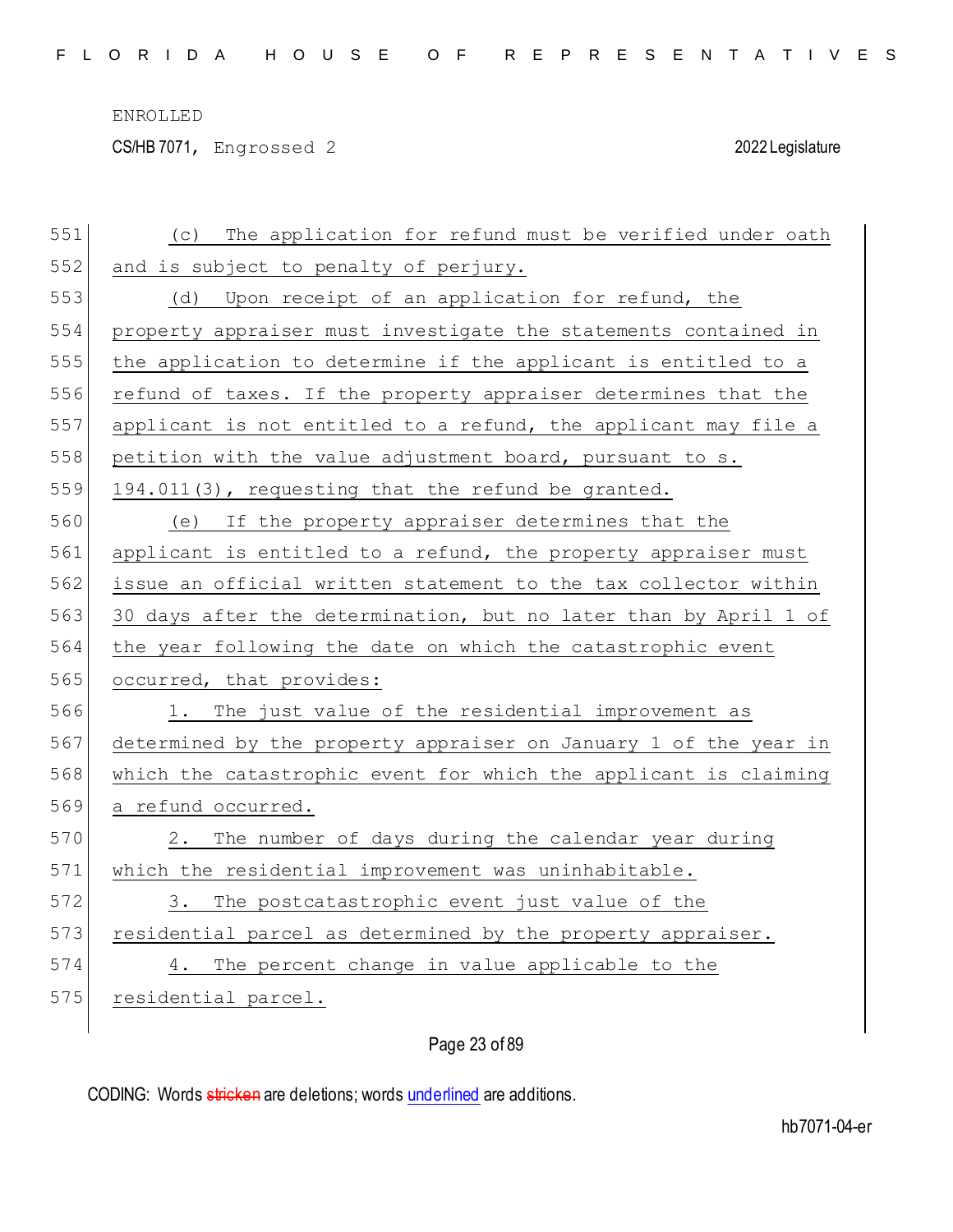CS/HB 7071, Engrossed 2 2022 Legislature

| 576 | Upon receipt of the written statement from the<br>(3)            |
|-----|------------------------------------------------------------------|
| 577 | property appraiser, the tax collector shall calculate the damage |
| 578 | differential pursuant to this section and process a refund in an |
| 579 | amount equal to the catastrophic event refund.                   |
| 580 | (4) Any person who is qualified to have his or her               |
| 581 | property taxes refunded under subsection (2) but fails to file   |
| 582 | an application by March 1 of the year immediately following the  |
| 583 | year in which the catastrophic event occurred may file an        |
| 584 | application for refund under this subsection and may file a      |
| 585 | petition with the value adjustment board, pursuant to s.         |
| 586 | 194.011(3), requesting that a refund under this subsection be    |
| 587 | granted. Such petition may be filed at any time during the       |
| 588 | taxable year on or before the 25th day following the mailing of  |
| 589 | the notice of proposed property taxes and non-ad valorem         |
| 590 | assessments by the property appraiser as provided in s.          |
| 591 | 194.011(1). Upon reviewing the petition, if the person is        |
| 592 | qualified to receive the refund under this subsection and        |
| 593 | demonstrates particular extenuating circumstances determined by  |
| 594 | the property appraiser or the value adjustment board to warrant  |
| 595 | granting a late application for refund, the property appraiser   |
| 596 | or the value adjustment board may grant a refund.                |
| 597 | (5) By September 1 of each year, the tax collector shall         |
| 598 | notify:                                                          |
| 599 | The department of the total reduction in taxes for all<br>(a)    |
| 600 | properties that qualified for a refund pursuant to this section  |
|     |                                                                  |

Page 24 of 89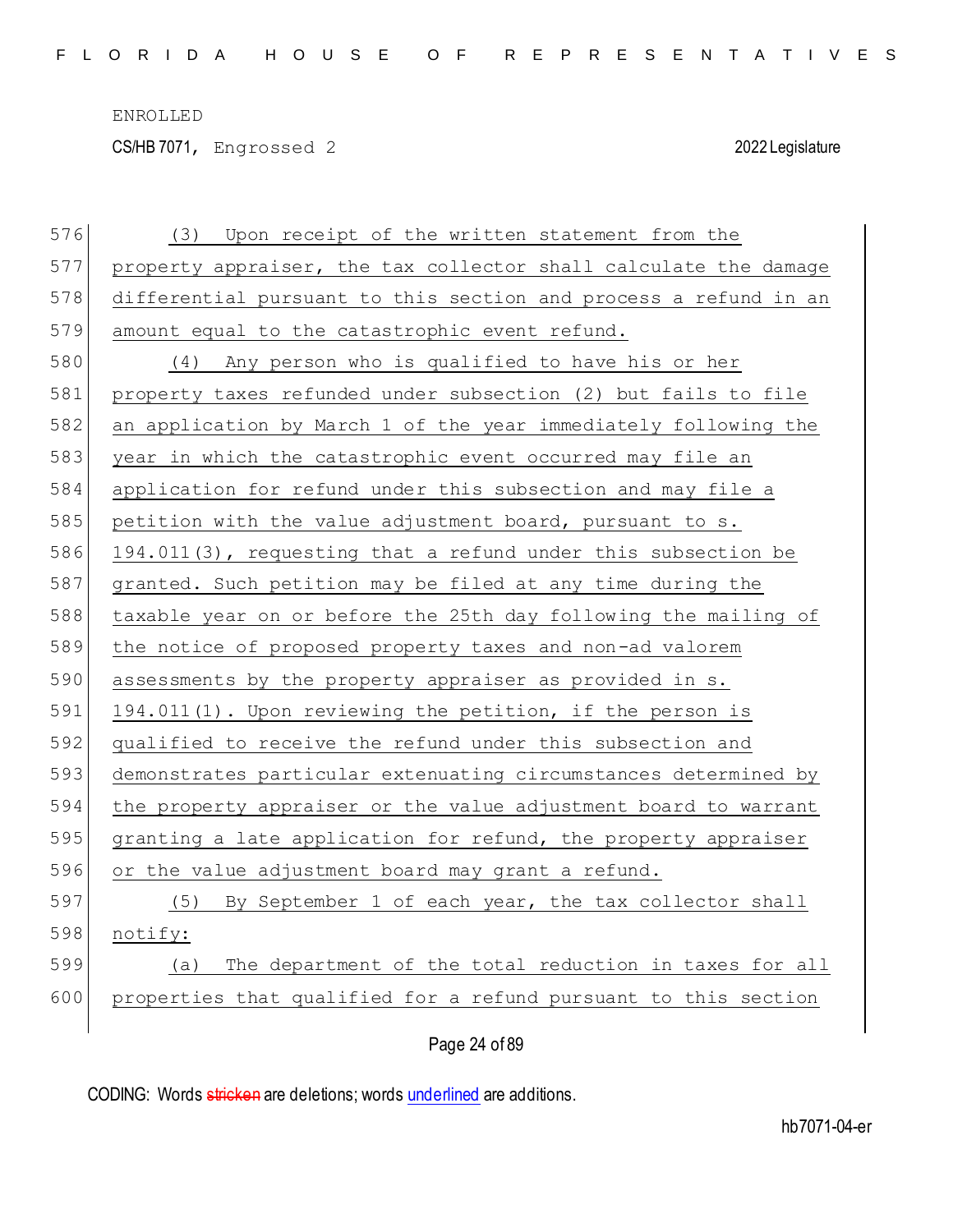CS/HB 7071, Engrossed 2 2022 Legislature

| 601 | for the year.                                                    |
|-----|------------------------------------------------------------------|
| 602 | The governing board of each affected local government<br>(b)     |
| 603 | of the reduction in such local government's taxes that occurred  |
| 604 | pursuant to this section.                                        |
| 605 | This section does not affect the requirements of s.<br>(6)       |
| 606 | 197.333.                                                         |
| 607 | Section 15. Section 197.319, Florida Statutes, as created        |
| 608 | by this act, first applies to the 2023 ad valorem tax roll.      |
| 609 | Section 16. Effective upon this act becoming a law,              |
| 610 | section 197.3195, Florida Statutes, is created to read:          |
| 611 | 197.3195 Abatement of ad valorem taxes and non-ad valorem        |
| 612 | assessments following destruction caused by a sudden and         |
| 613 | unforeseen collapse.-                                            |
| 614 | (1) As used in this section, the term "residential               |
| 615 | improvement" means a multistory residential building that        |
| 616 | consists of at least 50 dwelling units.                          |
| 617 | (2) Each parcel owned and assessed as homestead property         |
| 618 | under s. 193.155 or as nonhomestead residential property under   |
| 619 | s. 193.1554 which is within a residential improvement that is    |
| 620 | destroyed due to a sudden and unforeseen collapse of the         |
| 621 | residential improvement or due to the subsequent demolition of   |
| 622 | the residential improvement after such collapse is eligible for  |
| 623 | an abatement of all taxes and non-ad valorem assessments for the |
| 624 | year in which the destruction occurred if the property appraiser |
| 625 | determines that the condition of the residential improvement on  |
|     |                                                                  |

## Page 25 of 89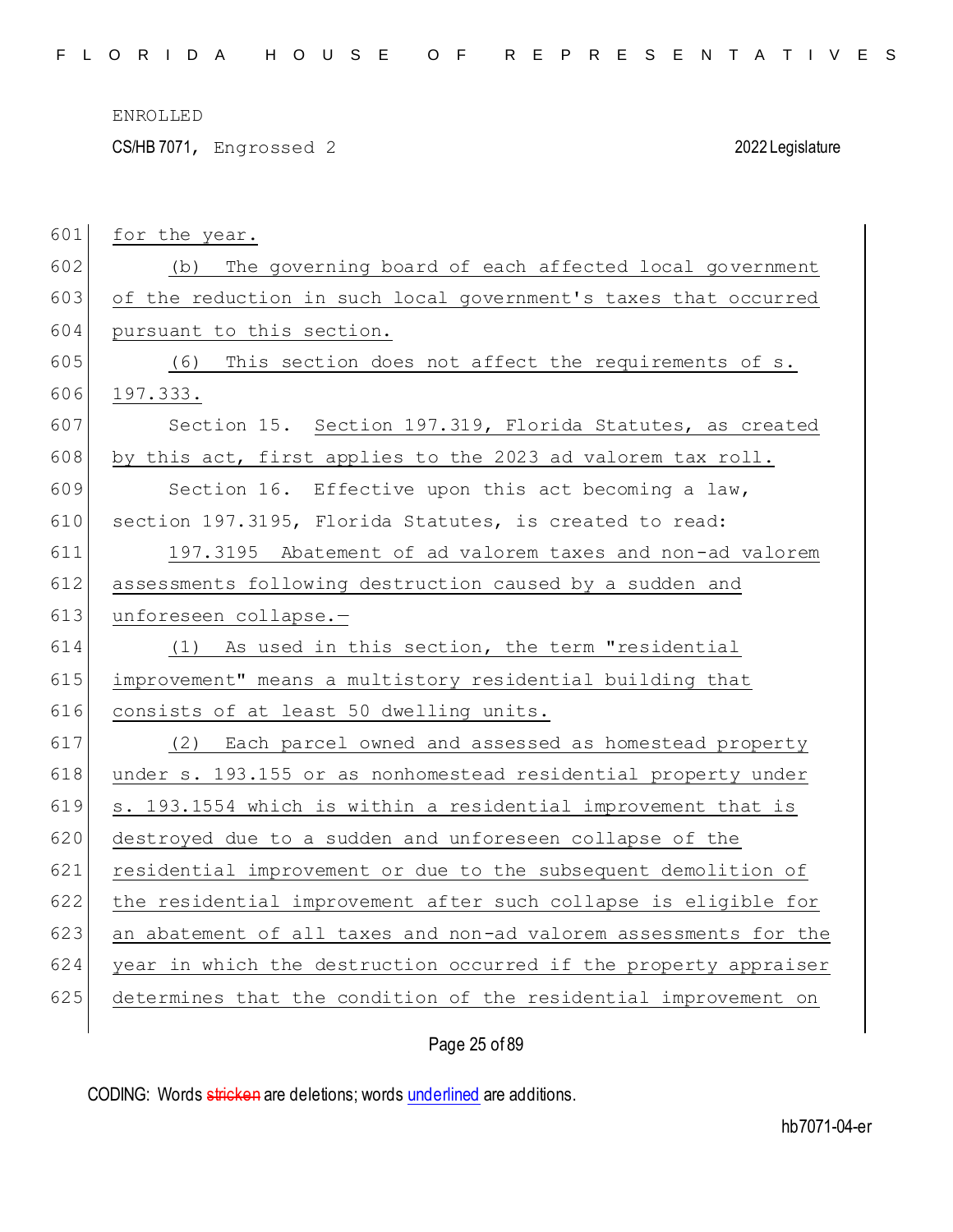CS/HB 7071, Engrossed 2 2022 Legislature

| 626 | the January 1 immediately preceding the collapse was such that   |
|-----|------------------------------------------------------------------|
| 627 | the residential improvement had no value due to a latent defect  |
| 628 | of the property not readily discernable by inspection.           |
| 629 | The property appraiser shall provide to the tax<br>(a)           |
| 630 | collector an official written statement that provides the        |
| 631 | information necessary for the tax collector to abate the taxes   |
| 632 | and non-ad valorem assessments for each parcel owner.            |
| 633 | (b) For parcels meeting the requirements of this                 |
| 634 | subsection, a parcel owner is not required to remit a payment,   |
| 635 | the property appraiser may not issue a notice of proposed        |
| 636 | property taxes pursuant to s. 200.069, and the tax collector may |
| 637 | not issue a tax notice pursuant to s. 197.322. In lieu of the    |
| 638 | notice of proposed property taxes, the property appraiser must   |
| 639 | notify the taxpayer that all taxes and non-ad valorem            |
| 640 | assessments have been abated for the year in which the property  |
| 641 | was destroyed. If a parcel owner files a petition to the value   |
| 642 | adjustment board concerning the value of the parcel for the year |
| 643 | of the destruction, the value adjustment board must dismiss the  |
| 644 | petition.                                                        |
| 645 | For purposes of determining the assessed value under<br>(3)      |
| 646 | s. 193.155(8) of a new homestead established by an owner of a    |
| 647 | parcel within the destroyed residential improvement, the just    |
| 648 | value and assessed value of the destroyed parcel on the January  |
| 649 | 1 of the year preceding the year of the destruction must be      |
| 650 | used.                                                            |
|     |                                                                  |

# Page 26 of 89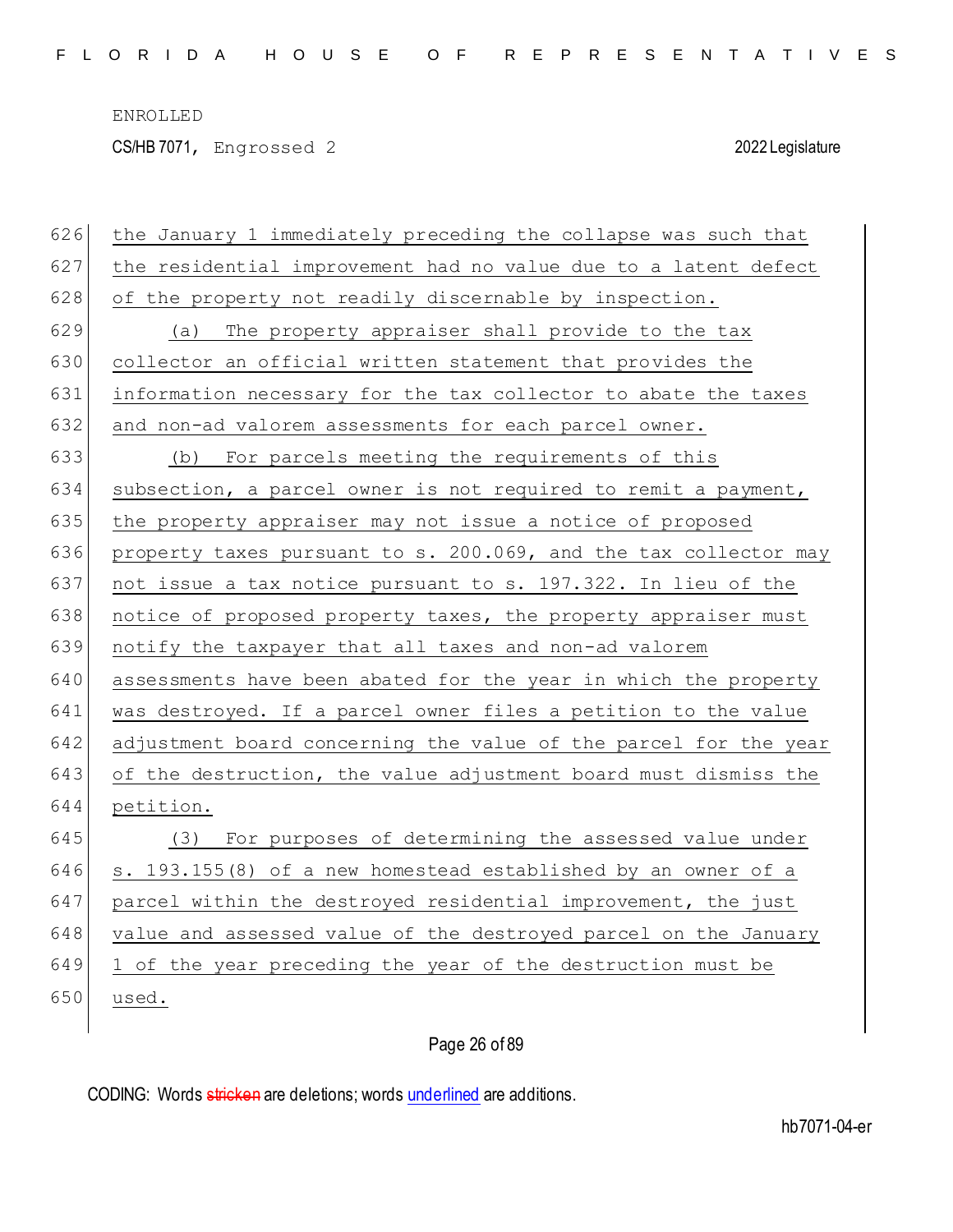CS/HB 7071, Engrossed 2 2022 Legislature

| 651 | Tax payments received by the tax collector for taxes<br>(4)        |
|-----|--------------------------------------------------------------------|
| 652 | and non-ad valorem assessments levied in the year of destruction   |
| 653 | on parcels meeting the requirements of subsection (2) are          |
| 654 | eligible for a refund upon application made to the tax             |
| 655 | collector. For purposes of this subsection, the parcel owner or    |
| 656 | the parcel owner's legal representative may apply for a refund.    |
| 657 | (5) Section 197.319 does not apply to any parcel for which         |
| 658 | an abatement of taxes and non-ad valorem assessments is provided   |
| 659 | to a parcel owner pursuant to this section.                        |
| 660 | This section is repealed December 31, 2023, unless<br>(6)          |
| 661 | reviewed and saved from repeal through reenactment by the          |
| 662 | Legislature.                                                       |
| 663 | Section 17. Section 197.3195, Florida Statutes, as created         |
| 664 | by this act, applies retroactively to January 1, 2021. This        |
| 665 | section shall take effect upon this act becoming a law.            |
| 666 | Section 18. Subsection (2) of section 201.25, Florida              |
| 667 | Statutes, is renumbered as subsection $(3)$ , and a new subsection |
| 668 | (2) is added to that section to read:                              |
| 669 | 201.25 Tax exemptions for certain loans. There shall be            |
| 670 | exempt from all taxes imposed by this chapter:                     |
| 671 | (2) Any federal loan that is related to a state of                 |
| 672 | emergency declared by executive order or proclamation of the       |
| 673 | Governor pursuant to s. 252.36.                                    |
| 674 | Section 19. Paragraph (a) of subsection (2) of section             |
| 675 | 212.04, Florida Statutes, is amended to read:                      |
|     | Page 27 of 89                                                      |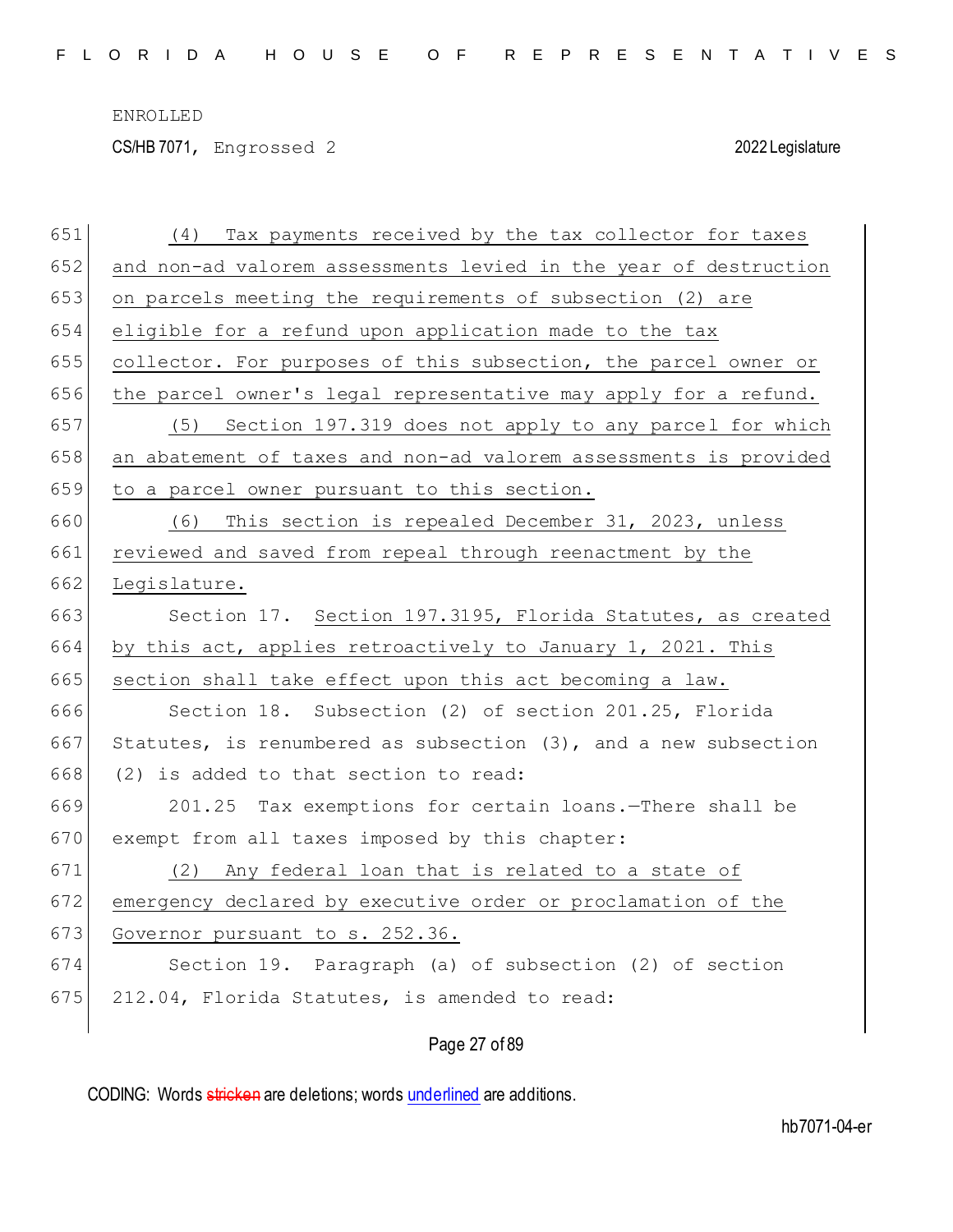676 212.04 Admissions tax; rate, procedure, enforcement.  $677$  (2)(a) A tax may not be levied on: 678 1. Admissions to athletic or other events sponsored by 679 elementary schools, junior high schools, middle schools, high 680 schools, community colleges, public or private colleges and 681 universities, deaf and blind schools, facilities of the youth 682 services programs of the Department of Children and Families, 683 and state correctional institutions if only student, faculty, or 684 inmate talent is used. However, this exemption does not apply to 685 admission to athletic events sponsored by a state university, 686 and the proceeds of the tax collected on such admissions shall 687 be retained and used by each institution to support women's 688 athletics as provided in s. 1006.71(2)(c).

689 2. Dues, membership fees, and admission charges imposed by 690 not-for-profit sponsoring organizations. To receive this 691 exemption, the sponsoring organization must qualify as a not-692 for-profit entity under s.  $501(c)$  (3) of the Internal Revenue 693 Code of  $1954$ , as amended.

694 3. Admission charges to an event sponsored by a 695 governmental entity, sports authority, or sports commission if 696 held in a convention hall, exhibition hall, auditorium, stadium, 697 theater, arena, civic center, performing arts center, or 698 publicly owned recreational facility and if 100 percent of the 699 risk of success or failure lies with the sponsor of the event 700 and 100 percent of the funds at risk for the event belong to the

### Page 28 of 89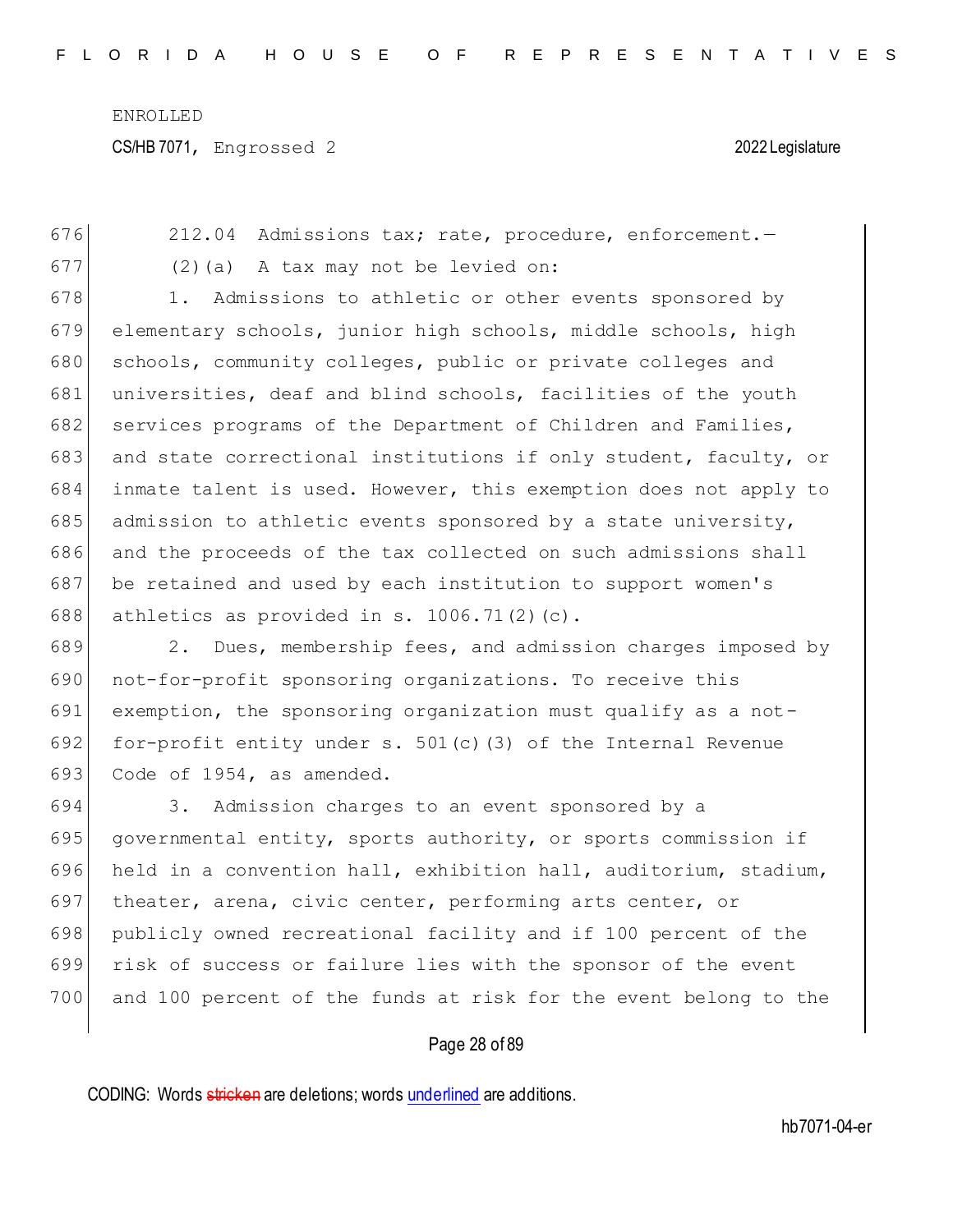701 sponsor, and student or faculty talent is not exclusively used. 702 As used in this subparagraph, the terms "sports authority" and 703 "sports commission" mean a nonprofit organization that is exempt 704 from federal income tax under s.  $501(c)$  (3) of the Internal 705 Revenue Code and that contracts with a county or municipal 706 government for the purpose of promoting and attracting sports-707 tourism events to the community with which it contracts.

708 4. An admission paid by a student, or on the student's behalf, to any required place of sport or recreation if the student's participation in the sport or recreational activity is required as a part of a program or activity sponsored by, and under the jurisdiction of, the student's educational institution if his or her attendance is as a participant and not as a spectator.

715 5. Admissions to the National Football League championship 716 game or Pro Bowl; admissions to any semifinal game or 717 championship game of a national collegiate tournament; 718 admissions to a Major League Baseball, Major League Soccer, 719 National Basketball Association, or National Hockey League all-720 star game; admissions to the Major League Baseball Home Run 721 Derby held before the Major League Baseball All-Star Game; 722 admissions to any FIFA World Cup match sanctioned by the 723 Fédération Internationale de Football Association (FIFA), 724 including any qualifying match held up to 12 months before the 725 FIFA World Cup matches; admissions to any Formula One Grand Prix

### Page 29 of 89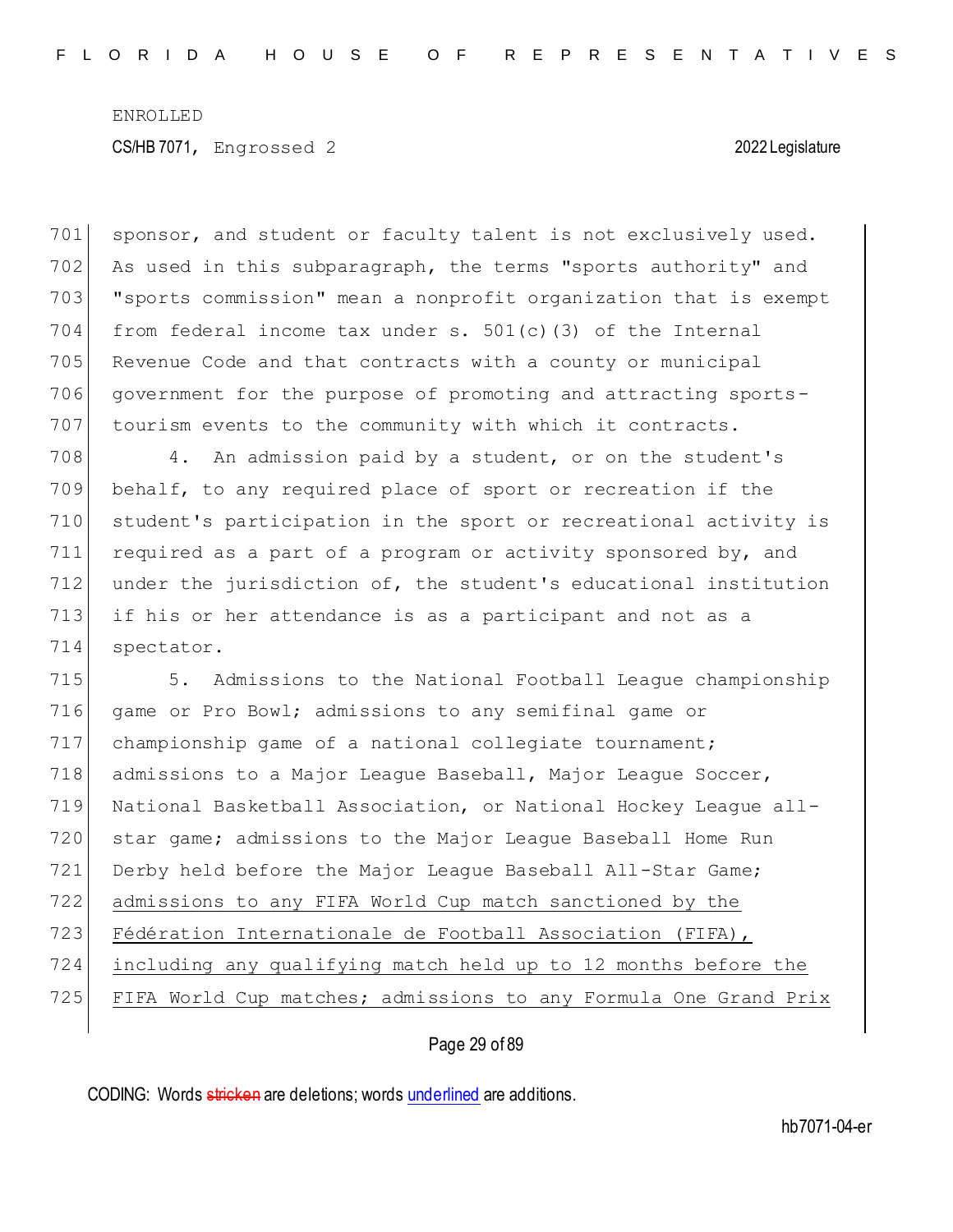CS/HB 7071, Engrossed 2 2022 Legislature

726 race sanctioned by Fédération Internationale de l'Automobile, including any qualifying or support races held at the circuit up 728 to 72 hours before the grand prix race; admissions to the Daytona 500 sanctioned by the National Association for Stock Car Auto Racing, including any qualifying or support races held at the same track up to 72 hours before the race; or admissions to National Basketball Association all-star events produced by the National Basketball Association and held at a facility such as an arena, convention center, or municipal facility.

735 6. A participation fee or sponsorship fee imposed by a 736 governmental entity as described in s. 212.08(6) for an athletic 737 or recreational program if the governmental entity by itself, or 738 in conjunction with an organization exempt under  $s. 501(c)$  (3) of 739 the Internal Revenue Code of 1954, as amended, sponsors, 740 administers, plans, supervises, directs, and controls the 741 athletic or recreational program.

742 7. Admissions to live theater, live opera, or live ballet 743 productions in this state which are sponsored by an organization 744 that has received a determination from the Internal Revenue 745 Service that the organization is exempt from federal income tax 746 under s.  $501(c)$  (3) of the Internal Revenue Code of 1954, as 747 amended, if the organization actively participates in planning 748 and conducting the event, is responsible for the safety and 749 success of the event, is organized for the purpose of sponsoring 750 live theater, live opera, or live ballet productions in this

### Page 30 of 89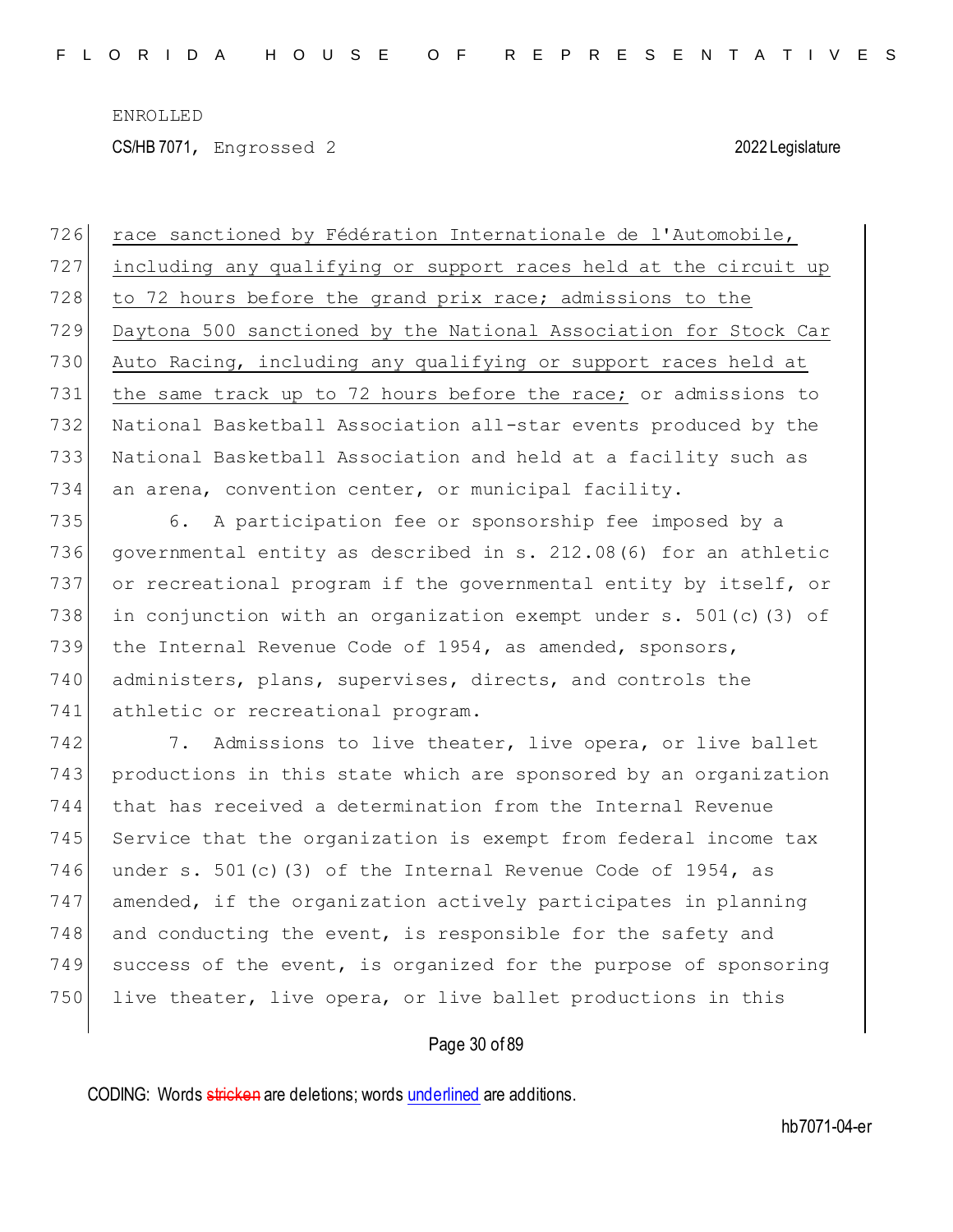751 state, has more than  $10,000$  subscribing members and has among 752 the stated purposes in its charter the promotion of arts education in the communities it serves, and will receive at least 20 percent of the net profits, if any, of the events the organization sponsors and will bear the risk of at least 20 percent of the losses, if any, from the events it sponsors if the organization employs other persons as agents to provide 758 services in connection with a sponsored event. Before March 1 of each year, such organization may apply to the department for a certificate of exemption for admissions to such events sponsored in this state by the organization during the immediately following state fiscal year. The application must state the total dollar amount of admissions receipts collected by the organization or its agents from such events in this state 765 sponsored by the organization or its agents in the year immediately preceding the year in which the organization applies 767 for the exemption. Such organization shall receive the exemption 768 only to the extent of \$1.5 million multiplied by the ratio that 769 such receipts bear to the total of such receipts of all 770 organizations applying for the exemption in such year; however, such exemption granted to any organization may not exceed 6 percent of such admissions receipts collected by the organization or its agents in the year immediately preceding the year in which the organization applies for the exemption. Each organization receiving the exemption shall report each month to

### Page 31 of 89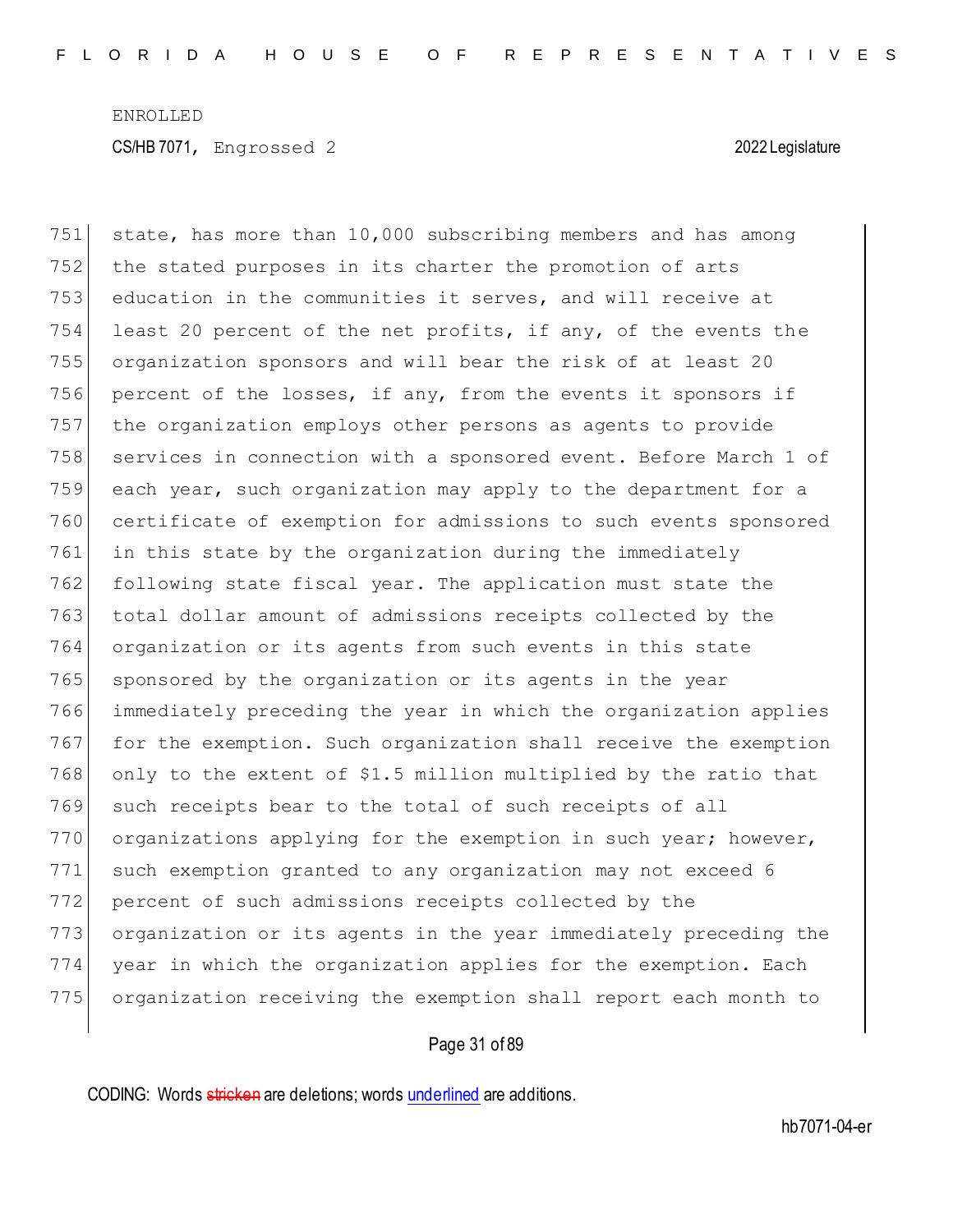776 the department the total admissions receipts collected from such events sponsored by the organization during the preceding month and shall remit to the department an amount equal to 6 percent of such receipts reduced by any amount remaining under the exemption. Tickets for such events sold by such organizations 781 may not reflect the tax otherwise imposed under this section.

782 8. Entry fees for participation in freshwater fishing 783 tournaments.

784 9. Participation or entry fees charged to participants in 785 a game, race, or other sport or recreational event if spectators 786 are charged a taxable admission to such event.

787 10. Admissions to any postseason collegiate football game 788 sanctioned by the National Collegiate Athletic Association.

789 11. Admissions to and membership fees for gun clubs. For 790 purposes of this subparagraph, the term "gun club" means an 791 organization whose primary purpose is to offer its members 792 access to one or more shooting ranges for target or skeet 793 shooting.

794 Section 20. Paragraph (n) is added to subsection (1) of 795 section 212.05, Florida Statutes, to read:

796 212.05 Sales, storage, use tax.-It is hereby declared to 797 be the legislative intent that every person is exercising a 798 taxable privilege who engages in the business of selling 799 tangible personal property at retail in this state, including 800 the business of making or facilitating remote sales; who rents

### Page 32 of 89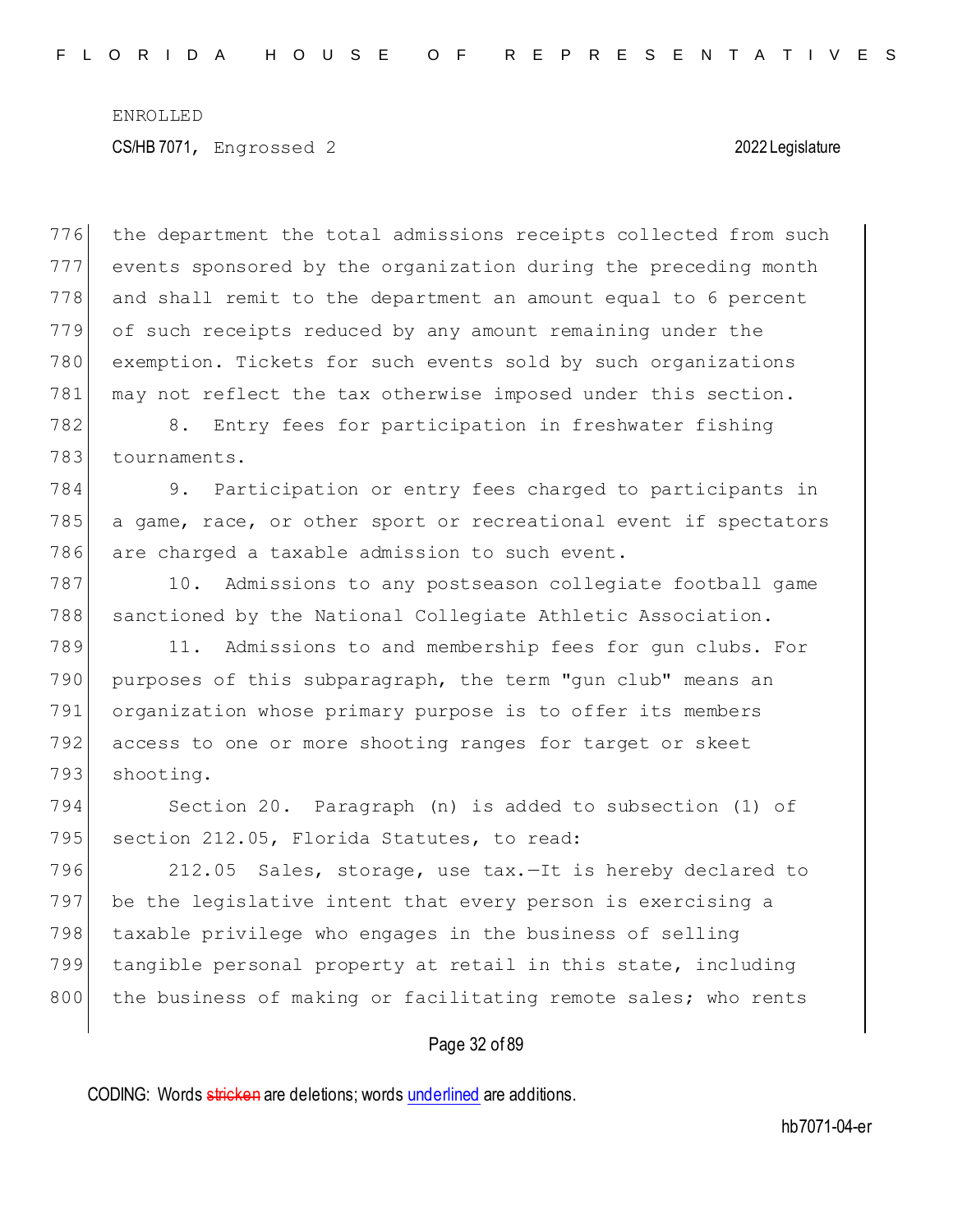801 or furnishes any of the things or services taxable under this 802 chapter; or who stores for use or consumption in this state any 803 item or article of tangible personal property as defined herein 804 and who leases or rents such property within the state.

805 (1) For the exercise of such privilege, a tax is levied on 806 each taxable transaction or incident, which tax is due and 807 payable as follows:

808 (n) At the rate of 3 percent of the sales price on the 809 retail sale of a new mobile home. As used in this paragraph, the 810 term "new mobile home" has the same meaning as in s. 319.001.

811 Section 21. Paragraph (c) of subsection (6) of section 812 212.055, Florida Statutes, is amended to read:

813 212.055 Discretionary sales surtaxes; legislative intent; 814 authorization and use of proceeds.—It is the legislative intent 815 that any authorization for imposition of a discretionary sales 816 surtax shall be published in the Florida Statutes as a 817 subsection of this section, irrespective of the duration of the 818 levy. Each enactment shall specify the types of counties 819 authorized to levy; the rate or rates which may be imposed; the 820 maximum length of time the surtax may be imposed, if any; the 821 procedure which must be followed to secure voter approval, if 822 required; the purpose for which the proceeds may be expended; 823 and such other requirements as the Legislature may provide. 824 Taxable transactions and administrative procedures shall be as 825 provided in s. 212.054.

### Page 33 of 89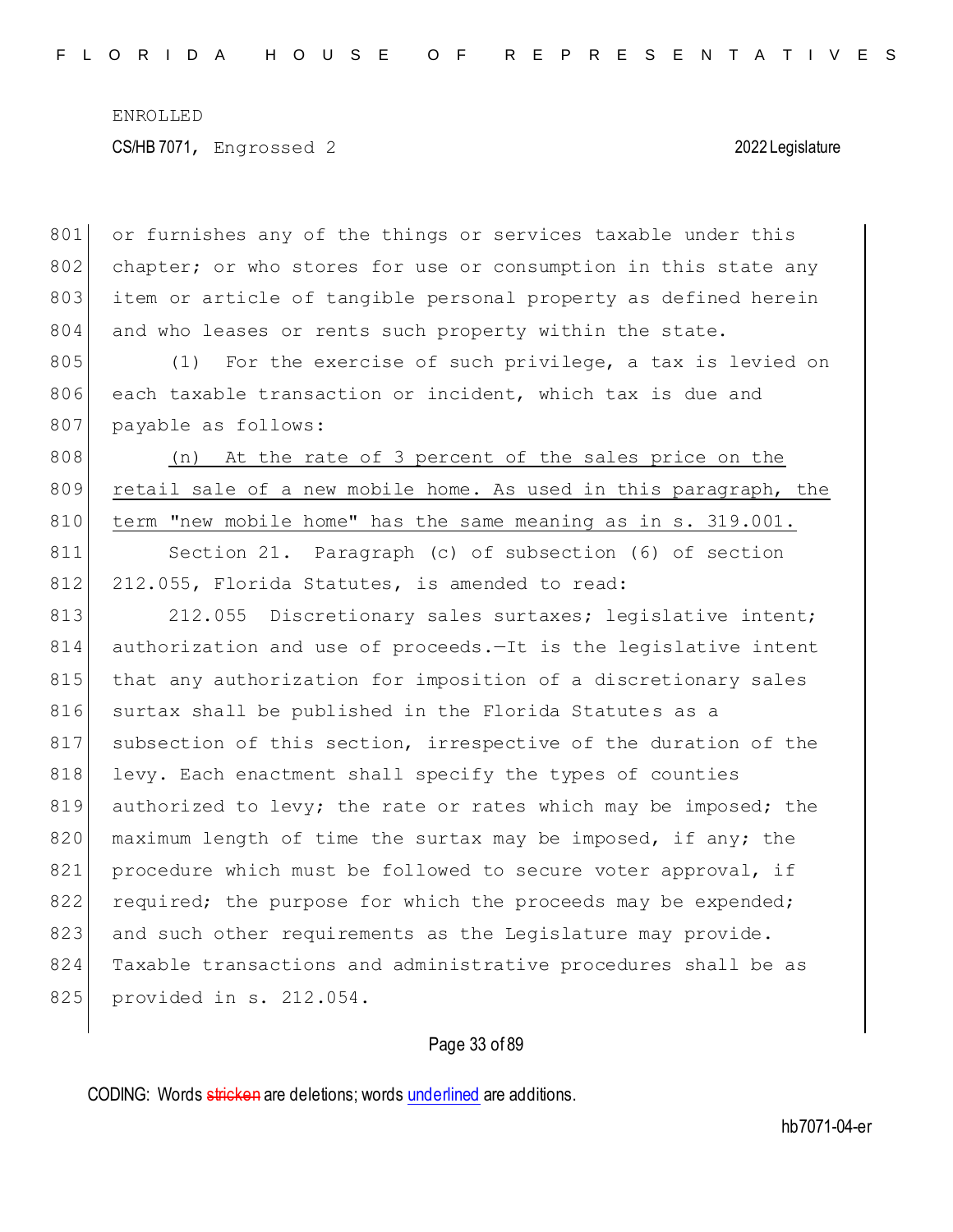CS/HB 7071, Engrossed 2 2022 Legislature

826 (6) SCHOOL CAPITAL OUTLAY SURTAX.-

827 (c) The resolution providing for the imposition of the 828 surtax must set forth a plan for use of the surtax proceeds for 829 fixed capital expenditures or fixed capital costs associated 830 with the construction, reconstruction, or improvement of school 831 facilities and campuses which have a useful life expectancy of 5 832 or more years, and any land acquisition, land improvement, 833 design, and engineering costs related thereto, or any purchase, 834 lease-purchase, lease, or maintenance of school buses, as 835 defined in s. 1006.25, which have a life expectancy of 5 years 836 or more. Additionally, the plan shall include the costs of 837 retrofitting and providing for technology implementation, 838 including hardware and software, for the various sites within 839 the school district. Surtax revenues may be used to service bond 840 indebtedness to finance projects authorized by this subsection, 841 and any interest accrued thereto may be held in trust to finance 842 such projects. Neither the proceeds of the surtax nor any 843 interest accrued thereto shall be used for operational expenses. 844 Surtax revenues shared with charter schools shall be expended by 845 the charter school in a manner consistent with the allowable 846 uses set forth in s. 1013.62(4). All revenues and expenditures 847 shall be accounted for in a charter school's monthly or 848 quarterly financial statement pursuant to s. 1002.33(9). The 849 eligibility of a charter school to receive funds under this 850 subsection shall be determined in accordance with s. 1013.62(1).

### Page 34 of 89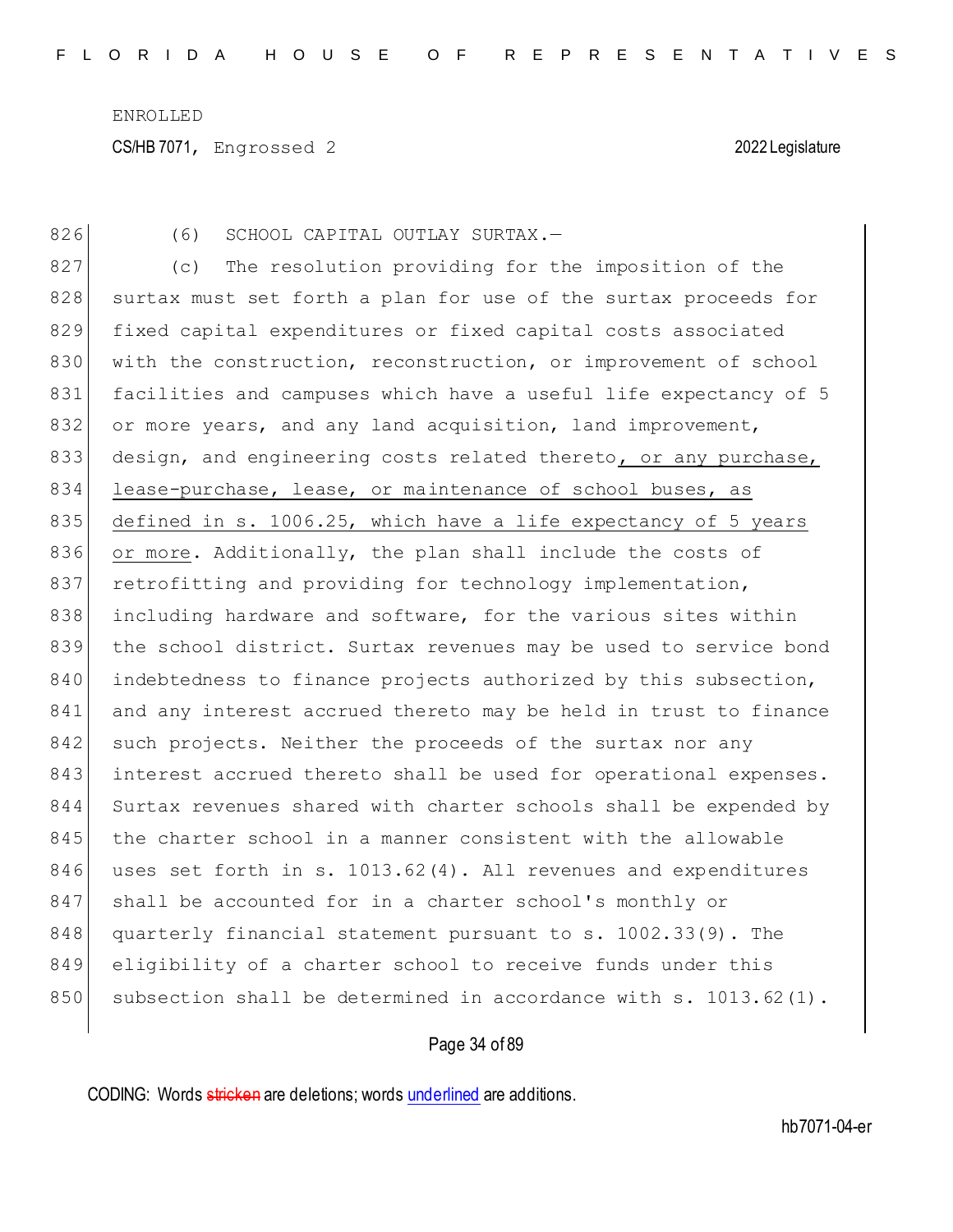851 If a school's charter is not renewed or is terminated and the 852 school is dissolved under the provisions of law under which the 853 school was organized, any unencumbered funds received under this 854 subsection shall revert to the sponsor.

855 Section 22. The additional uses of surtax proceeds 856 authorized by the amendments made by this act to s. 857 212.055(6)(c), Florida Statutes, may apply to a surtax in effect 858 on the date this act becomes a law only to the extent such use 859 was authorized in the original referendum adopting the surtax or 860 is authorized pursuant to a subsequent resolution conditioned to 861 take effect only upon approval of a majority vote of the 862 electors of the county voting in a referendum.

863 Section 23. Paragraph (b) of subsection (3), paragraphs  $864$  (a), (c), and (p) of subsection  $(5)$ , and paragraph (b) of 865 subsection (7) of section 212.08, Florida Statutes, are amended, 866 and paragraph (ppp) is added to subsection (7) of that section, 867 to read:

868 212.08 Sales, rental, use, consumption, distribution, and 869 storage tax; specified exemptions.—The sale at retail, the 870 rental, the use, the consumption, the distribution, and the 871 storage to be used or consumed in this state of the following 872 are hereby specifically exempt from the tax imposed by this 873 chapter.

- 874 (3) EXEMPTIONS; CERTAIN FARM EQUIPMENT.
- 875 (b) The tax may not be imposed on that portion of the

Page 35 of 89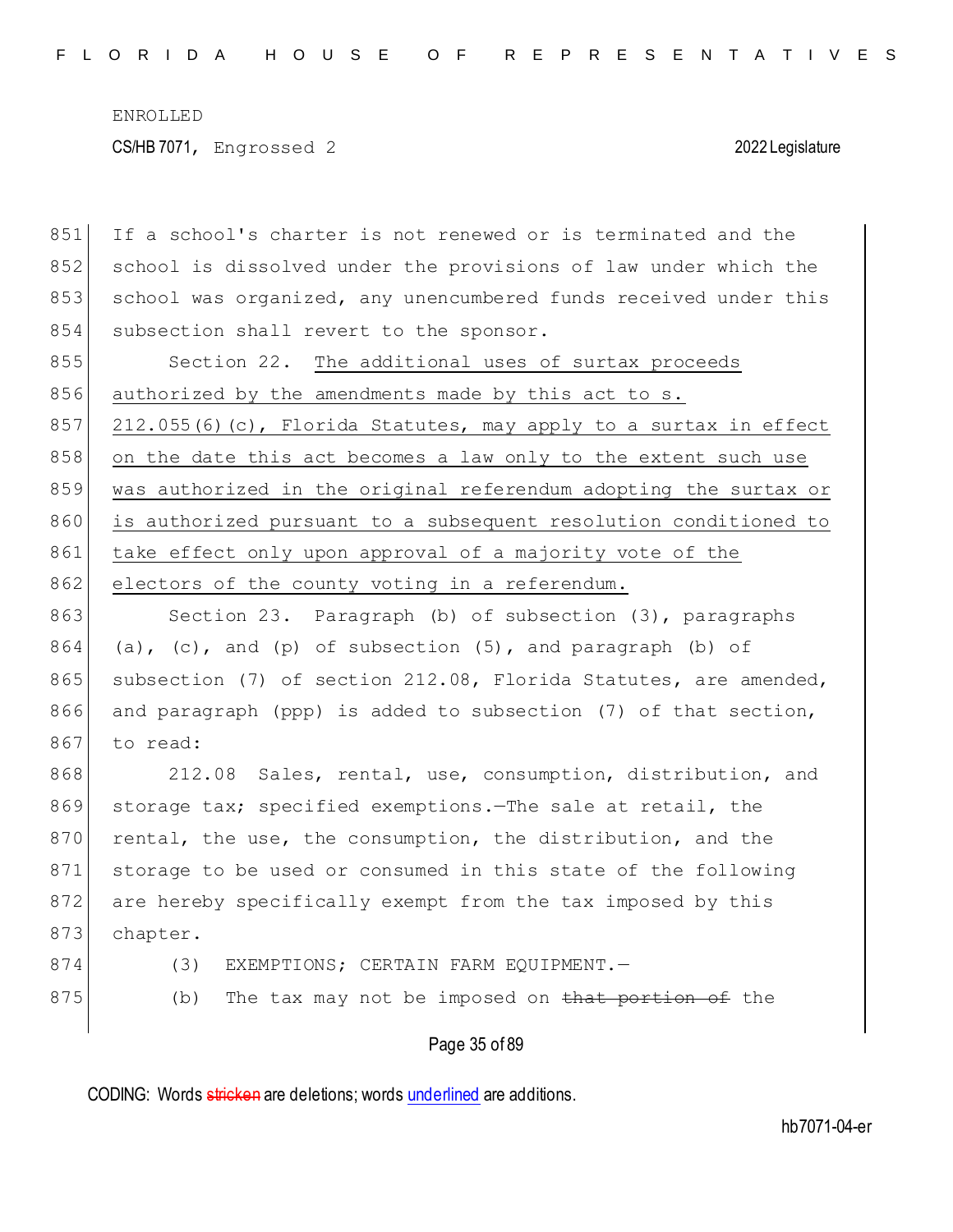876 sales price below \$20,000 for a trailer weighing 12,000 pounds 877 or less and purchased by a farmer for exclusive use in 878 agricultural production or to transport farm products from his 879 or her farm to the place where the farmer transfers ownership of 880 the farm products to another. This exemption is not forfeited by 881 using a trailer to transport the farmer's farm equipment. The 882 exemption provided under this paragraph does not apply to the 883 lease or rental of a trailer.

884 (5) EXEMPTIONS; ACCOUNT OF USE.

885 (a) *Items in agricultural use and certain nets.*—There are 886 exempt from the tax imposed by this chapter nets designed and 887 used exclusively by commercial fisheries; disinfectants, 888 fertilizers, insecticides, pesticides, herbicides, fungicides, 889 and weed killers used for application on crops or groves, 890 including commercial nurseries and home vegetable gardens, used 891 in dairy barns or on poultry farms for the purpose of protecting 892 poultry or livestock, or used directly on poultry or livestock; 893 animal health products that are administered to, applied to, or 894 consumed by livestock or poultry to alleviate pain or cure or 895 prevent sickness, disease, or suffering, including, but not 896 limited to, antiseptics, absorbent cotton, gauze for bandages, 897 lotions, vaccines, vitamins, and worm remedies; aquaculture 898 health products that are used by aquaculture producers, as 899 defined in s. 597.0015, to prevent or treat fungi, bacteria, and 900 parasitic diseases; portable containers or movable receptacles

### Page 36 of 89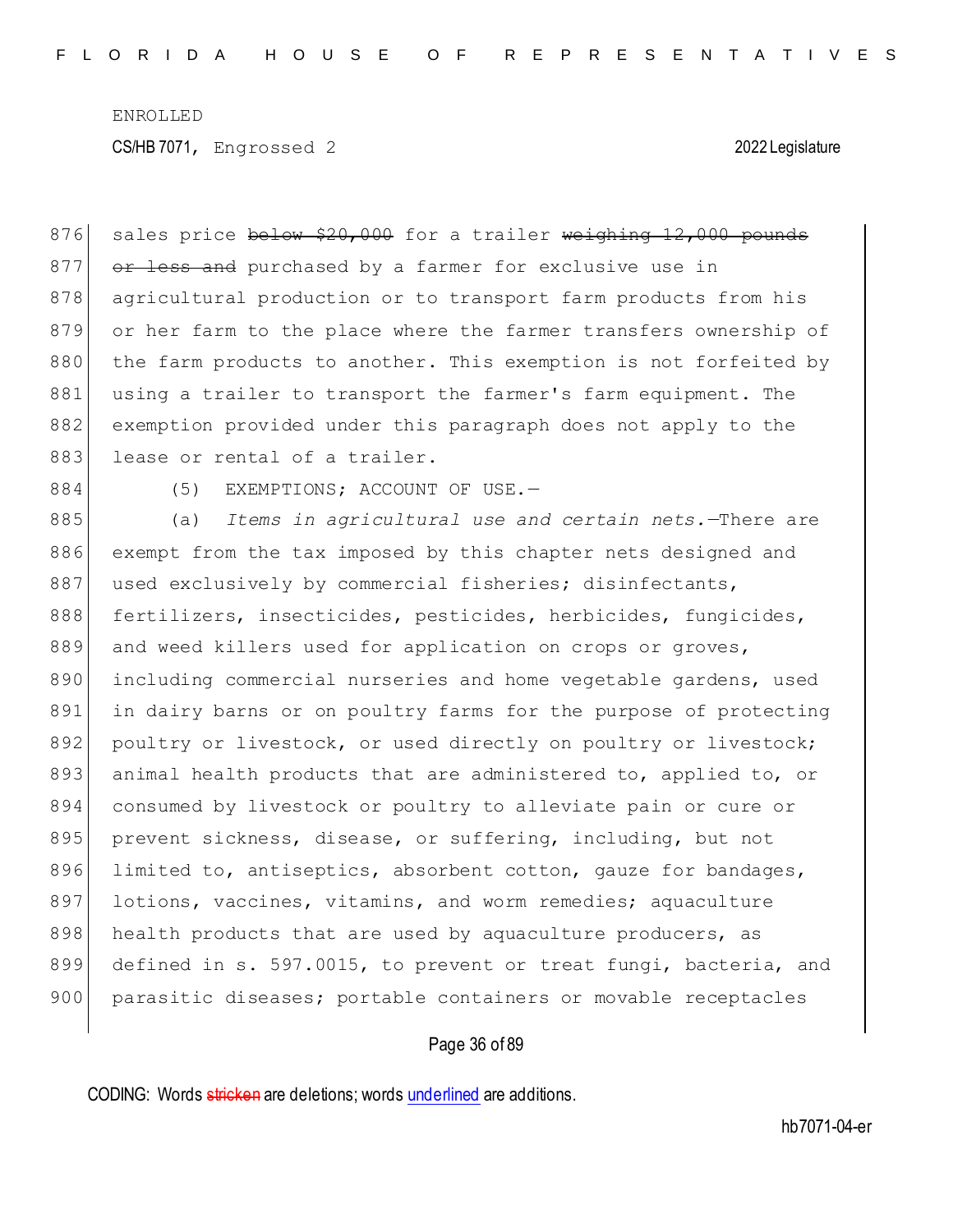901 in which portable containers are placed, used for processing 902 farm products; field and garden seeds, including flower seeds; 903 nursery stock, seedlings, cuttings, or other propagative 904 material purchased for growing stock; seeds, seedlings, 905 cuttings, and plants used to produce food for human consumption; 906 cloth, plastic, and other similar materials used for shade, 907 mulch, or protection from frost or insects on a farm; hog wire 908 and barbed wire fencing, including gates and materials used to 909 construct or repair such fencing, used in agricultural 910 production on lands classified as agricultural lands under s. 911 193.461; stakes used by a farmer to support plants during 912 agricultural production; generators used on poultry farms; and 913 liquefied petroleum gas or other fuel used to heat a structure 914 in which started pullets or broilers are raised; however, such 915 exemption is not allowed unless the purchaser or lessee signs a 916 certificate stating that the item to be exempted is for the 917 exclusive use designated herein. Also exempt are cellophane 918 | wrappers, glue for tin and glass (apiarists), mailing cases for 919 honey, shipping cases, window cartons, and baling wire and twine 920 used for baling hay, when used by a farmer to contain, produce, 921 or process an agricultural commodity.

922 (c) Machinery and equipment used in production of 923 electrical or steam energy. $-$ 

924 1. The purchase of machinery and equipment for use at a 925 fixed location which machinery and equipment are necessary in

### Page 37 of 89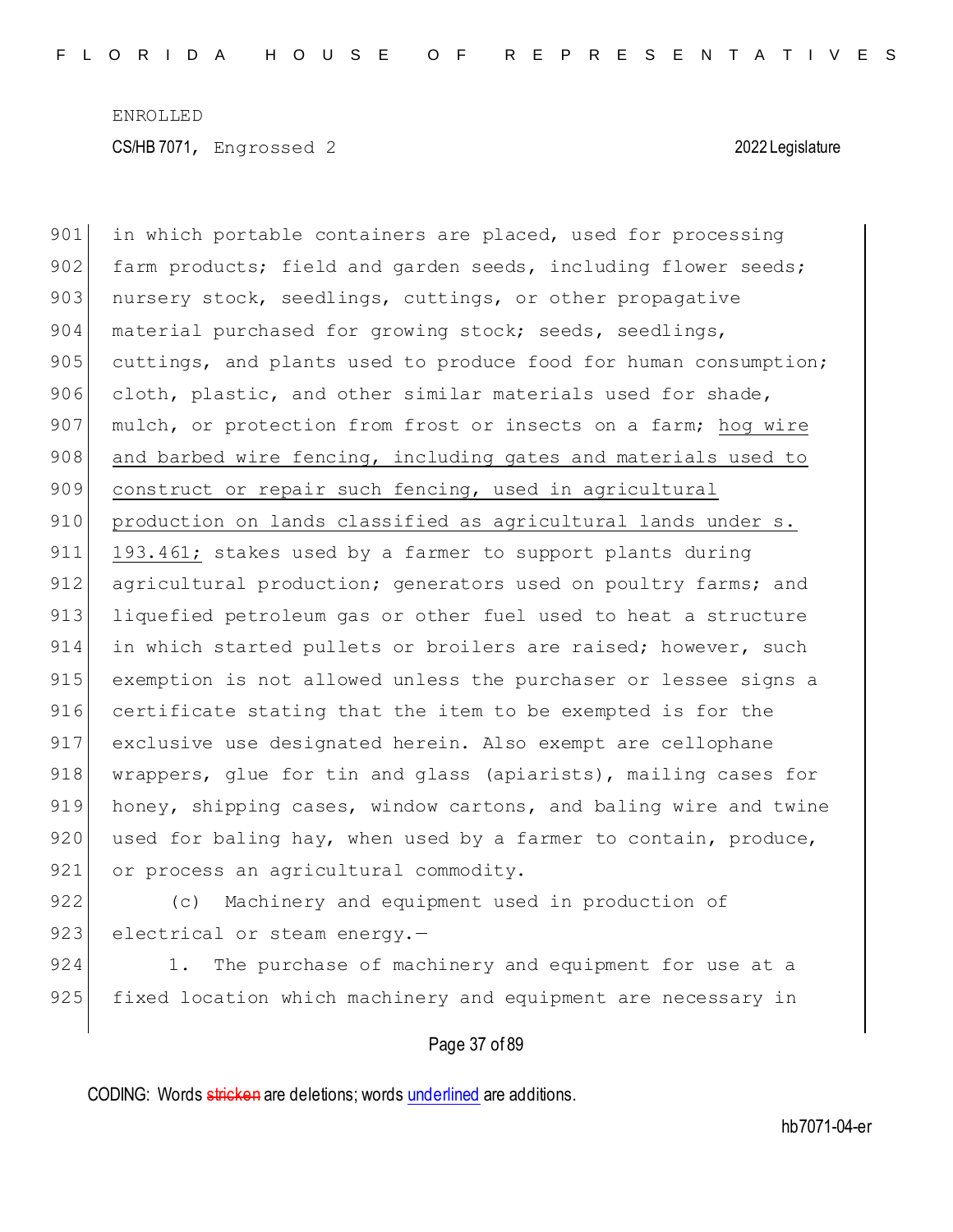926 the production of electrical or steam energy resulting from the 927 burning of hydrogen or boiler fuels other than residual oil is 928 exempt from the tax imposed by this chapter. Such electrical or 929 steam energy must be primarily for use in manufacturing, 930 processing, compounding, or producing for sale items of tangible 931 personal property in this state. Use of a de minimis amount of 932 residual fuel to facilitate the burning of nonresidual fuel 933 shall not reduce the exemption otherwise available under this 934 paragraph.

935 2. In facilities where machinery and equipment are 936 necessary to burn hydrogen, or both residual and nonresidual 937 fuels, the exemption shall be prorated. Such proration shall be 938 based upon the production of electrical or steam energy from 939 nonresidual fuels and hydrogen as a percentage of electrical or 940 steam energy from all fuels. If it is determined that 15 percent 941 or less of all electrical or steam energy generated was produced 942 by burning residual fuel, the full exemption shall apply. 943 Purchasers claiming a partial exemption shall obtain such 944 exemption by refund of taxes paid, or as otherwise provided in 945 the department's rules.

946 3. The department may adopt rules that provide for 947 implementation of this exemption. Purchasers of machinery and 948 equipment qualifying for the exemption provided in this 949 paragraph shall furnish the vendor with an affidavit stating 950 that the item or items to be exempted are for the use designated

### Page 38 of 89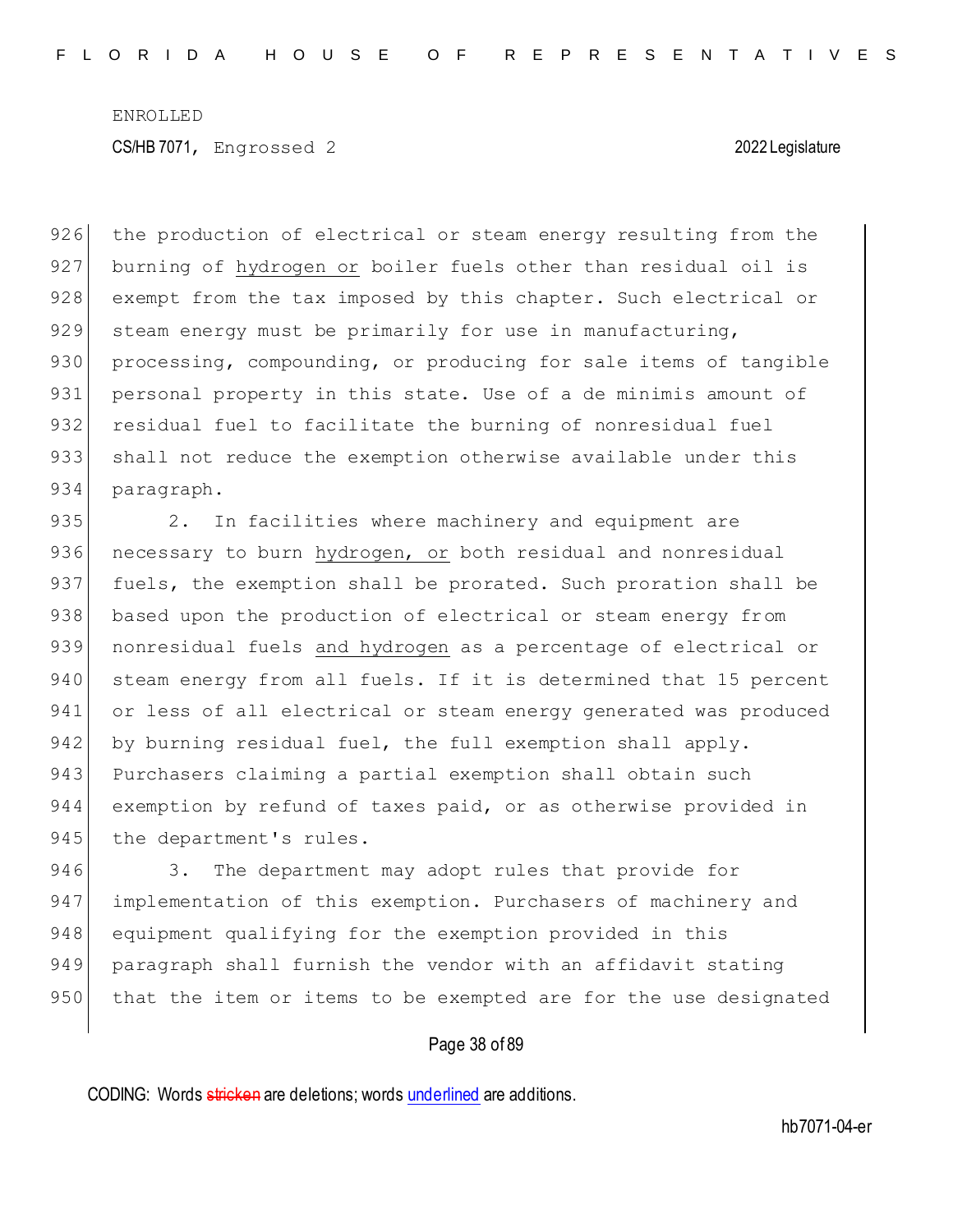951 herein. Any person furnishing a false affidavit to the vendor 952 for the purpose of evading payment of any tax imposed under this 953 chapter shall be subject to the penalty set forth in s. 212.085 954 and as otherwise provided by law. Purchasers with self-accrual 955 authority shall maintain all documentation necessary to prove 956 the exempt status of purchases.

957 (p) *Community contribution tax credit for donations.*—

958 1. Authorization.—Persons who are registered with the 959 department under s. 212.18 to collect or remit sales or use tax 960 and who make donations to eligible sponsors are eligible for tax 961 credits against their state sales and use tax liabilities as 962 provided in this paragraph:

963 a. The credit shall be computed as 50 percent of the 964 person's approved annual community contribution.

965 b. The credit shall be granted as a refund against state 966 sales and use taxes reported on returns and remitted in the 12 967 months preceding the date of application to the department for 968 the credit as required in sub-subparagraph 3.c. If the annual 969 credit is not fully used through such refund because of 970 insufficient tax payments during the applicable 12-month period, 971 the unused amount may be included in an application for a refund 972 made pursuant to sub-subparagraph 3.c. in subsequent years 973 against the total tax payments made for such year. Carryover 974 credits may be applied for a 3-year period without regard to any 975 time limitation that would otherwise apply under  $s. 215.26$ .

### Page 39 of 89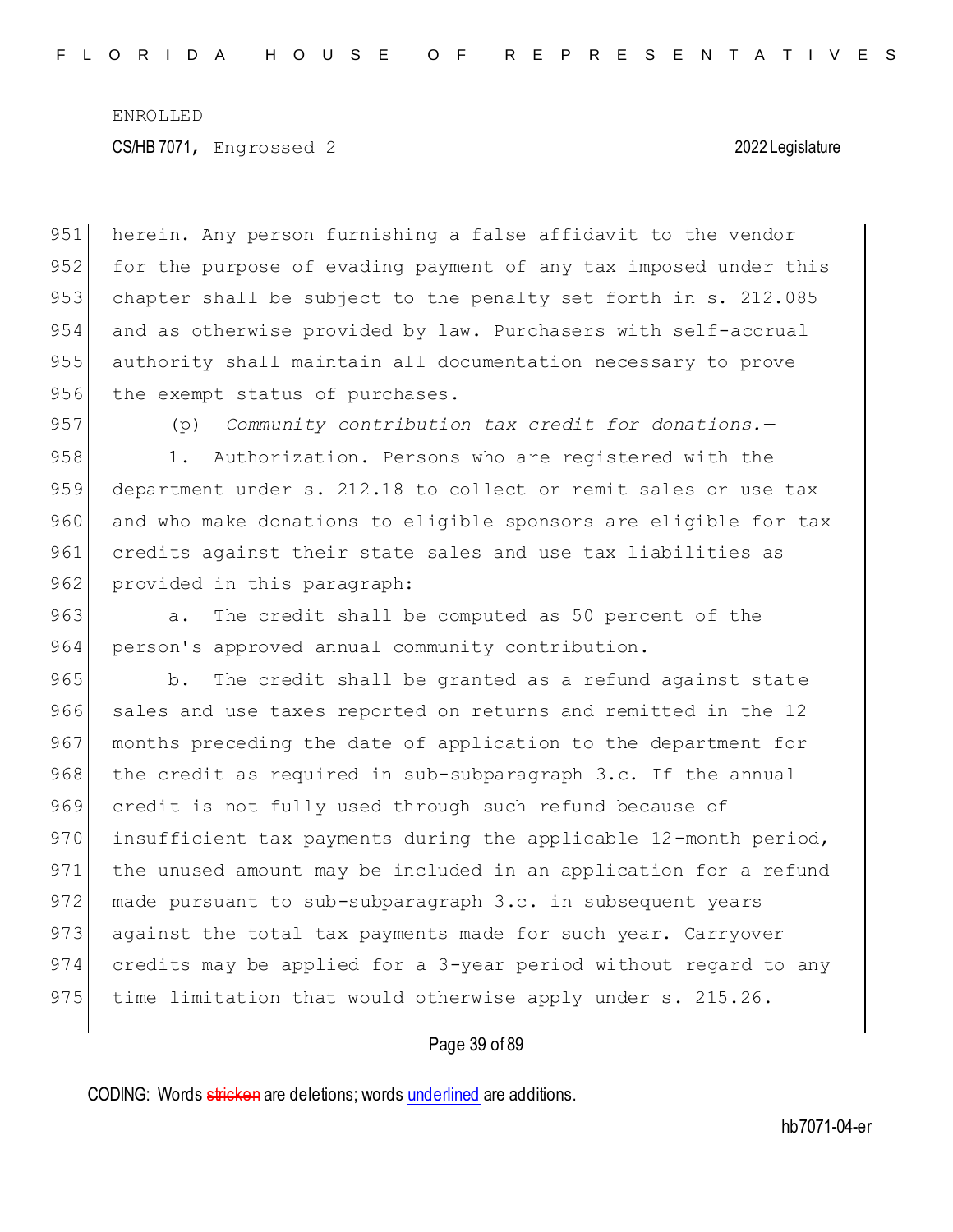CS/HB 7071, Engrossed 2 2022 Legislature

976 c. A person may not receive more than \$200,000 in annual 977 tax credits for all approved community contributions made in any 978 one year.

979 d. All proposals for the granting of the tax credit 980 require the prior approval of the Department of Economic 981 Opportunity.

982 e. The total amount of tax credits which may be granted 983 for all programs approved under this paragraph and ss. 220.183 984 and 624.5105 is \$14.5 million in the 2022-2023 fiscal year and 985  $$12.5$  million in the 2018-2019 fiscal year, \$13.5 million in the 986 2019-2020 fiscal year, and \$10.5 million in each fiscal year 987 thereafter for projects that provide housing opportunities for 988 persons with special needs or homeownership opportunities for 989 low-income households or very-low-income households and \$4.5 990 \$3.5 million in the 2022-2023 fiscal year and in each fiscal 991 year thereafter for all other projects. As used in this 992 paragraph, the term "person with special needs" has the same 993 meaning as in s. 420.0004 and the terms "low-income person," 994 "low-income household," "very-low-income person," and "very-low-995 income household" have the same meanings as in s. 420.9071. 996 f. A person who is eligible to receive the credit provided 997 in this paragraph, s. 220.183, or s. 624.5105 may receive the

- 
- 
- 999 2. Eligibility requirements.-

998 credit only under one section of the person's choice.

1000 a. A community contribution by a person must be in the

### Page 40 of 89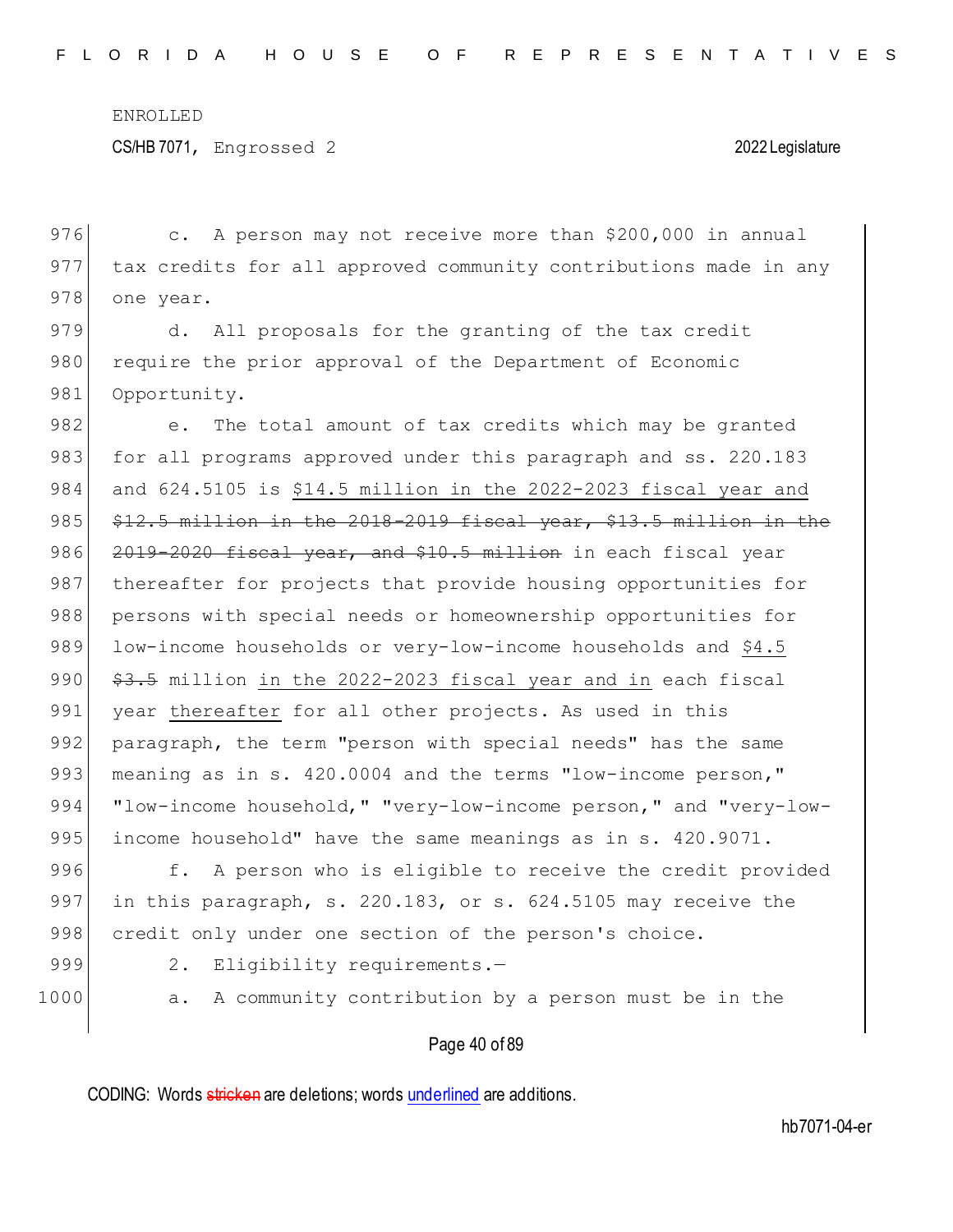CS/HB 7071, Engrossed 2 2022 Legislature

| 1001 | following form:                                                  |
|------|------------------------------------------------------------------|
| 1002 | (I) Cash or other liquid assets;                                 |
| 1003 | (II) Real property, including 100 percent ownership of a         |
| 1004 | real property holding company;                                   |
| 1005 | Goods or inventory; or<br>(III)                                  |
| 1006 | Other physical resources identified by the Department<br>(TV)    |
| 1007 | of Economic Opportunity.                                         |
| 1008 |                                                                  |
| 1009 | For purposes of this sub-subparagraph, the term "real property   |
| 1010 | holding company" means a Florida entity, such as a Florida       |
| 1011 | limited liability company, that is wholly owned by the person;   |
| 1012 | is the sole owner of real property, as defined in s.             |
| 1013 | 192.001(12), located in the state; is disregarded as an entity   |
| 1014 | for federal income tax purposes pursuant to 26 C.F.R. s.         |
| 1015 | $301.7701-3$ (b) (1) (ii); and at the time of contribution to an |
| 1016 | eligible sponsor, has no material assets other than the real     |
| 1017 | property and any other property that qualifies as a community    |
| 1018 | contribution.                                                    |
| 1019 | b. All community contributions must be reserved                  |
| 1020 | exclusively for use in a project. As used in this sub-           |
| 1021 | subparagraph, the term "project" means activity undertaken by an |
| 1022 | eligible sponsor which is designed to construct, improve, or     |
| 1023 | substantially rehabilitate housing that is affordable to low-    |
| 1024 | income households or very-low-income households; designed to     |
| 1025 | provide housing opportunities for persons with special needs;    |
|      |                                                                  |

# Page 41 of 89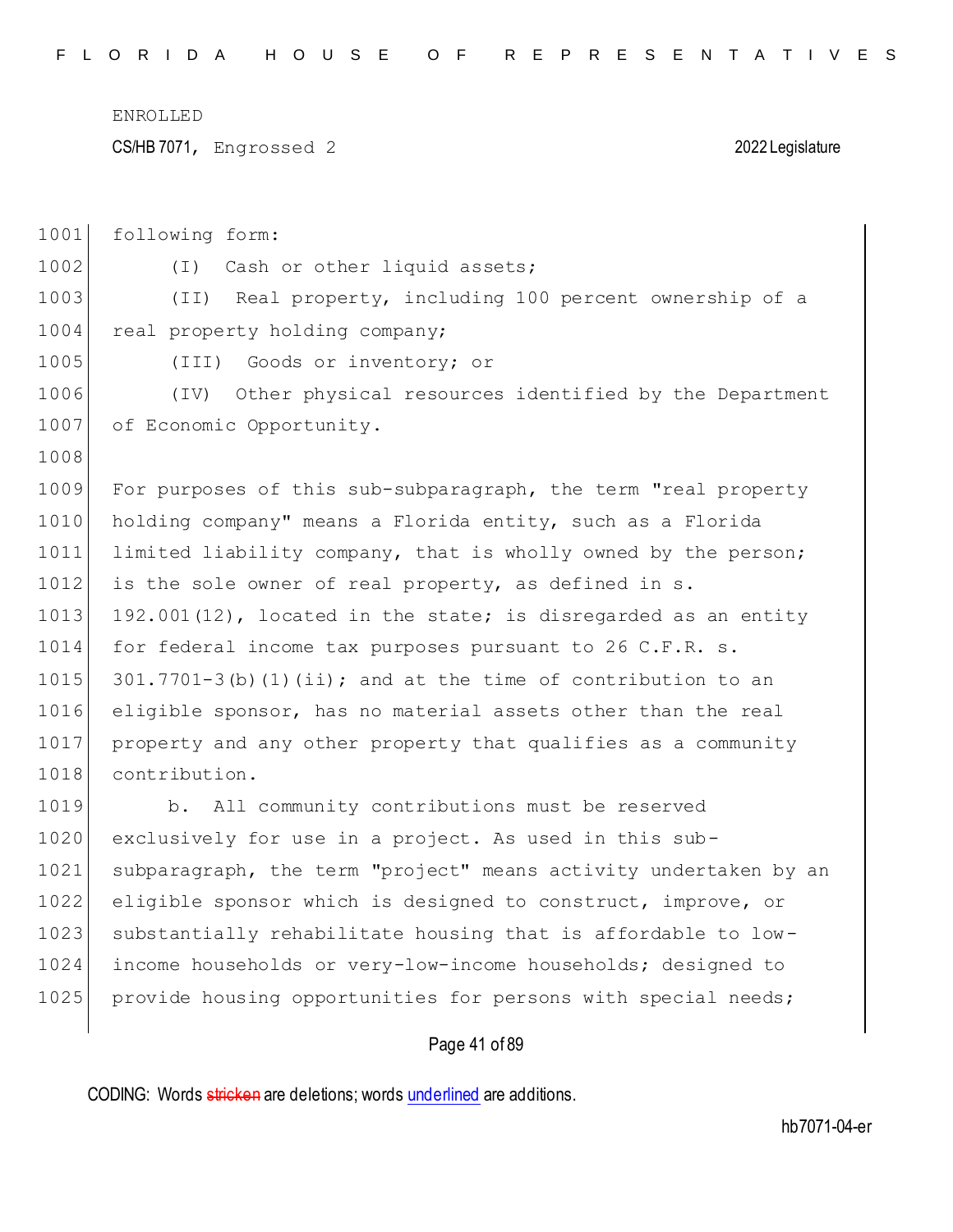1026 designed to provide commercial, industrial, or public resources and facilities; or designed to improve entrepreneurial and job- development opportunities for low-income persons. A project may be the investment necessary to increase access to high-speed broadband capability in a rural community that had an enterprise 1031 zone designated pursuant to chapter 290 as of May 1, 2015, including projects that result in improvements to communications assets that are owned by a business. A project may include the provision of museum educational programs and materials that are directly related to a project approved between January 1, 1996, and December 31, 1999, and located in an area which was in an 1037 enterprise zone designated pursuant to s. 290.0065 as of May 1, 2015. This paragraph does not preclude projects that propose to construct or rehabilitate housing for low-income households or 1040 very-low-income households on scattered sites or housing opportunities for persons with special needs. With respect to housing, contributions may be used to pay the following eligible 1043 special needs, low-income, and very-low-income housing-related activities:

1045 (I) Project development impact and management fees for 1046 special needs, low-income, or very-low-income housing projects;

1047 (II) Down payment and closing costs for persons with 1048 special needs, low-income persons, and very-low-income persons;

1049 (III) Administrative costs, including housing counseling 1050 and marketing fees, not to exceed 10 percent of the community

### Page 42 of 89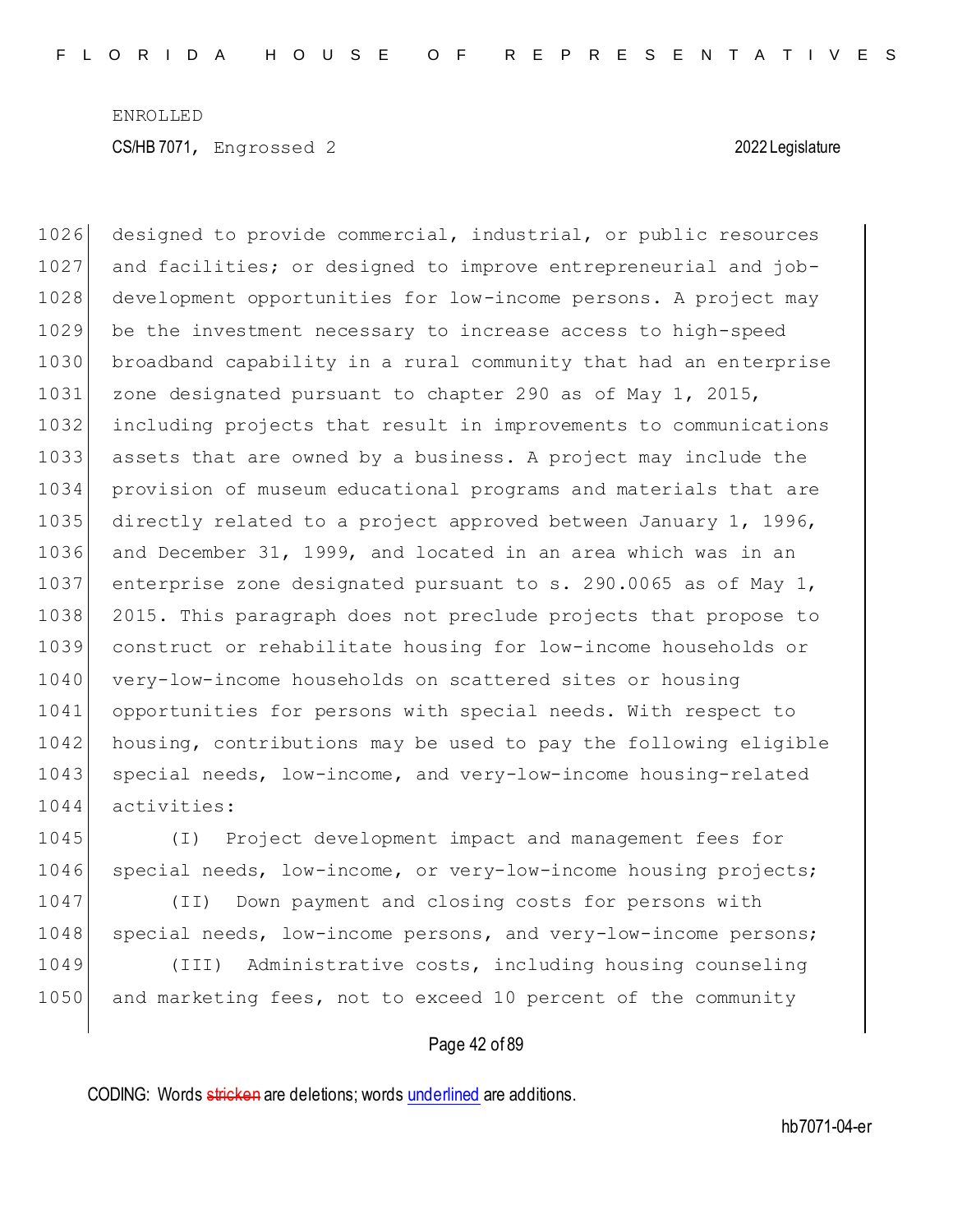| 1051 | contribution, directly related to special needs, low-income, or       |
|------|-----------------------------------------------------------------------|
| 1052 | very-low-income projects; and                                         |
| 1053 | Removal of liens recorded against residential<br>(TV)                 |
| 1054 | property by municipal, county, or special district local              |
| 1055 | governments if satisfaction of the lien is a necessary precedent      |
| 1056 | to the transfer of the property to a low-income person or very-       |
| 1057 | low-income person for the purpose of promoting home ownership.        |
| 1058 | Contributions for lien removal must be received from a                |
| 1059 | nonrelated third party.                                               |
| 1060 | The project must be undertaken by an "eligible<br>$\mathsf{C}$ .      |
| 1061 | sponsor," which includes:                                             |
| 1062 | A community action program;<br>( I )                                  |
| 1063 | A nonprofit community-based development organization<br>(TI)          |
| 1064 | whose mission is the provision of housing for persons with            |
| 1065 | special needs, low-income households, or very-low-income              |
| 1066 | households or increasing entrepreneurial and job-development          |
| 1067 | opportunities for low-income persons;                                 |
| 1068 | A neighborhood housing services corporation;<br>$(\text{III})$        |
| 1069 | A local housing authority created under chapter 421;<br>$(\text{IV})$ |
| 1070 | A community redevelopment agency created under s.<br>$(\nabla)$       |
| 1071 | 163.356;                                                              |
| 1072 | A historic preservation district agency or<br>(VI)                    |
| 1073 | organization;                                                         |
| 1074 | (VII) A local workforce development board;                            |
| 1075 | A direct-support organization as provided in s.<br>(VIII)             |
|      |                                                                       |

# Page 43 of 89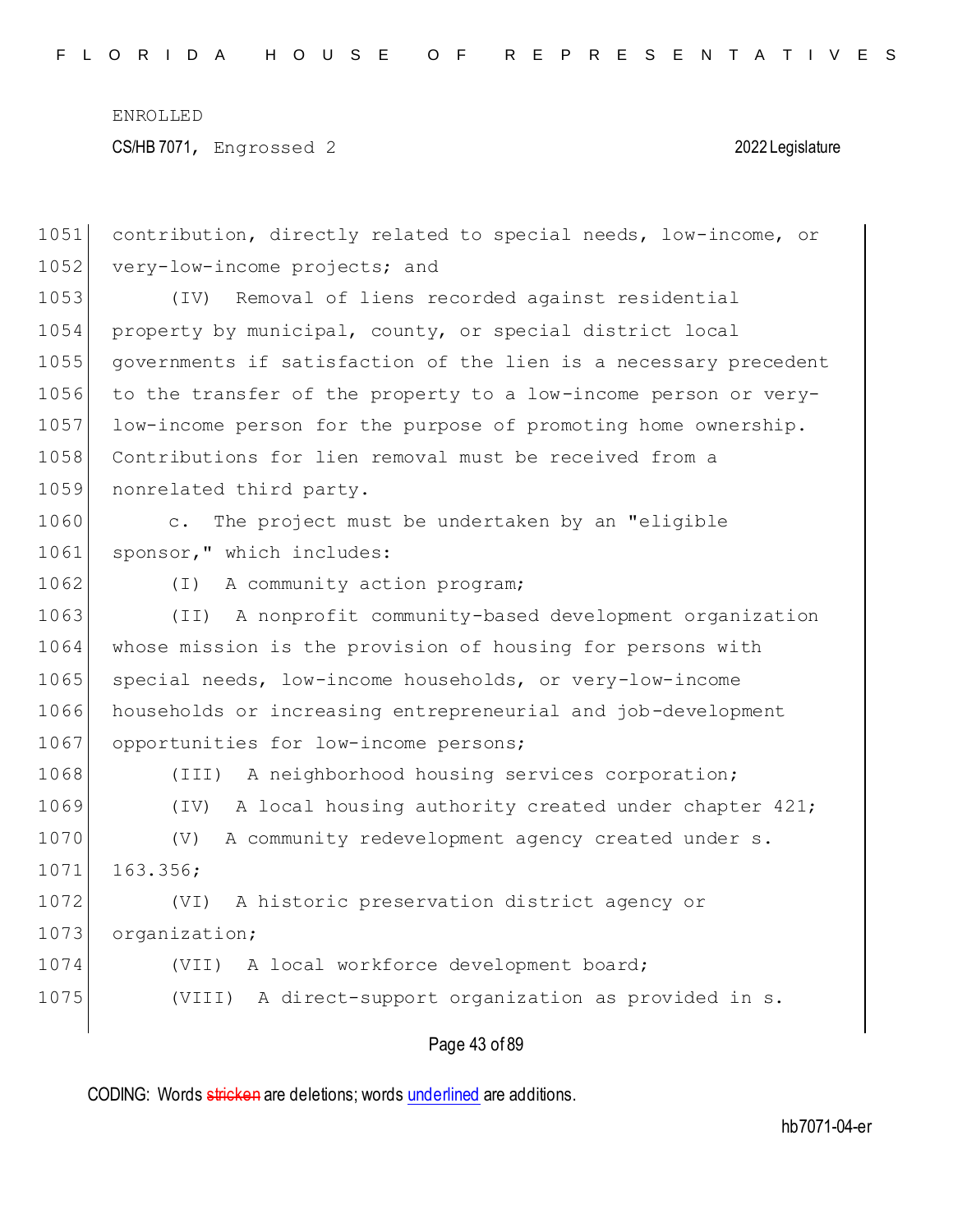CS/HB 7071, Engrossed 2 2022 Legislature

1076 1009.983;

1077 (IX) An enterprise zone development agency created under 1078 s. 290.0056;

1079 (X) A community-based organization incorporated under 1080 chapter 617 which is recognized as educational, charitable, or 1081 scientific pursuant to s.  $501(c)$  (3) of the Internal Revenue Code 1082 and whose bylaws and articles of incorporation include 1083 affordable housing, economic development, or community 1084 development as the primary mission of the corporation;

1089

1085 (XI) Units of local government;

1086 (XII) Units of state government; or

1087 (XIII) Any other agency that the Department of Economic 1088 Opportunity designates by rule.

1090 A contributing person may not have a financial interest in the 1091 eligible sponsor.

1092 d. The project must be located in an area which was in an 1093 enterprise zone designated pursuant to chapter 290 as of May 1, 1094 2015, or a Front Porch Florida Community, unless the project 1095 increases access to high-speed broadband capability in a rural 1096 community that had an enterprise zone designated pursuant to 1097 chapter 290 as of May 1, 2015, but is physically located outside 1098 the designated rural zone boundaries. Any project designed to 1099 construct or rehabilitate housing for low-income households or 1100 very-low-income households or housing opportunities for persons

### Page 44 of 89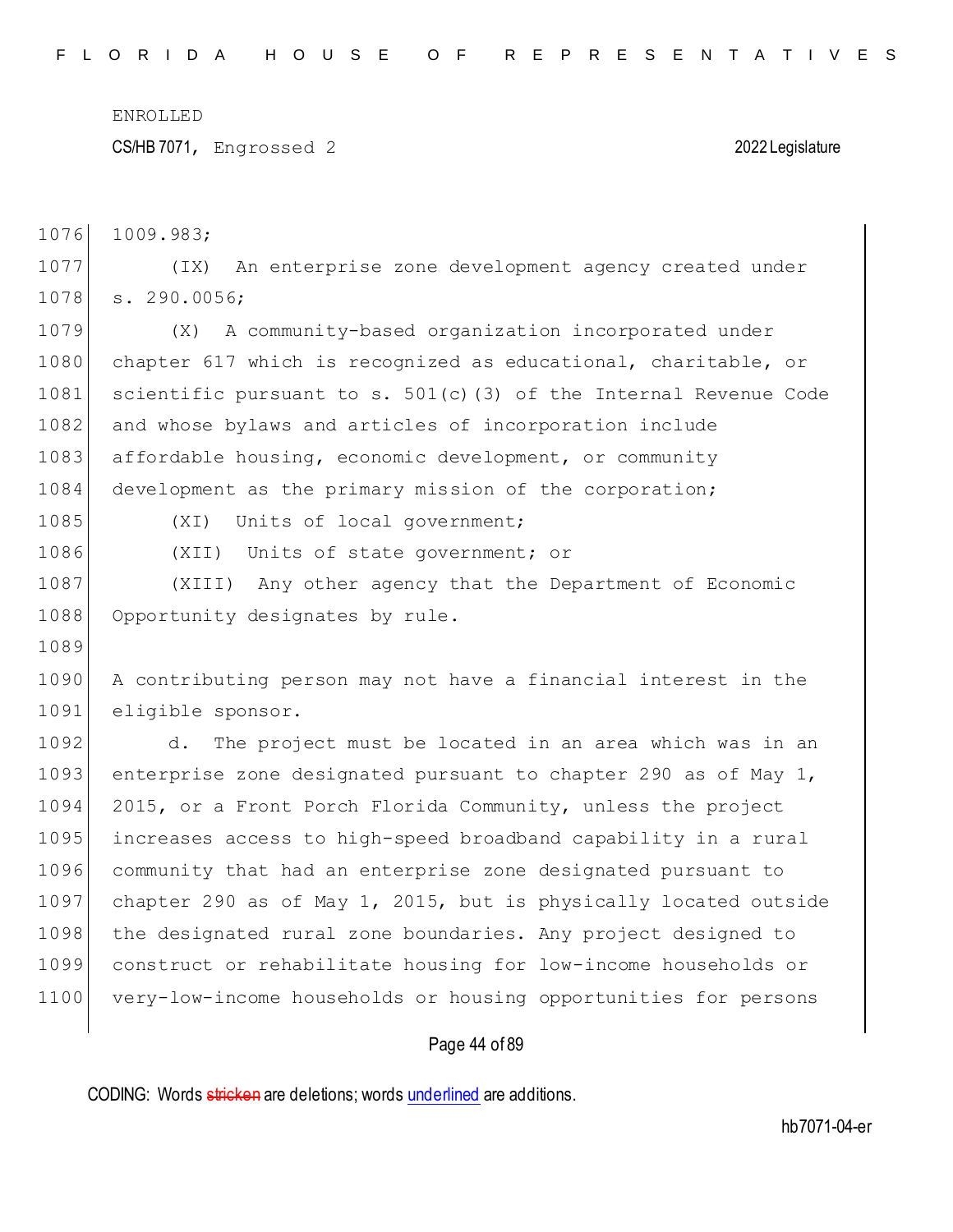1101 with special needs is exempt from the area requirement of this 1102 sub-subparagraph.

1103 e.(I) If, during the first 10 business days of the state 1104 fiscal year, eligible tax credit applications for projects that 1105 provide housing opportunities for persons with special needs or 1106 homeownership opportunities for low-income households or very-1107 low-income households are received for less than the annual tax 1108 credits available for those projects, the Department of Economic 1109 Opportunity shall grant tax credits for those applications and 1110 grant remaining tax credits on a first-come, first-served basis 1111 for subsequent eligible applications received before the end of 1112 the state fiscal year. If, during the first 10 business days of 1113 the state fiscal year, eligible tax credit applications for 1114 projects that provide housing opportunities for persons with 1115 special needs or homeownership opportunities for low-income 1116 households or very-low-income households are received for more 1117 than the annual tax credits available for those projects, the 1118 Department of Economic Opportunity shall grant the tax credits 1119 for those applications as follows:

 (A) If tax credit applications submitted for approved projects of an eligible sponsor do not exceed \$200,000 in total, the credits shall be granted in full if the tax credit 1123 applications are approved.

1124 (B) If tax credit applications submitted for approved 1125 projects of an eligible sponsor exceed \$200,000 in total, the

### Page 45 of 89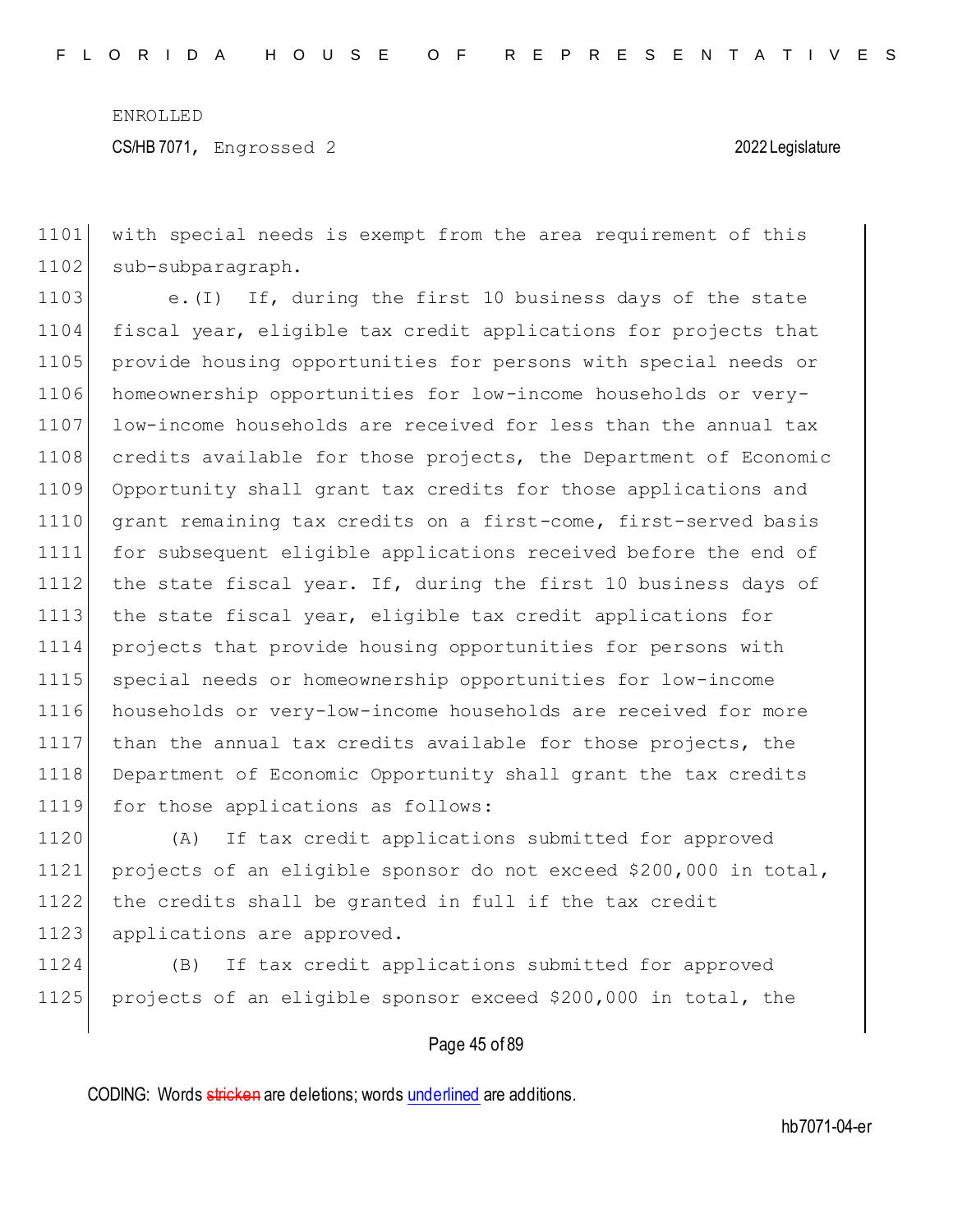1126 amount of tax credits granted pursuant to sub-sub-sub-1127 subparagraph (A) shall be subtracted from the amount of 1128 available tax credits, and the remaining credits shall be 1129 granted to each approved tax credit application on a pro rata 1130 basis.

1131 (II) If, during the first 10 business days of the state fiscal year, eligible tax credit applications for projects other than those that provide housing opportunities for persons with special needs or homeownership opportunities for low-income households or very-low-income households are received for less than the annual tax credits available for those projects, the Department of Economic Opportunity shall grant tax credits for those applications and shall grant remaining tax credits on a first-come, first-served basis for subsequent eligible applications received before the end of the state fiscal year. 1141 If, during the first 10 business days of the state fiscal year, eligible tax credit applications for projects other than those 1143 that provide housing opportunities for persons with special needs or homeownership opportunities for low-income households or very-low-income households are received for more than the 1146 annual tax credits available for those projects, the Department of Economic Opportunity shall grant the tax credits for those 1148 applications on a pro rata basis.

- 
- 1149 3. Application requirements.-
- 

1150 a. An eligible sponsor seeking to participate in this

### Page 46 of 89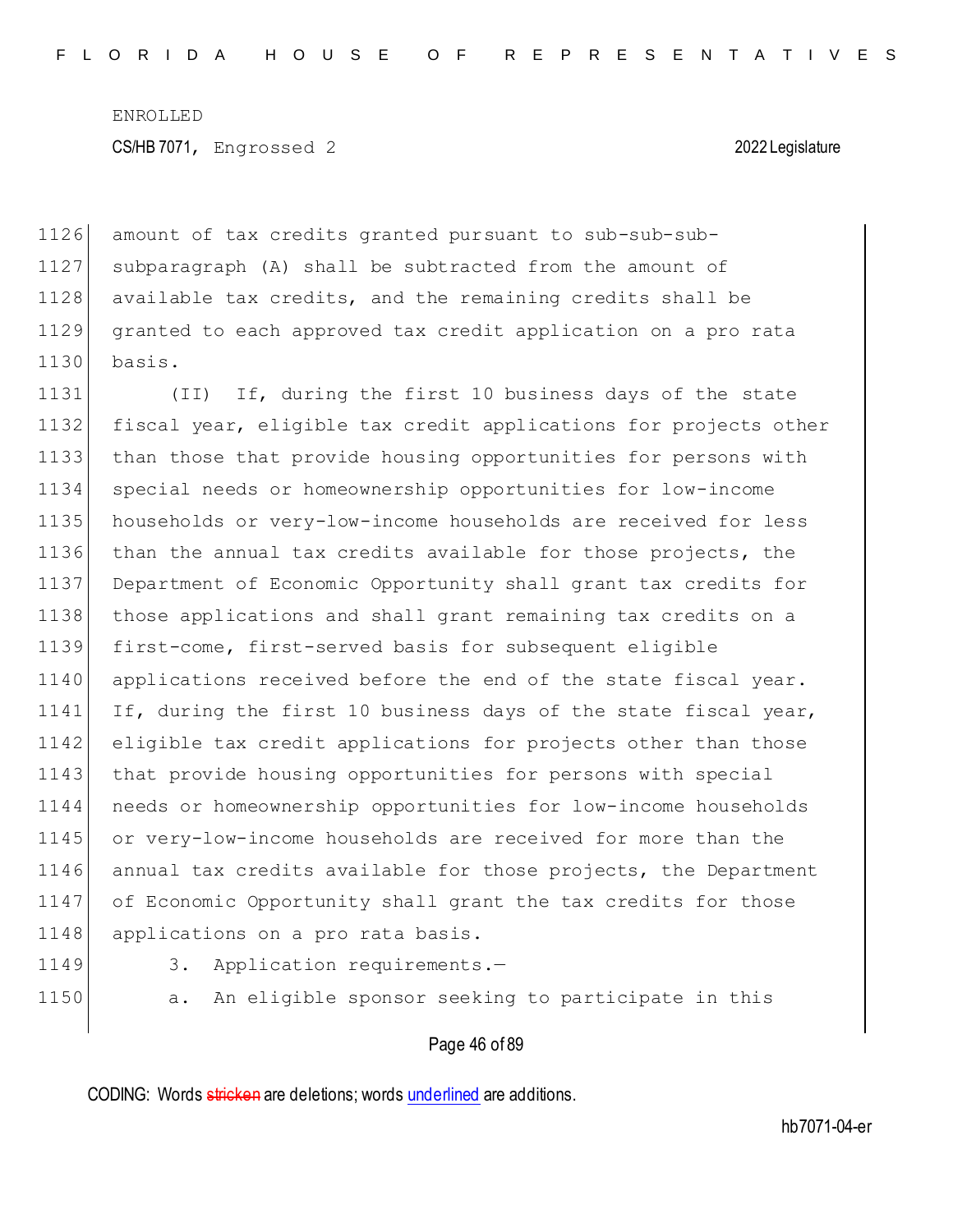program must submit a proposal to the Department of Economic 1152 Opportunity which sets forth the name of the sponsor, a description of the project, and the area in which the project is located, together with such supporting information as is prescribed by rule. The proposal must also contain a resolution from the local governmental unit in which the project is located certifying that the project is consistent with local plans and 1158 requiations.

1159 b. A person seeking to participate in this program must 1160 submit an application for tax credit to the Department of 1161 Economic Opportunity which sets forth the name of the sponsor, a 1162 description of the project, and the type, value, and purpose of 1163 the contribution. The sponsor shall verify, in writing, the 1164 terms of the application and indicate its receipt of the 1165 contribution, and such verification must accompany the 1166 application for tax credit. The person must submit a separate 1167 tax credit application to the Department of Economic Opportunity 1168 for each individual contribution that it makes to each 1169 individual project.

1170 c. A person who has received notification from the 1171 Department of Economic Opportunity that a tax credit has been 1172 approved must apply to the department to receive the refund. 1173 Application must be made on the form prescribed for claiming 1174 refunds of sales and use taxes and be accompanied by a copy of 1175 the notification. A person may submit only one application for

### Page 47 of 89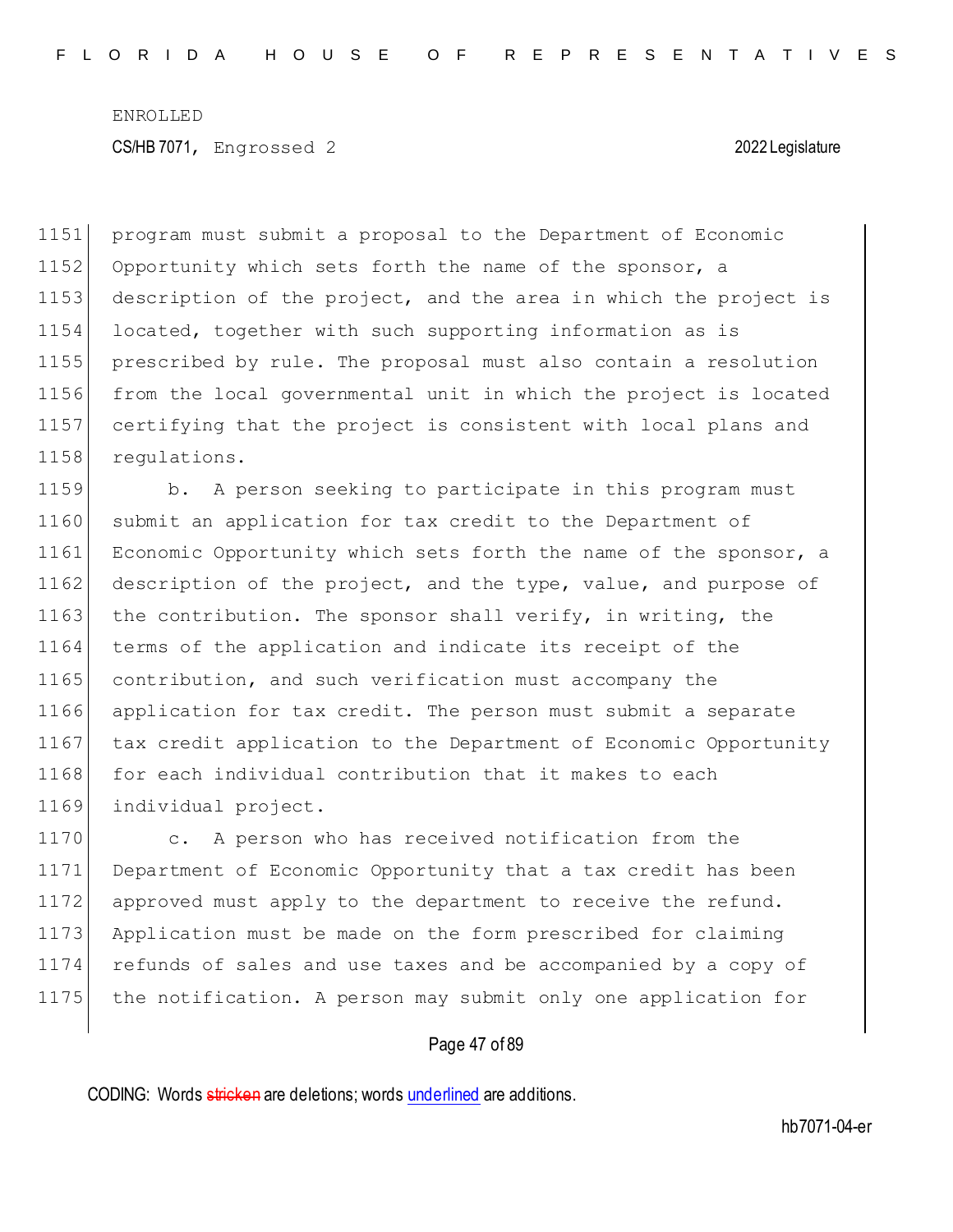CS/HB 7071, Engrossed 2 2022 Legislature

1176 refund to the department within a 12-month period. 1177 4. Administration.-1178 a. The Department of Economic Opportunity may adopt rules 1179 necessary to administer this paragraph, including rules for the 1180 approval or disapproval of proposals by a person. 1181 b. The decision of the Department of Economic Opportunity 1182 must be in writing, and, if approved, the notification shall 1183 state the maximum credit allowable to the person. Upon approval, 1184 the Department of Economic Opportunity shall transmit a copy of 1185 the decision to the department. 1186 c. The Department of Economic Opportunity shall 1187 periodically monitor all projects in a manner consistent with 1188 available resources to ensure that resources are used in 1189 accordance with this paragraph; however, each project must be 1190 reviewed at least once every 2 years. 1191 d. The Department of Economic Opportunity shall, in 1192 consultation with the statewide and regional housing and 1193 financial intermediaries, market the availability of the 1194 community contribution tax credit program to community-based 1195 organizations. 1196 (7) MISCELLANEOUS EXEMPTIONS.—Exemptions provided to any 1197 entity by this chapter do not inure to any transaction that is 1198 otherwise taxable under this chapter when payment is made by a 1199 representative or employee of the entity by any means,

1200 including, but not limited to, cash, check, or credit card, even

### Page 48 of 89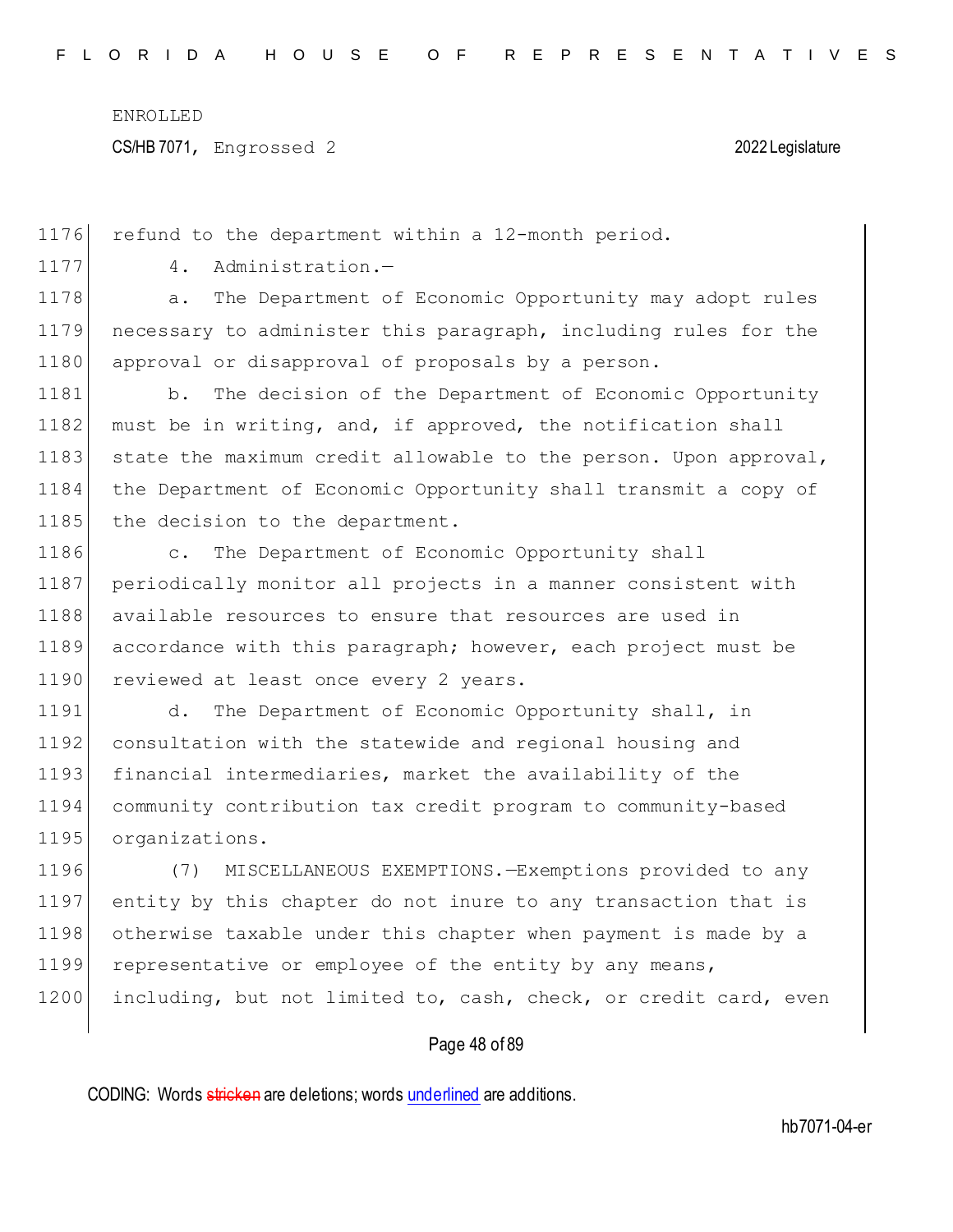1201 when that representative or employee is subsequently reimbursed 1202 by the entity. In addition, exemptions provided to any entity by 1203 this subsection do not inure to any transaction that is 1204 otherwise taxable under this chapter unless the entity has 1205 obtained a sales tax exemption certificate from the department 1206 or the entity obtains or provides other documentation as 1207 required by the department. Eligible purchases or leases made 1208 with such a certificate must be in strict compliance with this 1209 subsection and departmental rules, and any person who makes an 1210 exempt purchase with a certificate that is not in strict 1211 compliance with this subsection and the rules is liable for and 1212 shall pay the tax. The department may adopt rules to administer 1213 this subsection.

1214 (b) Boiler fuels.—When purchased for use as a combustible 1215 fuel, purchases of natural gas, residual oil, recycled oil, 1216 waste oil, solid waste material, coal, sulfur, hydrogen, wood, 1217 wood residues or wood bark used in an industrial manufacturing, 1218 processing, compounding, or production process at a fixed 1219 location in this state are exempt from the taxes imposed by this 1220 chapter; however, such exemption shall not be allowed unless the 1221 purchaser signs a certificate stating that the fuel to be 1222 exempted is for the exclusive use designated herein. This 1223 exemption does not apply to the use of boiler fuels that are not 1224 used in manufacturing, processing, compounding, or producing 1225 items of tangible personal property for sale, or to the use of

### Page 49 of 89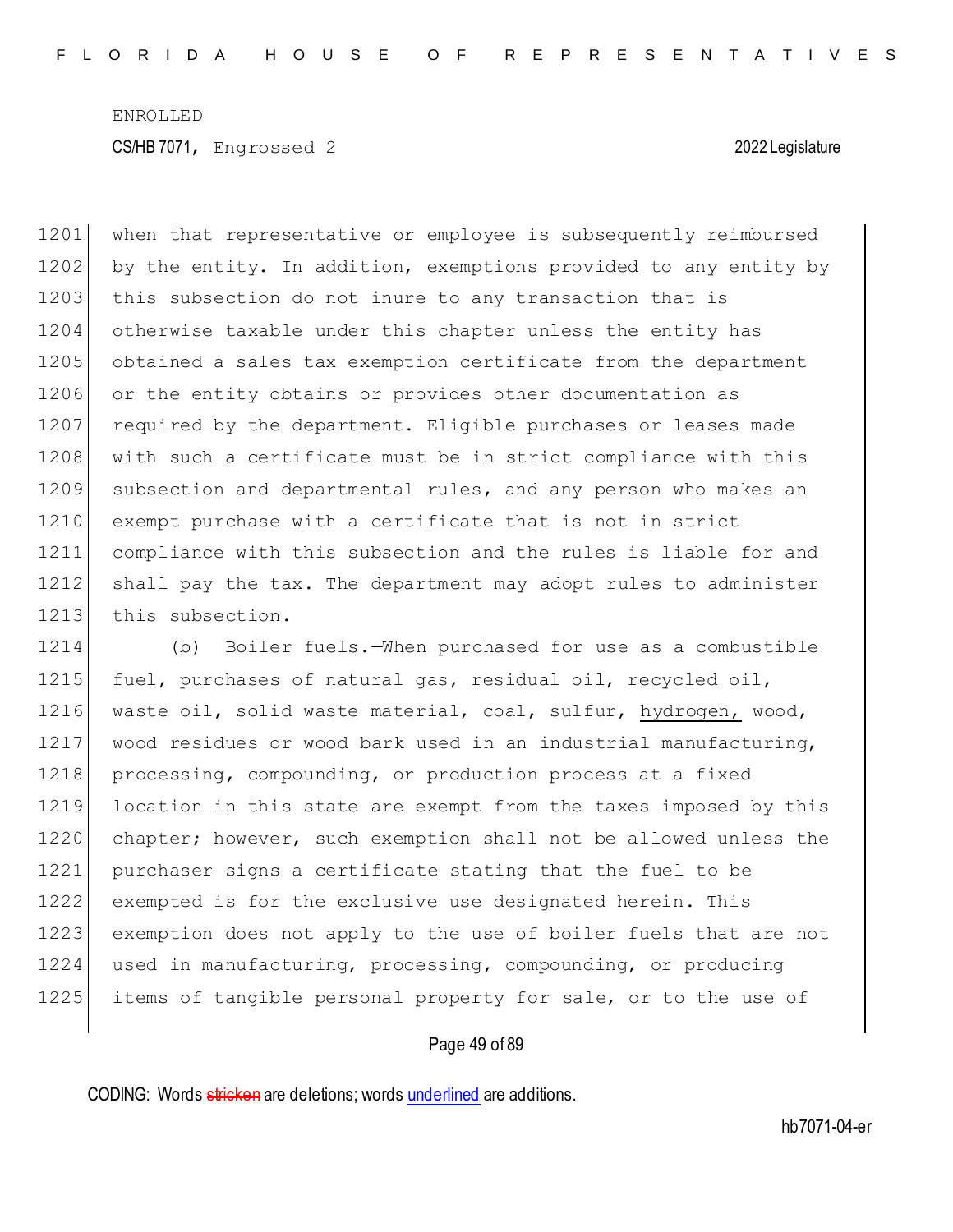CS/HB 7071, Engrossed 2 2022 Legislature

| 1226 | boiler fuels used by any firm subject to regulation by the       |
|------|------------------------------------------------------------------|
| 1227 | Division of Hotels and Restaurants of the Department of Business |
| 1228 | and Professional Regulation.                                     |
| 1229 | (ppp) Green hydrogen.-                                           |
| 1230 | 1. As used this paragraph, the term:                             |
| 1231 | "Green hydrogen" means hydrogen created using biomass<br>а.      |
| 1232 | or an electrolytic process powered from renewable energy         |
| 1233 | sources, including solar energy, wind energy, biomass, and       |
| 1234 | geothermal energy. The term also includes hydrogen created using |
| 1235 | the pyrolytic decomposition of methane gas.                      |
| 1236 | "Primarily used" means a use of at least 50 percent.<br>b.       |
| 1237 | The following are exempt from the tax imposed by this<br>2.      |
| 1238 | chapter:                                                         |
| 1239 | The purchase of machinery and equipment primarily used<br>а.     |
| 1240 | in the production, storage, transportation, compression, or      |
| 1241 | blending of green hydrogen. The machinery and equipment must be  |
| 1242 | used at a fixed location.                                        |
| 1243 | The purchase of machinery and equipment primarily used<br>b.     |
| 1244 | in the production, storage, transportation, compression, or      |
| 1245 | blending of ammonia derived from green hydrogen, if the ammonia  |
| 1246 | will be converted back to green hydrogen before its use or sale. |
| 1247 | The machinery and equipment must be used at a fixed location.    |
| 1248 | c. The purchase of machinery and equipment that are              |
| 1249 | necessary to produce electrical energy resulting from the        |
| 1250 | electrochemical reaction of green hydrogen and oxygen in a fuel  |
|      |                                                                  |

Page 50 of 89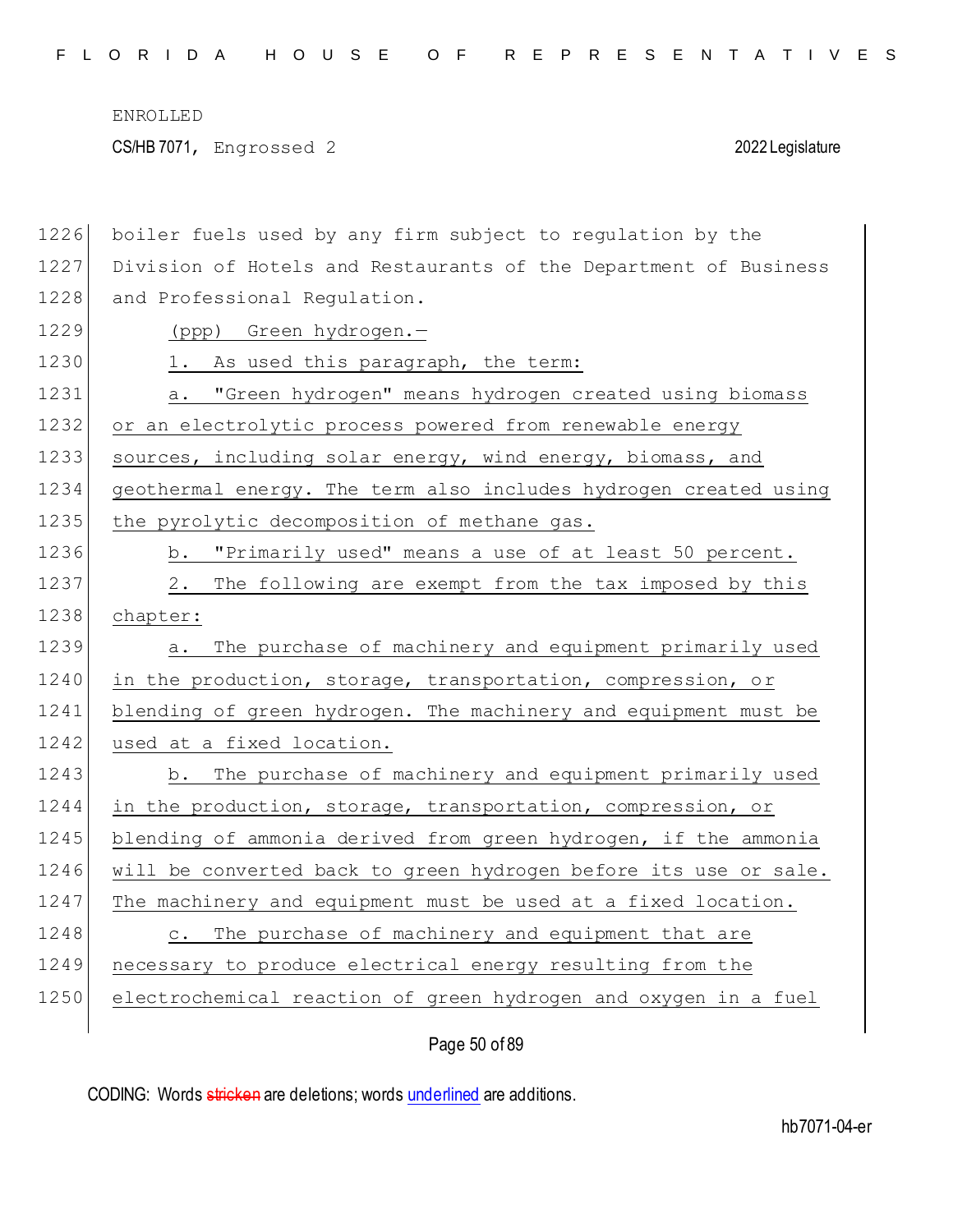CS/HB 7071, Engrossed 2 2022 Legislature

| 1251 | cell. The electrical energy must be primarily used in            |
|------|------------------------------------------------------------------|
| 1252 | manufacturing, processing, compounding, or producing for sale    |
| 1253 | items of tangible personal property in this state. The machinery |
| 1254 | and equipment must be used at a fixed location.                  |
| 1255 | 3. Purchasers of machinery and equipment qualifying for          |
| 1256 | the exemption provided in this paragraph shall furnish the       |
| 1257 | vendor with an affidavit stating that the item or items to be    |
| 1258 | exempted are for the use designated herein. Purchasers with      |
| 1259 | self-accrual authority pursuant to s. 212.183 are not required   |
| 1260 | to provide this affidavit but shall maintain all documentation   |
| 1261 | necessary to prove the exempt status of purchases.               |
| 1262 | 4. A person furnishing a false affidavit to the vendor for       |
| 1263 | the purpose of evading payment of any tax imposed under this     |
| 1264 | chapter shall be subject to the penalty set forth in s. 212.085  |
| 1265 | and as otherwise provided by law.                                |
| 1266 | 5. The department may adopt rules to implement the               |
| 1267 | exemptions in this paragraph.                                    |
| 1268 | Section 24. Subsection (23) is added to section 213.053,         |
| 1269 | Florida Statutes, to read:                                       |
| 1270 | 213.053 Confidentiality and information sharing.-                |
| 1271 | (23) The department may make available to the Department         |
| 1272 | of Transportation, exclusively for official purposes,            |
| 1273 | information for the purpose of administering the credit for      |
| 1274 | qualified railroad reconstruction or replacement expenditures in |
| 1275 | s. 220.1915.                                                     |
|      |                                                                  |

Page 51 of 89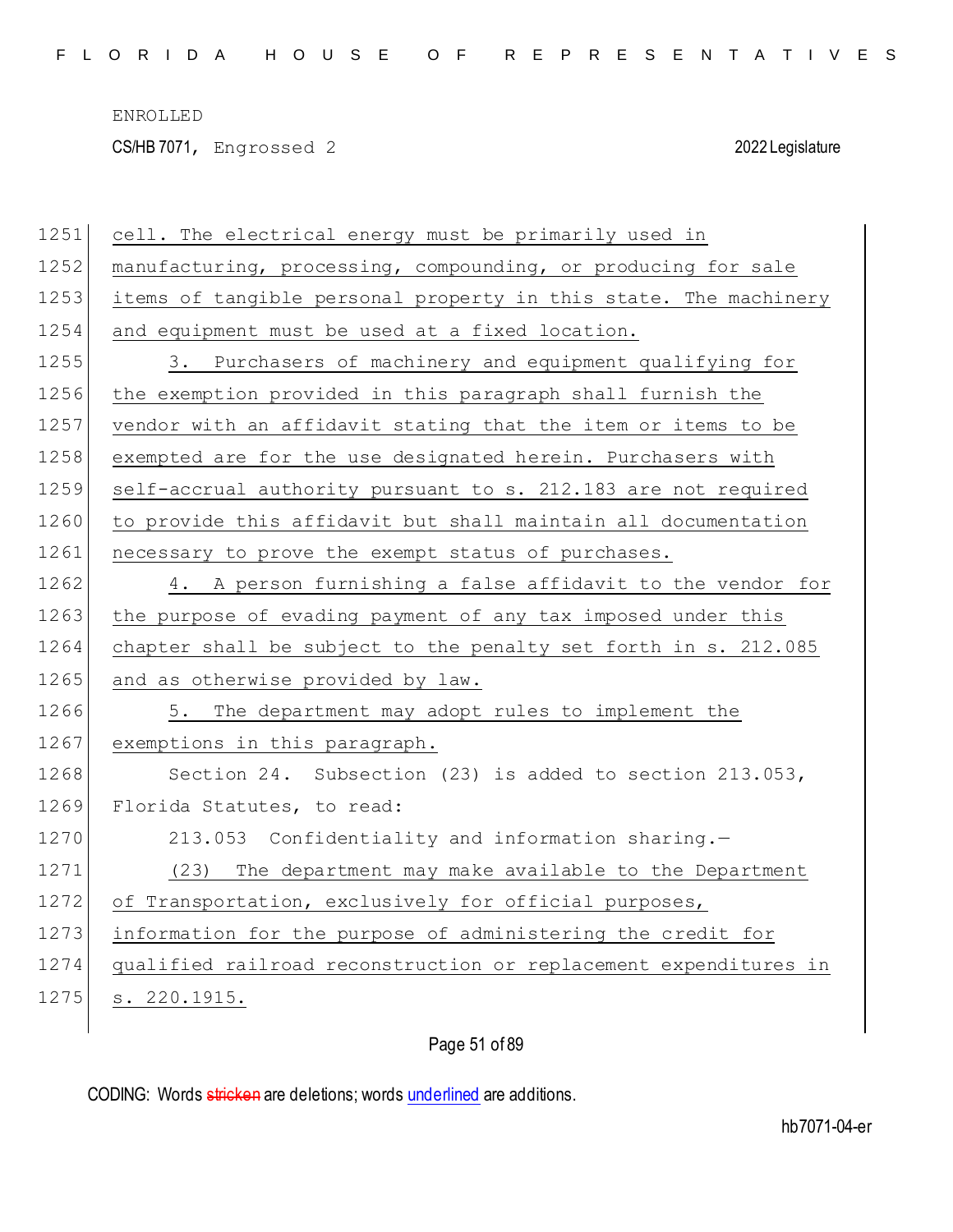CS/HB 7071, Engrossed 2 2022 Legislature

| 1276 | Section 25. Subsection (8) of section 220.02, Florida                 |
|------|-----------------------------------------------------------------------|
| 1277 | Statutes, is amended to read:                                         |
| 1278 | 220.02 Legislative intent.-                                           |
| 1279 | It is the intent of the Legislature that credits<br>(8)               |
| 1280 | against either the corporate income tax or the franchise tax be       |
| 1281 | applied in the following order: those enumerated in s. 631.828,       |
| 1282 | those enumerated in s. $220.191$ , those enumerated in s. $220.181$ , |
| 1283 | those enumerated in s. 220.183, those enumerated in s. 220.182,       |
| 1284 | those enumerated in s. 220.1895, those enumerated in s. 220.195,      |
| 1285 | those enumerated in s. 220.184, those enumerated in s. 220.186,       |
| 1286 | those enumerated in s. 220.1845, those enumerated in s. 220.19,       |
| 1287 | those enumerated in s. 220.185, those enumerated in s. 220.1875,      |
| 1288 | those enumerated in s. 220.1876, those enumerated in s.               |
| 1289 | 220.1877, those enumerated in s. 220.193, those enumerated in s.      |
| 1290 | 288.9916, those enumerated in s. 220.1899, those enumerated in        |
| 1291 | s. 220.194, those enumerated in s. 220.196, and those enumerated      |
| 1292 | in s. 220.198, and those enumerated in s. 220.1915.                   |
| 1293 | Section 26. Paragraph (n) of subsection (1) and paragraph             |
| 1294 | (c) of subsection (2) of section 220.03, Florida Statutes, are        |
| 1295 | amended to read:                                                      |
| 1296 | 220.03 Definitions.-                                                  |
| 1297 | SPECIFIC TERMS.-When used in this code, and when not<br>(1)           |
| 1298 | otherwise distinctly expressed or manifestly incompatible with        |
| 1299 | the intent thereof, the following terms shall have the following      |
| 1300 | meanings:                                                             |
|      |                                                                       |

## Page 52 of 89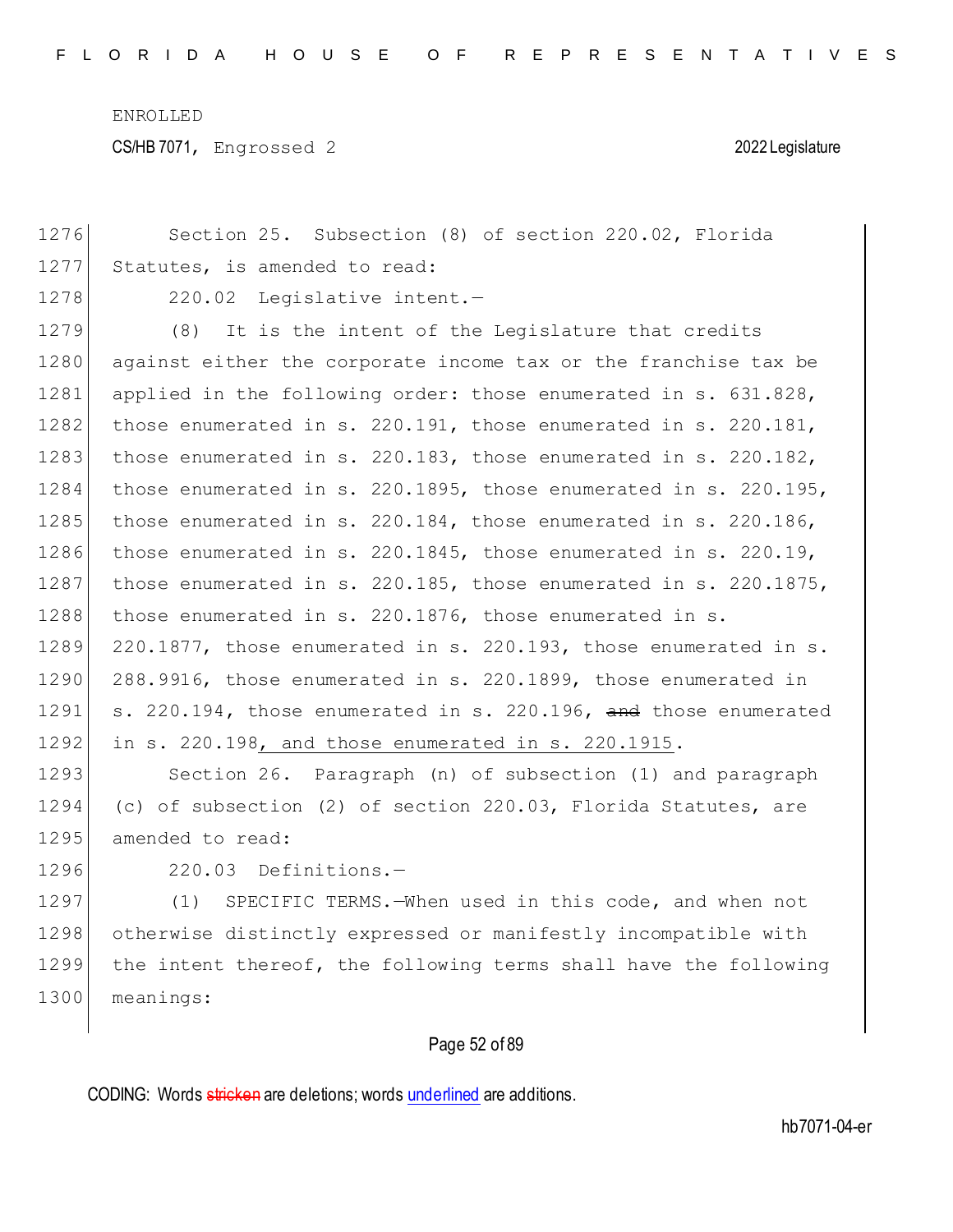| 1301 | (n) "Internal Revenue Code" means the United States              |
|------|------------------------------------------------------------------|
| 1302 | Internal Revenue Code of 1986, as amended and in effect on       |
| 1303 | January 1, 2022 $2022$ , except as provided in subsection (3).   |
| 1304 | DEFINITIONAL RULES. - When used in this code and neither<br>(2)  |
| 1305 | otherwise distinctly expressed nor manifestly incompatible with  |
| 1306 | the intent thereof:                                              |
| 1307 | (c) Any term used in this code has the same meaning as           |
| 1308 | when used in a comparable context in the Internal Revenue Code   |
| 1309 | and other statutes of the United States relating to federal      |
| 1310 | income taxes, as such code and statutes are in effect on January |
| 1311 | 1, 2022 2021. However, if subsection (3) is implemented, the     |
| 1312 | meaning of a term shall be taken at the time the term is applied |
| 1313 | under this code.                                                 |
| 1314 | Section 27. The amendments made by this act to s.                |
| 1315 | 220.03(1), Florida Statutes, shall take effect upon this act     |
| 1316 | becoming a law and operate retroactively to January 1, 2022.     |
| 1317 | Section 28. Paragraph (a) of subsection (1) of section           |
| 1318 | 220.13, Florida Statutes, is amended to read:                    |
| 1319 | 220.13 "Adjusted federal income" defined.-                       |
| 1320 | (1) The term "adjusted federal income" means an amount           |
| 1321 | equal to the taxpayer's taxable income as defined in subsection  |
| 1322 | (2), or such taxable income of more than one taxpayer as         |
| 1323 | provided in s. 220.131, for the taxable year, adjusted as        |
| 1324 | follows:                                                         |
| 1325 | Additions. - There shall be added to such taxable<br>(a)         |
|      | Page 53 of 89                                                    |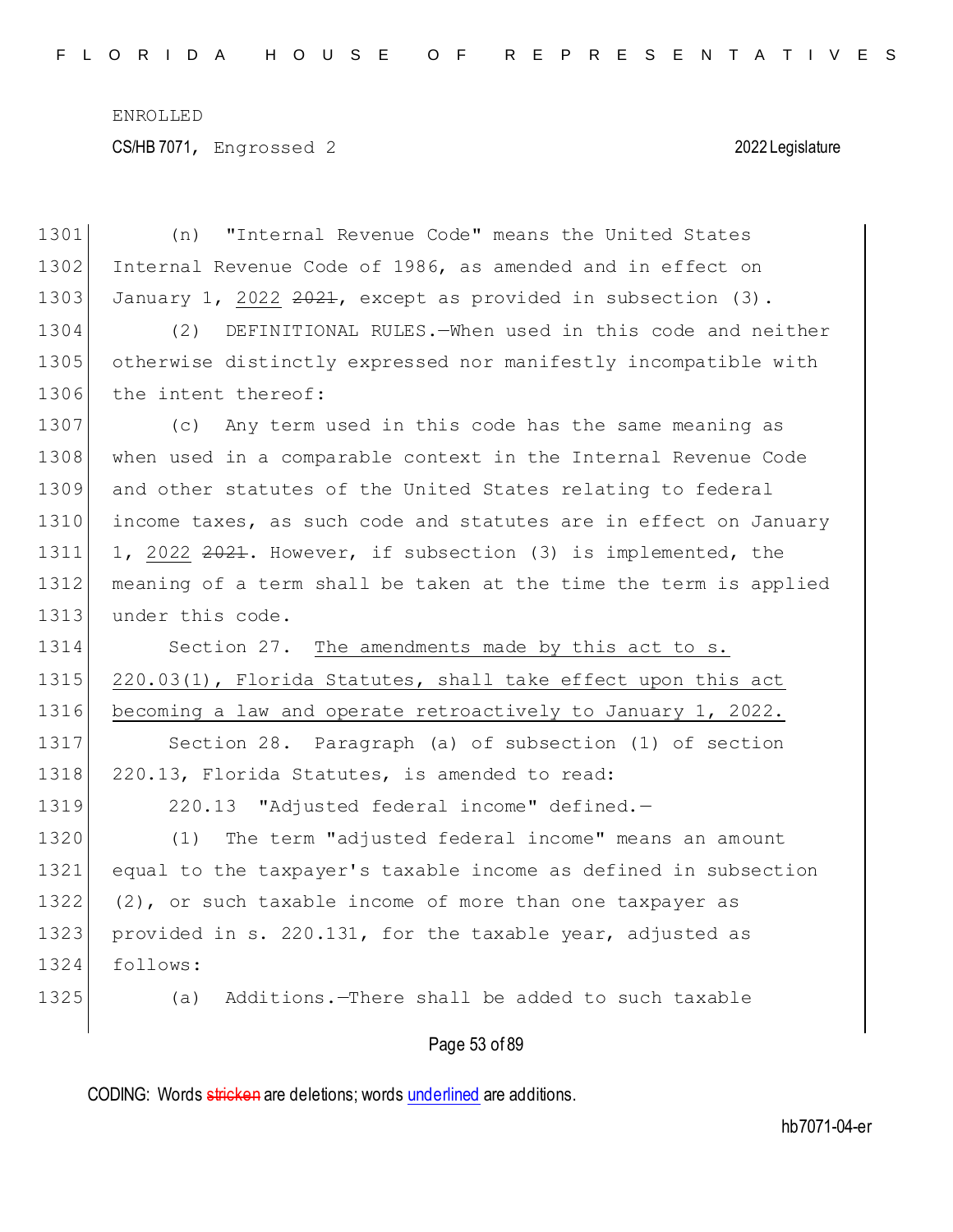CS/HB 7071, Engrossed 2 2022 Legislature

| 1326 | income:                                                          |
|------|------------------------------------------------------------------|
| 1327 | The amount of any tax upon or measured by income,<br>1.a.        |
| 1328 | excluding taxes based on gross receipts or revenues, paid or     |
| 1329 | accrued as a liability to the District of Columbia or any state  |
| 1330 | of the United States which is deductible from gross income in    |
| 1331 | the computation of taxable income for the taxable year.          |
| 1332 | Notwithstanding sub-subparagraph a., if a credit taken<br>b.     |
| 1333 | under s. 220.1875, s. 220.1876, or s. 220.1877 is added to       |
| 1334 | taxable income in a previous taxable year under subparagraph 11. |
| 1335 | and is taken as a deduction for federal tax purposes in the      |
| 1336 | current taxable year, the amount of the deduction allowed shall  |
| 1337 | not be added to taxable income in the current year. The          |
| 1338 | exception in this sub-subparagraph is intended to ensure that    |
| 1339 | the credit under s. 220.1875, s. 220.1876, or s. 220.1877 is     |
| 1340 | added in the applicable taxable year and does not result in a    |
| 1341 | duplicate addition in a subsequent year.                         |
| 1342 | The amount of interest which is excluded from taxable<br>2.      |
| 1343 | income under s. 103(a) of the Internal Revenue Code or any other |
| 1344 | federal law, less the associated expenses disallowed in the      |
| 1345 | computation of taxable income under s. 265 of the Internal       |
| 1346 | Revenue Code or any other law, excluding 60 percent of any       |
| 1347 | amounts included in alternative minimum taxable income, as       |
| 1348 | defined in s. $55(b)(2)$ of the Internal Revenue Code, if the    |
| 1349 | taxpayer pays tax under s. 220.11(3).                            |
| 1350 | In the case of a regulated investment company or real<br>3.      |
|      |                                                                  |

Page 54 of 89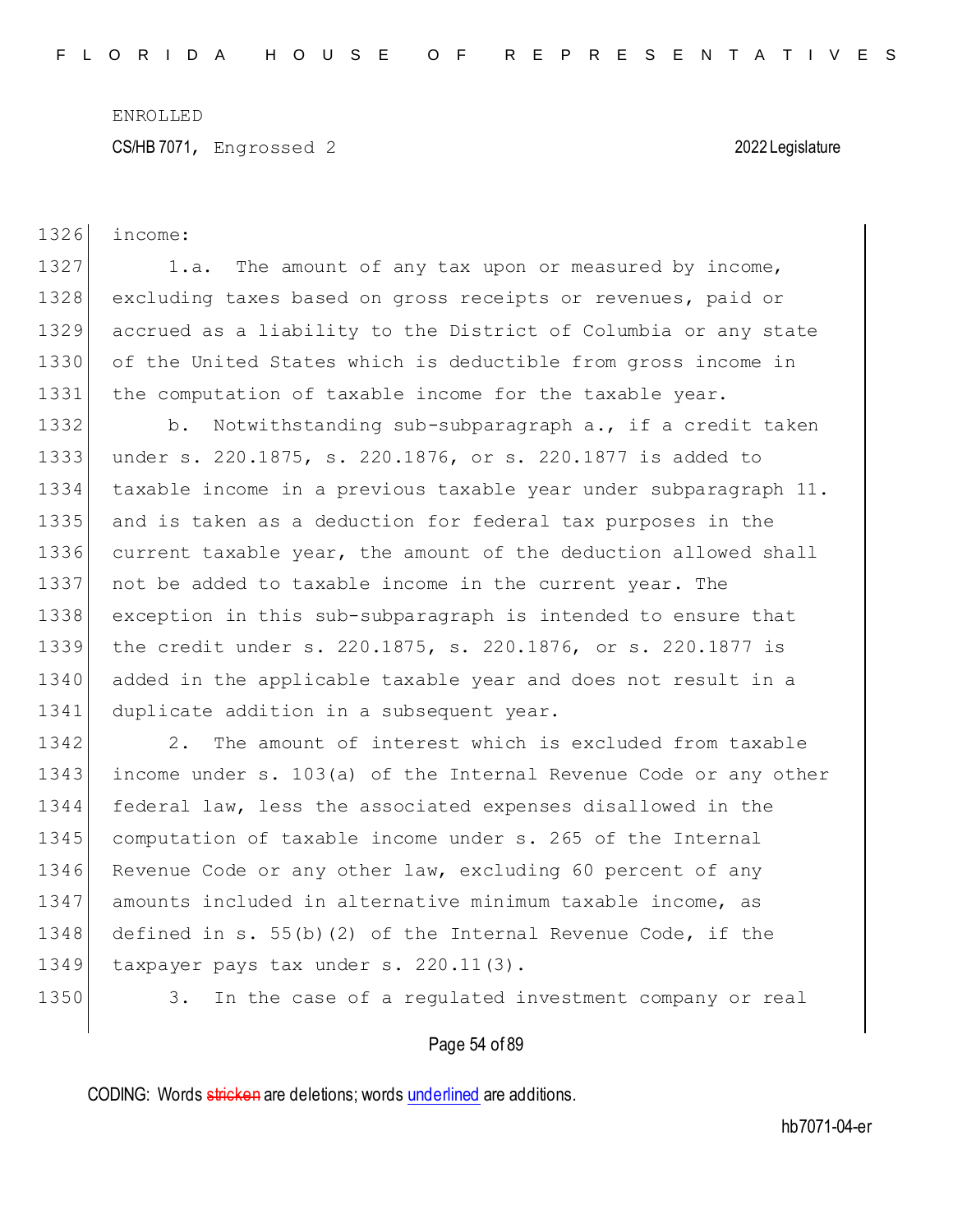1351 estate investment trust, an amount equal to the excess of the 1352 net long-term capital gain for the taxable year over the amount 1353 of the capital gain dividends attributable to the taxable year. 1354 4. That portion of the wages or salaries paid or incurred 1355 for the taxable year which is equal to the amount of the credit 1356 allowable for the taxable year under s. 220.181. This 1357 subparagraph shall expire on the date specified in s. 290.016 1358 for the expiration of the Florida Enterprise Zone Act. 1359 5. That portion of the ad valorem school taxes paid or 1360 incurred for the taxable year which is equal to the amount of 1361 the credit allowable for the taxable year under s. 220.182. This 1362 subparagraph shall expire on the date specified in s. 290.016 1363 for the expiration of the Florida Enterprise Zone Act. 1364 6. The amount taken as a credit under s. 220.195 which is 1365 deductible from gross income in the computation of taxable 1366 income for the taxable year. 1367 7. That portion of assessments to fund a guaranty 1368 association incurred for the taxable year which is equal to the 1369 amount of the credit allowable for the taxable year. 1370 8. In the case of a nonprofit corporation which holds a 1371 pari-mutuel permit and which is exempt from federal income tax 1372 as a farmers' cooperative, an amount equal to the excess of the 1373 gross income attributable to the pari-mutuel operations over the 1374 attributable expenses for the taxable year. 1375 9. The amount taken as a credit for the taxable year under

Page 55 of 89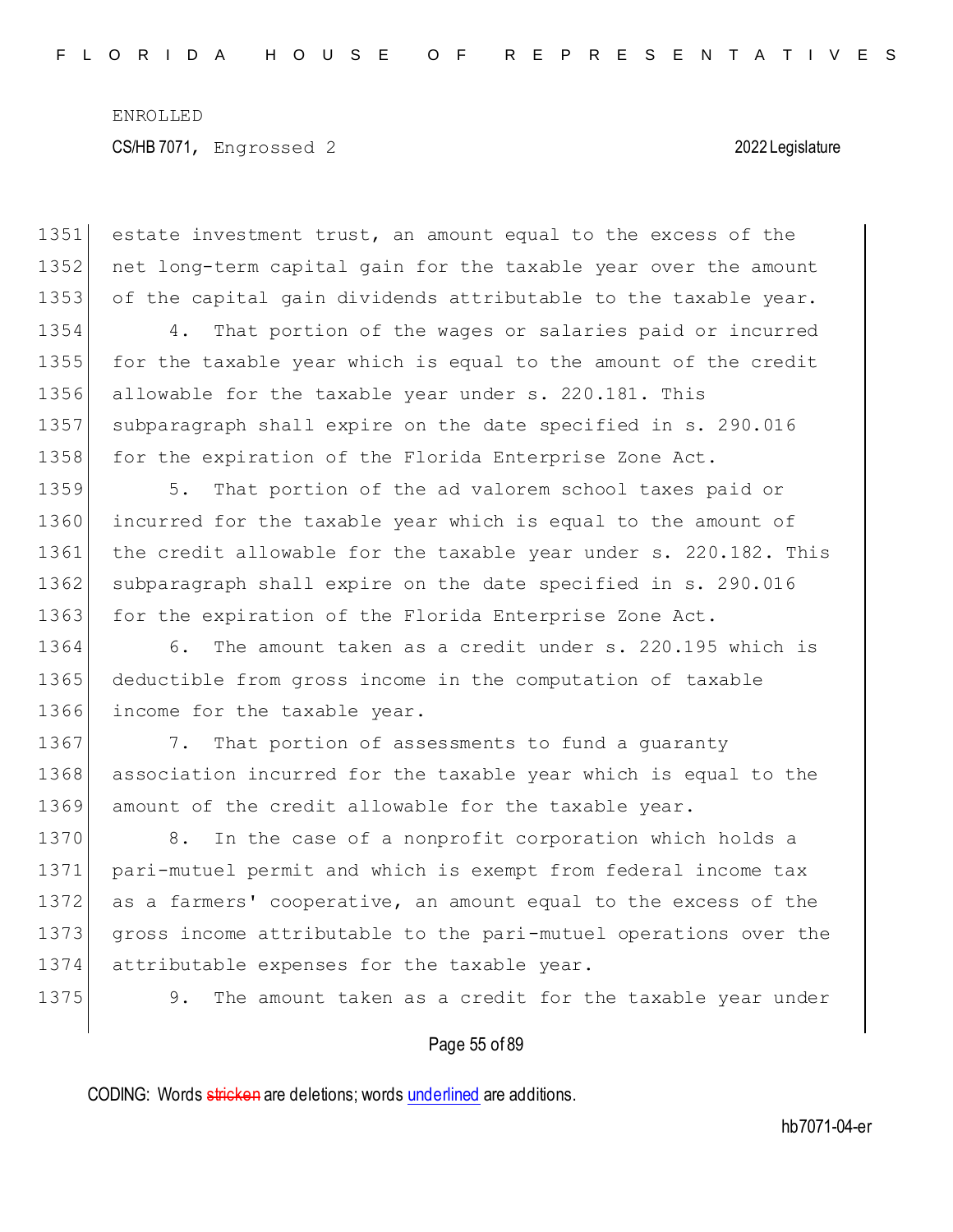CS/HB 7071, Engrossed 2 2022 Legislature

1376 s. 220.1895.

1377 10. Up to nine percent of the eligible basis of any 1378 designated project which is equal to the credit allowable for 1379 the taxable year under s. 220.185.

1380 11. Any amount taken as a credit for the taxable year 1381 under s. 220.1875, s. 220.1876, or s. 220.1877. The addition in 1382 this subparagraph is intended to ensure that the same amount is 1383 not allowed for the tax purposes of this state as both a 1384 deduction from income and a credit against the tax. This 1385 addition is not intended to result in adding the same expense 1386 back to income more than once.

1387 12. The amount taken as a credit for the taxable year 1388 under s. 220.193.

1389 13. Any portion of a qualified investment, as defined in 1390 s. 288.9913, which is claimed as a deduction by the taxpayer and 1391 taken as a credit against income tax pursuant to s. 288.9916.

1392 14. The costs to acquire a tax credit pursuant to s. 1393 288.1254(5) that are deducted from or otherwise reduce federal 1394 taxable income for the taxable year.

1395 15. The amount taken as a credit for the taxable year 1396 pursuant to s. 220.194.

1397 16. The amount taken as a credit for the taxable year 1398 under s. 220.196. The addition in this subparagraph is intended 1399 to ensure that the same amount is not allowed for the tax 1400 purposes of this state as both a deduction from income and a

### Page 56 of 89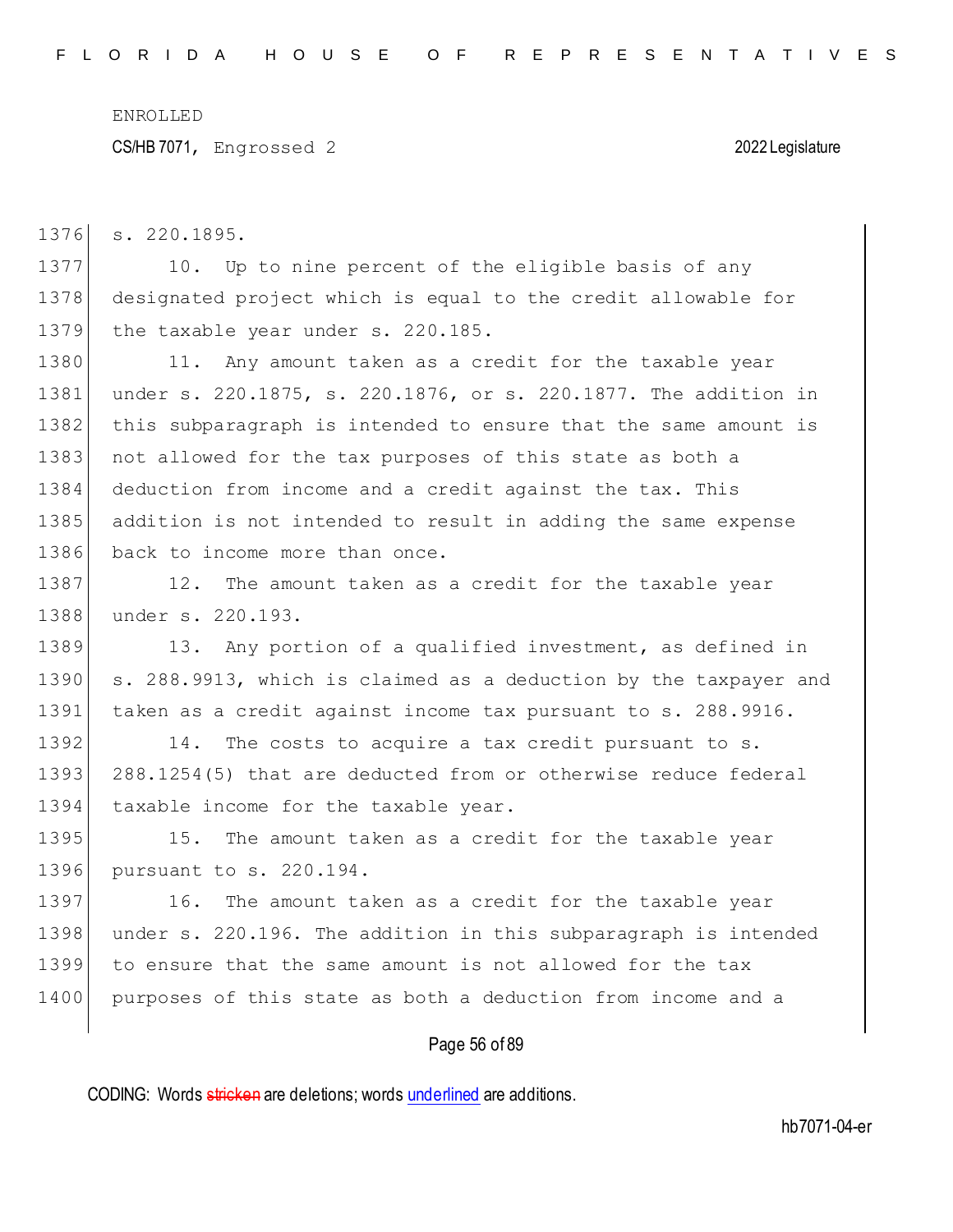| 1401 | credit against the tax. The addition is not intended to result     |
|------|--------------------------------------------------------------------|
| 1402 | in adding the same expense back to income more than once.          |
| 1403 | 17. The amount taken as a credit for the taxable year              |
| 1404 | pursuant to s. 220.198.                                            |
| 1405 | 18. The amount taken as a credit for the taxable year              |
| 1406 | pursuant to s. 220.1915.                                           |
| 1407 | Section 29. Paragraph (c) of subsection (1) of section             |
| 1408 | 220.183, Florida Statutes, is amended to read:                     |
| 1409 | 220.183 Community contribution tax credit.-                        |
| 1410 | (1)<br>AUTHORIZATION TO GRANT COMMUNITY CONTRIBUTION TAX           |
| 1411 | CREDITS; LIMITATIONS ON INDIVIDUAL CREDITS AND PROGRAM             |
| 1412 | $SPENDING. -$                                                      |
| 1413 | The total amount of tax credit which may be granted<br>(C)         |
| 1414 | for all programs approved under this section, s. $212.08(5)(p)$ ,  |
| 1415 | and s. 624.5105 is \$14.5 million in the 2022-2023 fiscal year     |
| 1416 | and \$12.5 million in the 2018-2019 fiscal year, \$13.5 million in |
| 1417 | the 2019-2020 fiscal year, and \$10.5 million in each fiscal year  |
| 1418 | thereafter for projects that provide housing opportunities for     |
| 1419 | persons with special needs as defined in s. 420.0004 and           |
| 1420 | homeownership opportunities for low-income households or very-     |
| 1421 | low-income households as defined in s. 420.9071 and \$4.5 \$3.5    |
| 1422 | million in the 2022-2023 fiscal year and in each fiscal year       |
| 1423 | thereafter for all other projects.                                 |
| 1424 | Section 30. Subsection (1) of section 220.1876, Florida            |
| 1425 | Statutes, is amended to read:                                      |
|      |                                                                    |

## Page 57 of 89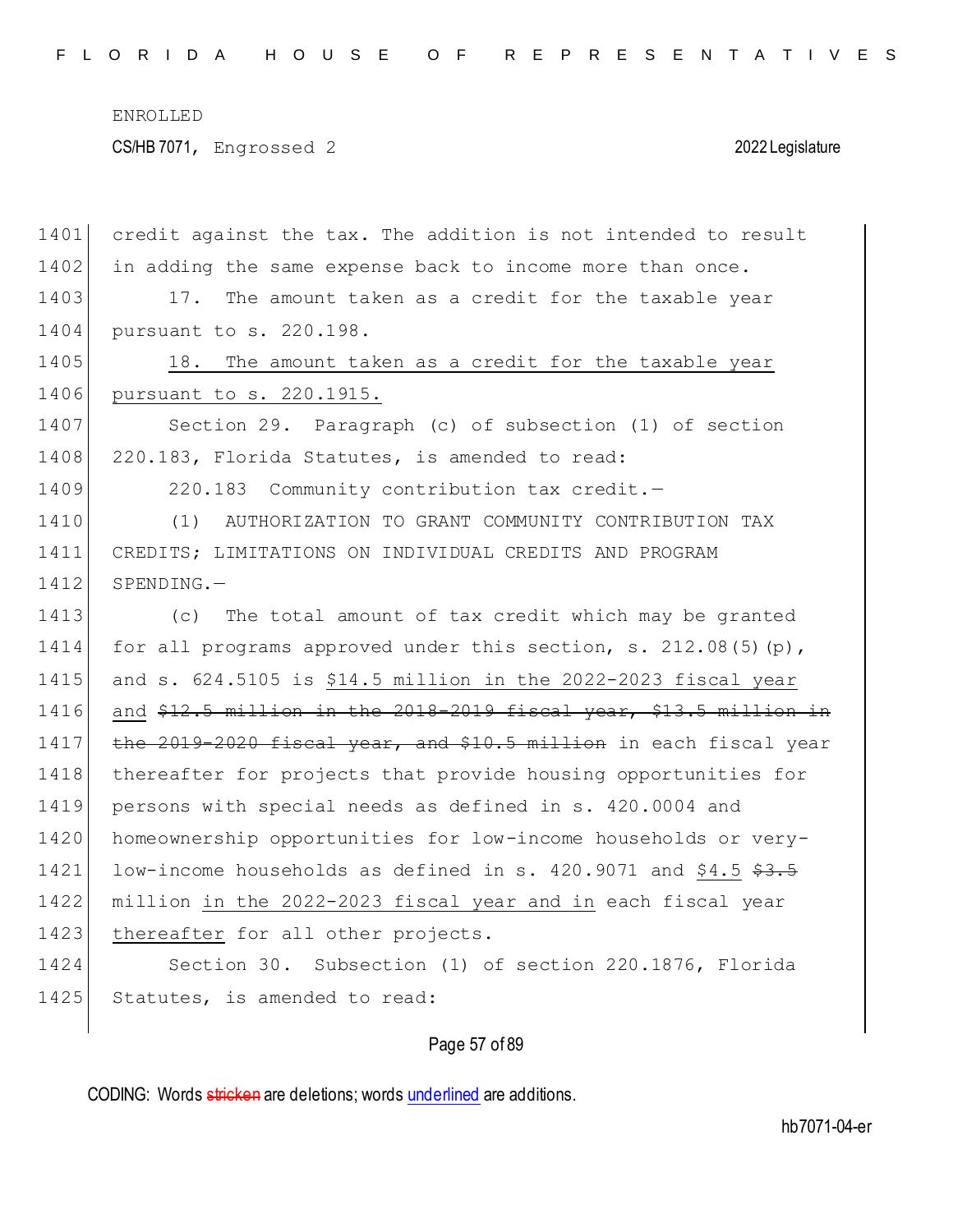| 1426 | 220.1876 Credit for contributions to the New Worlds              |
|------|------------------------------------------------------------------|
| 1427 | Reading Initiative.-                                             |
| 1428 | (1) For taxable years beginning on or after January 1,           |
| 1429 | 2021 2022, there is allowed a credit of 100 percent of an        |
| 1430 | eligible contribution made to the New Worlds Reading Initiative  |
| 1431 | under s. 1003.485 against any tax due for a taxable year under   |
| 1432 | this chapter after the application of any other allowable        |
| 1433 | credits by the taxpayer. An eligible contribution must be made   |
| 1434 | to the New Worlds Reading Initiative on or before the date the   |
| 1435 | taxpayer is required to file a return pursuant to s. 220.222.    |
| 1436 | The credit granted by this section shall be reduced by the       |
| 1437 | difference between the amount of federal corporate income tax,   |
| 1438 | taking into account the credit granted by this section, and the  |
| 1439 | amount of federal corporate income tax without application of    |
| 1440 | the credit granted by this section.                              |
| 1441 | Section 31. Subsection (1) of section 220.1877, Florida          |
| 1442 | Statutes, is amended to read:                                    |
| 1443 | 220.1877 Credit for contributions to eligible charitable         |
| 1444 | organizations.-                                                  |
| 1445 | (1) For taxable years beginning on or after January 1,           |
| 1446 | 2021 2022, there is allowed a credit of 100 percent of an        |
| 1447 | eligible contribution made to an eligible charitable             |
| 1448 | organization under s. 402.62 against any tax due for a taxable   |
| 1449 | year under this chapter after the application of any other       |
| 1450 | allowable credits by the taxpayer. An eligible contribution must |
|      |                                                                  |

# Page 58 of 89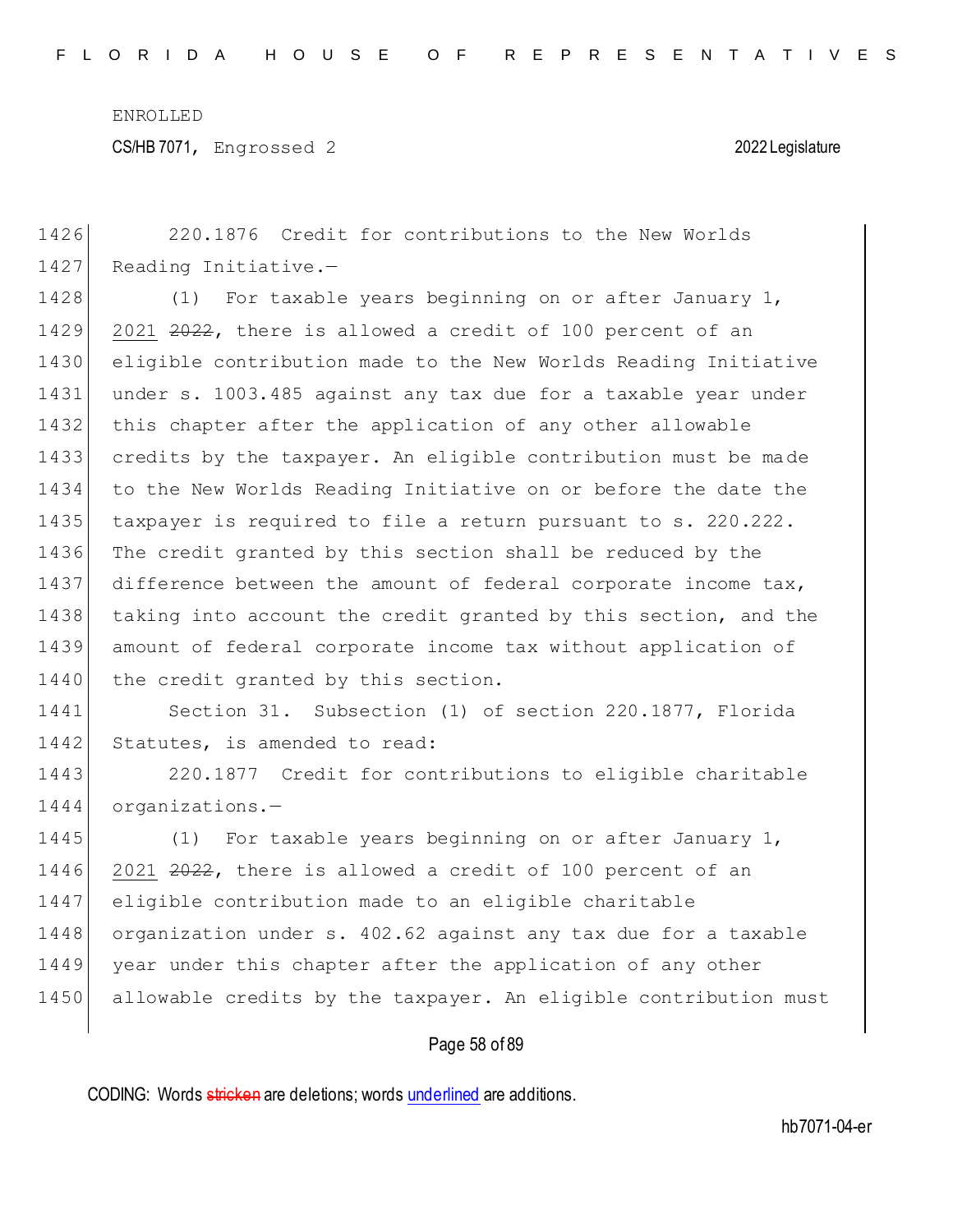1451 be made to an eligible charitable organization on or before the 1452 date the taxpayer is required to file a return pursuant to s. 1453 220.222. The credit granted by this section shall be reduced by 1454 the difference between the amount of federal corporate income 1455 tax, taking into account the credit granted by this section, and 1456 the amount of federal corporate income tax without application 1457 of the credit granted by this section. 1458 Section 32. Section 220.1915, Florida Statutes, is created 1459 to read: 1460 220.1915 Credit for qualified railroad reconstruction or 1461 replacement expenditures.-1462 (1) For purposes of this section: 1463 (a) "Qualified expenditures" means gross expenditures made 1464 in this state by a qualifying railroad during the taxable year 1465 in which the credit is claimed, provided such expenditures were 1466 made on track that was owned or leased by a qualifying railroad, 1467 and were: 1468 1. For the maintenance, reconstruction, or replacement of 1469 railroad infrastructure, including track, roadbed, bridges, 1470 industrial leads and sidings, or track-related structures which 1471 were owned or leased by the qualifying railroad; or 1472 2. For new construction by the qualifying railroad of 1473 industrial leads, switches, spurs and sidings, and extensions of 1474 existing sidings located in this state. 1475 (b) "Qualifying railroad" means any taxpayer that was a

Page 59 of 89

CODING: Words stricken are deletions; words underlined are additions.

hb7071-04-er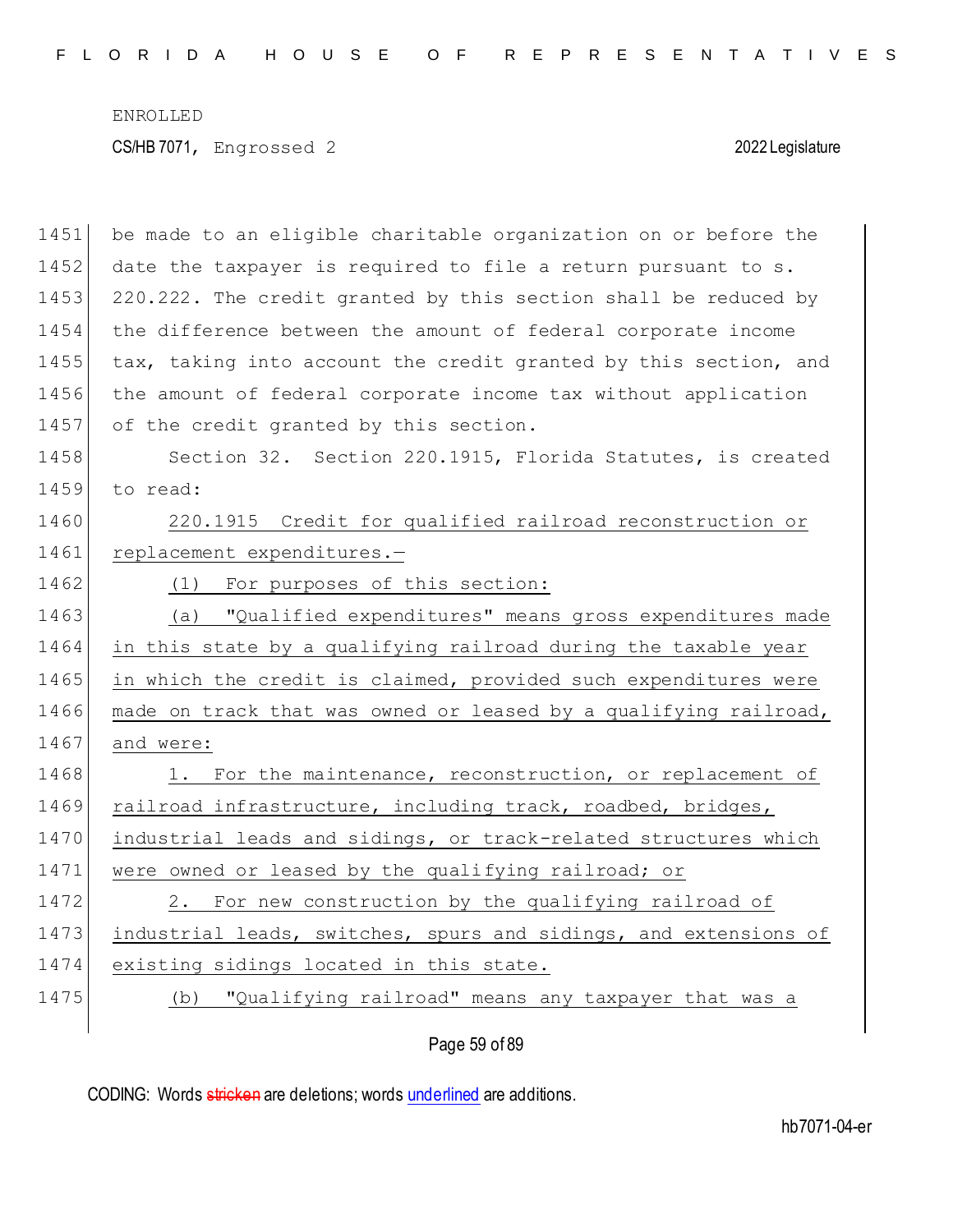CS/HB 7071, Engrossed 2 2022 Legislature

| 1476 | Class II or Class III railroad operating in this state on the     |
|------|-------------------------------------------------------------------|
| 1477 | last day of the taxable year for which the credit is claimed,     |
| 1478 | pursuant to the classifications in effect for that year as set    |
| 1479 | by the United States Surface Transportation Board or its          |
| 1480 | successor.                                                        |
| 1481 | (2) (a) For taxable years beginning on or after January 1,        |
| 1482 | 2023, a qualifying railroad is eligible for a credit against the  |
| 1483 | tax imposed by this chapter if it has qualified expenditures in   |
| 1484 | this state in the taxable year.                                   |
| 1485 | The credit allowed under this section is equal to 50<br>(b)       |
| 1486 | percent of a qualifying railroad's qualified expenditures         |
| 1487 | incurred in this state in the taxable year, as limited by         |
| 1488 | paragraph (c).                                                    |
| 1489 | The amount of the credit may not exceed the product of<br>(C)     |
| 1490 | \$3,500 and the number of miles of railroad track owned or leased |
| 1491 | within this state by the qualifying railroad as of the end of     |
| 1492 | the taxable year in which the qualified expenditures were         |
| 1493 | incurred.                                                         |
| 1494 | (3) (a) A qualifying railroad must submit to the department       |
| 1495 | with its return an application including any documentation or     |
| 1496 | information required by the department to demonstrate             |
| 1497 | eligibility for the credit allowed under this section.            |
| 1498 | If the qualifying railroad is not a taxpayer under<br>(b)         |
| 1499 | this chapter, the qualifying railroad must submit the required    |
| 1500 | application including any documentation or information required   |
|      |                                                                   |

Page 60 of 89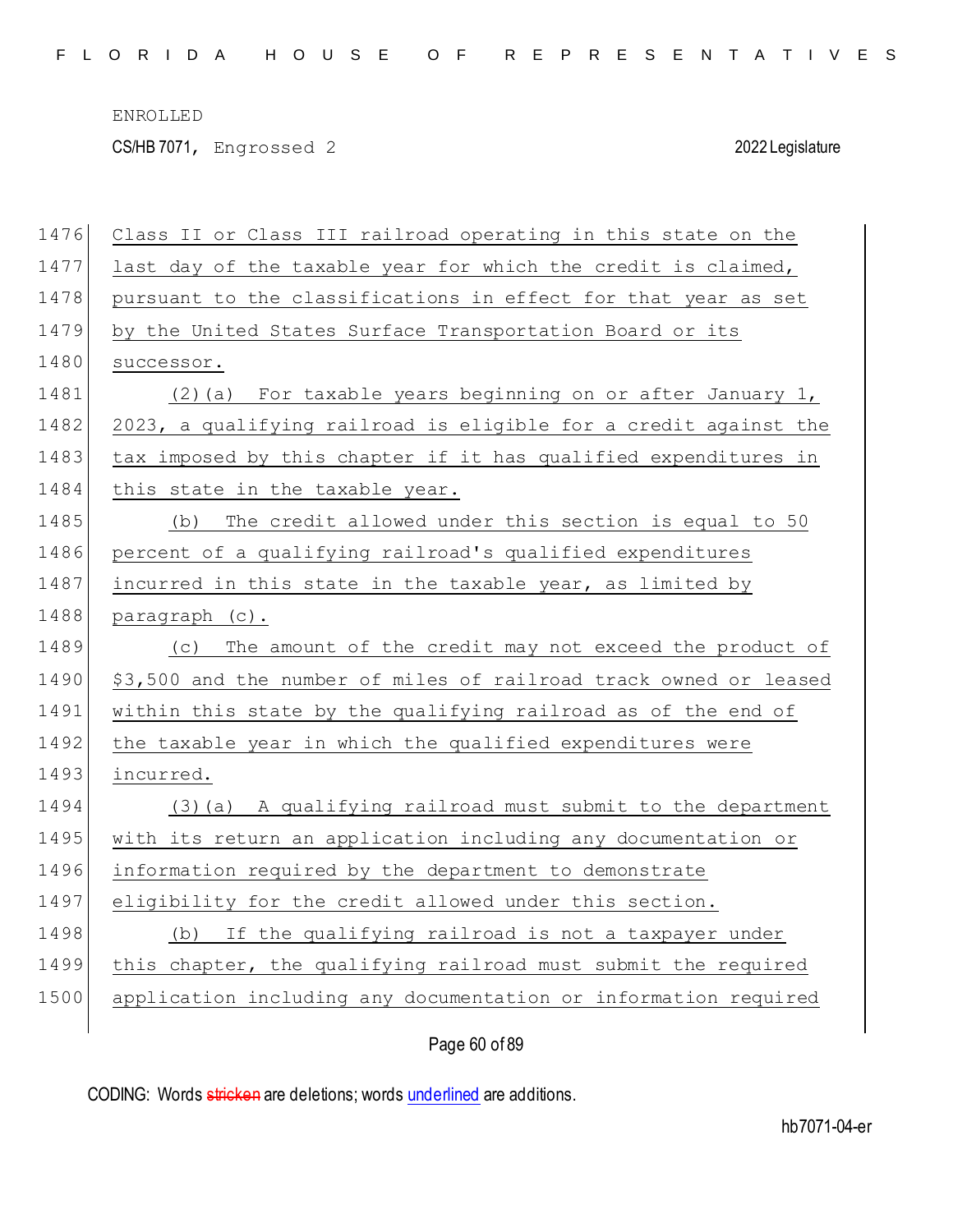CS/HB 7071, Engrossed 2 2022 Legislature

| 1501 | by the department directly to the department no later than May 1 |
|------|------------------------------------------------------------------|
| 1502 | of the calendar year following the year in which the qualified   |
| 1503 | expenditures were made, in accordance with rules adopted by the  |
| 1504 | department.                                                      |
| 1505 | (c) The qualifying railroad must include an affidavit            |
| 1506 | certifying that all information contained in the application is  |
| 1507 | true and correct, and supporting documentation must include a    |
| 1508 | copy of any Internal Revenue Service Form 8900, or its           |
| 1509 | equivalent, if such documentation was filed with the Internal    |
| 1510 | Revenue Service for any credit under 26 U.S.C. s. 45G for which  |
| 1511 | the federal credit related in whole or in part to the qualified  |
| 1512 | expenditures in this state for which the credit is sought.       |
| 1513 | If the qualifying railroad is a taxpayer under this<br>(d)       |
| 1514 | chapter and the credit earned exceeds the taxpayer's liability   |
| 1515 | under this chapter for that year, or if the qualifying railroad  |
| 1516 | is not a taxpayer under this chapter, the department must issue  |
| 1517 | a letter to the qualifying railroad within 30 days after receipt |
| 1518 | of the completed application indicating the amount of the        |
| 1519 | approved credit available for carryover or transfer in           |
| 1520 | accordance with subsection (4).                                  |
| 1521 | (e) The department may consult with the Department of            |
| 1522 | Transportation regarding the qualifications, ownership, or       |
| 1523 | classification of any qualifying railroad applying for a credit  |
| 1524 | under this section. The Department of Transportation shall       |
| 1525 | provide technical assistance, when requested by the department,  |
|      |                                                                  |

Page 61 of 89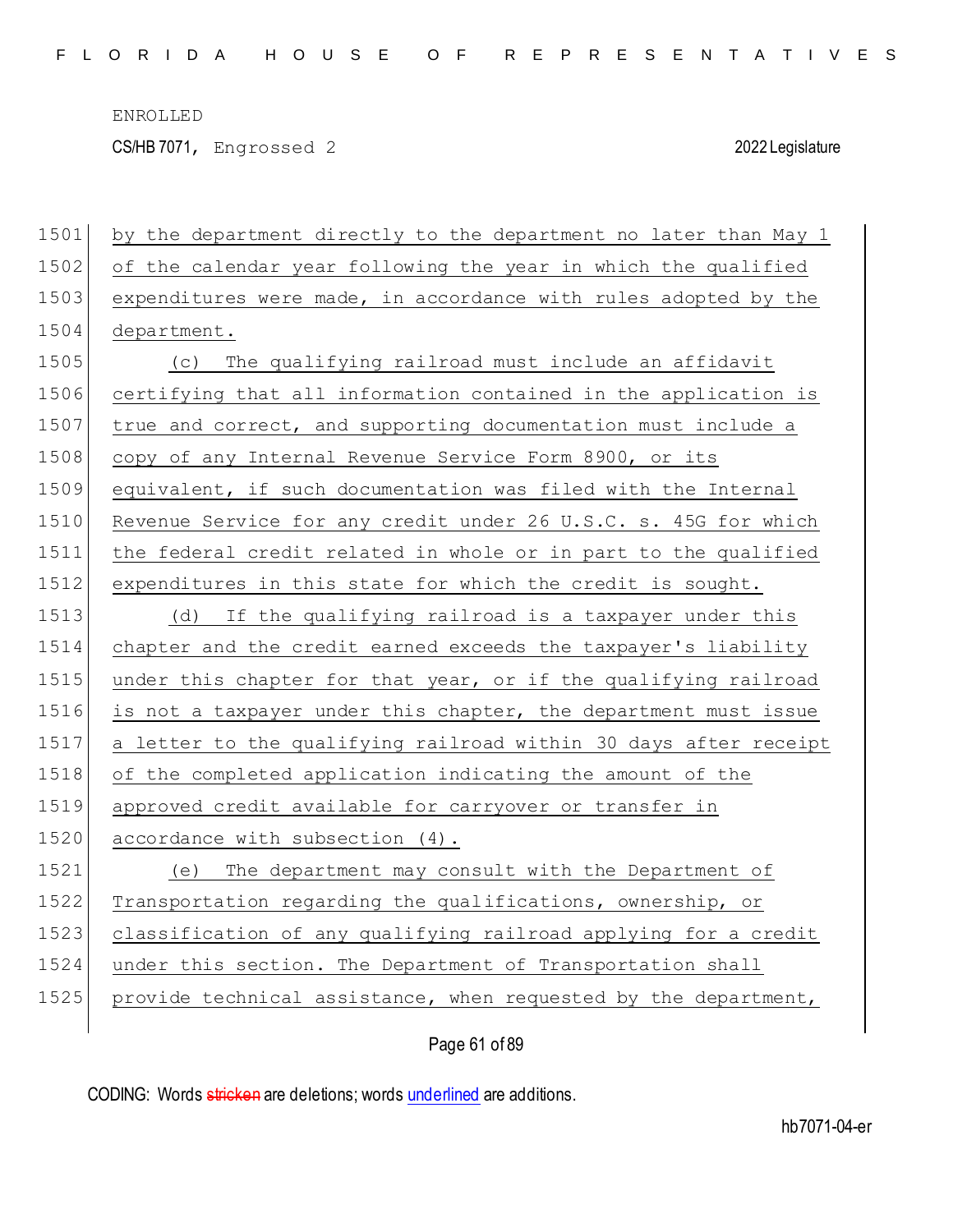CS/HB 7071, Engrossed 2 2022 Legislature

| 1526 | on any technical audits performed pursuant to this section.      |
|------|------------------------------------------------------------------|
| 1527 | (4) (a) If the credit granted under this section is not          |
| 1528 | fully used in any one taxable year because of insufficient tax   |
| 1529 | liability on the part of the qualifying railroad, or because the |
| 1530 | qualifying railroad is not subject to tax under this chapter,    |
| 1531 | the unused amount may be carried forward for a period not to     |
| 1532 | exceed 5 taxable years or may be transferred in accordance with  |
| 1533 | paragraph (b). The carryover or transferred credit may be used   |
| 1534 | in any of the 5 subsequent taxable years, when the tax imposed   |
| 1535 | by this chapter for that taxable year exceeds the credit for     |
| 1536 | which the qualifying railroad or transferee under paragraph (b)  |
| 1537 | is eligible in that taxable year under this subsection, after    |
| 1538 | applying the other credits and unused carryovers in the order    |
|      |                                                                  |
| 1539 | provided by $s. 220.02(8)$ .                                     |
| 1540 | (b) 1. The credit under this section may be transferred:         |
| 1541 | a. By written agreement to a taxpayer subject to the tax         |
| 1542 | under this chapter and that either transports property using the |
| 1543 | rail facilities of the qualifying railroad or furnishes          |
| 1544 | railroad-related property or services to any railroad operating  |
| 1545 | in this state, or is a railroad, as those terms are defined in   |
| 1546 | 26 C.F.R. s. 1.45G-1(b); and                                     |
| 1547 | b. At any time during the 5 taxable years following the          |
| 1548 | taxable year the credit was originally earned by the qualifying  |
| 1549 | railroad.                                                        |
| 1550 | The written agreement required for transfer under this<br>2.     |

Page 62 of 89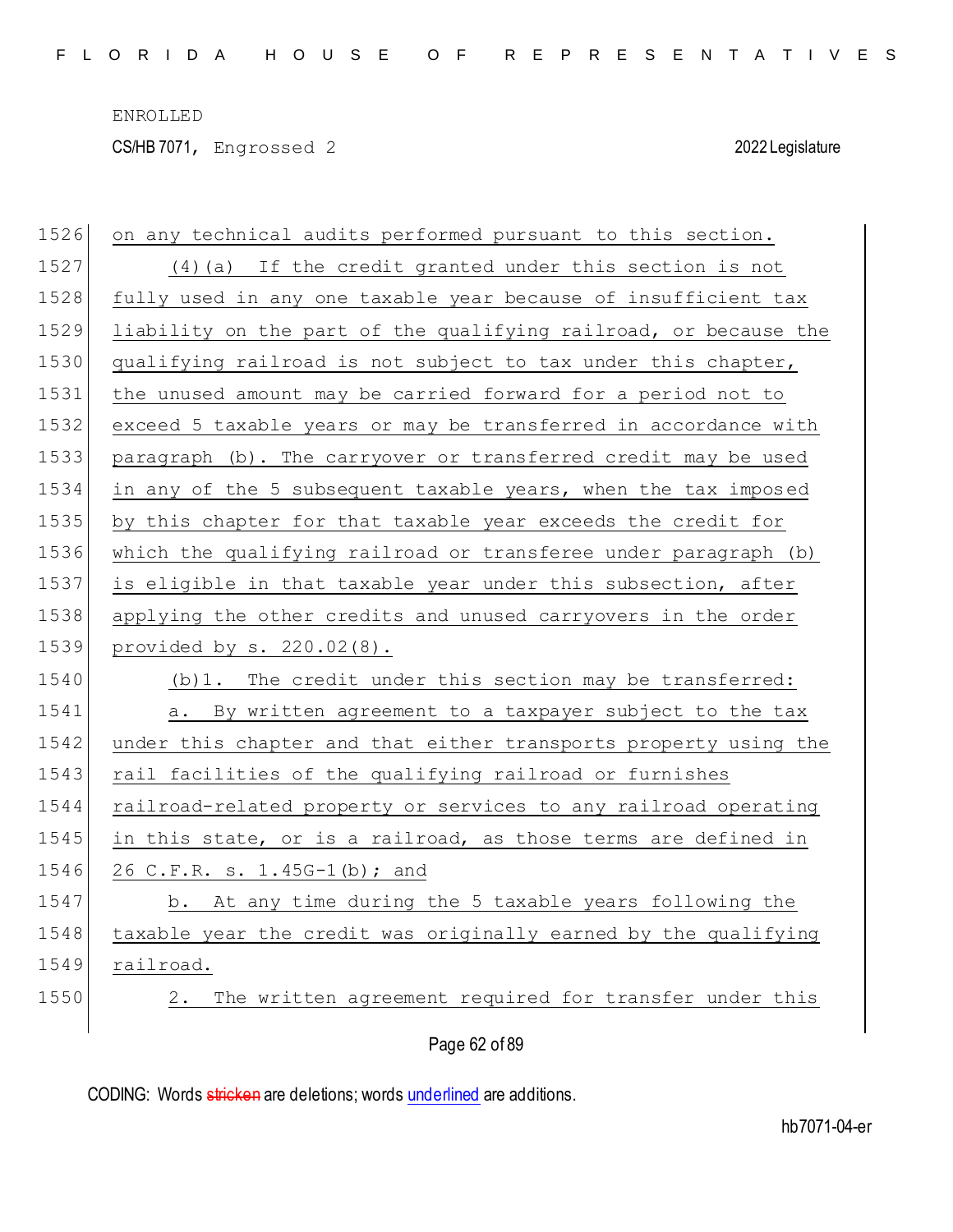CS/HB 7071, Engrossed 2 2022 Legislature

| 1551 | paragraph shall:                                                 |
|------|------------------------------------------------------------------|
| 1552 | a. Be filed jointly by the qualifying railroad and the           |
| 1553 | transferee with the department within 30 days after the          |
| 1554 | transfer, in accordance with rules adopted by the department;    |
| 1555 | and                                                              |
| 1556 | Contain all of the following information: the name,<br>b.        |
| 1557 | address, and taxpayer identification number for the qualifying   |
| 1558 | railroad and the transferee; the amount of the credit being      |
| 1559 | transferred; the taxable year in which the credit was originally |
| 1560 | earned by the qualifying railroad; and the remaining taxable     |
| 1561 | years for which the credit may be claimed.                       |
| 1562 | Notification of a transfer of credit under this<br>(5)           |
| 1563 | section must be submitted to the department on a form adopted by |
| 1564 | rule of the department. Within 30 days after the transfer, the   |
| 1565 | department shall provide a letter acknowledging the transfer,    |
| 1566 | after which time the transferee may claim the transferred credit |
| 1567 | on its return due on or after the date of the letter. The        |
| 1568 | transferee shall attach a copy of the letter to its return when  |
| 1569 | claiming the credit.                                             |
| 1570 | In the event the credit provided under this section is<br>(6)    |
| 1571 | reduced as a result of an examination or audit by the            |
| 1572 | department, such tax deficiency shall be recovered from the      |
| 1573 | first entity to have claimed such credit up to the amount of     |
| 1574 | credit taken. Any subsequent deficiency shall be assessed        |
| 1575 | against any entity acquiring and claiming such credit or, in the |
|      |                                                                  |

Page 63 of 89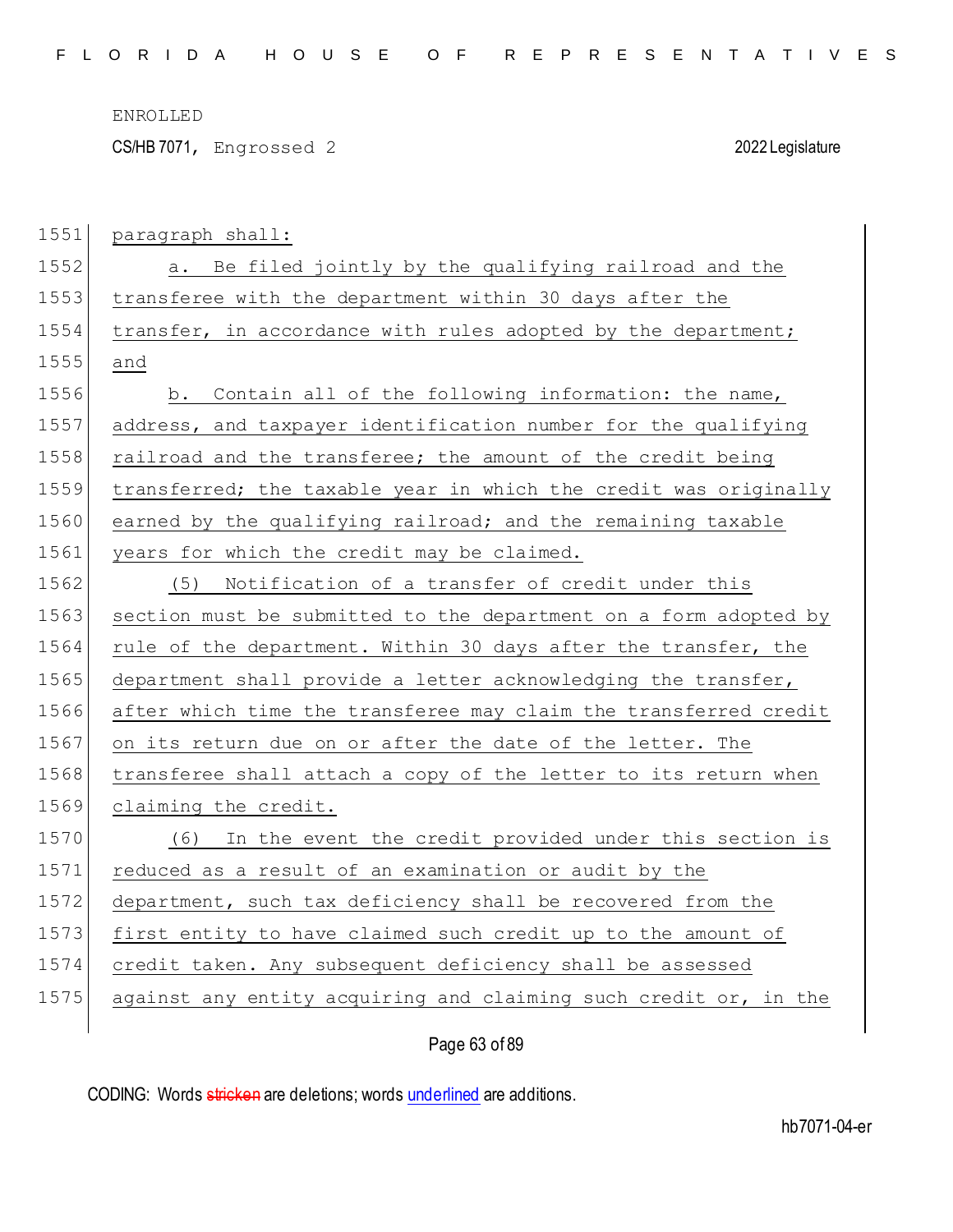CS/HB 7071, Engrossed 2 2022 Legislature

| 1576 | case of multiple succeeding entities, in the order of credit       |
|------|--------------------------------------------------------------------|
| 1577 | succession.                                                        |
| 1578 | The department may adopt rules to implement this<br>(7)            |
| 1579 | section.                                                           |
| 1580 | Section 33. Paragraph (a) of subsection (5) of section             |
| 1581 | 402.62, Florida Statutes, is amended to read:                      |
| 1582 | 402.62 Strong Families Tax Credit.-                                |
| 1583 | STRONG FAMILIES TAX CREDITS; APPLICATIONS, TRANSFERS,<br>(5)       |
| 1584 | AND LIMITATIONS.-                                                  |
| 1585 | (a) Beginning in fiscal year 2022-2023 2021-2022, the tax          |
| 1586 | credit cap amount is \$10 \$5 million in each state fiscal year.   |
| 1587 | Section 34. Paragraph (c) of subsection (1) of section             |
| 1588 | 624.5105, Florida Statutes, is amended to read:                    |
| 1589 | 624.5105 Community contribution tax credit; authorization;         |
| 1590 | limitations; eligibility and application requirements;             |
| 1591 | administration; definitions; expiration.-                          |
| 1592 | AUTHORIZATION TO GRANT TAX CREDITS; LIMITATIONS. -<br>(1)          |
| 1593 | The total amount of tax credit which may be granted<br>(C)         |
| 1594 | for all programs approved under this section and ss.               |
| 1595 | 212.08(5) (p) and 220.183 is \$14.5 million in the 2022-2023       |
| 1596 | fiscal year and \$12.5 million in the 2018-2019 fiscal year,       |
| 1597 | \$13.5 million in the 2019-2020 fiscal year, and \$10.5 million in |
| 1598 | each fiscal year thereafter for projects that provide housing      |
| 1599 | opportunities for persons with special needs as defined in s.      |
| 1600 | 420.0004 or homeownership opportunities for low-income or very-    |
|      |                                                                    |

Page 64 of 89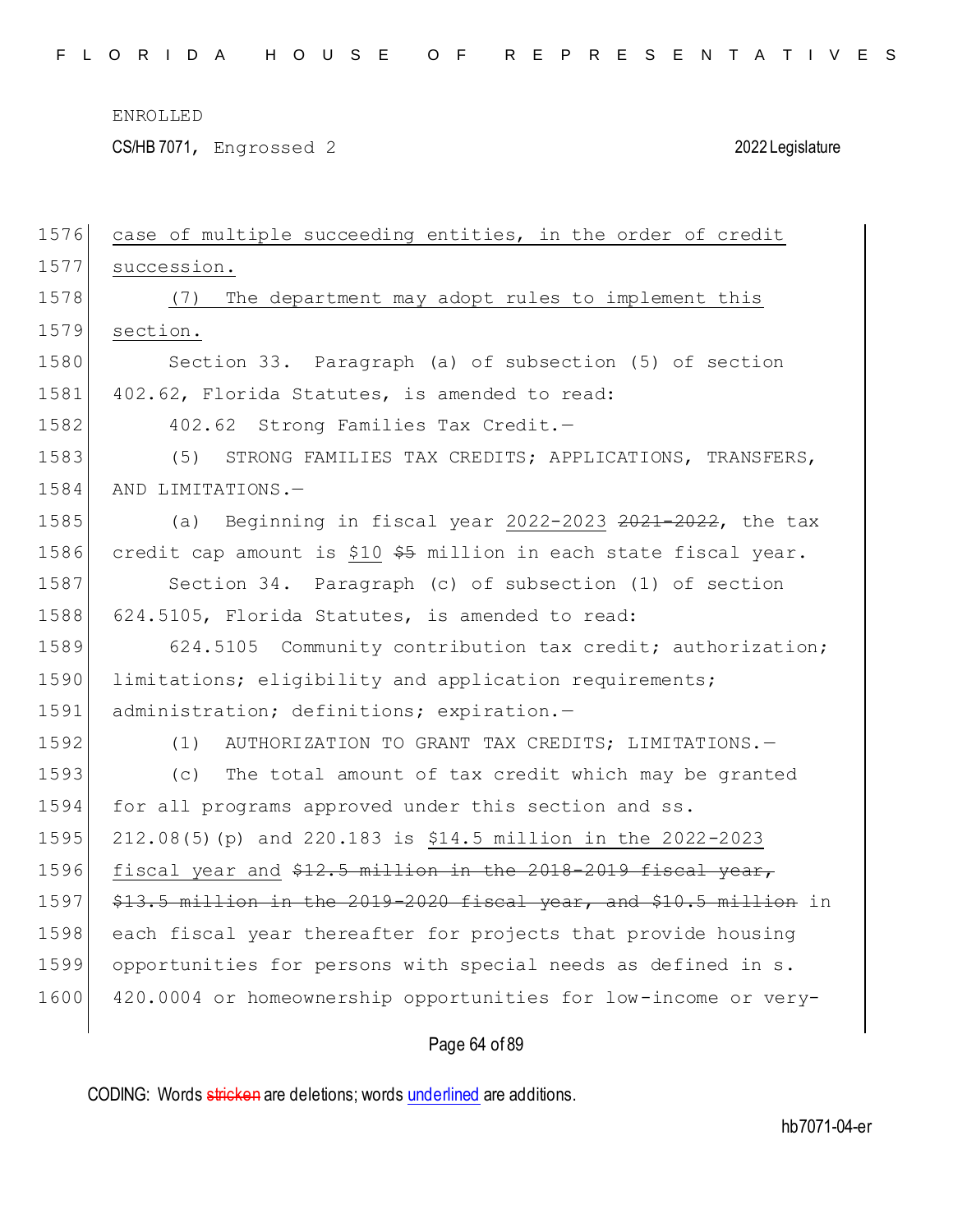CS/HB 7071, Engrossed 2 2022 Legislature

 $1601$  low-income households as defined in s. 420.9071 and \$4.5 \$3.5 1602 million in the 2022-2023 fiscal year and in each fiscal year 1603 thereafter for all other projects. 1604 Section 35. Subsection (1) of section 624.51056, Florida 1605 Statutes, is amended to read: 1606 624.51056 Credit for contributions to the New Worlds 1607 Reading Initiative.-1608 (1) For taxable years beginning on or after January 1,  $1609$  2021 2022, there is allowed a credit of 100 percent of an 1610 eligible contribution made to the New Worlds Reading Initiative 1611 under s. 1003.485 against any tax due for a taxable year under 1612 s. 624.509(1) after deducting from such tax deductions for 1613 assessments made pursuant to s. 440.51; credits for taxes paid 1614 under ss. 175.101 and 185.08; credits for income taxes paid 1615 under chapter 220; and the credit allowed under  $s. 624.509(5)$ , 1616 as such credit is limited by s. 624.509(6). An eligible 1617 contribution must be made to the New Worlds Reading Initiative 1618 on or before the date the taxpayer is required to file a return 1619 pursuant to ss. 624.509 and 624.5092. An insurer claiming a 1620 credit against premium tax liability under this section is not 1621 required to pay any additional retaliatory tax levied under s. 1622 624.5091 as a result of claiming such credit. Section 624.5091 1623 does not limit such credit in any manner. 1624 Section 36. Subsection (1) of section 624.51057, Florida 1625 Statutes, is amended to read:

### Page 65 of 89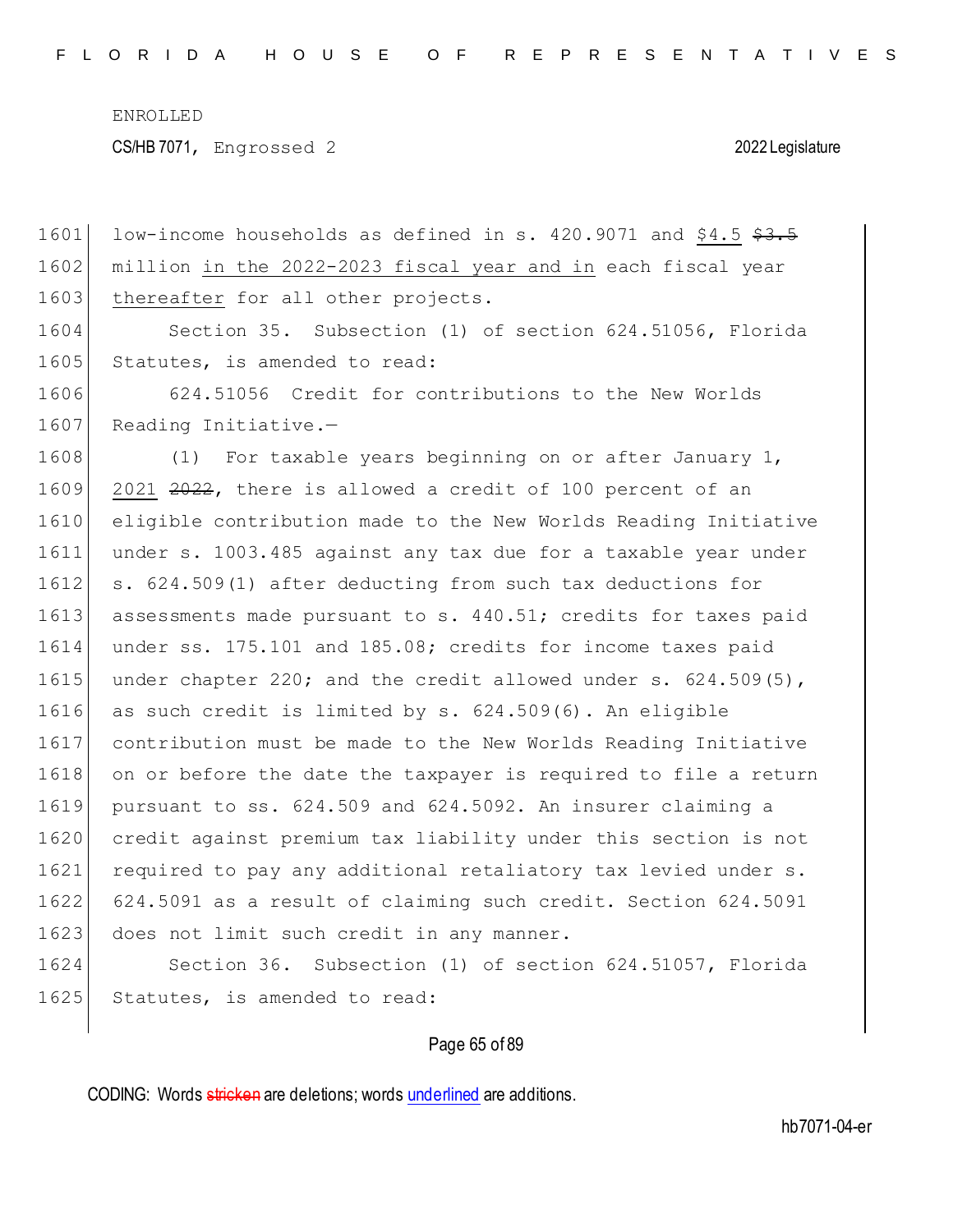CS/HB 7071, Engrossed 2 2022 Legislature

1626 624.51057 Credit for contributions to eligible charitable 1627 organizations.-1628 (1) For taxable years beginning on or after January 1, 1629 2021 2022, there is allowed a credit of 100 percent of an 1630 eligible contribution made to an eligible charitable 1631 organization under s. 402.62 against any tax due for a taxable 1632 year under s. 624.509(1) after deducting from such tax 1633 deductions for assessments made pursuant to s. 440.51; credits 1634 for taxes paid under ss. 175.101 and 185.08; credits for income 1635 taxes paid under chapter 220; and the credit allowed under s. 1636 624.509(5), as such credit is limited by s. 624.509(6). An 1637 eligible contribution must be made to an eligible charitable 1638 organization on or before the date the taxpayer is required to 1639 file a return pursuant to ss. 624.509 and 624.5092. An insurer 1640 claiming a credit against premium tax liability under this 1641 section is not required to pay any additional retaliatory tax 1642 levied under s. 624.5091 as a result of claiming such credit. 1643 Section 624.5091 does not limit such credit in any manner. 1644 Section 37. Paragraph (b) of subsection (2) and paragraph 1645 (a) of subsection (3) of section 1003.485, Florida Statutes, are 1646 amended to read: 1647 1003.485 The New Worlds Reading Initiative.-1648 (2) NEW WORLDS READING INITIATIVE; ADMINISTRATION.—The New 1649 Worlds Reading Initiative is established under the department to 1650 improve literacy skills and instill a love of reading by

Page 66 of 89

CODING: Words stricken are deletions; words underlined are additions.

hb7071-04-er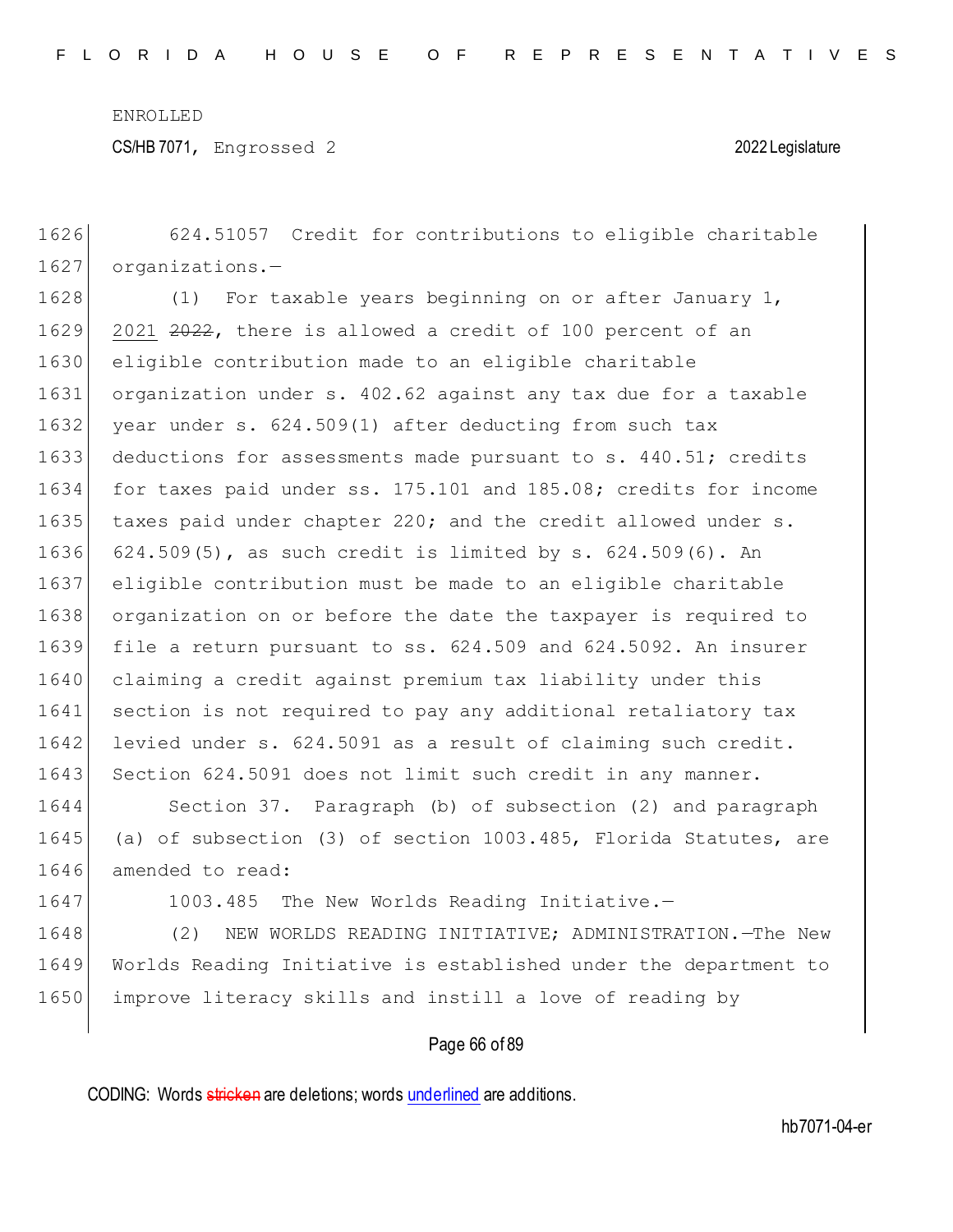1651 providing high-quality, free books to students in kindergarten 1652 through grade 5 who are reading below grade level.

1653 (b) The administrator shall:

1654 1. Develop, in consultation with the Just Read, Florida! 1655 Office under s. 1001.215, a selection of high-quality books 1656 encompassing diverse subjects and genres for each grade level to 1657 be mailed to students in the initiative.

1658 2. Distribute books at no cost to students as provided in 1659 paragraph (4)(c) either directly or through an agreement with a 1660 book distribution company.

1661 3. Assist local implementation of the initiative by 1662 providing marketing materials to school districts and any 1663 partnering nonprofit organizations to assist with public 1664 awareness campaigns and other activities designed to increase 1665 family engagement and instill a love of reading in students.

1666 4. Maintain a clearinghouse for information on national, 1667 state, and local nonprofit organizations that support efforts to 1668 improve literacy and provide books to children.

1669 5. Develop training materials for parents of students in 1670 the initiative, including brief video training modules, which 1671 engage families in reading and assist with improving student 1672 literacy skills. The administrator shall periodically send, via 1673 text message and e-mail, tips for facilitating reading at home 1674 and hyperlinks to the video training modules.

1675 6. Annually submit to the department an annual financial

### Page 67 of 89

CODING: Words stricken are deletions; words underlined are additions.

hb7071-04-er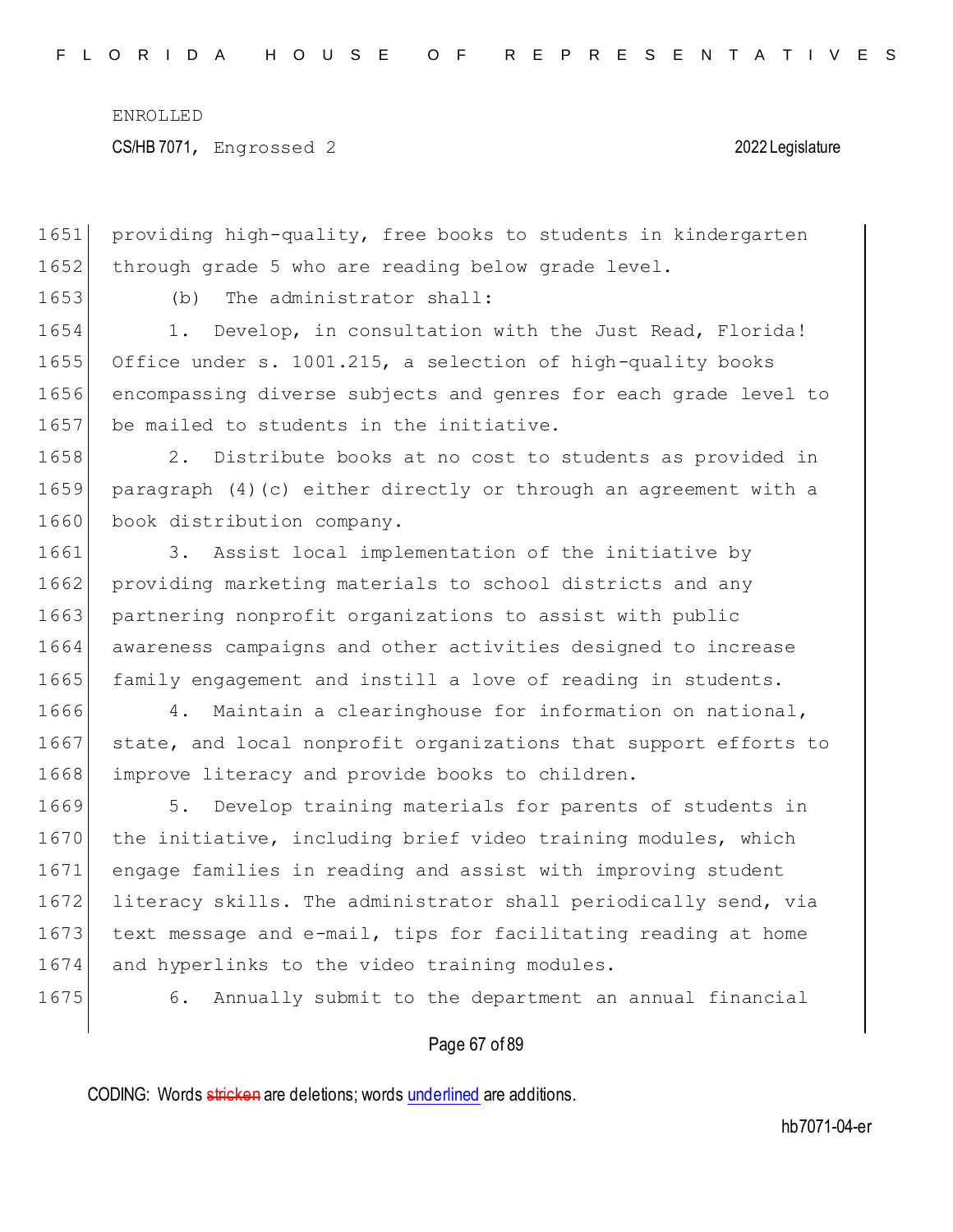1676 report that includes, at a minimum, the amount of eligible 1677 contributions received by the administrator; the amount spent on 1678 each activity required by this paragraph, including 1679 administrative expenses; and the number of students and 1680 households served under the initiative. 1681 7. Maintain separate accounts for operating funds and 1682 funds for the purchase and delivery of books. 1683 8. Expend eligible contributions received only for the 1684 purchase and delivery of books and to implement the requirements 1685 of this section, as well as for administrative expenses not to 1686 exceed 2 percent of total eligible contributions. 1687 Notwithstanding s. 1002.395(6)(j)2., the administrator may carry 1688 forward up to 25 percent of eligible contributions made before 1689 January 1 of each state fiscal year and 100 percent of eligible 1690 contributions made on or after January 1 of each state fiscal 1691 year to the following state fiscal year for purposes authorized 1692 by this subsection. Any eligible contributions in excess of the 1693 allowable 25 percent carry forward not used to provide 1694 additional books throughout the year to eligible students shall 1695 revert to the state treasury. 1696 9. Upon receipt of a contribution, provide the taxpayer 1697 that made the contribution with a certificate of contribution. A 1698 certificate of contribution must include the taxpayer's name

1699 and, if available, its federal employer identification number; 1700 the amount contributed; the date of contribution; and the name

### Page 68 of 89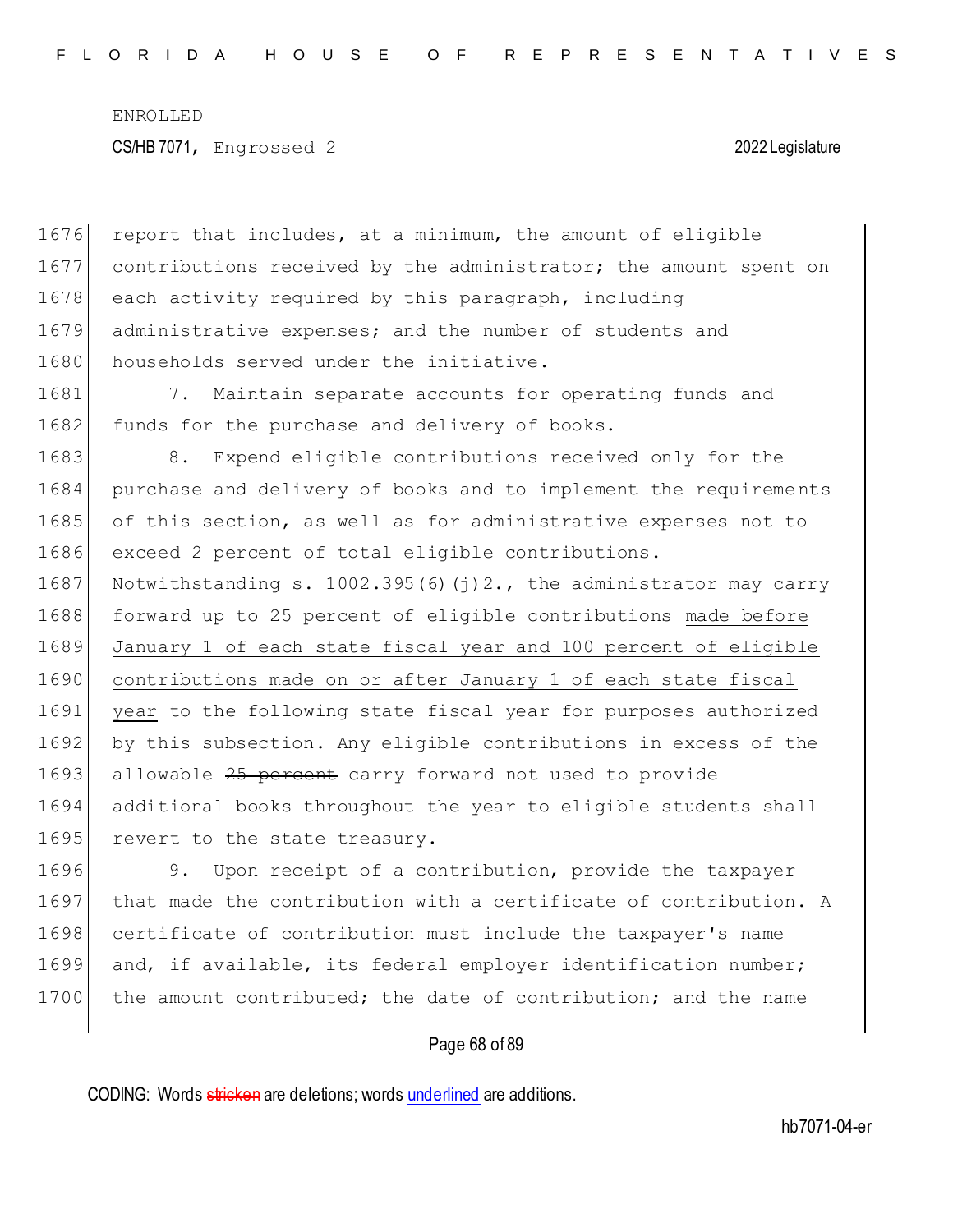CS/HB 7071, Engrossed 2 2022 Legislature

| 1701 | of the administrator.                                                      |
|------|----------------------------------------------------------------------------|
| 1702 | (3)<br>NEW WORLDS READING INITIATIVE TAX CREDITS;                          |
| 1703 | APPLICATIONS, TRANSFERS, AND LIMITATIONS.-                                 |
| 1704 | The tax credit cap amount is \$10 million for the 2021-<br>(a)             |
| 1705 | 2022 state fiscal year, \$30 million for the 2022-2023 state               |
| 1706 | fiscal year, and \$60 \$50 million in each state fiscal year               |
| 1707 | thereafter.                                                                |
| 1708 | Section 38. Subsection (5) of section 1011.71, Florida                     |
| 1709 | Statutes, is amended to read:                                              |
| 1710 | 1011.71<br>District school tax.-                                           |
| 1711 | A school district may expend, subject to s. 200.065,<br>(5)                |
| 1712 | up to \$175 \$150 per unweighted full-time equivalent student from         |
| 1713 | the revenue generated by the millage levy authorized by                    |
| 1714 | subsection (2) to fund, in addition to expenditures authorized             |
| 1715 | in paragraphs $(2)$ $(a) - (i)$ , expenses for the following:              |
| 1716 | The purchase, lease-purchase, or lease of driver's<br>(a)                  |
| 1717 | education vehicles; motor vehicles used for the maintenance or             |
| 1718 | operation of plants and equipment; security vehicles; or                   |
| 1719 | vehicles used in storing or distributing materials and                     |
| 1720 | equipment.                                                                 |
| 1721 | Payment of the cost of premiums, as defined in s.<br>(b)                   |
| 1722 | 627.403, for property and casualty insurance necessary to insure           |
| 1723 | school district educational and ancillary plants. As used in               |
| 1724 | this paragraph, casualty insurance has the same meaning as in s.           |
| 1725 | 624.605(1)(d), $(f)$ , $(g)$ , $(h)$ , and $(m)$ . Operating revenues that |
|      | Page 69 of 89                                                              |

CODING: Words stricken are deletions; words underlined are additions.

hb7071-04-er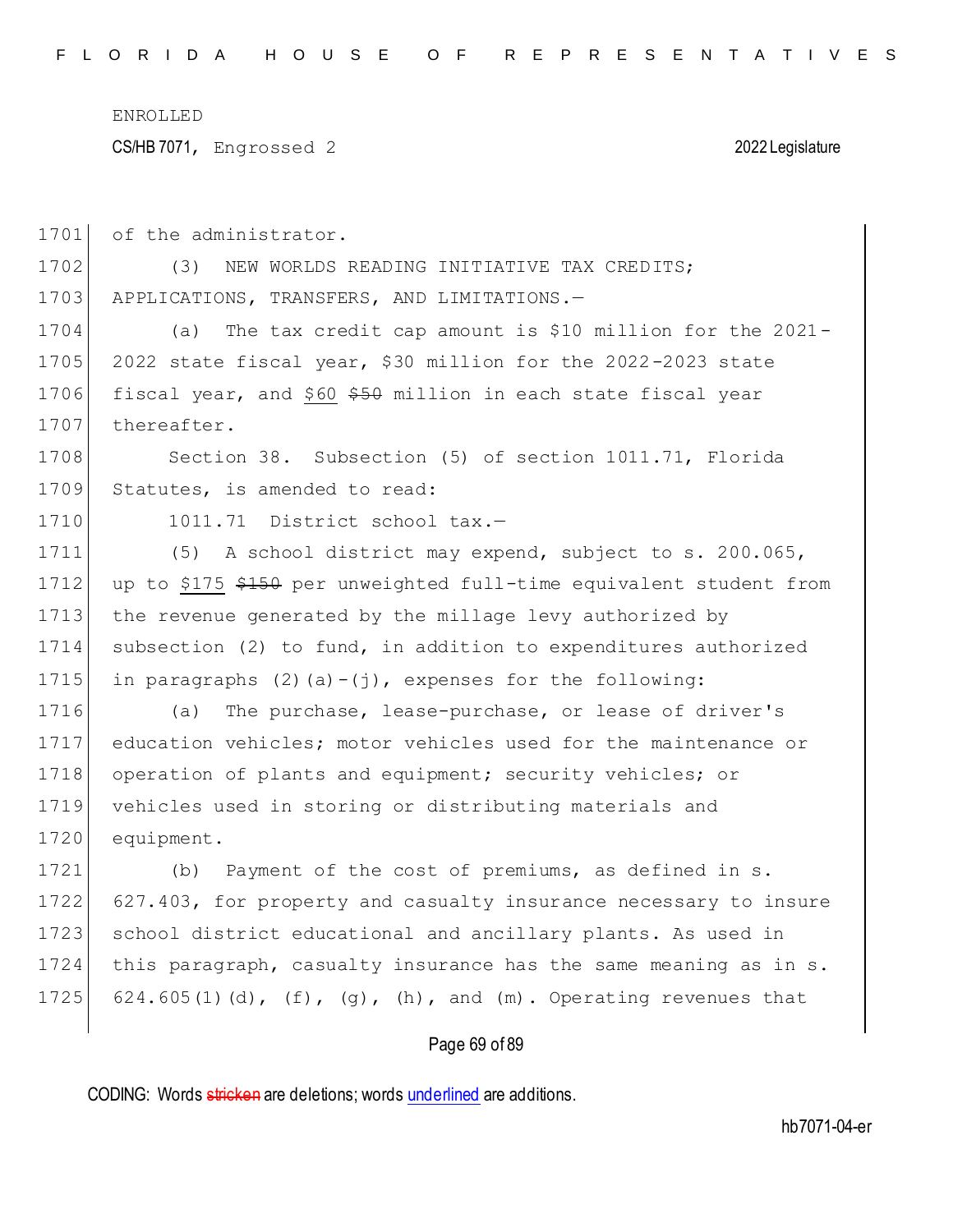| 1726 | are made available through the payment of property and casualty  |
|------|------------------------------------------------------------------|
| 1727 | insurance premiums from revenues generated under this subsection |
| 1728 | may be expended only for nonrecurring operational expenditures   |
| 1729 | of the school district.                                          |
| 1730 | Section 39. It is the intent of the Legislature for any          |
| 1731 | contributions made pursuant to earning a tax credit to be used   |
| 1732 | against the tax due under chapter 220, Florida Statutes, or      |
| 1733 | under s. 624.509(1), Florida Statutes, for taxable years         |
| 1734 | beginning January 1, 2021, through and including March 1, 2021,  |
| 1735 | in accordance with s. 402.62, Florida Statutes, or s. 1003.485,  |
| 1736 | Florida Statutes, to be available to the contributing taxpayer   |
| 1737 | as a credit against the requested tax immediately upon receipt   |
| 1738 | of a certificate of contribution from the administrator of the   |
| 1739 | New Worlds Reading Initiative tax credit program or the          |
| 1740 | applicable charitable organization under the Strong Families tax |
| 1741 | credit program. The taxpayer may use such credit against any     |
| 1742 | payment of estimated tax or installment payment for the taxable  |
|      |                                                                  |
| 1743 | year indicated on the approval letter from the Department of     |
| 1744 | Revenue in accordance with this act and s. 402.62, Florida       |
| 1745 | Statutes, or s. 1003.485, Florida Statutes, as applicable.       |
| 1746 | Section 40. Treatment of specified contributions under the       |
| 1747 | Strong Families tax credit program and the New Worlds Reading    |
| 1748 | Initiative tax credit program.-                                  |
| 1749 | For purposes of any tax due under s. $624.509(1)$ ,<br>(1)       |
| 1750 | Florida Statutes, for the 2021 taxable year, for which a return  |

Page 70 of 89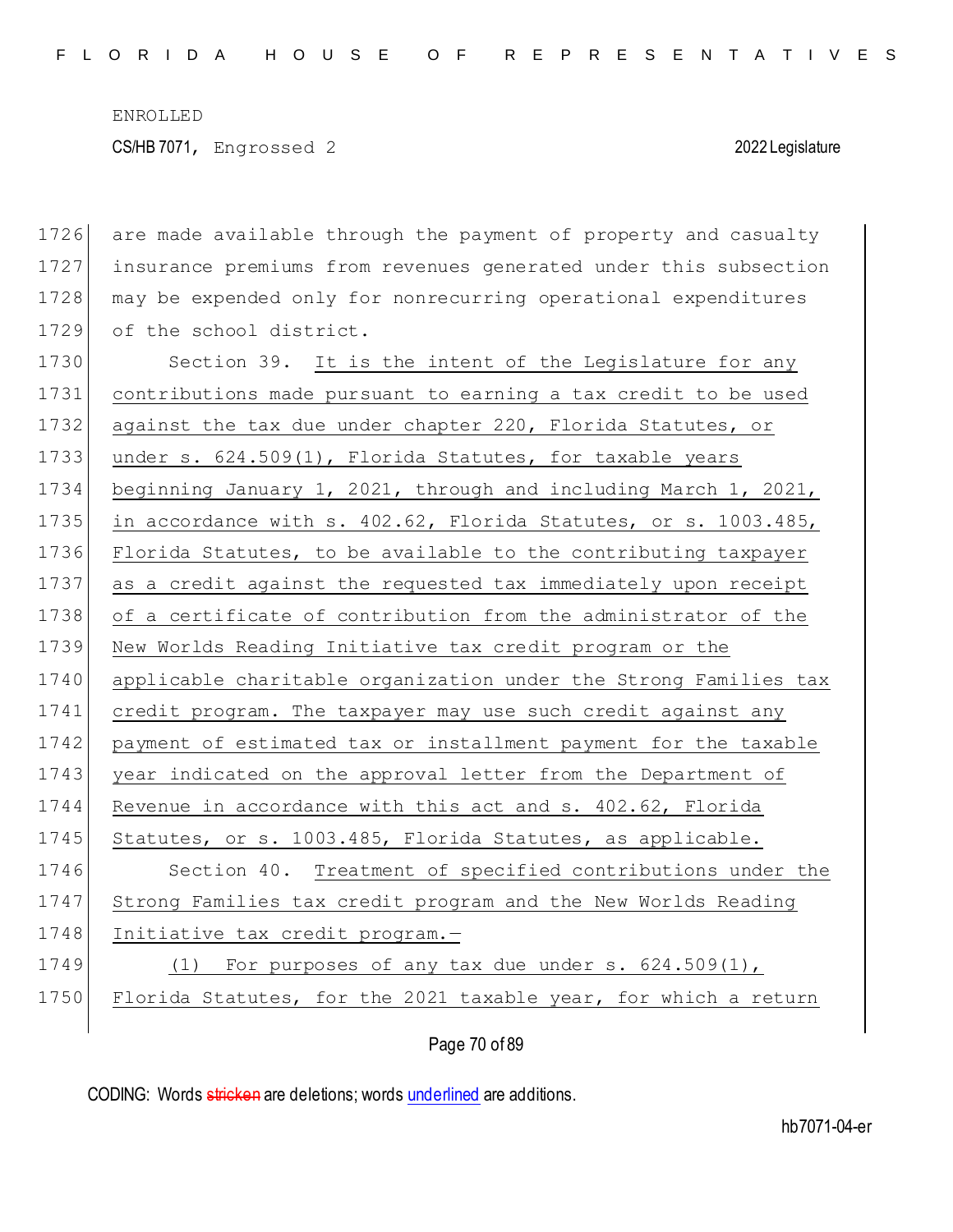CS/HB 7071, Engrossed 2 2022 Legislature

| 1751 | was due March 1, 2022, a taxpayer may apply for an allocation    |
|------|------------------------------------------------------------------|
| 1752 | from the Department of Revenue under $s. 402.62(5)$ , Florida    |
| 1753 | Statutes, or s. 1003.485(3), Florida Statutes, on or before May  |
| 1754 | 1, 2022.                                                         |
| 1755 | Once the taxpayer has received an approval letter from<br>(a)    |
| 1756 | the Department of Revenue, the taxpayer must make the designated |
| 1757 | contribution to the applicable charitable organization or        |
| 1758 | administrator within 14 days, or on or before June 1, 2022,      |
| 1759 | whichever is later.                                              |
| 1760 | Once the taxpayer has received a certificate of<br>(b)           |
| 1761 | contribution from the charitable organization or administrator,  |
| 1762 | the taxpayer has 14 days to file an application with the         |
| 1763 | Department of Revenue for a refund of tax paid pursuant to s.    |
| 1764 | 624.509(1), Florida Statutes, for the 2021 taxable year, not to  |
| 1765 | exceed the amount indicated on the certificate of contribution.  |
| 1766 | Any contribution amount on a certificate of<br>(2)               |
| 1767 | contribution that is not refunded in accordance with this        |
| 1768 | section shall be carried forward for the period specified in s.  |
| 1769 | $402.62(5)$ (c), Florida Statutes, or s. 1003.485(3)(c), Florida |
| 1770 | Statutes, as applicable.                                         |
| 1771 | The Department of Revenue may not issue refund<br>(3)            |
| 1772 | payments under this section after June 30, 2023.                 |
| 1773 | The Department of Revenue is authorized, and<br>Section 41.      |
| 1774 | all conditions are deemed met, to adopt emergency rules under s. |
| 1775 | 120.54(4), Florida Statutes, for the purpose of implementing     |
|      | Page 71 of 89                                                    |

CODING: Words stricken are deletions; words underlined are additions.

hb7071-04-er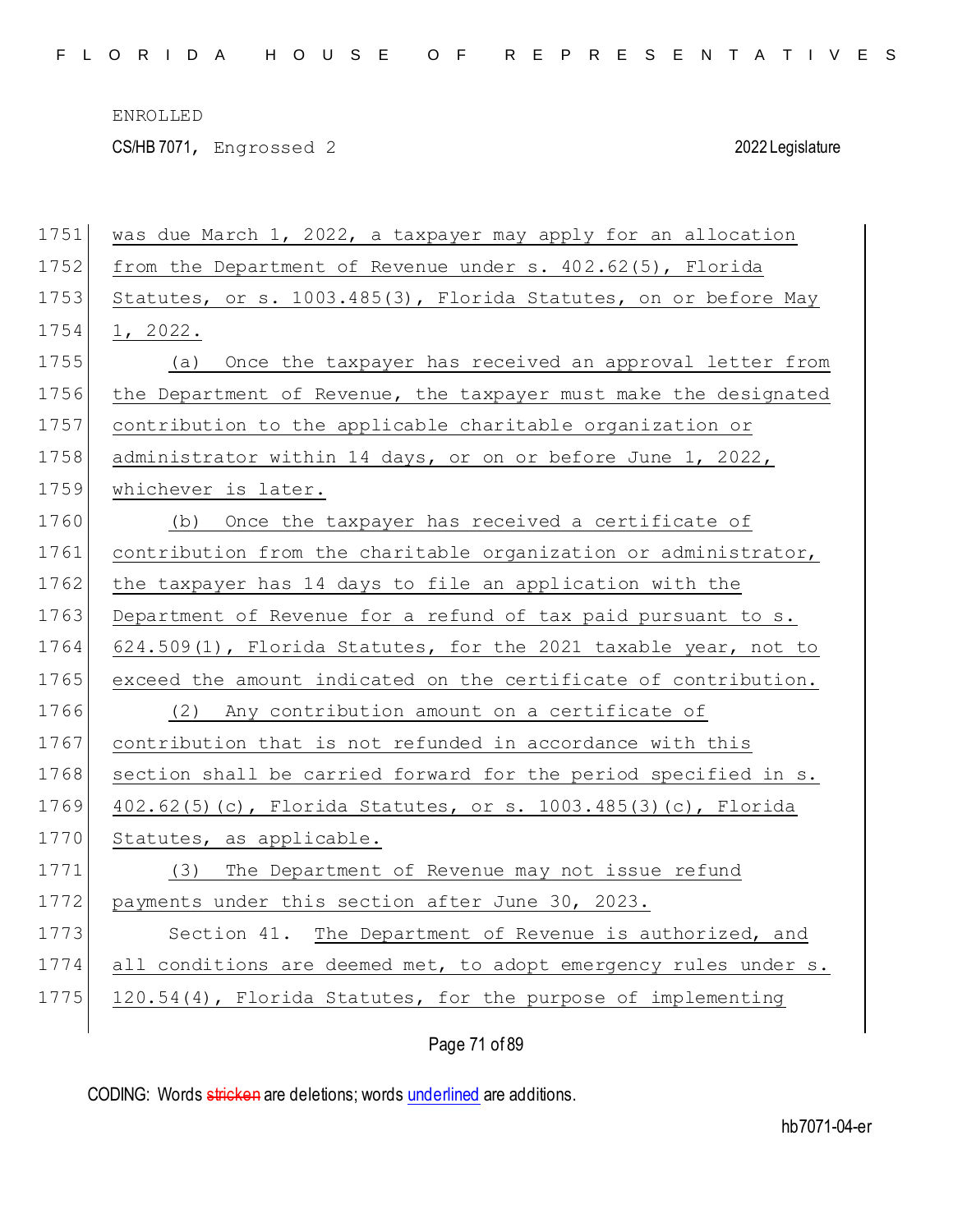CS/HB 7071, Engrossed 2 2022 Legislature

| 1776 | changes related to the Strong Families tax credit program and    |
|------|------------------------------------------------------------------|
| 1777 | the New Worlds Reading Initiative tax credit program made by     |
| 1778 | this act. Notwithstanding any other law, emergency rules adopted |
| 1779 | under this section are effective for 6 months after adoption and |
| 1780 | may be renewed during the pendency of procedures to adopt        |
| 1781 | permanent rules addressing the subject of the emergency rules.   |
| 1782 | Section 42. This section and sections 39, 40, and 41 of          |
| 1783 | this act, and the sections amending ss. 220.1876, 220.1877,      |
| 1784 | 624.51056, 624.51057, and 1003.485, Florida Statutes, shall take |
| 1785 | effect upon this act becoming a law and operate retroactively to |
| 1786 | July 1, 2021.                                                    |
| 1787 | Section 43. Clothing, wallets, and bags; school supplies;        |
| 1788 | learning aids and jigsaw puzzles; personal computers and         |
| 1789 | personal computer-related accessories; sales tax holiday.-       |
| 1790 | (1) The tax levied under chapter 212, Florida Statutes,          |
| 1791 | may not be collected during the period from July 25, 2022,       |
| 1792 | through August 7, 2022, on the retail sale of:                   |
| 1793 | (a) Clothing, wallets, or bags, including handbags,              |
| 1794 | backpacks, fanny packs, and diaper bags, but excluding           |
| 1795 | briefcases, suitcases, and other garment bags, having a sales    |
| 1796 | price of \$100 or less per item. As used in this paragraph, the  |
| 1797 | term "clothing" means:                                           |
| 1798 | 1. Any article of wearing apparel intended to be worn on         |
| 1799 | or about the human body, excluding watches, watchbands, jewelry, |
| 1800 | umbrellas, and handkerchiefs; and                                |
|      |                                                                  |

# Page 72 of 89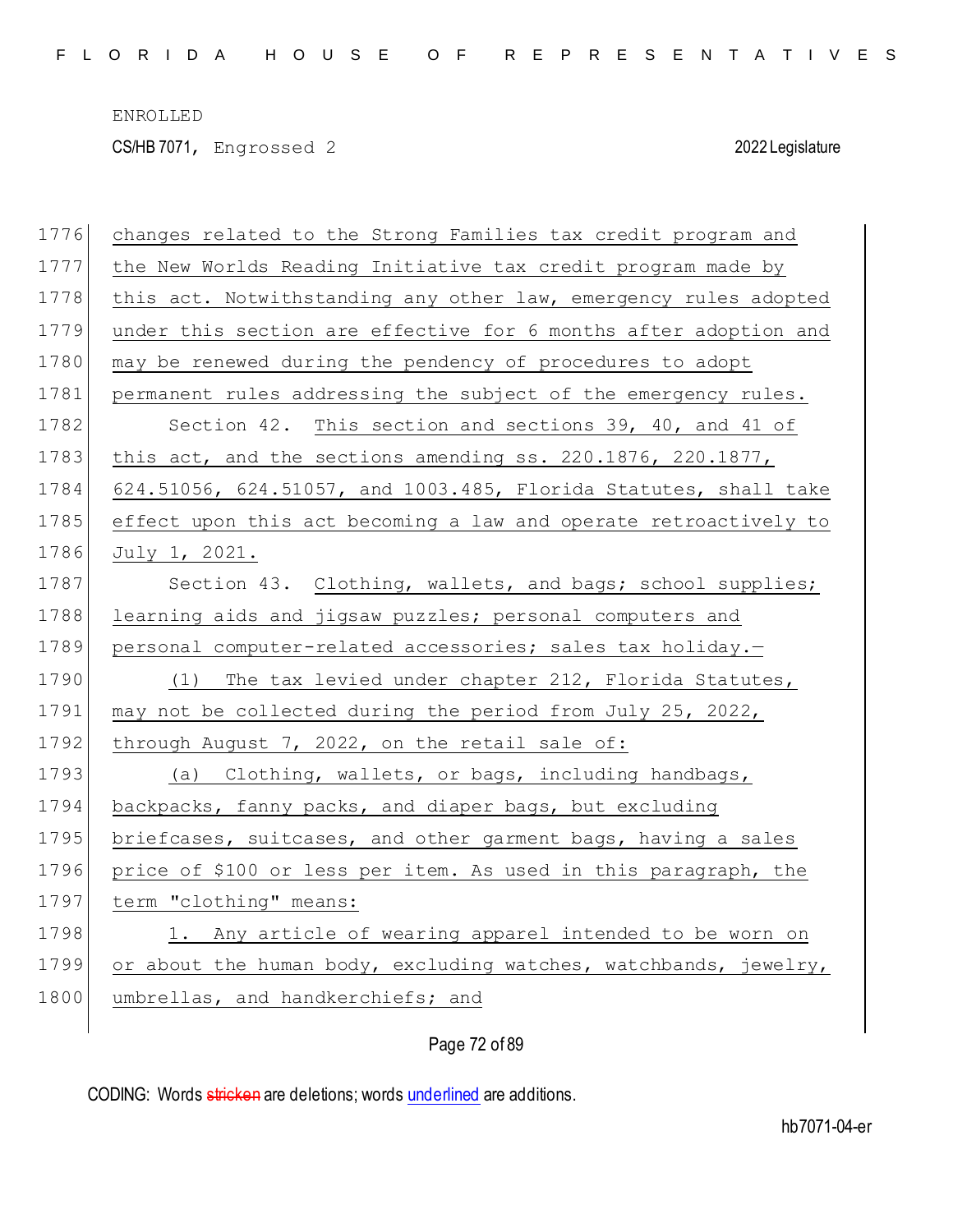CS/HB 7071, Engrossed 2 2022 Legislature

| 1801 | 2. All footwear, excluding skis, swim fins, roller blades,       |
|------|------------------------------------------------------------------|
| 1802 | and skates.                                                      |
| 1803 | (b) School supplies having a sales price of \$50 or less         |
| 1804 | per item. As used in this paragraph, the term "school supplies"  |
| 1805 | means pens, pencils, erasers, crayons, notebooks, notebook       |
| 1806 | filler paper, legal pads, binders, lunch boxes, construction     |
| 1807 | paper, markers, folders, poster board, composition books, poster |
| 1808 | paper, scissors, cellophane tape, glue or paste, rulers,         |
| 1809 | computer disks, staplers and staples used to secure paper        |
| 1810 | products, protractors, compasses, and calculators.               |
| 1811 | (c) Learning aids and jigsaw puzzles having a sales price        |
| 1812 | of \$30 or less. As used in this paragraph, the term "learning   |
| 1813 | aids" means flashcards or other learning cards, matching or      |
| 1814 | other memory games, puzzle books and search-and-find books,      |
| 1815 | interactive or electronic books and toys intended to teach       |
| 1816 | reading or math skills, and stacking or nesting blocks or sets.  |
| 1817 | (2) The tax levied under chapter 212, Florida Statutes,          |
| 1818 | may not be collected during the period from July 25, 2022,       |
| 1819 | through August 7, 2022, on personal computers or personal        |
| 1820 | computer-related accessories purchased for noncommercial home or |
| 1821 | personal use having a sales price of \$1,500 or less. As used in |
| 1822 | this subsection, the term:                                       |
| 1823 | (a) "Personal computers" includes electronic book readers,       |
| 1824 | laptops, desktops, handhelds, tablets, or tower computers. The   |
| 1825 | term does not include cellular telephones, video game consoles,  |
|      |                                                                  |

Page 73 of 89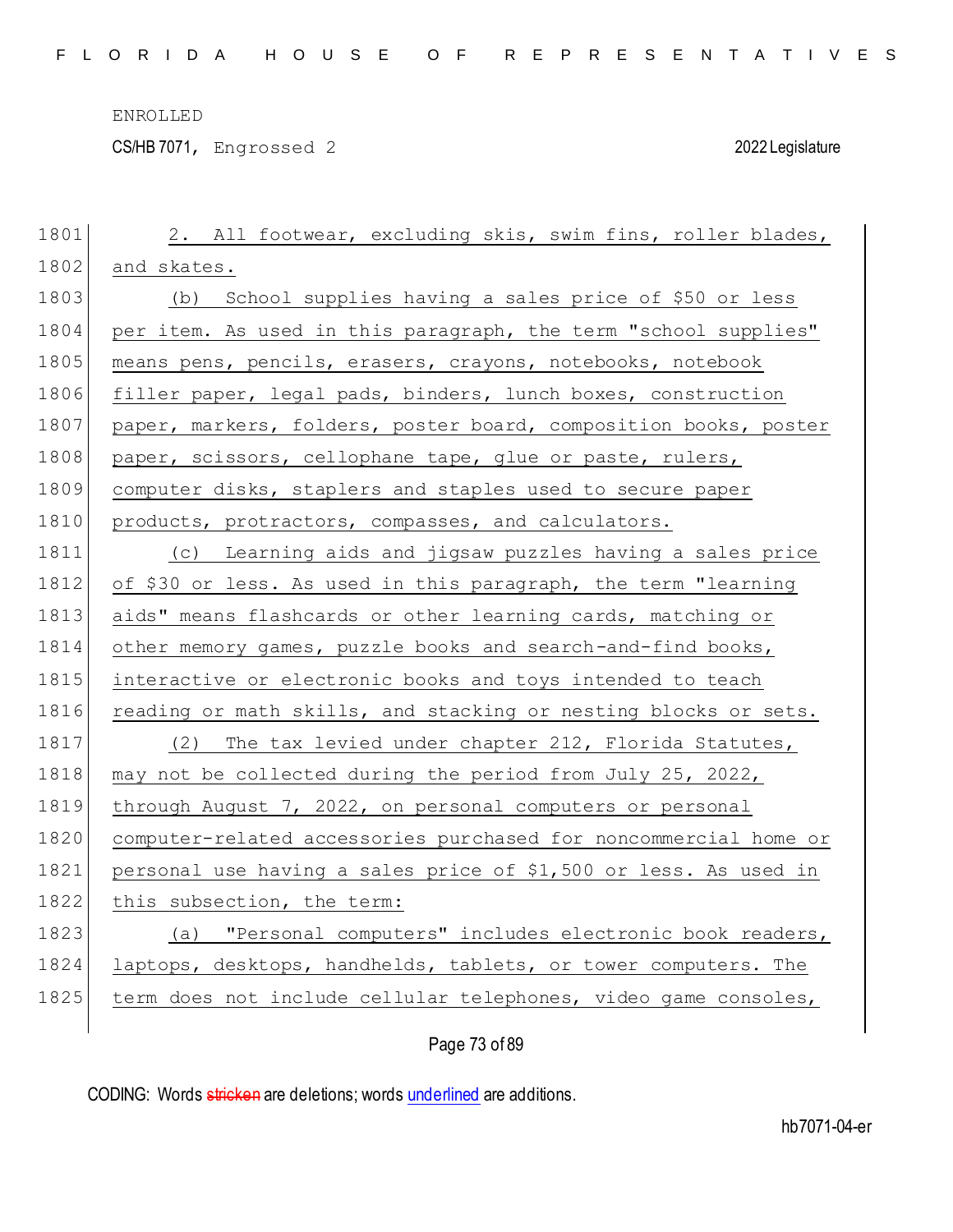CS/HB 7071, Engrossed 2 2022 Legislature

| 1826 | digital media receivers, or devices that are not primarily       |
|------|------------------------------------------------------------------|
| 1827 | designed to process data.                                        |
| 1828 | (b) "Personal computer-related accessories" includes             |
| 1829 | keyboards, mice, personal digital assistants, monitors, other    |
| 1830 | peripheral devices, modems, routers, and nonrecreational         |
| 1831 | software, regardless of whether the accessories are used in      |
| 1832 | association with a personal computer base unit. The term does    |
| 1833 | not include furniture or systems, devices, software, monitors    |
| 1834 | with a television tuner, or peripherals that are designed or     |
| 1835 | intended primarily for recreational use.                         |
| 1836 | (3) The tax exemptions provided in this section do not           |
| 1837 | apply to sales within a theme park or entertainment complex as   |
| 1838 | defined in s. 509.013(9), Florida Statutes, within a public      |
| 1839 | lodging establishment as defined in s. 509.013(4), Florida       |
| 1840 | Statutes, or within an airport as defined in s. $330.27(2)$ ,    |
| 1841 | Florida Statutes.                                                |
| 1842 | (4) The tax exemptions provided in this section apply at         |
| 1843 | the option of the dealer if less than 5 percent of the dealer's  |
| 1844 | gross sales of tangible personal property in the prior calendar  |
| 1845 | year consisted of items that would be exempt under this section. |
| 1846 | If a qualifying dealer chooses not to participate in the tax     |
| 1847 | holiday, by July 18, 2022, the dealer must notify the Department |
| 1848 | of Revenue in writing of its election to collect sales tax       |
| 1849 | during the holiday and must post a copy of that notice in a      |
| 1850 | conspicuous location at its place of business.                   |
|      |                                                                  |

Page 74 of 89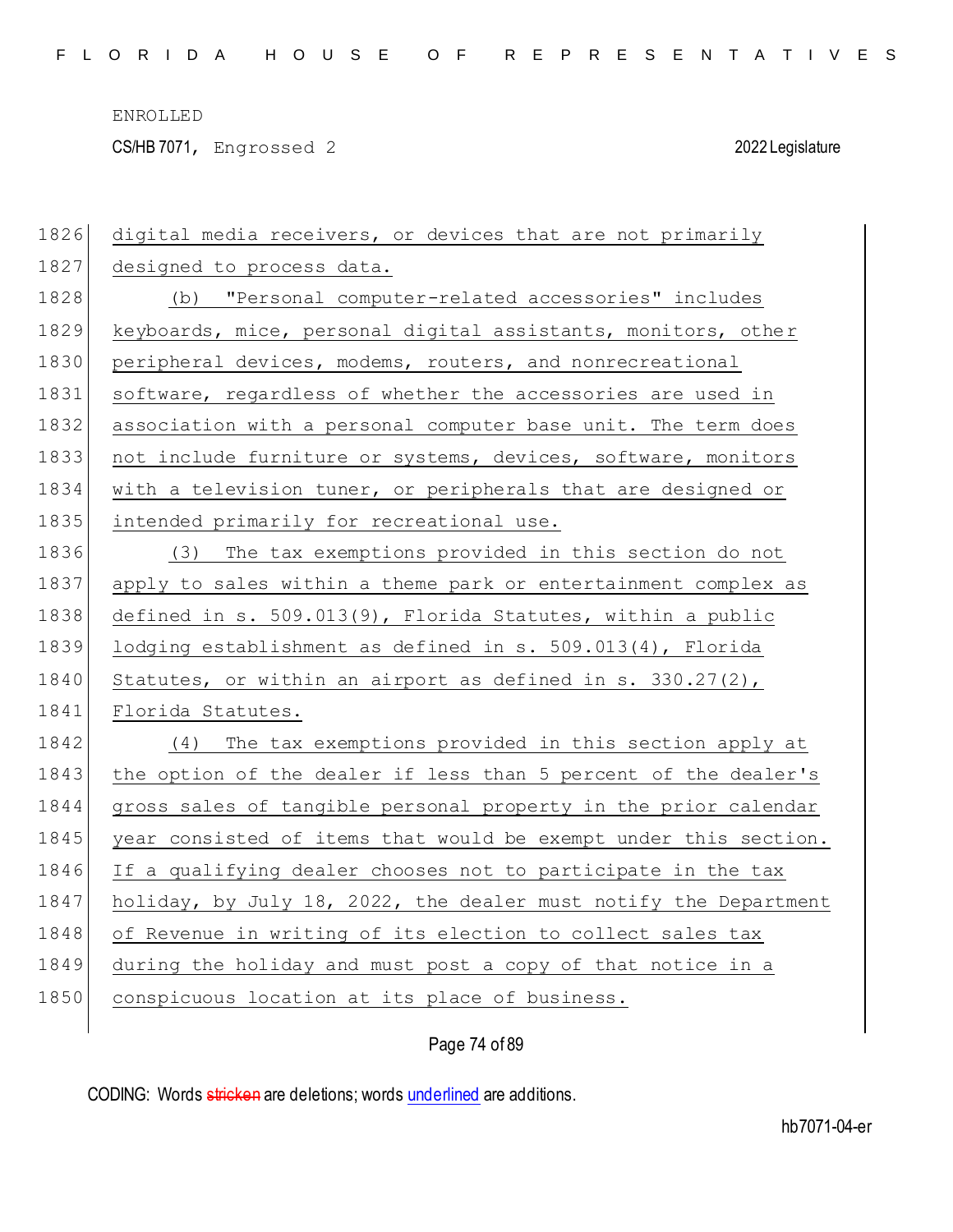CS/HB 7071, Engrossed 2 2022 Legislature

| 1851 | The Department of Revenue is authorized, and all<br>(5)           |
|------|-------------------------------------------------------------------|
| 1852 | conditions are deemed met, to adopt emergency rules pursuant to   |
| 1853 | s. 120.54(4), Florida Statutes, for the purpose of implementing   |
| 1854 | this section.                                                     |
| 1855 | This section shall take effect upon this act becoming<br>(6)      |
| 1856 | a law.                                                            |
| 1857 | Section 44. Disaster preparedness supplies; sales tax             |
| 1858 | holiday.-                                                         |
| 1859 | The tax levied under chapter 212, Florida Statutes,<br>(1)        |
| 1860 | may not be collected during the period from May 28, 2022,         |
| 1861 | through June 10, 2022, on the sale of:                            |
| 1862 | (a) A portable self-powered light source selling for \$40         |
| 1863 | or less.                                                          |
| 1864 | A portable self-powered radio, two-way radio, or<br>(d)           |
| 1865 | weather-band radio selling for \$50 or less.                      |
| 1866 | A tarpaulin or other flexible waterproof sheeting<br>(C)          |
| 1867 | selling for \$100 or less.                                        |
| 1868 | An item normally sold as, or generally advertised as,<br>(d)      |
| 1869 | a ground anchor system or tie-down kit selling for \$100 or less. |
| 1870 | A gas or diesel fuel tank selling for \$50 or less.<br>(e)        |
| 1871 | A package of AA-cell, AAA-cell, C-cell, D-cell, 6-<br>(f)         |
| 1872 | volt, or 9-volt batteries, excluding automobile and boat          |
| 1873 | batteries, selling for \$50 or less.                              |
| 1874 | A nonelectric food storage cooler selling for \$60 or<br>( ၂ )    |
| 1875 | less.                                                             |
|      |                                                                   |

Page 75 of 89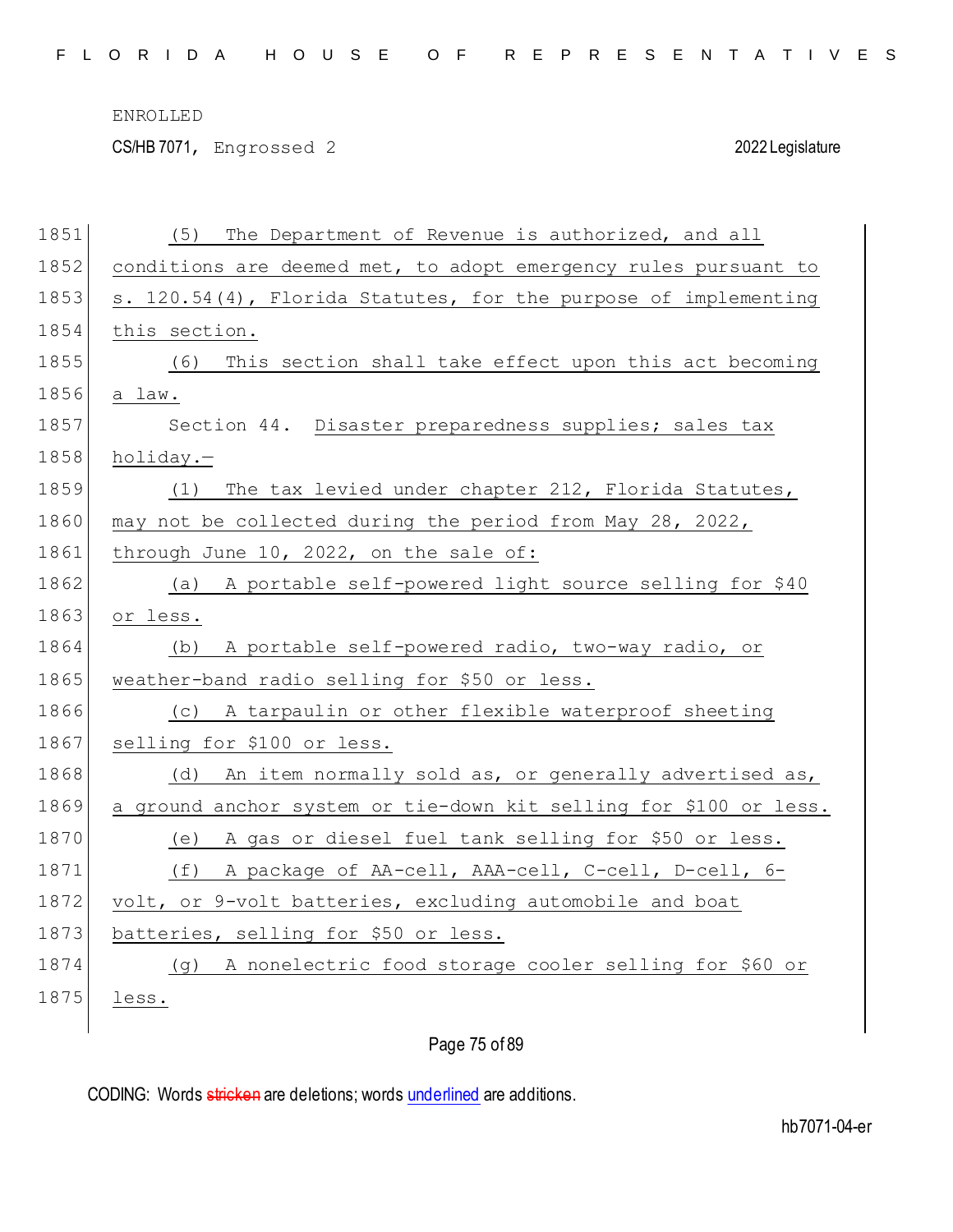CS/HB 7071, Engrossed 2 2022 Legislature

| 1876 | A portable generator used to provide light or<br>(h)           |
|------|----------------------------------------------------------------|
| 1877 | communications or preserve food in the event of a power outage |
| 1878 | selling for \$1,000 or less.                                   |
| 1879 | Reusable ice selling for \$20 or less.<br>(i)                  |
| 1880 | $(\dagger)$<br>A portable power bank selling for \$60 or less. |
| 1881 | A smoke detector or smoke alarm selling for \$70 or<br>(k)     |
| 1882 | less.                                                          |
| 1883 | A fire extinguisher selling for \$70 or less.<br>(1)           |
| 1884 | A carbon monoxide detector selling for \$70 or less.<br>(m)    |
| 1885 | Supplies necessary for the evacuation of household<br>(n)      |
| 1886 | pets. For purposes of this exemption, necessary supplies means |
| 1887 | the noncommercial purchase of:                                 |
| 1888 | Portable kennels or pet carriers selling for \$100 or<br>ı.    |
| 1889 | less per item.                                                 |
| 1890 | Bags of dry pet food weighing 15 or fewer pounds and<br>2.     |
| 1891 | selling for \$30 or less per item.                             |
| 1892 | Cans or pouches of wet pet food selling for \$2 or less<br>3.  |
| 1893 | per can or pouch or the equivalent if sold in a box or case.   |
| 1894 | Manual can openers selling for \$15 or less per item.<br>4.    |
| 1895 | 5. Leashes, collars, and muzzles selling for \$20 or less      |
| 1896 | per item.                                                      |
| 1897 | Collapsible or travel-sized food or water bowls selling<br>6.  |
| 1898 | for \$15 or less per item.                                     |
| 1899 | 7. Cat litter weighing 25 or fewer pounds and selling for      |
| 1900 |                                                                |
|      | \$25 or less per item.                                         |

# Page 76 of 89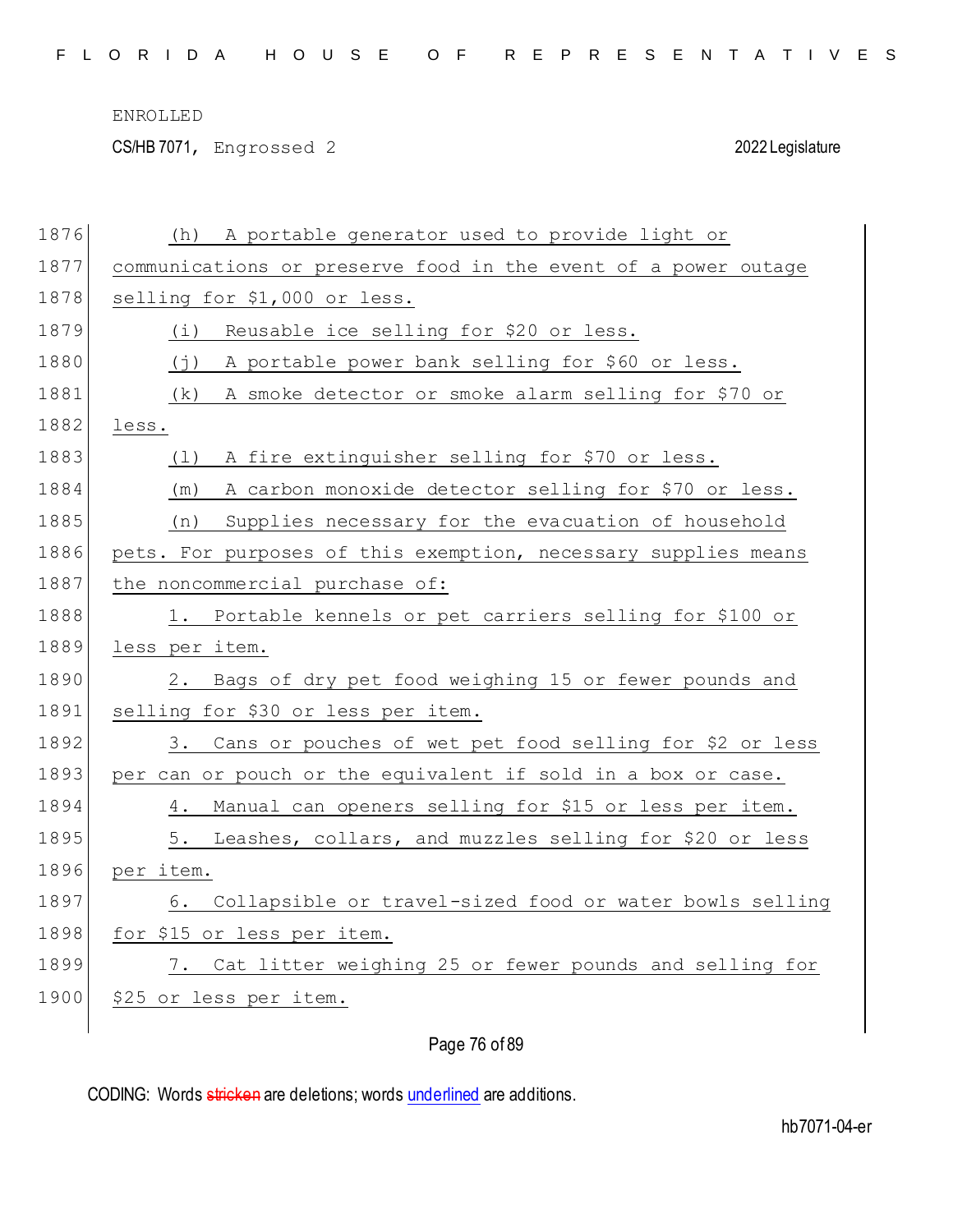CS/HB 7071, Engrossed 2 2022 Legislature

| 1901 | Cat litter pans selling for \$15 or less per item.<br>8.        |
|------|-----------------------------------------------------------------|
| 1902 | Pet waste disposal bags selling for \$15 or less per<br>9.      |
| 1903 | package.                                                        |
| 1904 | Pet pads selling for \$20 or less per box or package.<br>10.    |
| 1905 | Hamster or rabbit substrate selling for \$15 or less<br>11.     |
| 1906 | per package.                                                    |
| 1907 | 12. Pet beds selling for \$40 or less per item.                 |
| 1908 | The tax exemptions provided in this section do not<br>(2)       |
| 1909 | apply to sales within a theme park or entertainment complex as  |
| 1910 | defined in s. 509.013(9), Florida Statutes, within a public     |
| 1911 | lodging establishment as defined in $s. 509.013(4)$ , Florida   |
| 1912 | Statutes, or within an airport as defined in s. $330.27(2)$ ,   |
| 1913 | Florida Statutes.                                               |
| 1914 | The Department of Revenue is authorized, and all<br>(3)         |
|      |                                                                 |
| 1915 | conditions are deemed met, to adopt emergency rules pursuant to |
| 1916 | s. 120.54(4), Florida Statutes, for the purpose of implementing |
| 1917 | this section.                                                   |
| 1918 | This section shall take effect upon this act becoming<br>(4)    |
| 1919 | a law.                                                          |
| 1920 | Section 45. Freedom Week; sales tax holiday.-                   |
| 1921 | The taxes levied under chapter 212, Florida Statutes,<br>(1)    |
| 1922 | may not be collected on purchases made during the period from   |
| 1923 | July 1, 2022, through July 7, 2022, on:                         |
| 1924 | (a) The sale by way of admissions, as defined in s.             |
| 1925 | 212.02(1), Florida Statutes, for:                               |

Page 77 of 89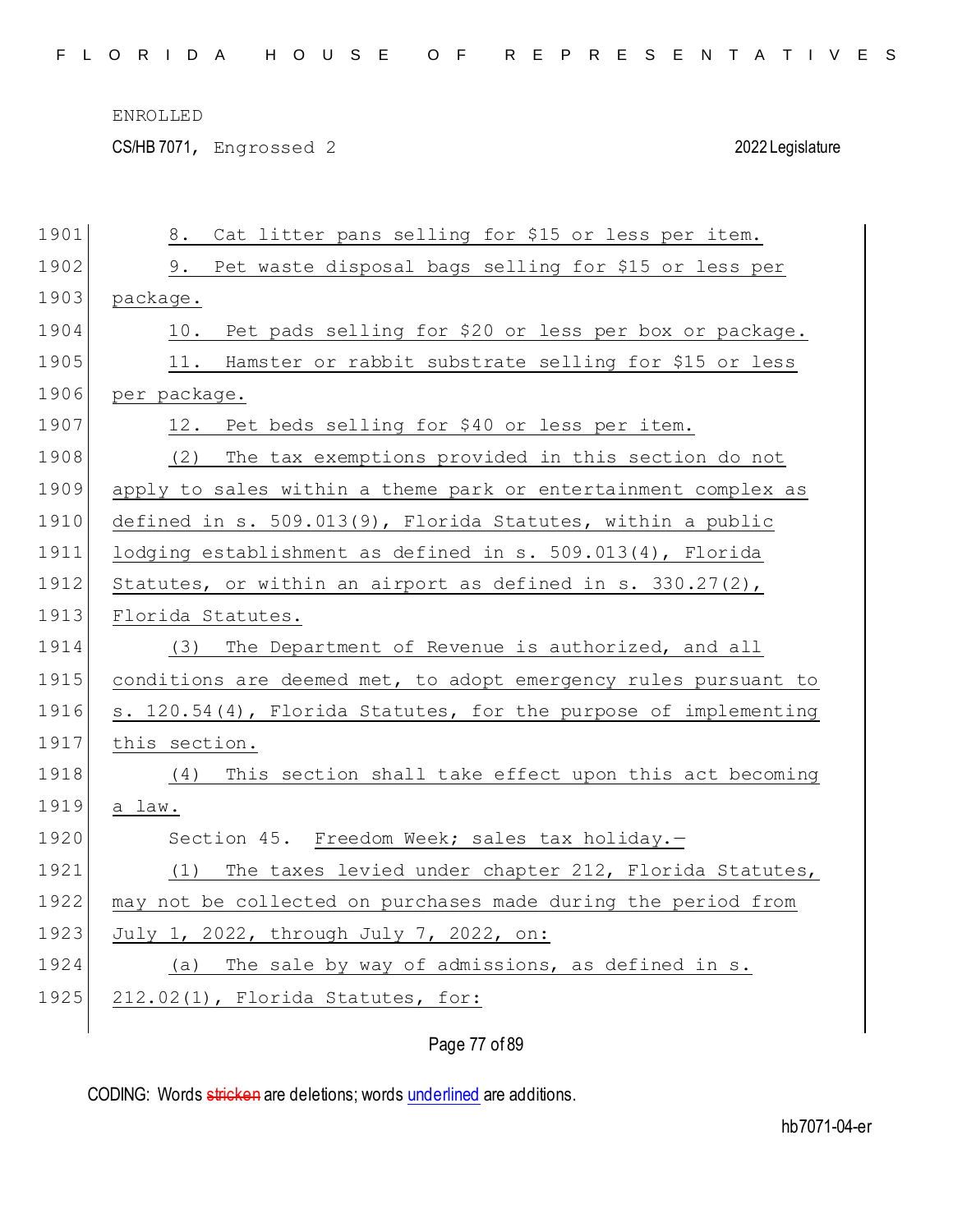CS/HB 7071, Engrossed 2 2022 Legislature

| 1926 | 1. A live music event scheduled to be held on any date or        |
|------|------------------------------------------------------------------|
| 1927 | dates from July 1, 2022, through December 31, 2022;              |
| 1928 | 2. A live sporting event scheduled to be held on any date        |
| 1929 | or dates from July 1, 2022, through December 31, 2022;           |
| 1930 | 3. A movie to be shown in a movie theater on any date or         |
| 1931 | dates from July 1, 2022, through December 31, 2022;              |
| 1932 | 4. Entry to a museum, including any annual passes;               |
| 1933 | 5. Entry to a state park, including any annual passes;           |
| 1934 | 6. Entry to a ballet, play, or musical theatre performance       |
| 1935 | scheduled to be held on any date or dates from July 1, 2022,     |
| 1936 | through December 31, 2022;                                       |
| 1937 | 7. Season tickets for ballets, plays, music events, or           |
| 1938 | musical theatre performances;                                    |
| 1939 | 8. Entry to a fair, festival, or cultural event scheduled        |
| 1940 | to be held on any date or dates from July 1, 2022, through       |
| 1941 | December 31, 2022; or                                            |
| 1942 | 9. Use of or access to private and membership clubs              |
| 1943 | providing physical fitness facilities from July 1, 2022, through |
|      |                                                                  |
| 1944 | December 31, 2022.                                               |
| 1945 | The retail sale of boating and water activity<br>(b)             |
| 1946 | supplies, camping supplies, fishing supplies, general outdoor    |
| 1947 | supplies, residential pool supplies, and sporting equipment. As  |
| 1948 | used in this section, the term:                                  |
| 1949 | 1. "Boating and water activity supplies" means the first         |
| 1950 | \$75 of the sales price of life jackets and coolers; the first   |

Page 78 of 89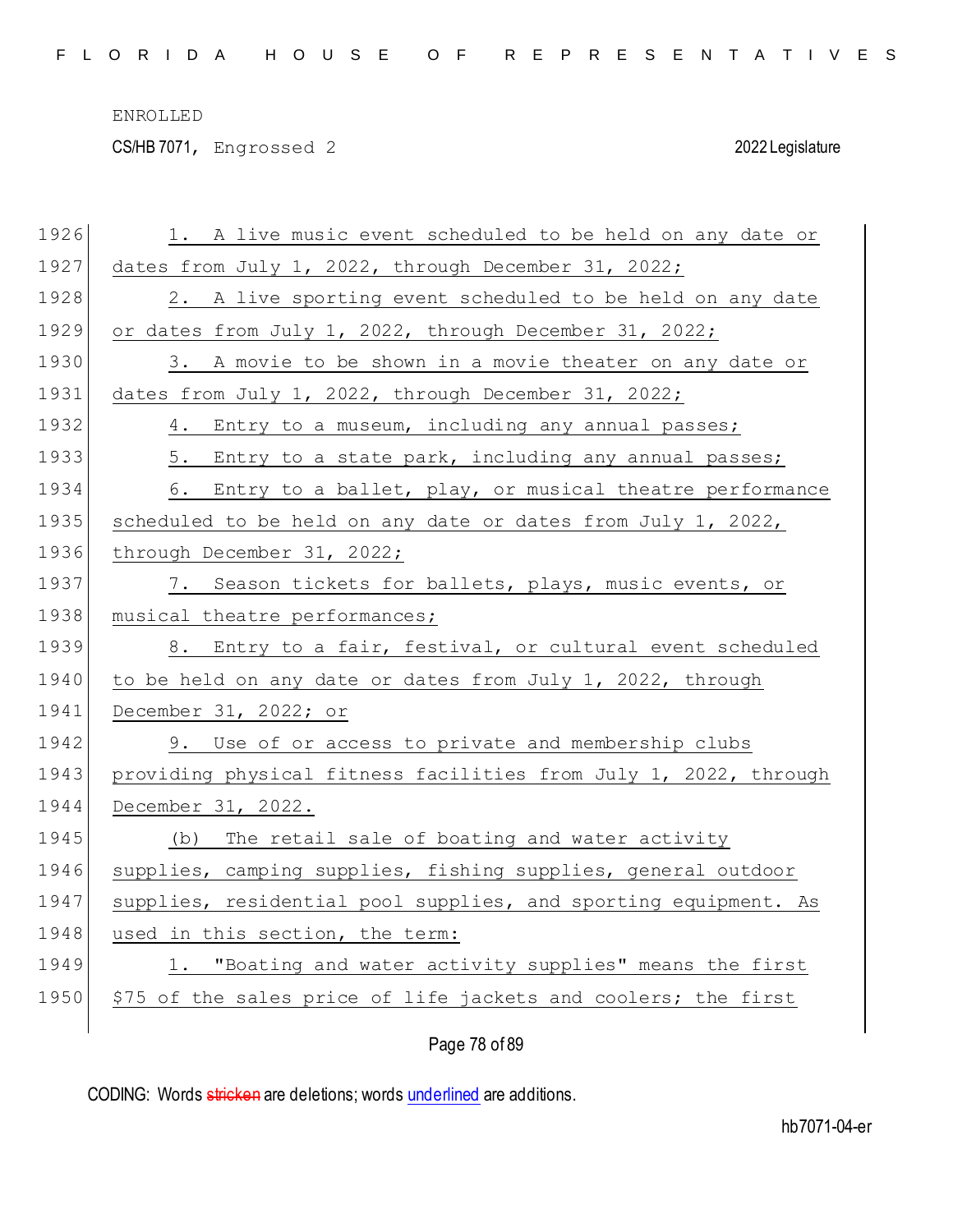CS/HB 7071, Engrossed 2 2022 Legislature

| 1951 | \$35 of the sales price of recreational pool tubes, pool floats,  |
|------|-------------------------------------------------------------------|
| 1952 | inflatable chairs, and pool toys; the first \$50 of the sales     |
| 1953 | price of safety flares; the first \$150 of the sales price of     |
| 1954 | water skis, wakeboards, kneeboards, and recreational inflatable   |
| 1955 | water tubes or floats capable of being towed; the first \$300 of  |
| 1956 | the sales price of paddleboards and surfboards; the first \$500   |
| 1957 | of the sales price of canoes and kayaks; the first \$75 of the    |
| 1958 | sales price of paddles and oars; and the first \$25 of the sales  |
| 1959 | price of snorkels, goggles, and swimming masks.                   |
| 1960 | 2. "Camping supplies" means the first \$200 of the sales          |
| 1961 | price of tents; the first \$50 of the sales price of sleeping     |
| 1962 | bags, portable hammocks, camping stoves, and collapsible camping  |
| 1963 | chairs; and the first \$30 of the sales price of camping lanterns |
|      |                                                                   |
| 1964 | and flashlights.                                                  |
| 1965 | 3. "Fishing supplies" means the first \$75 of the sales           |
| 1966 | price of rods and reels, if sold individually, or the first \$150 |
| 1967 | of the sales price if sold as a set; the first \$30 of the sales  |
| 1968 | price of tackle boxes or bags; and the first \$5 of the sale      |
| 1969 | price of bait or fishing tackle, if sold individually, or the     |
| 1970 | first \$10 of the sales price if multiple items are sold          |
| 1971 | together. The term does not include supplies used for commercial  |
| 1972 | fishing purposes.                                                 |
| 1973 | 4. "General outdoor supplies" means the first \$15 of the         |
| 1974 | sales price of sunscreen or insect repellant; the first \$100 of  |
| 1975 | the sales price of sunglasses; the first \$200 of the sales price |

Page 79 of 89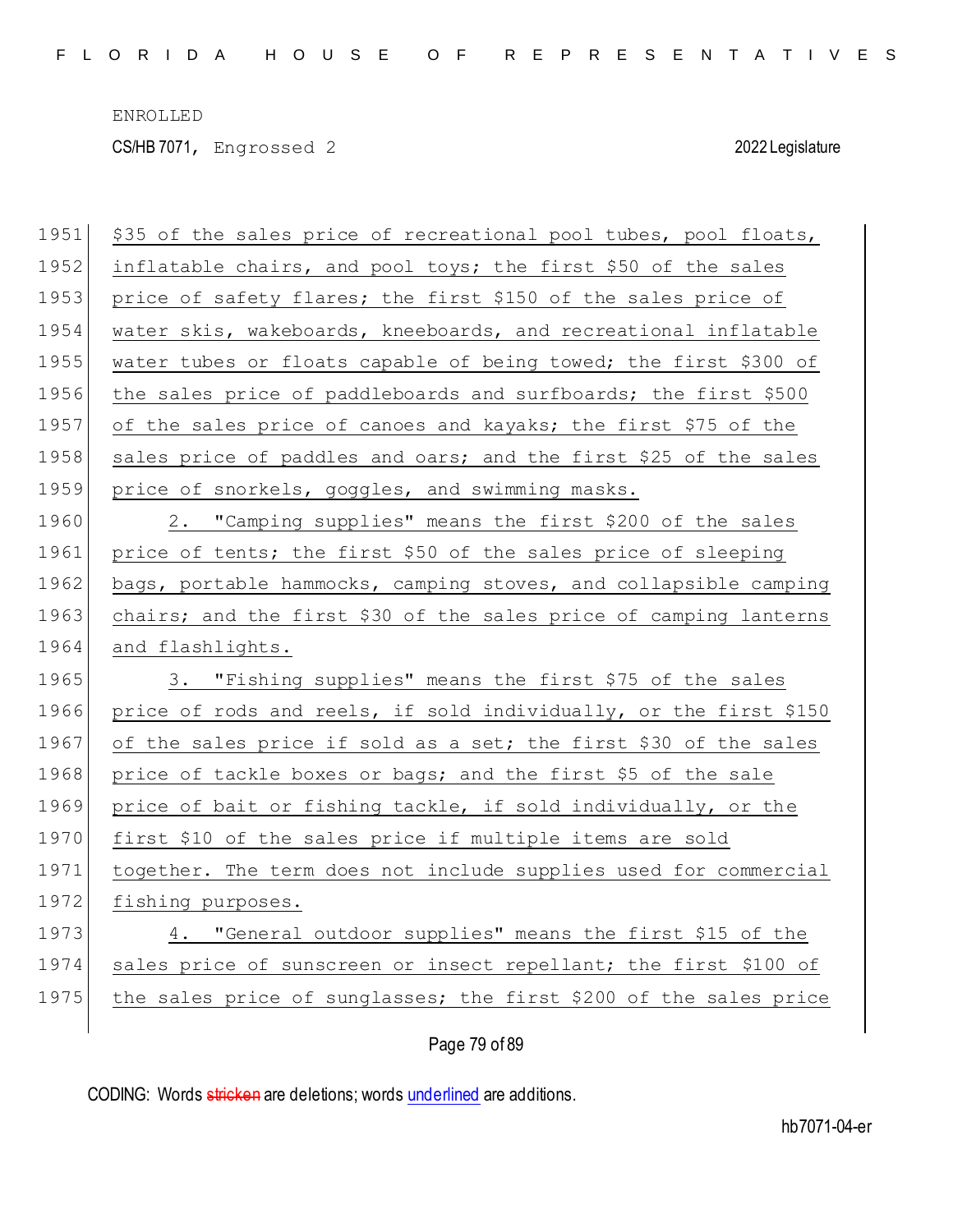CS/HB 7071, Engrossed 2 2022 Legislature

| 1976 | of binoculars; the first \$30 of the sales price of water         |
|------|-------------------------------------------------------------------|
| 1977 | bottles; the first \$50 of the sales price of hydration packs;    |
| 1978 | the first \$250 of the sales price of outdoor gas or charcoal     |
| 1979 | grills; the first \$50 of the sales price of bicycle helmets; and |
| 1980 | the first \$250 of the sales price of bicycles.                   |
| 1981 | 5. "Residential pool supplies" means the first \$100 of the       |
| 1982 | sales price of individual residential pool and spa replacement    |
| 1983 | parts, nets, filters, lights, and covers; and the first \$150 of  |
| 1984 | the combined sales price of all residential pool and spa          |
| 1985 | chemicals purchased by an individual.                             |
| 1986 | 6. "Sports equipment" means any item used in individual or        |
| 1987 | team sports, not including clothing or footwear, selling for \$40 |
| 1988 | or less per item.                                                 |
|      |                                                                   |
| 1989 | The tax exemptions provided in this section do not<br>(2)         |
| 1990 | apply to sales within a theme park or entertainment complex as    |
| 1991 | defined in s. 509.013(9), Florida Statutes, within a public       |
| 1992 | lodging establishment as defined in $s. 509.013(4)$ , Florida     |
| 1993 | Statutes, or within an airport as defined in s. 330.27(2),        |
| 1994 | Florida Statutes.                                                 |
| 1995 | (3) If a purchaser of an admission purchases the admission        |
| 1996 | exempt from tax pursuant to this section and subsequently         |
| 1997 | resells the admission, the purchaser shall collect tax on the     |
| 1998 | full sales price of the resold admission.                         |
| 1999 | (4) The Department of Revenue is authorized, and all              |
| 2000 | conditions are deemed met, to adopt emergency rules pursuant to   |

Page 80 of 89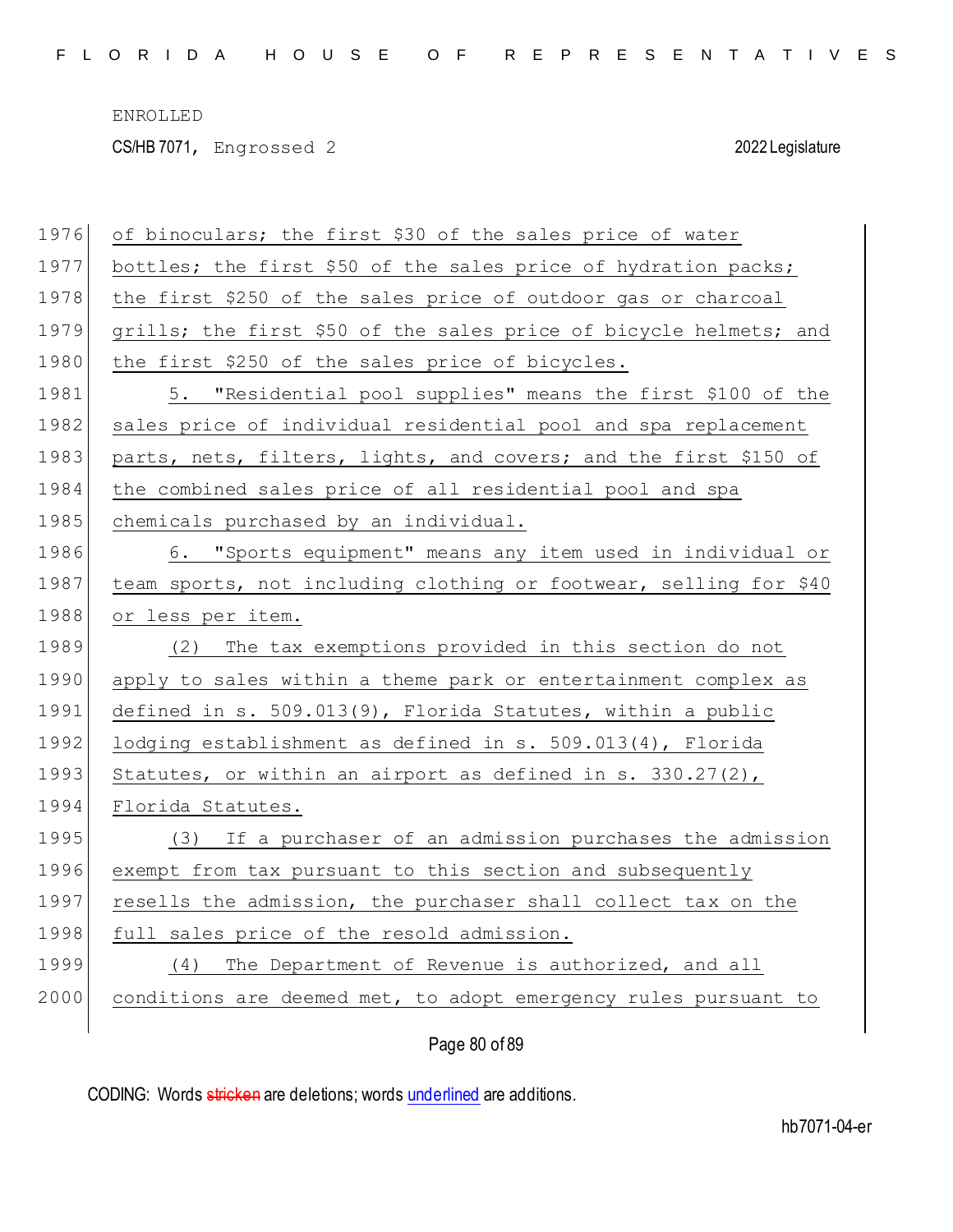CS/HB 7071, Engrossed 2 2022 Legislature

| 2001 | s. 120.54(4), Florida Statutes, for the purpose of implementing |
|------|-----------------------------------------------------------------|
| 2002 | this section.                                                   |
| 2003 | This section shall take effect upon this act becoming<br>(5)    |
| 2004 | a law.                                                          |
| 2005 | Section 46. Tools commonly used by skilled trade workers;       |
| 2006 | Tool Time sales tax holiday.-                                   |
| 2007 | The tax levied under chapter 212, Florida Statutes,<br>(1)      |
| 2008 | may not be collected during the period from September 3, 2022,  |
| 2009 | through September 9, 2022, on the retail sale of:               |
| 2010 | Hand tools selling for \$50 or less per item.<br>(a)            |
| 2011 | Power tools selling for \$300 or less per item.<br>(b)          |
| 2012 | Power tool batteries selling for \$150 or less per<br>(C)       |
| 2013 | item.                                                           |
| 2014 | Work gloves selling for \$25 or less per pair.<br>(d)           |
| 2015 | Safety glasses selling for \$50 or less per pair, or<br>(e)     |
| 2016 | the equivalent if sold in sets of more than one pair.           |
| 2017 | (f)<br>Protective coveralls selling for \$50 or less per item.  |
| 2018 | Work boots selling for \$175 or less per pair.<br>(g)           |
| 2019 | Tool belts selling for \$100 or less per item.<br>(h)           |
| 2020 | (i)<br>Duffle bags or tote bags selling for \$50 or less per    |
| 2021 | item.                                                           |
| 2022 | Tool boxes selling for \$75 or less per item.<br>(j)            |
| 2023 | Tool boxes for vehicles selling for \$300 or less per<br>(k)    |
| 2024 | item.                                                           |
| 2025 | Industry textbooks and code books selling for \$125 or<br>(1)   |
|      | Page 81 of 89                                                   |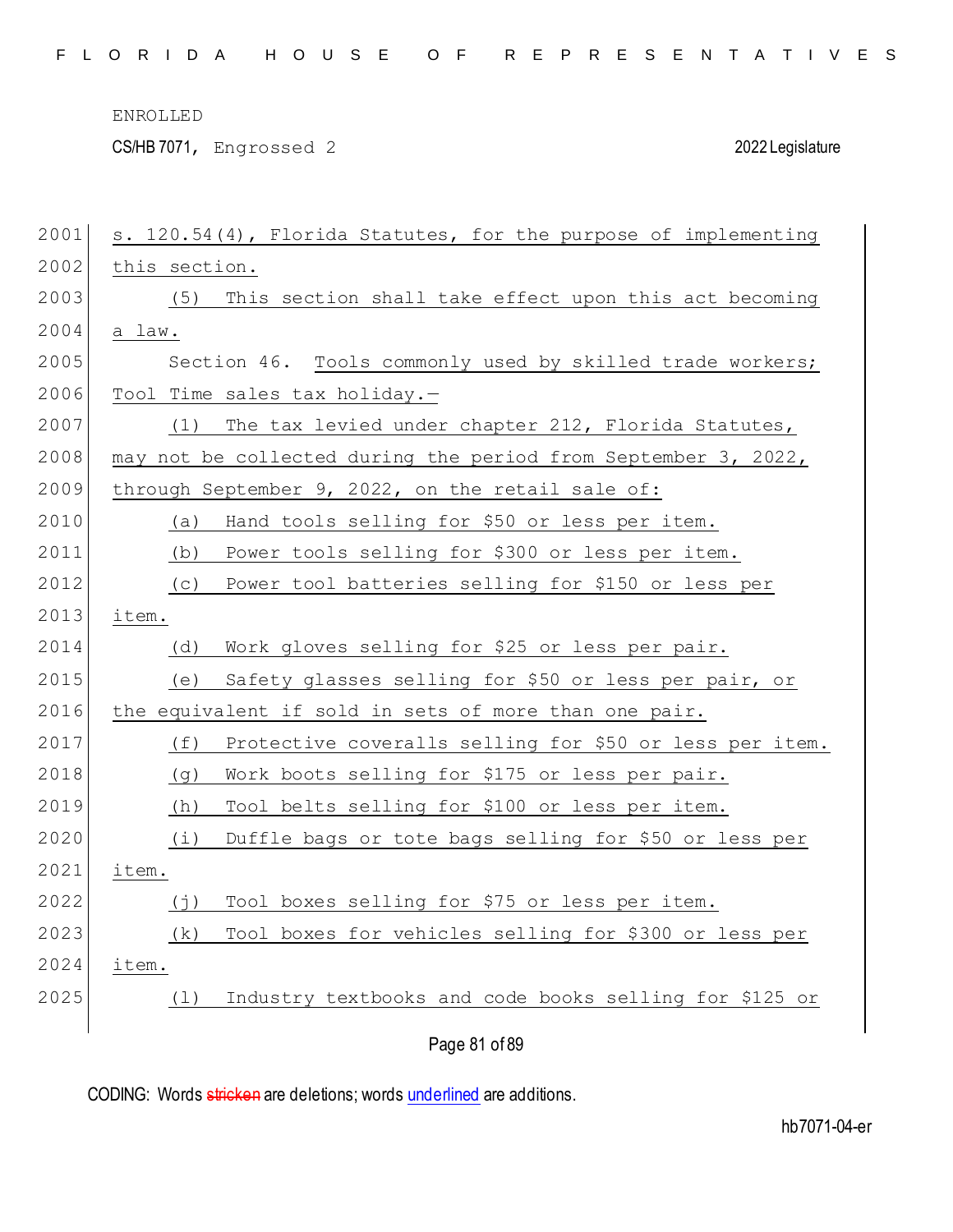CS/HB 7071, Engrossed 2 2022 Legislature

| 2026 | less per item.                                                    |
|------|-------------------------------------------------------------------|
| 2027 | Electrical voltage and testing equipment selling for<br>(m)       |
| 2028 | \$100 or less per item.                                           |
| 2029 | LED flashlights selling for \$50 or less per item.<br>(n)         |
| 2030 | Shop lights selling for \$100 or less per item.<br>$( \circ )$    |
| 2031 | Handheld pipe cutters, drain opening tools, and<br>(p)            |
| 2032 | plumbing inspection equipment selling for \$150 or less per item. |
| 2033 | (2)<br>The tax exemptions provided in this section do not         |
| 2034 | apply to sales within a theme park or entertainment complex as    |
| 2035 | defined in s. 509.013(9), Florida Statutes, within a public       |
| 2036 | lodging establishment as defined in s. 509.013(4), Florida        |
| 2037 | Statutes, or within an airport as defined in s. $330.27(2)$ ,     |
| 2038 | Florida Statutes.                                                 |
| 2039 | (3) The Department of Revenue is authorized, and all              |
| 2040 | conditions are deemed met, to adopt emergency rules pursuant to   |
| 2041 | s. 120.54(4), Florida Statutes, for the purpose of implementing   |
| 2042 | this section.                                                     |
| 2043 | Section 47. Florida Motor Fuel Tax Relief Act of 2022.-           |
| 2044 | (1) This section of this act may be referred to by the            |
| 2045 | popular name the "Florida Motor Fuel Tax Relief Act of 2022."     |
| 2046 | (2) From October 1, 2022, through October 31, 2022, the           |
| 2047 | tax levied pursuant to s. 206.41(1)(b), Florida Statutes, shall   |
| 2048 | be reduced by 1 cent per gallon, the tax levied pursuant to s.    |
| 2049 | $206.41(1)$ (c), Florida Statutes, shall be reduced by 1 cent per |
| 2050 | gallon, the tax levied pursuant to s. $206.41(1)$ (f), Florida    |
|      |                                                                   |

# Page 82 of 89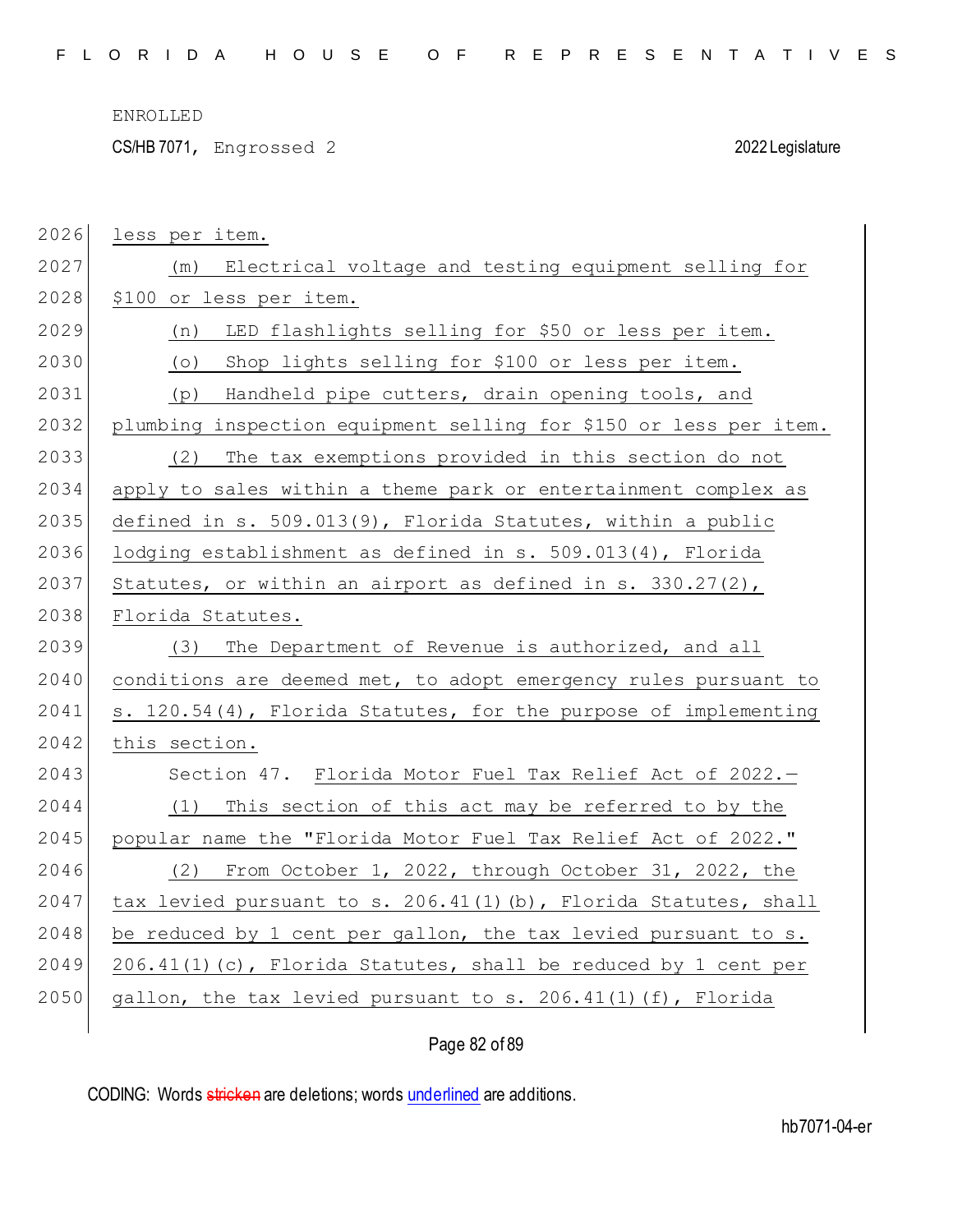CS/HB 7071, Engrossed 2 2022 Legislature

| 2051 | Statutes, shall be reduced by 8.3 cents per gallon, and the tax   |
|------|-------------------------------------------------------------------|
| 2052 | levied pursuant to s. $206.41(1)(g)$ , Florida Statutes, shall be |
| 2053 | reduced by 15 cents per gallon. During this period, licensed      |
| 2054 | terminal suppliers, wholesalers, and importers of motor fuel      |
| 2055 | shall charge and collect the reduced rate of tax on sales of      |
| 2056 | motor fuel to retail dealers located in this state.               |
| 2057 | $(3)$ (a) It is the intent of the Legislature that the tax        |
| 2058 | reduction set forth in this section be passed on to the ultimate  |
| 2059 | consumer.                                                         |
| 2060 | (b) A retail dealer of motor fuel, at the dealer's option,        |
| 2061 | may manage its motor fuel inventory in such a way that the        |
| 2062 | benefit to residents of this state of the tax reduction is        |
| 2063 | maximized during the month. A retail dealer of motor fuel may     |
| 2064 | sell motor fuel purchased without the tax reduction at an amount  |
| 2065 | determined as if the tax reduction applied and may sell motor     |
| 2066 | fuel purchased with the tax reduction at an amount determined as  |
| 2067 | if the tax reduction did not apply, if the retail dealer can      |
| 2068 | show that the number of gallons purchased with the reduced tax    |
| 2069 | equals the number of gallons sold at a price reflecting the       |
| 2070 | reduced tax.                                                      |
| 2071 | The Attorney General may investigate violations of<br>(C)         |
| 2072 | this act.                                                         |
| 2073 | Refunds authorized pursuant to s. 206.41(4), Florida<br>(4)       |
| 2074 | Statutes, for fuel purchased during the period described in       |
| 2075 | subsection (2) shall be reduced by the amount of the tax          |
|      | Page 83 of 89                                                     |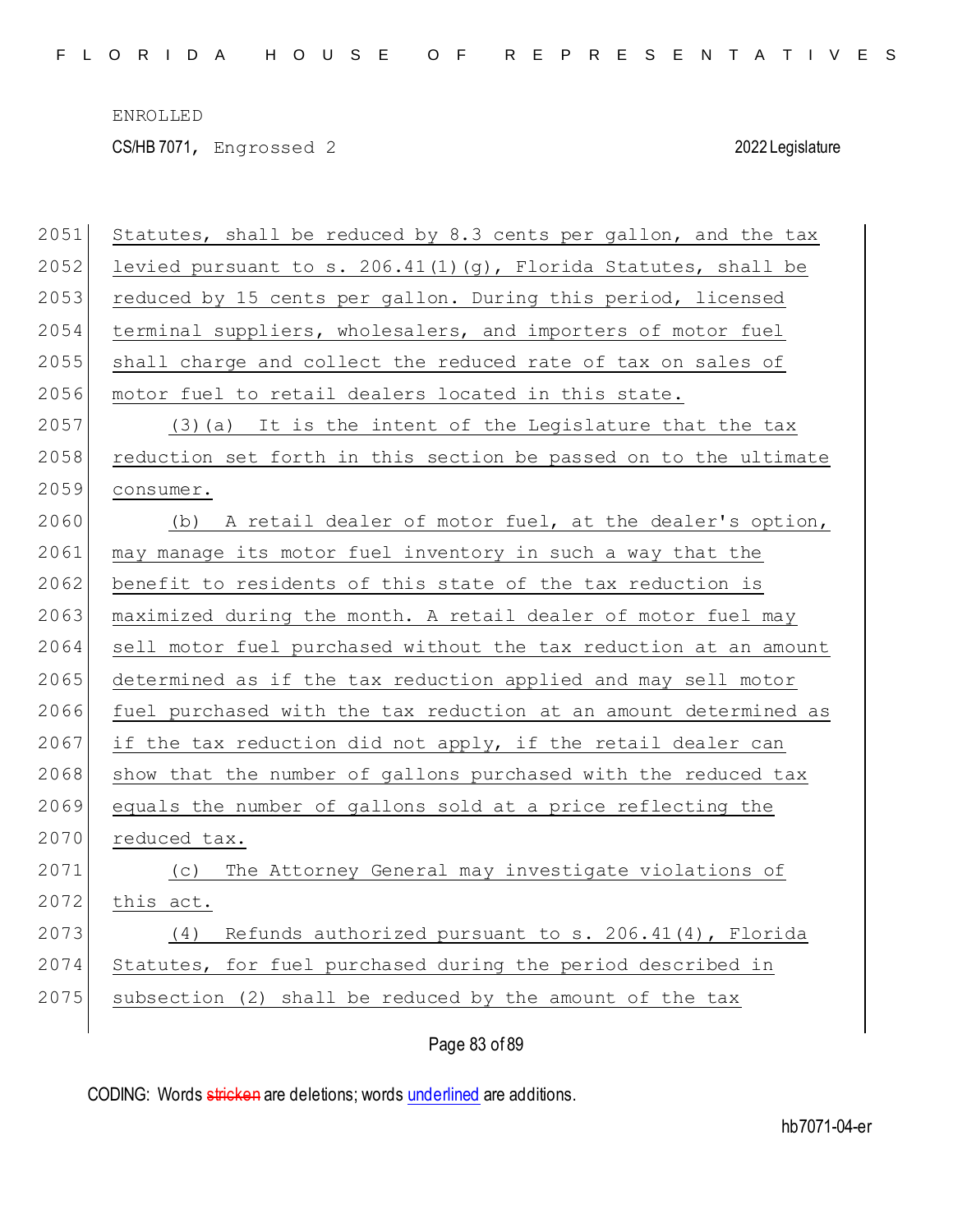CS/HB 7071, Engrossed 2 2022 Legislature

| 2076 | reduction set forth in that subsection.                          |
|------|------------------------------------------------------------------|
| 2077 | (5) The Department of Revenue is authorized, and all             |
| 2078 | conditions are deemed met, to adopt emergency rules pursuant to  |
| 2079 | s. 120.54(4), Florida Statutes, for the purpose of implementing  |
| 2080 | this section. Notwithstanding any other law, the emergency rules |
| 2081 | shall remain effective for 6 months after the date of adoption   |
| 2082 | of the rules.                                                    |
| 2083 | (6) It is unlawful for a terminal supplier, wholesaler,          |
| 2084 | importer, reseller, or retail dealer of motor fuel to retain any |
| 2085 | part of the tax reduction set forth in this act or to interfere  |
| 2086 | with providing the full benefit of the tax reduction to the      |
| 2087 | retail purchaser of motor fuel.                                  |
| 2088 | (7) Contingent upon the Department of Financial Services         |
| 2089 | receiving and depositing into the General Revenue Fund the       |
| 2090 | second distribution of the state's allocation from the federal   |
| 2091 | Coronavirus State Fiscal Recovery Fund created in Public Law No. |
| 2092 | 117-2, entitled American Rescue Plan Act of 2021, the following  |
| 2093 | nonoperating transfers from the General Revenue Fund are         |
| 2094 | authorized in the 2022-2023 fiscal year, to be made in December  |
| 2095 | 2022:                                                            |
| 2096 | (a) One hundred eighteen million and six hundred thousand        |
| 2097 | dollars shall be transferred into the State Transportation Trust |
| 2098 | Fund;                                                            |
| 2099 | Seven million and nine hundred thousand dollars shall<br>(b)     |
| 2100 | be transferred into the Fuel Tax Collection Trust Fund for       |
|      | Page 84 of 89                                                    |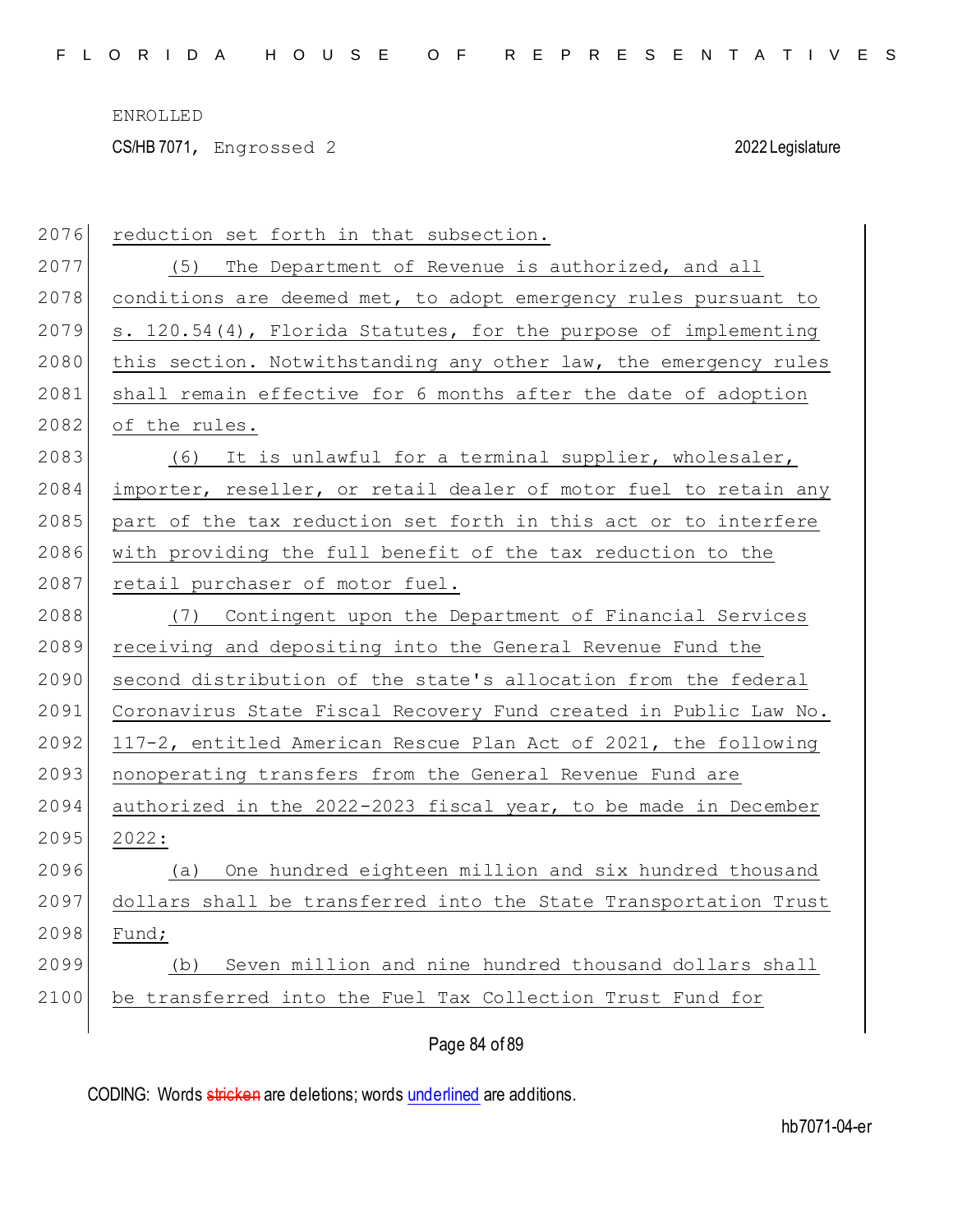CS/HB 7071, Engrossed 2 2022 Legislature

| 2101 | distribution as provided in s. 206.60;                           |
|------|------------------------------------------------------------------|
| 2102 | (c) Seven million and nine hundred thousand dollars shall        |
| 2103 | be transferred into the Fuel Tax Collection Trust Fund for       |
| 2104 | distribution as provided in s. 206.605; and                      |
| 2105 | (d) Sixty-five million and six hundred thousand dollars          |
| 2106 | shall be transferred into the Fuel Tax Collection Trust Fund for |
| 2107 | distribution as provided in s. 206.608.                          |
| 2108 | (8) This section expires July 1, 2023.                           |
| 2109 | Section 48. (1) The tax levied under chapter 212, Florida        |
| 2110 | Statutes, may not be collected during the period from May 14,    |
| 2111 | 2022, through August 14, 2022, on the retail sale of children's  |
| 2112 | books.                                                           |
| 2113 | (2) As used in this section, the term "children's books"         |
| 2114 | means any fiction or nonfiction book primarily intended for      |
| 2115 | children age 12 or younger, including any board book, picture    |
| 2116 | book, beginning reader book, juvenile chapter book, or middle    |
| 2117 | grade book. It does not include books intended for, or primarily |
| 2118 | marketed to, adults.                                             |
| 2119 | This section shall take effect upon this act becoming<br>(3)     |
| 2120 | a law.                                                           |
| 2121 | Section 49. (1) The tax levied under chapter 212, Florida        |
| 2122 | Statutes, may not be collected during the period from July 1,    |
| 2123 | 2022, through June 30, 2023, on the retail sale of a new ENERGY  |
| 2124 | STAR appliance for noncommercial use.                            |
| 2125 | As used in this section, the term "ENERGY STAR<br>(2)            |
|      |                                                                  |

Page 85 of 89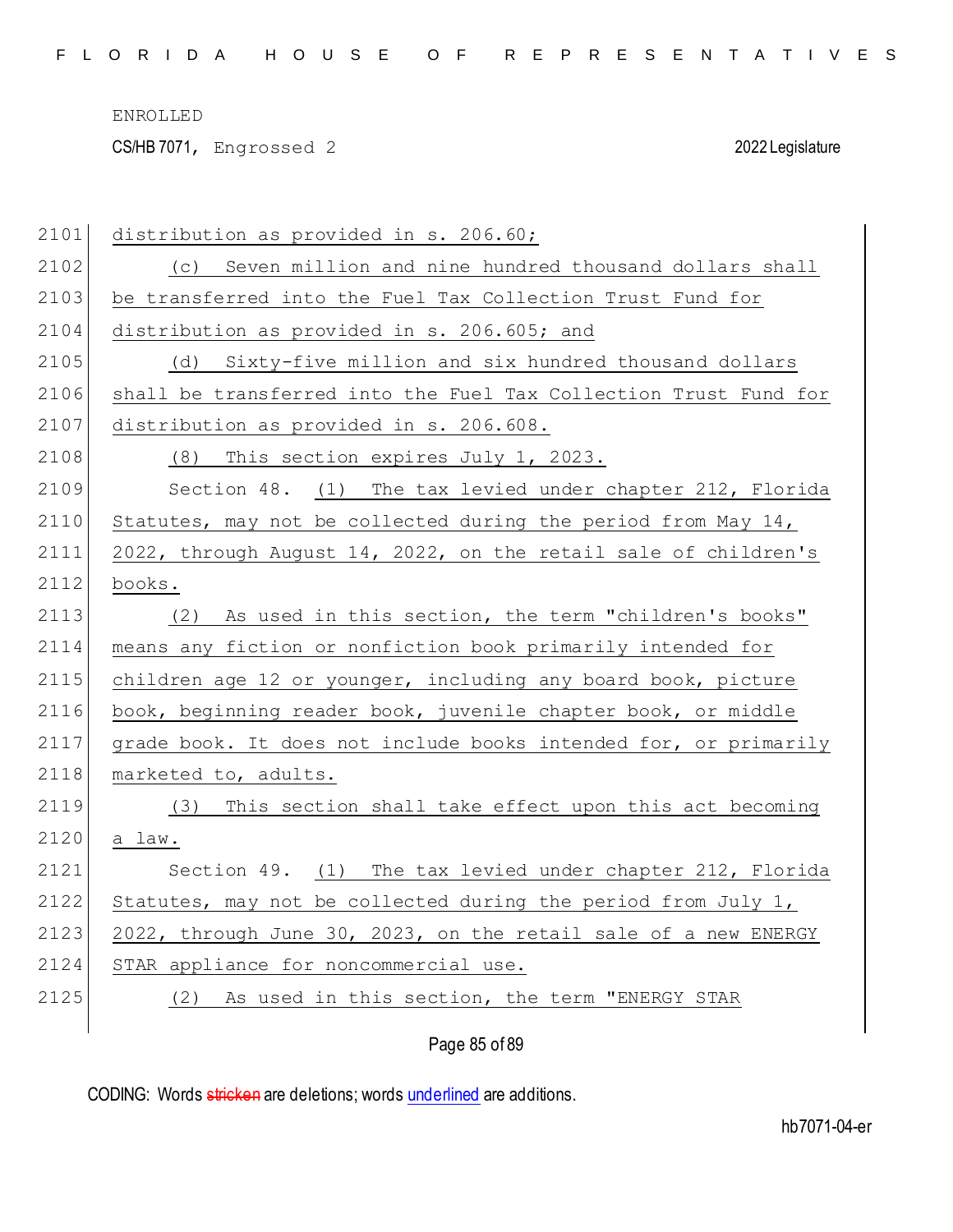CS/HB 7071, Engrossed 2 2022 Legislature

| 2126 | appliance" means one of the following products, if such product |
|------|-----------------------------------------------------------------|
| 2127 | is designated by the United States Environmental Protection     |
| 2128 | Agency and the United States Department of Energy as meeting or |
| 2129 | exceeding each agency's requirements under the ENERGY STAR      |
| 2130 | program, and is affixed with an ENERGY STAR label:              |
| 2131 | A washing machine selling for \$1,500 or less;<br>(a)           |
| 2132 | A clothes dryer selling for \$1,500 or less;<br>(b)             |
| 2133 | A water heater selling for \$1,500 or less; or<br>(C)           |
| 2134 | A refrigerator or combination refrigerator/freezer<br>(d)       |
| 2135 | selling for \$3,000 or less.                                    |
| 2136 | This section shall take effect upon this act becoming<br>(3)    |
| 2137 | a law.                                                          |
| 2138 | Section 50. (1) The tax levied under chapter 212, Florida       |
| 2139 | Statutes, may not be collected during the period from July 1,   |
| 2140 | 2022, through June 30, 2023, on the retail sale of children's   |
| 2141 | diapers, including single-use diapers, reusable diapers, and    |
| 2142 | reusable diaper inserts.                                        |
| 2143 | This section shall take effect upon this act becoming<br>(2)    |
| 2144 | a law.                                                          |
| 2145 | Section 51. (1) The tax levied under chapter 212, Florida       |
| 2146 | Statutes, may not be collected during the period from July 1,   |
| 2147 | 2022, through June 30, 2023, on the retail sale of baby and     |
| 2148 | toddler clothing, apparel, and shoes, primarily intended for    |
| 2149 | children age 5 or younger. The terms "clothing" and "apparel"   |
| 2150 | exclude watches, watchbands, jewelry, umbrellas, and            |
|      |                                                                 |

Page 86 of 89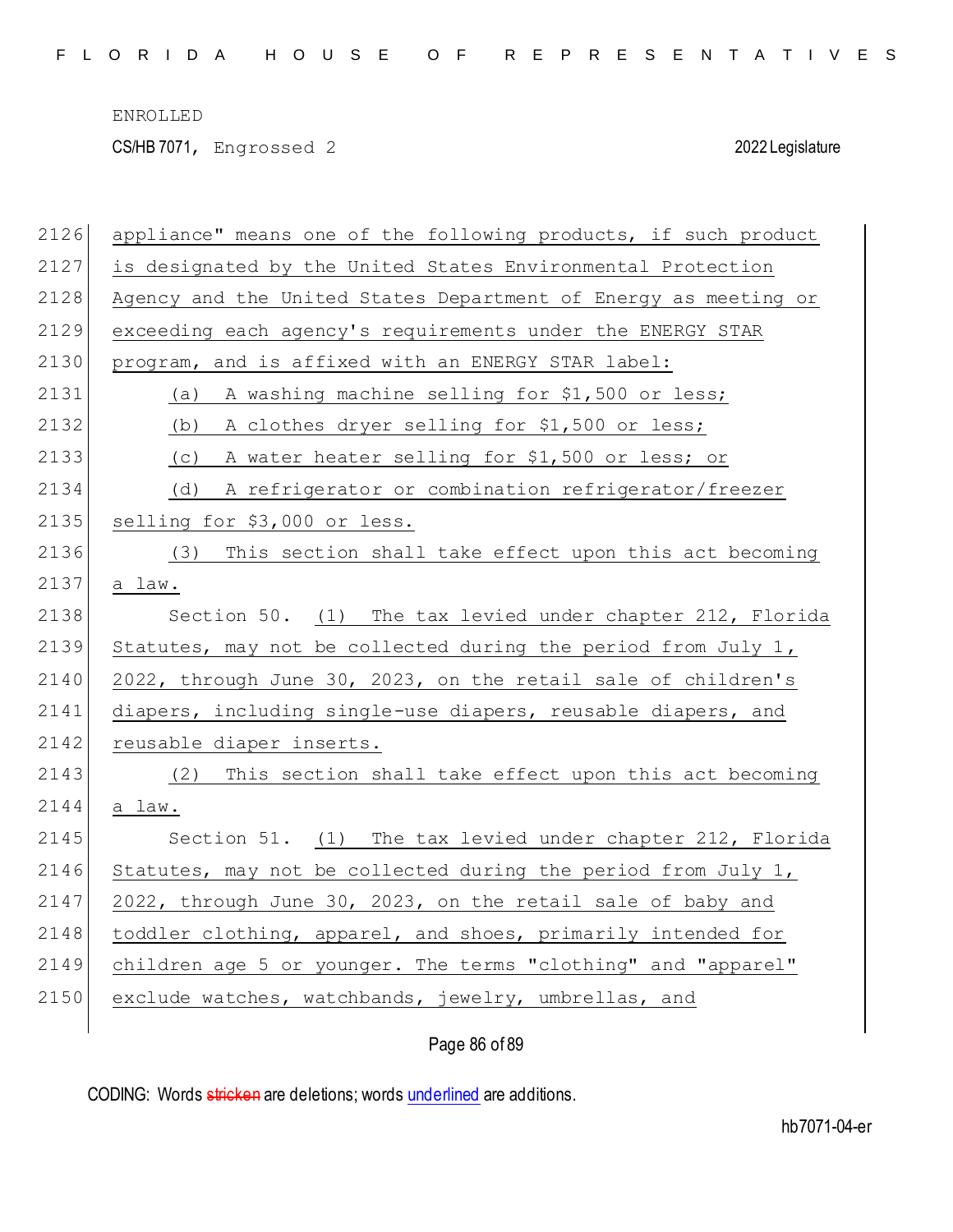CS/HB 7071, Engrossed 2 2022 Legislature

| 2151 | handkerchiefs.                                                   |
|------|------------------------------------------------------------------|
| 2152 | This section shall take effect upon this act becoming<br>(2)     |
| 2153 | a law.                                                           |
| 2154 | Section 52. (1) The tax levied under chapter 212, Florida        |
| 2155 | Statutes, may not be collected during the period from July 1,    |
| 2156 | 2022, through June 30, 2024, on the retail sale of impact-       |
| 2157 | resistant windows, impact-resistant doors, and impact-resistant  |
| 2158 | garage doors.                                                    |
| 2159 | This section shall take effect upon this act becoming<br>(2)     |
| 2160 | a law.                                                           |
| 2161 | Section 53. (1) The Department of Revenue is authorized,         |
| 2162 | and all conditions are deemed met, to adopt emergency rules      |
| 2163 | pursuant to s. 120.54(4), Florida Statutes, to implement the     |
| 2164 | amendments made by this act to s. 212.08; the creation by this   |
| 2165 | act of ss. 197.319, 197.3195, and 220.1915, Florida Statutes;    |
| 2166 | and the creation by this act of the temporary tax exemptions for |
| 2167 | ENERGY STAR appliances, children's books, children's diapers,    |
| 2168 | baby and toddler clothing and shoes, and impact-resistant        |
| 2169 | windows, doors, and garage doors. Notwithstanding any other      |
| 2170 | provision of law, emergency rules adopted pursuant to this       |
| 2171 | subsection are effective for 6 months after adoption and may be  |
| 2172 | renewed during the pendency of procedures to adopt permanent     |
| 2173 | rules addressing the subject of the emergency rules.             |
| 2174 | (2) This section shall take effect upon this act becoming        |
| 2175 | a law and expires July 1, 2025.                                  |
|      |                                                                  |

Page 87 of 89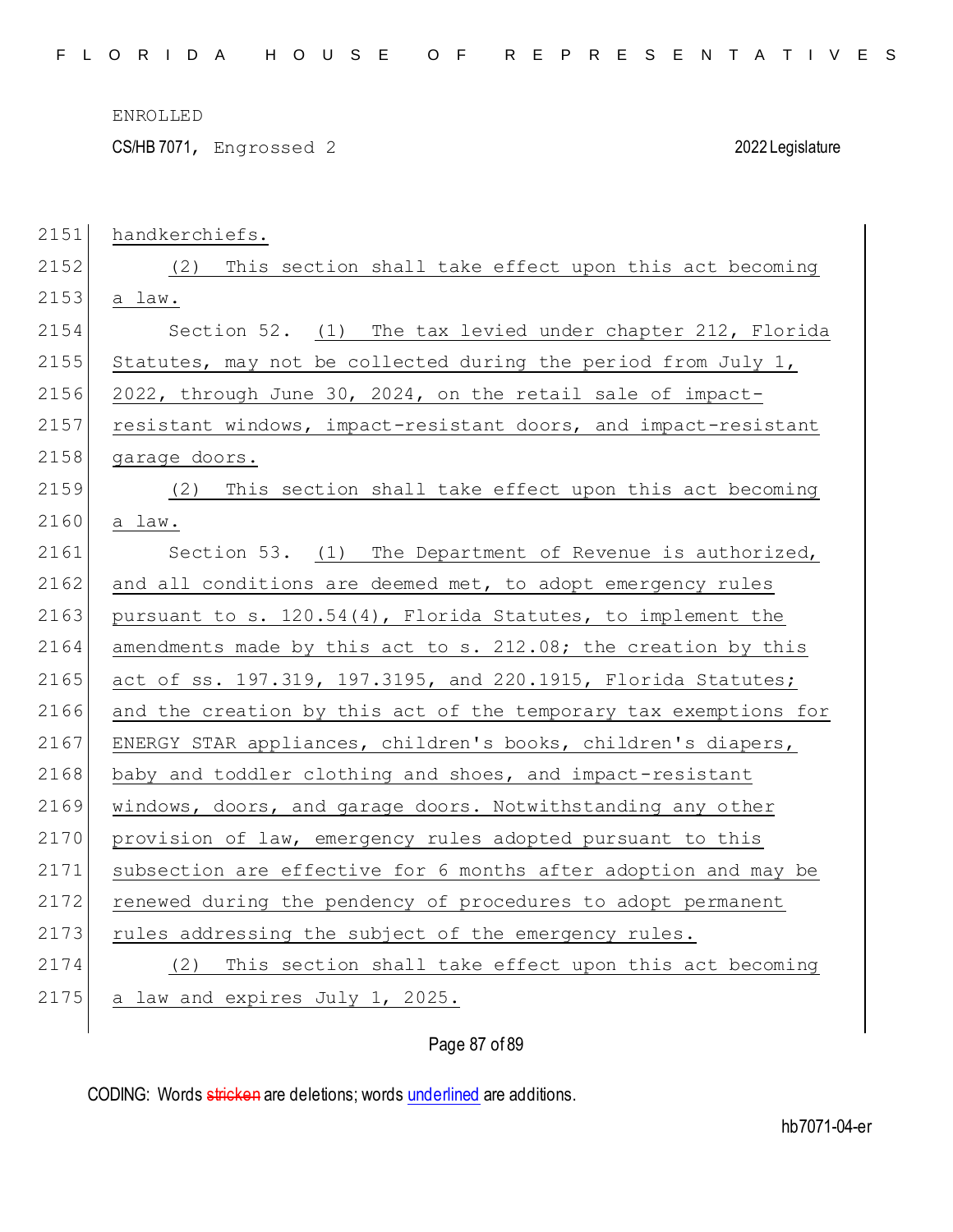ENROLLED CS/HB 7071, Engrossed 2 2022 Legislature

| 2176 | Section 54. For the purpose of incorporating the amendment       |
|------|------------------------------------------------------------------|
| 2177 | made by this act to section 212.08, Florida Statutes, in a       |
| 2178 | reference thereto, paragraph (a) of subsection (4) of section    |
| 2179 | 377.809, Florida Statutes, is reenacted to read:                 |
| 2180 | 377.809 Energy Economic Zone Pilot Program.-                     |
| 2181 | Beginning July 1, 2012, all the incentives and<br>(4)(a)         |
| 2182 | benefits provided for enterprise zones pursuant to state law     |
| 2183 | shall be available to the energy economic zones designated       |
| 2184 | pursuant to this section on or before July 1, 2010. In order to  |
| 2185 | provide incentives, by March 1, 2012, each local governing body  |
| 2186 | that has jurisdiction over an energy economic zone must, by      |
| 2187 | local ordinance, establish the boundary of the energy economic   |
| 2188 | zone, specify applicable energy-efficiency standards, and        |
| 2189 | determine eligibility criteria for the application of state and  |
| 2190 | local incentives and benefits in the energy economic zone.       |
| 2191 | However, in order to receive benefits provided under s. 288.106, |
| 2192 | a business must be a qualified target industry business under s. |
| 2193 | 288.106 for state purposes. An energy economic zone's boundary   |
| 2194 | may be revised by local ordinance. Such incentives and benefits  |
| 2195 | include those in ss. 212.08, 212.096, 220.181, 220.182, 220.183, |
| 2196 | 288.106, and 624.5105 and the public utility discounts provided  |
| 2197 | in s. $290.007(8)$ . The exemption provided in s. $212.08(5)(c)$ |
| 2198 | shall be for renewable energy as defined in s. 377.803. For      |
| 2199 | purposes of this section, any applicable requirements for        |
| 2200 | employee residency for higher refund or credit thresholds must   |
|      |                                                                  |

# Page 88 of 89